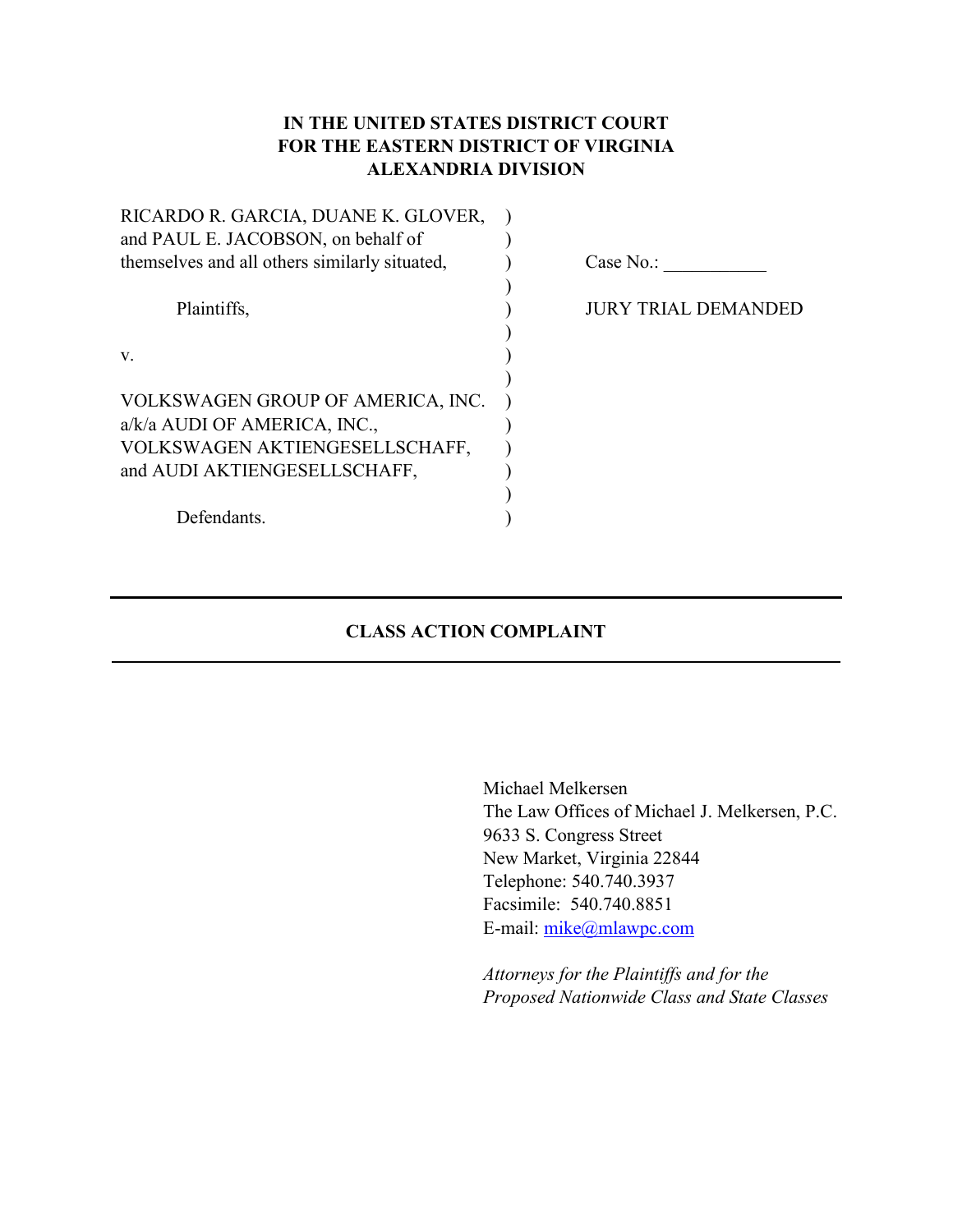# **TABLE OF CONTENTS**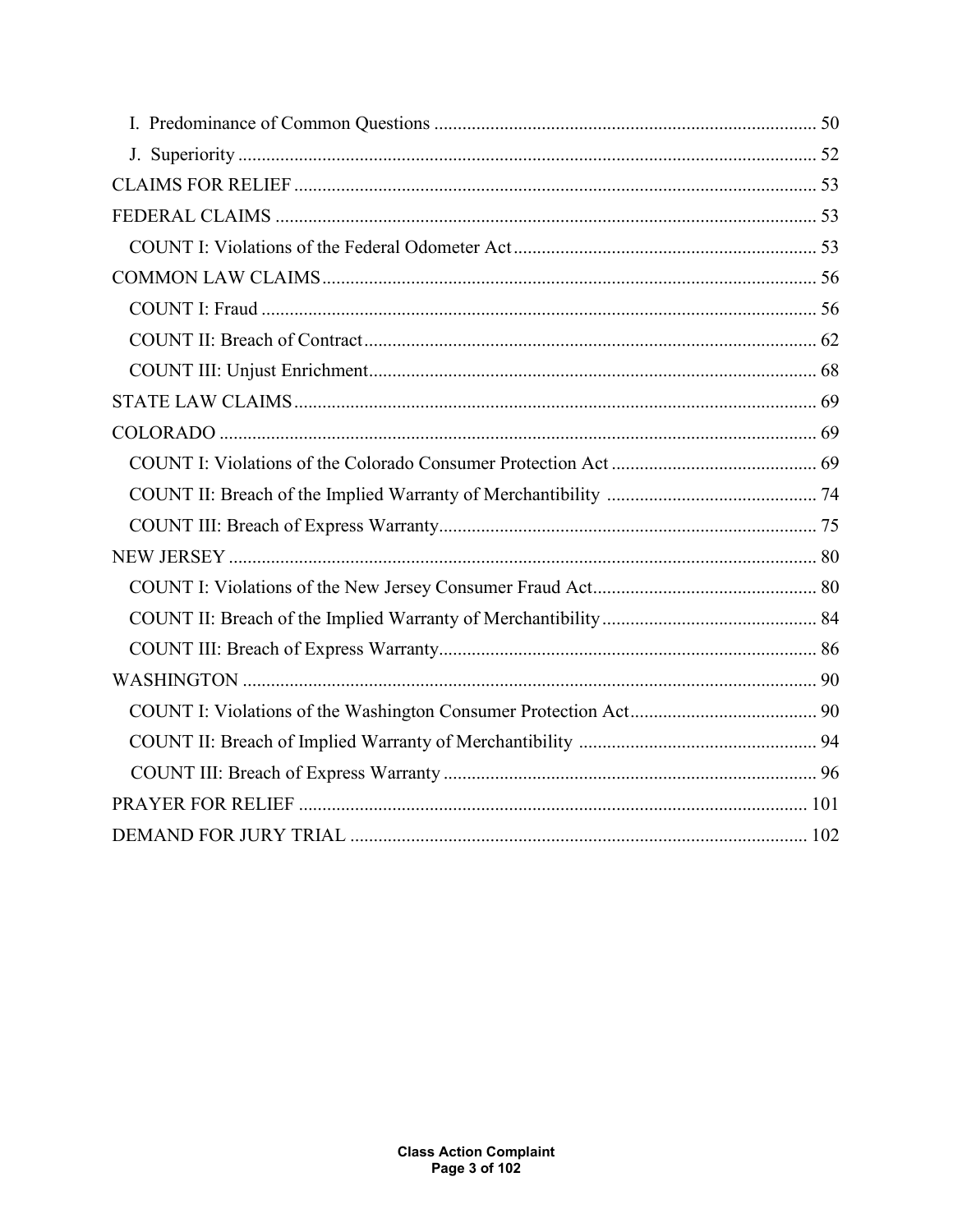## **CLASS ACTION COMPLAINT**

Plaintiffs Ricardo R. Garcia, Duane K. Glover and Paul E. Jacobson (collectively "Plaintiffs"), on behalf of themselves and all others similarly situated (the "Class" as defined hereinafter), bring this action against Volkswagen Group of America, Inc. a/k/a Audi of America, Inc. ("VWGOA" or "VW America"), Volkswagen Aktiengesellschaft ("VWAG" or "VW Germany"), and Audi Aktiengesellschaft ("Audi AG") and allege, based upon information and belief, the investigation of counsel, and personal knowledge of the individual Plaintiffs as to the allegations pertaining to themselves, the following:

#### **INTRODUCTION**

- 1. This lawsuit concerns a scheme by VW America, VW Germany and Audi AG (collectively "Volkswagen" or "Defendants") to yet again defraud its consumers by illegally titling, marketing and selling so-called "certified pre-owned" ("CPO") vehicles to unsuspecting customers who would have never otherwise purchased these cars or who would have paid less for such vehicles had the truth been known. Specifically, Volkswagen misrepresented the certification, prior use and mileage of these vehicles to induce the fraudulent sale of these CPO cars in three interrelated ways.
- 2. First, from June 1, 2011 through the present, Volkswagen sold certain Audi-branded and Volkswagen-branded CPO-designated vehicles commonly known as pre-series, zero series or pre-production cars ("Pre-Production Cars") by falsely representing to consumers that such vehicles conformed to all Federal Motor Vehicle Safety Standards ("Federal Safety Standards"), when in fact, Volkswagen knew that these Pre-Production Cars violated Federal Safety Standards and could not be legally sold in the United States. These illegally sold Pre-Production Cars comprise the first portion of the Class Vehicles (defined below)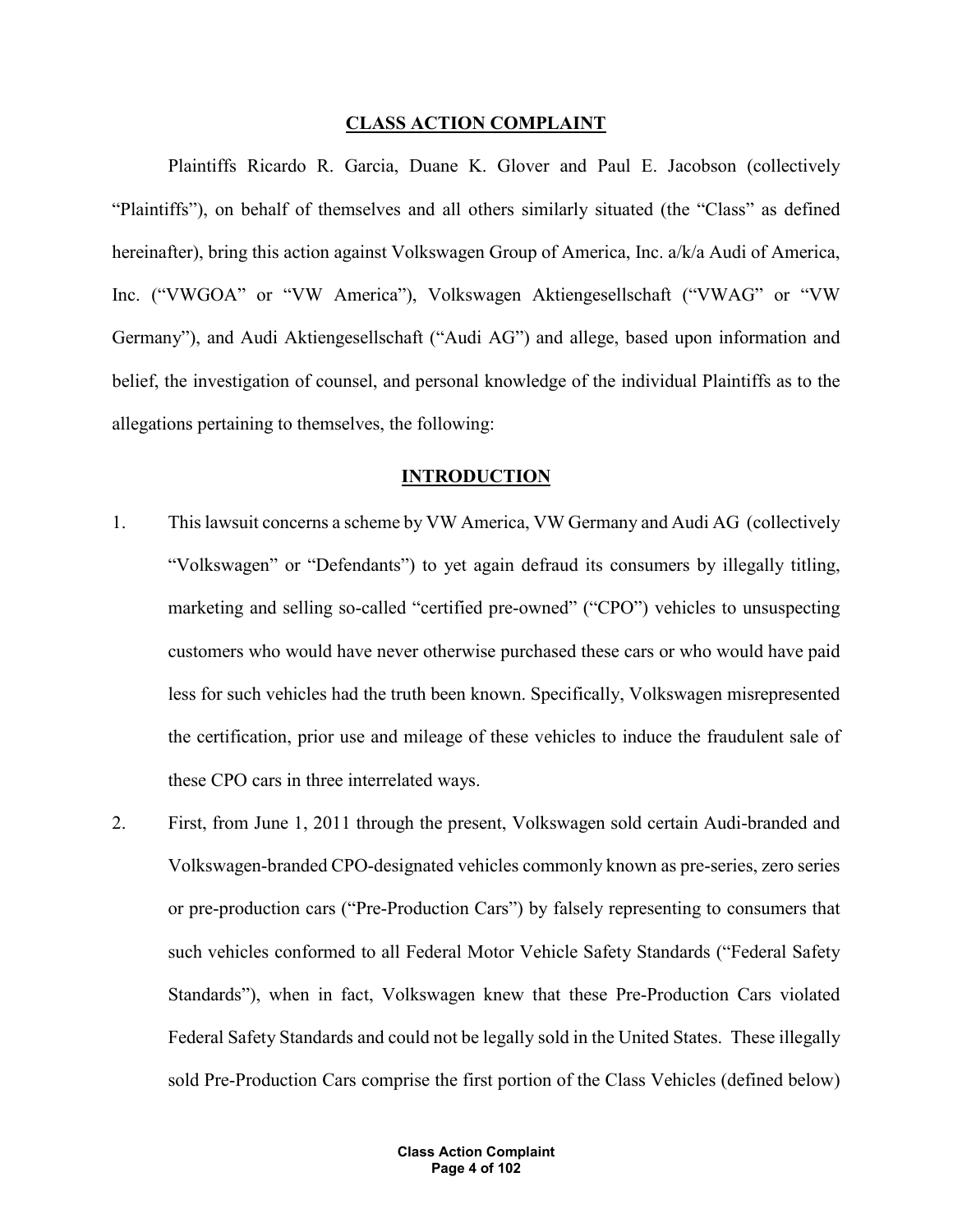for which this lawsuit is brought, which shall be referred to hereinafter as the Pre-Production Class Vehicles.

- 3. Second, from June 1, 2011 through the present, Volkswagen sold certain Audi-branded and Volkswagen-branded corporate fleet vehicles ("Corporate Fleet Cars") without disclosing that these CPO-designated cars had been regularly driven for testing and evaluation by members of the automotive press ("Press-Fleet Cars") before these same vehicles were advertised and resold to unsuspecting consumers. Volkswagen misleadingly marketed these Corporate Fleet Cars as "CARFAX 1-Owner" vehicles purportedly entitled to a price premium in the marketplace as a result of such "1-Owner" status. Press-Fleet Cars, however, are significantly less valuable than similarly situated vehicles that have not been test-driven by a myriad of persons within the automotive press. Therefore, by misrepresenting the history of its Corporate Fleet Cars, Volkswagen was able to sell Press-Fleet Cars that it would not have been able to otherwise sell at a price it would not have been otherwise able to obtain. These illegally sold Press-Fleet Cars comprise the second portion of the Class Vehicles (defined below) for which this lawsuit is brought, which shall be referred to hereinafter as the Press-Fleet Class Vehicles.
- 4. Third, from June 1, 2011 to the present, Volkswagen sold certain Audi-branded and Volkswagen-branded vehicles without disclosing that these CPO-designated cars had been assigned to a pool of vehicles (the "Pool-Fleet Cars") that were loaned for personal use by employees within VWGOA prior to being leased to a particular employee (the "Leased-Fleet Cars"). These Leased-Fleet Cars were then advertised and resold to unsuspecting consumers. Volkswagen misleadingly sold these Leased-Fleet Cars as "CARFAX 1- Owner" vehicles purportedly entitled to a price premium in the marketplace as a result of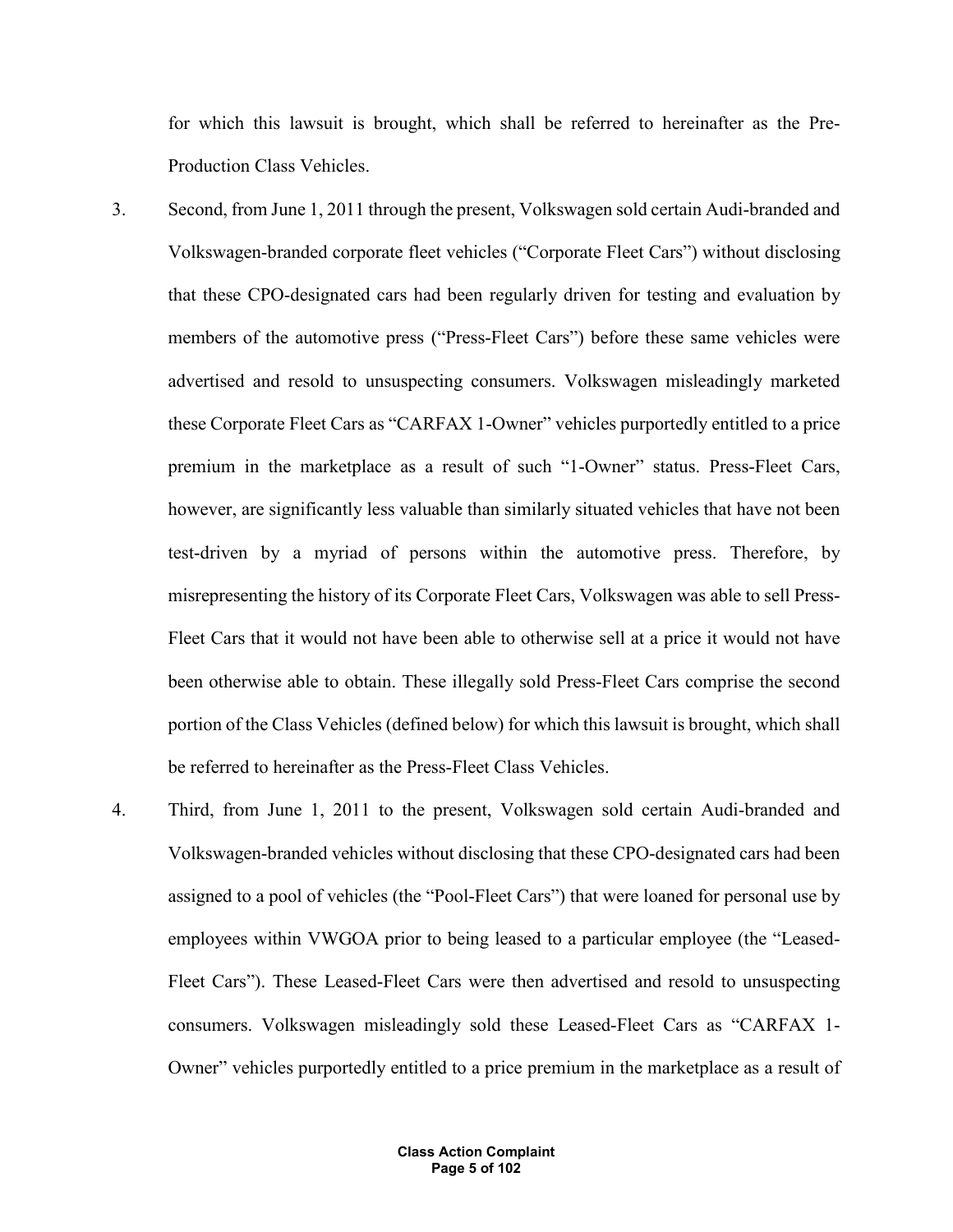such "1-Owner" status, even though Volkswagen knew that such Leased-Fleet Cars had been driven by a myriad of other individuals prior to being resold to consumers for more than those cars were otherwise worth had the true history of the Leased-Fleet Cars been disclosed. These illegally sold Leased-Fleet Cars comprise the third portion of the Class Vehicles (defined below) for which this lawsuit is brought, which shall be referred to hereinafter as the Leased-Fleet Class Vehicles.

- 5. To cover its tracks of its fraudulent sale of the Pre-Production Class Vehicles, the Press-Fleet Class Vehicles, and the Leased-Fleet Class Vehicles (collectively the "Class Vehicles"), Volkswagen misrepresented the mileage of the Class Vehicles as of the date that it applied for and obtained the original title to those vehicles. Specifically, Volkswagen falsely represented to unsuspecting consumers that the Class Vehicles had only been driven 10 miles at the time those cars were originally titled, when in fact, the Class Vehicles had been driven thousands of miles as of the date when Volkswagen first applied for and obtained the original title (hereinafter the "Odometer Fraud").
- 6. It is a common characteristic of Pre-Production Cars, Press-Fleet Cars and Pool-Fleet Cars to have been driven a substantial number of miles during the first eight months of the calendar year when those cars are first introduced to the market. This is generally not true of cars of the same series and model year that are properly certified to be sold to the public, given that these cars are not typically released for sale until the Fall. For example, the 2019 Passat would generally not be released for sale to the public until September or October of 2018, but it would not be uncommon for the Pre-Production version of the 2019 Passat to be released for use as a Press-Fleet Car in February or March of 2018. Given the foregoing, if Volkswagen had disclosed that a newly-introduced vehicle was driven extensively prior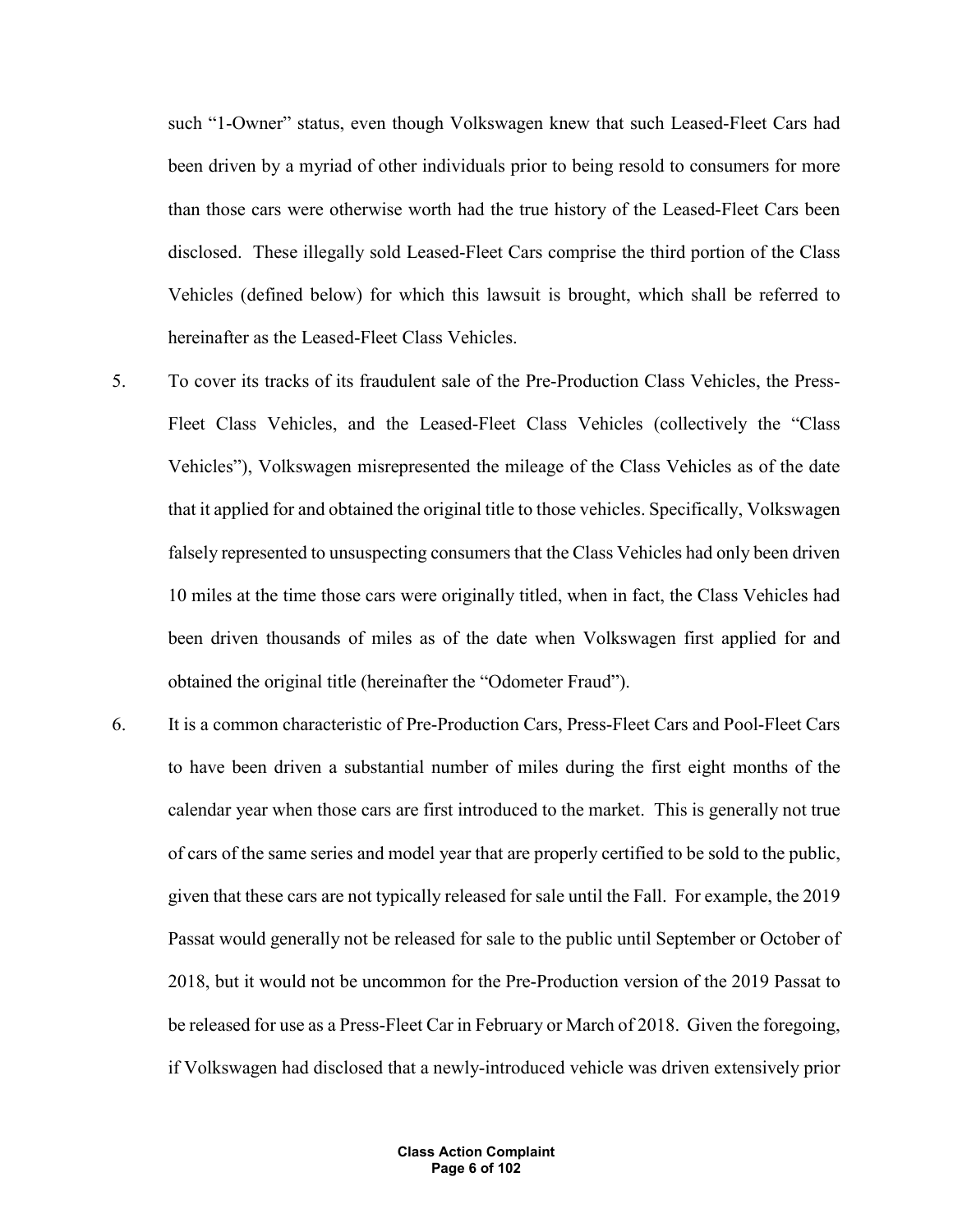to the Fall of the release year, Volkswagen would have necessarily revealed that vehicle to be a Pre-Production Car. Because Volkswagen knew that it was and is illegal to sell Pre-Production Cars to the public, Volkswagen lied about when the mileage on the Class Vehicles occurred. Volkswagen furthered this deception by then falsely declaring these cars to be of the highest quality to justify the "Certified Pre-Owned" designation, even though the Class Vehicles were not CPO eligible. Volkswagen then provided the Plaintiffs and the Class members with a falsified Carfax Report that inaccurately identified the Class Vehicles as "1-Owner" cars and that concealed the abuse to which the Class Vehicles were subjected prior to being offered for resale.

- 7. Volkswagen's plan worked insofar as Volkswagen tricked the Plaintiffs and the Class members to purchase the Class Vehicles at a premium price well above what those vehicles were worth on the date of the sale. The Pre-Production Class Vehicles are now known to be essentially worthless given that those cars are not properly certified to federal safety standards, cannot be legally driven and cannot be legally sold.
- 8. Plaintiffs bring this action individually and on behalf of all the other purchasers of the Class Vehicles to recover the damage caused by Volkswagen's illegal and fraudulent sale of the Class Vehicles, as well as for injunctive relief, equitable relief, punitive damages, and attorneys' fees and costs.

## **PARTIES**

#### **A. Individual and Representative Plaintiffs**

9. Ricardo R. Garcia ("Garcia") is a resident of the State of Washington who, on February 6, 2016, purchased a 2015 Volkswagen Golf R, VIN#WVWLF7AU2FW135993 (the "Golf") from Volkswagen, by and through its authorized dealer and agent, Auburn Volkswagen,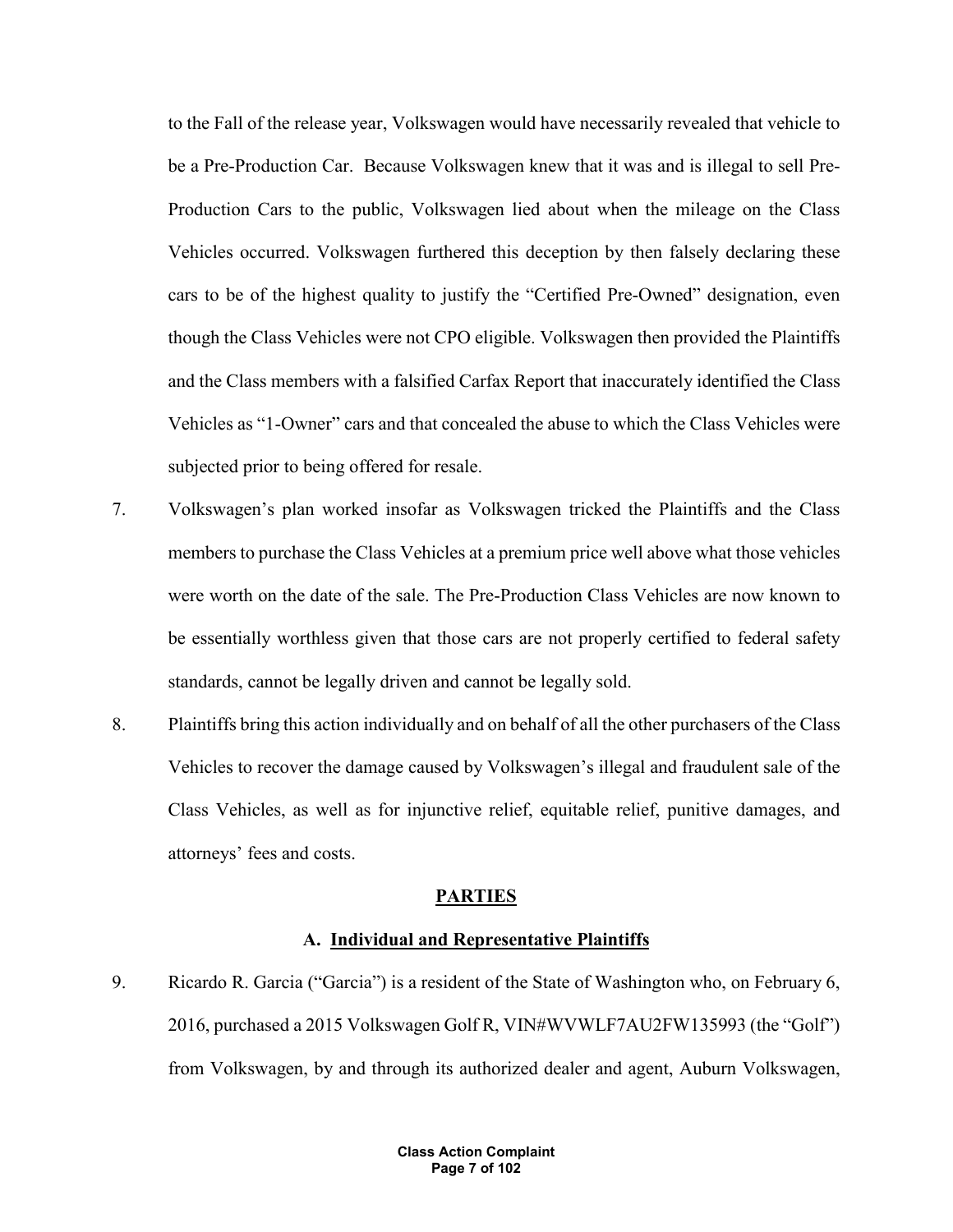located in Auburn, Washington. The Golf is a Pre-Production Car and Press-Fleet Car. Neither the status of the Golf as a Pre-Production Car, nor as a Press-Fleet Car were disclosed to Garcia prior to his purchase and was not known by Garcia at the time of his purchase. Instead, Volkswagen actively concealed from Garcia the fact that the Golf was a Pre-Production Car and a Press-Fleet Car. Volkswagen further engaged in the Odometer Fraud when selling the Golf to Garcia. Had Garcia been aware that the Golf was one of the Class Vehicles, he would not have purchased it. Garcia continues to own the Golf.

- 10. Duane K. Glover ("Glover") is a resident of the State of New Jersey who, on May 17, 2014, purchased a 2013 Volkswagen Tiguan, VIN#WVGBU7AX1DW558422 (the "Tiguan") from Volkswagen, by and through its authorized dealer and agent, Princeton Audi Volkswagen, located in Princeton, New Jersey. The Tiguan is a Pre-Production Car. The status of the Tiguan as a Pre-Production Car was not disclosed to Glover prior to his purchase and was not known by Glover at the time of his purchase. Instead, Volkswagen actively concealed from Glover the status of the Tiguan as a Pre-Production Car. Had Glover been aware that the Tiguan was one of the Class Vehicles, he would not have purchased it. Glover continues to own the Tiguan.
- 11. Paul E. Jacobson ("Jacobson") is a resident of the State of Colorado who, on March 11, 2016, purchased a 2015 Volkswagen CC R-Line, VIN#WVWAP7AN6FE817987 (the "CC R-Line") from Volkswagen, by and through its authorized dealer and agent, Dublin Volkswagen, located in Dublin, California. The CC R-Line is a Pre-Production Car and Press-Fleet Car. Neither the status of the CC R-Line as a Pre-Production Car nor as a Press-Fleet Car were disclosed to Jacobson prior to his purchase and was not known by Jacobson at the time of his purchase. Instead, Volkswagen actively concealed from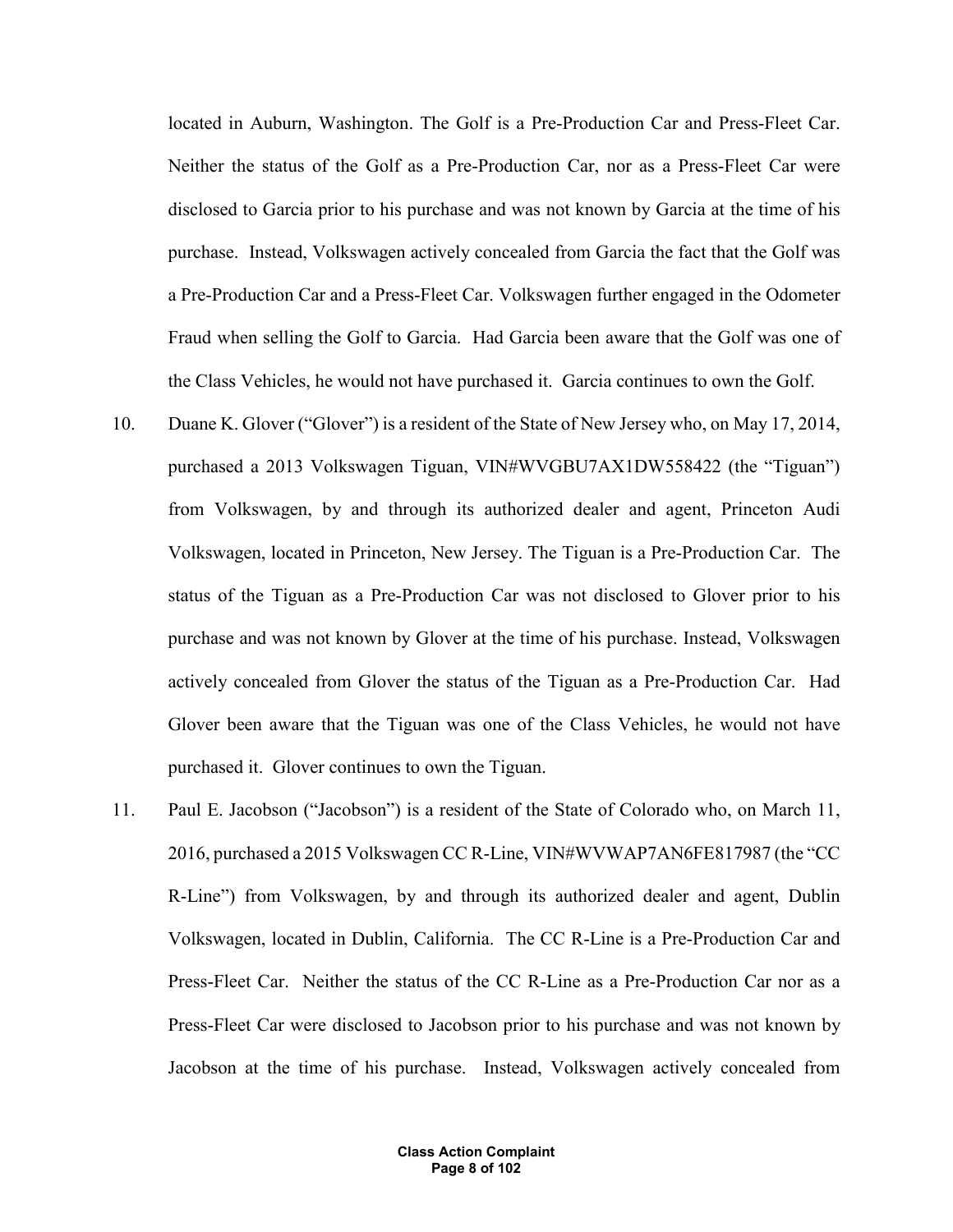Jacobson the fact that the CC R-Line was a Pre-Production Car and a Press-Fleet Car. Volkswagen further engaged in the Odometer Fraud when selling the CC R-Line to Jacobson. Had Jacobson been aware that the CC R-Line was one of the Class Vehicles, he would not have purchased it. Jacobson continues to own the CC R-Line.

#### **B. Defendants**

- 12. Volkswagen Group of America, Inc., a/k/a Audi of America, Inc. ("VWGOA" or "VW America") is a corporation organized under the laws of the State of New Jersey, with its principal place of business located at 2200 Ferdinand Porsche Dr., Herndon, Virginia 20171. VWGOA is a wholly-owned subsidiary of Volkswagen Aktiengesellschaft. VWGOA has appointed Corporation Service Company, 100 Shockoe Slip Fl 2, Richmond, Virginia 23219, as its Virginia registered agent for service of process.
- 13. Volkswagen Aktiengesellschaft ("VWAG" or "VW Germany") is a German corporation with its principal place of business in Wolfsburg, Germany. VWAG is the parent company of VWGOA. Volkswagen AG designs, develops, manufacturers, and sells automobiles. VW Germany may be served with process in accordance with The Convention on the Service Abroad of Judicial and Extrajudicial Documents in Civil or Commercial Matters (the "Hague Convention").
- 14. Audi Aktiengesellschaft ("Audi AG") is a German corporation with its principal place of business in Ingolstadt, Germany. Audi AG is a wholly-owned subsidiary of VW Germany. Audi AG designs, develops, manufacturers, and sells automobiles. Audi AG may be served with process in accordance with the Hague Convention.
- 15. VW America, VW Germany and Audi AG operate a joint venture (the "Joint Venture") whereby those parties agreed to assist each other in designing, manufacturing, importing,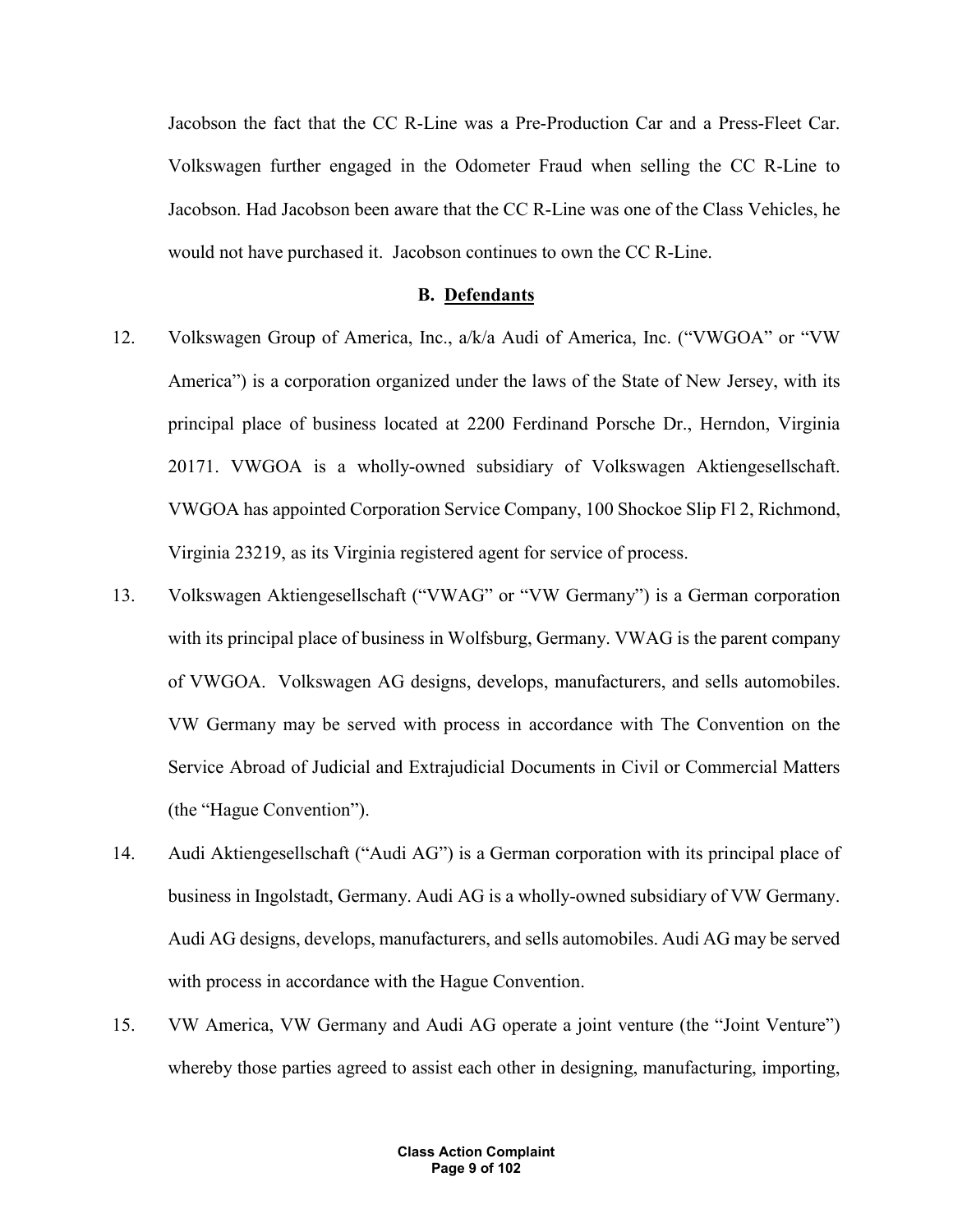distributing, marketing and selling certain motor vehicles in the United States, including the Class Vehicles at-issue in this case. At the critical stages in the foregoing activities, VWGOA, VWAG and Audi AG acted as the agent for the other in pursuing their common goal of selling Volkswagen-branded and Audi-branded automobiles in the United States, including the Class Vehicles. At all relevant times herein, VWGOA, VWAG and Audi AG each maintained a voice in the control and management of this Joint Venture, and each shared in the profits and losses of the enterprise. The Joint Venture arose in Virginia and is centered in Virginia, and therefore, Virginia law controls the rights and liabilities of the Joint Venture vis-à-vis third parties. Under Virginia law, the Joint Venture is treated as a partnership, and under applicable Virginia partnership law, each partner is jointly and severally liable for the tortious acts of the partnership committed in furtherance of the enterprise. Va. Code § 50-73.96. Given the foregoing, VWGOA, VWAG and Audi AG are jointly and severally liable for tortious acts of each other, including those acts set forth herein relating to the Class Vehicles. The term "Volkswagen" as used herein refers to both the Joint Venture and collectively to VWGOA, VWAG and Audi AG.

16. VW America and non-party VW Credit, Inc., a/k/a Audi Financial Services ("VW Credit") also operate a joint venture (the "CPO Joint Venture") with respect to the specific management and sale of CPO Cars, pursuant to a so-called Risk Sharing Agreement. At all relevant times herein, VWGOA and VW Credit each maintained a voice in the control and management of the CPO Joint Venture, and each shared in the profits and losses of the CPO Joint Venture. The CPO Joint Venture arose in Virginia and is centered in Virginia, and therefore, Virginia law controls the rights and liabilities of the CPO Joint Venture visà-vis third parties. Under Virginia law, the CPO Joint Venture is treated as a partnership,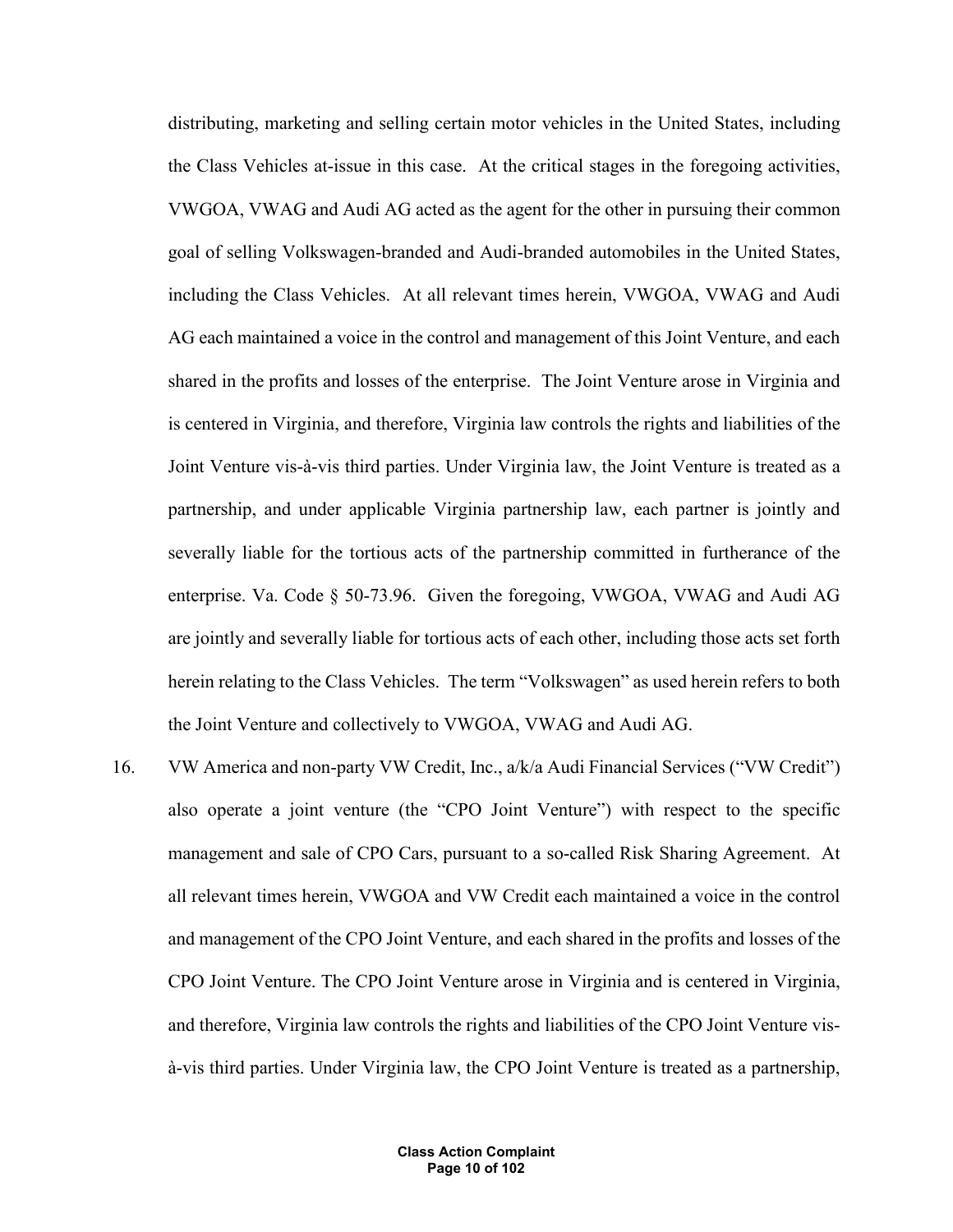and under applicable Virginia partnership law, each partner is jointly and severally liable for the tortious acts of the partnership committed in furtherance of the enterprise. Va. Code § 50-73.96. Given the foregoing, VWGOA is liable for tortious acts of non-party VW Credit, including those acts set forth herein relating to the Class Vehicles, to the extent committed by VW Credit in the course and scope of the CPO Joint Venture.

## **AGENCY**

- 17. At all relevant times herein, VWGOA, VWAG and Audi AG acted as the agents of each other, and all misrepresentations at-issue in this lawsuit and described below in more detail were made with knowledge and intent by VWGOA, VWAG and Audi AG that the misrepresentations would be repeated to third-parties, like Plaintiffs and the Class, and that such third-parties would rely on them.
- 18. VWGOA utilized VW Credit, Inc. a/k/a Audi Financial Services as its agent in performing acts relating to the management, titling, marketing and sale of Pre-Production Cars, Press-Fleet Cars, Pool-Fleet Cars, Leased-Fleet Cars, Corporate-Fleet Cars and the Class Vehicles. All misrepresentations at-issue in this lawsuit, whether stated directly by VWGOA or through its agent VW Credit, were made with knowledge and intent by VWGOA that the misrepresentations would be repeated to third-parties, like Plaintiffs and the Class, and that such third-parties would rely on them. References hereinafter to VWGOA or to VW America should be construed to mean and include actions taken by non-party VW Credit while acting in an agency capacity on behalf of Volkswagen Group of America, Inc., and/or actions taken by VW Credit that were otherwise in furtherance of the CPO Joint Venture.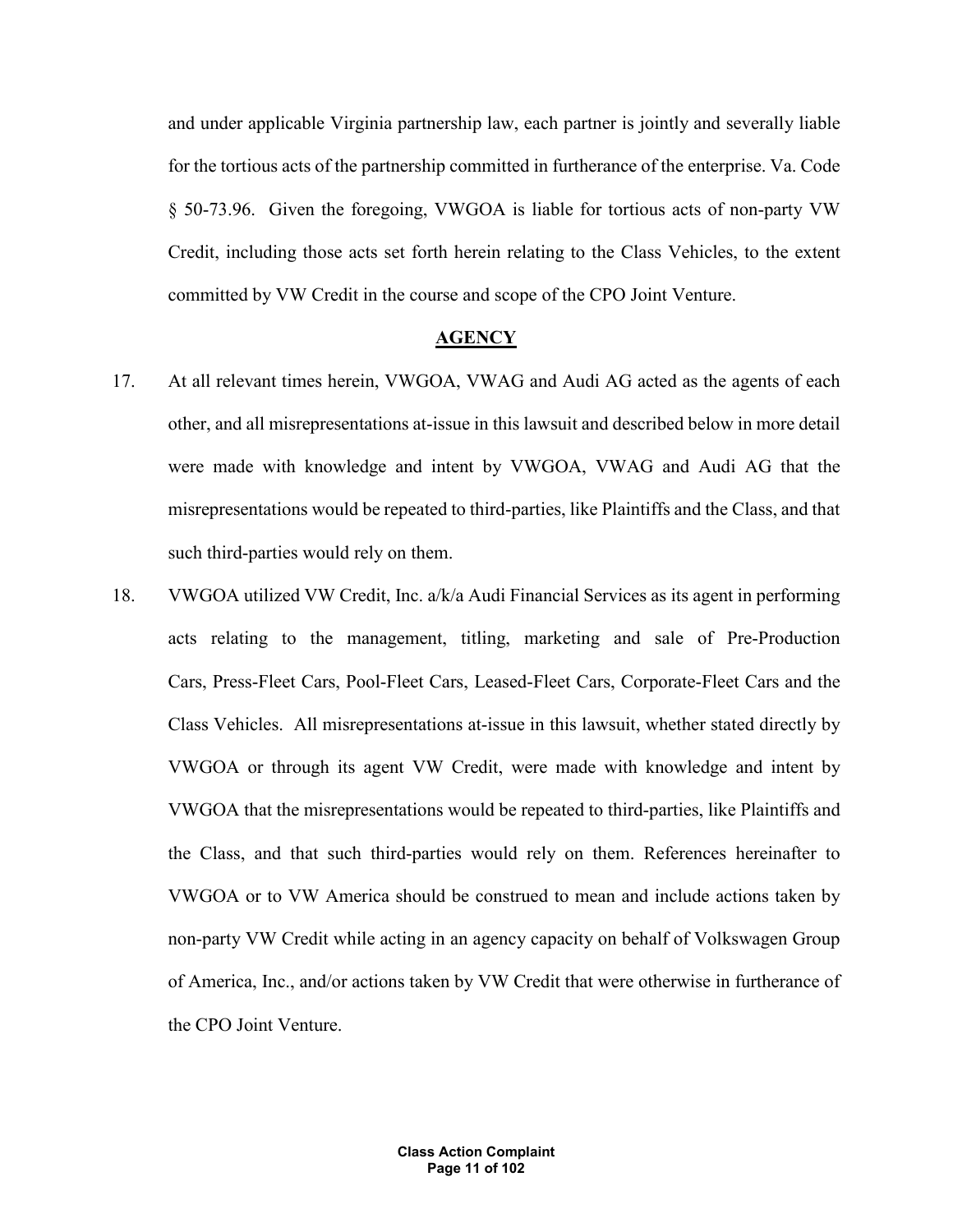#### **SUBJECT MATTER JURISDICTION**

19. This Court has jurisdiction over this action pursuant to the Class Action Fairness Act ("CAFA"), 28 U.S.C. § 1332(d)(2), because there are more than 100 Class members, at least one Class member is of diverse citizenship from at least one defendant (e.g. Plaintiff Garcia is a citizen of the state of Washington; Plaintiff Jacobson is a citizen of the state of Colorado; no defendant is a citizen of either of those states), and the aggregate amount in controversy exceeds \$5,000,000, exclusive of interest and costs. This Court further maintains jurisdiction pursuant to 28 U.S.C. § 1331, given that Plaintiffs bring a claim for the Defendants' alleged violation of a federal statute, namely, the Federal Odometer Act, 49 U.S.C. §§ 32701, *et seq.* This Court also maintains supplemental jurisdiction over the state law claims asserted herein pursuant to 28 U.S.C. § 1367.

#### **PERSONAL JURISDICTION**

## **A. VW America**

20. Personal jurisdiction over VW America in Virginia is proper because it is a corporate citizen of Virginia, having registered to do business with the Virginia State Corporation Commission, and maintaining its principle place of business in Fairfax County, Virginia.

#### **B. VW Germany**

21. Personal jurisdiction over VW Germany in Virginia is proper because VWAG acted both directly and indirectly to (a) transact business in Virginia; (b) supply services or things in Virginia; (c) cause tortious injury by an act or omission in Virginia; (d) cause tortious injury in Virginia by an act or omission outside Virginia; and (e) regularly does or solicits business, engages in a persistent course of conduct, and derives substantial revenue from goods used or consumed or services rendered in Virginia. *See* Va. Code Ann. 8.01-328.1.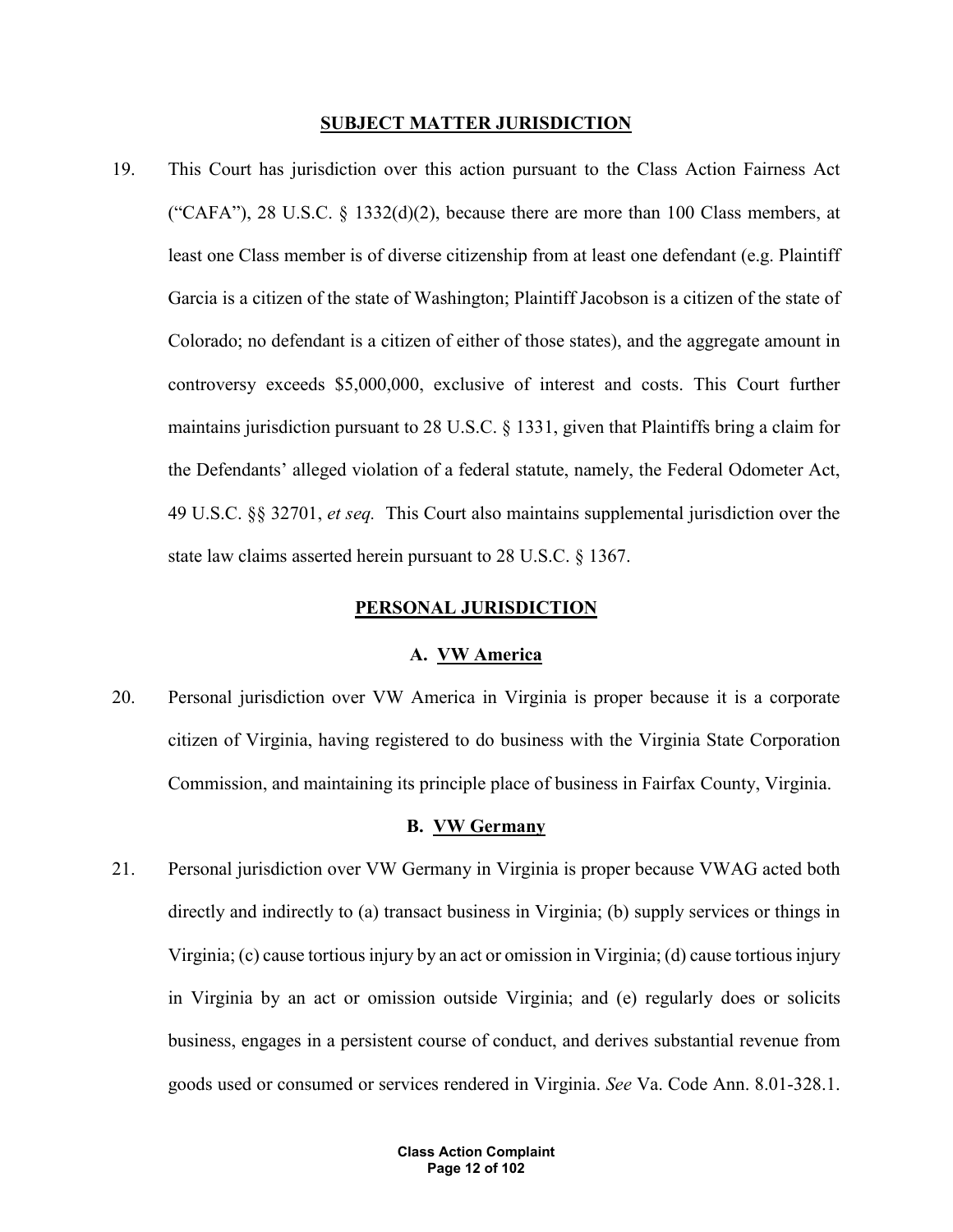This includes all sales of the Volkswagen-branded Class Vehicles-the majority of which were manufactured by VW Germany and shipped to the United States whereupon title was transferred to VWGOA in Virginia by virtue of a manufacturer's certificate of origin issued by VWAG.

- 22. The fraudulent scheme to illegally sell Pre-Production Cars in the United States by and through VWGOA in Virginia was originated by VWAG in Germany and included directives to VWGOA to retrofit Pre-Production and Press-Series Cars that VWAG knew could not be legally sold in the United States and to integrate those illegal cars into the marketplace by and through VWGOA and the CPO Joint Venture in Virginia. These illegal Pre-Production Cars were shipped into the United States from manufacturing plants all around the world controlled by VWAG including Germany, Mexico and Chattanooga, but ownership of these cars, including the Class Vehicles, always passed through VWGOA in Virginia. Once the Volkswagen-branded Class Vehicles had arrived in the United States, VWAG provided oversight, strategy and financial support for the marketing and sales of those illegal vehicles, by and through VWGOA at its headquarters in Herndon, Virginia.
- 23. VWAG was also responsible for attempting to mislead the National Highway Transportation Safety Administration ("NHTSA") by virtue of the filing on May 16, 2018 by VWGOA of the so-called Part 573 Safety Recall Report (the "Recall Report") with the NHTSA. The Recall Report, including amendments, was formulated in Virginia though a joint effort between VWGOA and VWAG. In the Recall Report and at VWAG's direction, VWGOA falsely claimed that there were only 252 Pre-Production Cars (the "Recalled Vehicles") that had been illegally sold in the United States. Despite knowing of the illegality of the Class Vehicles all along, and despite senior executives within VW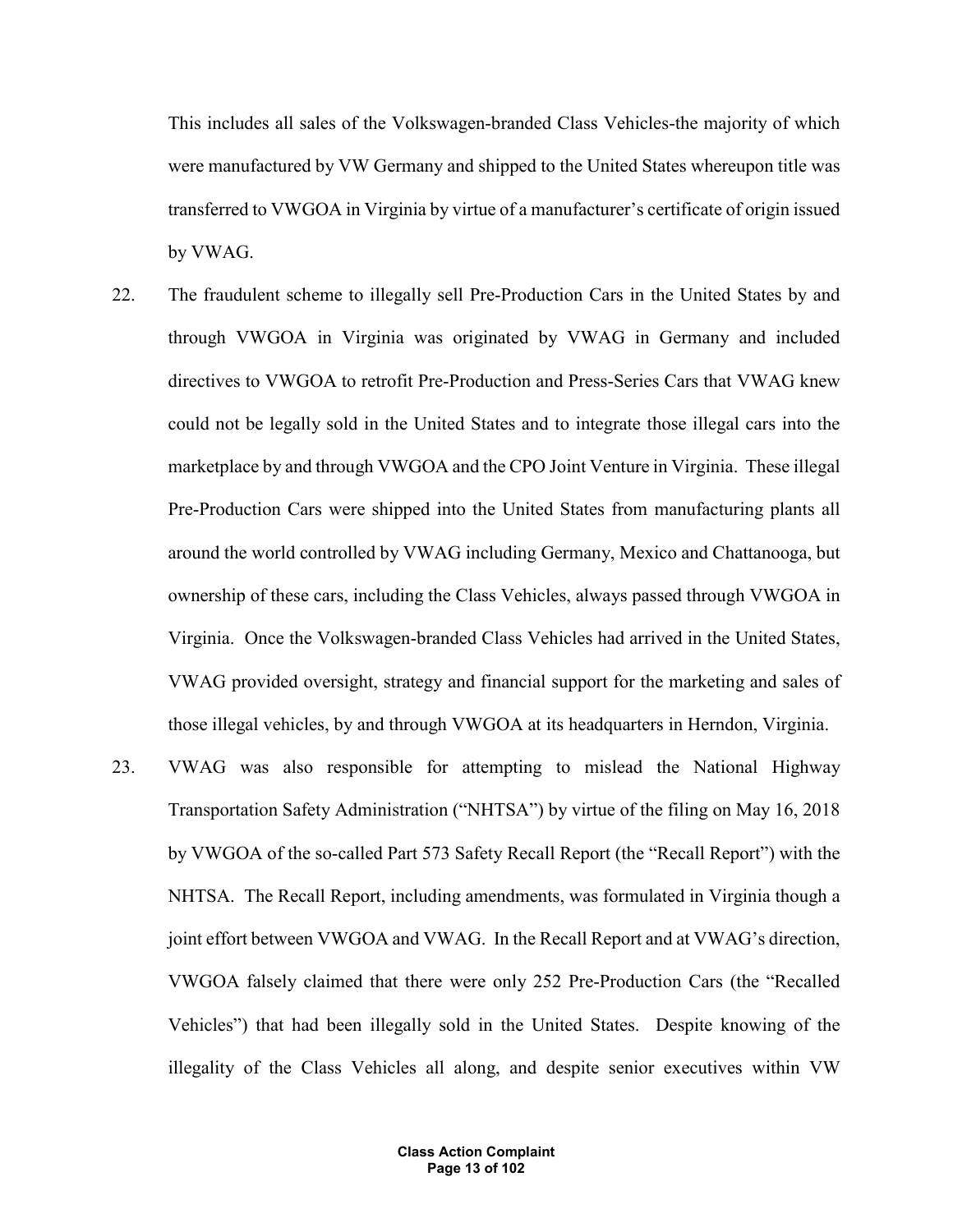Germany having been provided a report as early as August 2016 that identified the Class Vehicles as having been illegally sold in the United States (*see* discussion *supra*), VW Germany directed VWGOA to delay the filing the Recall Report for almost two years while its Product Safety Committee within VWAG attempted to figure out some way to avoid disclosure that it illegally sold any of the Class Vehicles. When the Recall Report ultimately was filed with the NHTSA, it was done for the purpose of misleading regulators and U.S. consumers, including the Plaintiffs and Class members, in an attempt by Volkswagen to hide the breadth of its misconduct in connection with the fraudulent and otherwise illegal sale of the Class Vehicles. Given these direct and ongoing contacts between VWAG and VWGOA in Virginia regarding the specific activity that forms a portion of the basis for the claims asserted in this lawsuit, personal jurisdiction over VWAG in Virginia is proper.

24. Personal jurisdiction over VW Germany in Virginia is also proper because the Virginia contacts of VW America and Audi AG concerning the fraud that forms the basis of this lawsuit can be imputed to VW Germany pursuant to the agency relationship that exists between and among the parties, as well as from the fact that all the Defendants conspired to commit the fraud and other illegal acts described in this lawsuit, and also by virtue of the Joint Venture. For all the foregoing reasons, personal jurisdiction over VWAG in Virginia is proper.

## **C. Audi AG**

25. Personal jurisdiction over Audi AG in Virginia is proper because Audi AG acted both directly and indirectly to (a) transact business in Virginia; (b) supply services or things in Virginia; (c) cause tortious injury by an act or omission in Virginia; and (d) cause tortious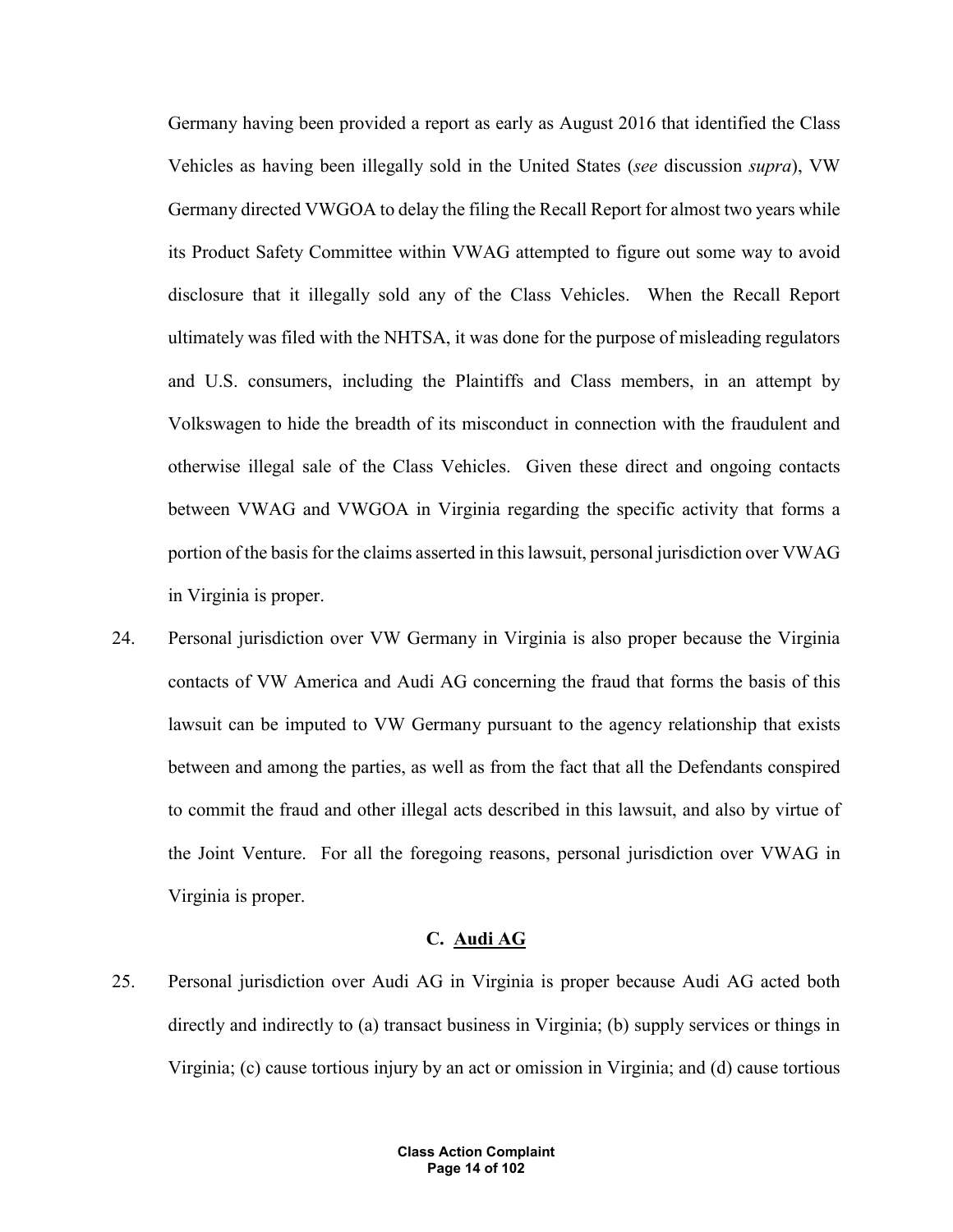injury in Virginia by an act or omission outside Virginia and regularly does or solicits business, engages in a persistent course of conduct, and derives substantial revenue from goods used or consumed or services rendered in Virginia. *See* Va. Code Ann. 8.01-328.1. This includes all sales of the Audi-branded Class Vehicles all of which were manufactured by Audi AG and shipped to the United States whereupon title was transferred to VWGOA in Virginia by virtue of a manufacturer's certificate of origin issued by Audi AG.

- 26. Personal jurisdiction over Audi AG is also proper because of Audi AG executives have engaged in direct and extensive contacts with the state of Virginia concerning the fraud that forms the basis of this lawsuit. For example, Susan Romberg, Director of Sales North America for Audi AG, and Andreas Dietz, Sales Manager USA for Audi AG, personally visited VW America's Herndon, Virginia headquarters for meetings in furtherance of the sales of the Class Vehicles. Both Romberg and Dietz also have regularly interacted with VWGOA management in Virginia to develop and to direct strategy to increase sales of Audi-branded vehicles, which has included efforts to market Audi-branded and CPOdesignated cars of which the Class Vehicles are a part.
- 27. Personal jurisdiction over Audi AG in Virginia is also proper because the Virginia contacts of VW America and VW Germany concerning the fraud that forms the basis of this lawsuit can be imputed to Audi AG pursuant to the agency relationship that exists between and among the parties, as well as from the fact that all the Defendants conspired to commit the fraud and other illegal acts described in this lawsuit, and also by virtue of the Joint Venture. For all the foregoing reasons, personal jurisdiction over Audi AG in Virginia is proper.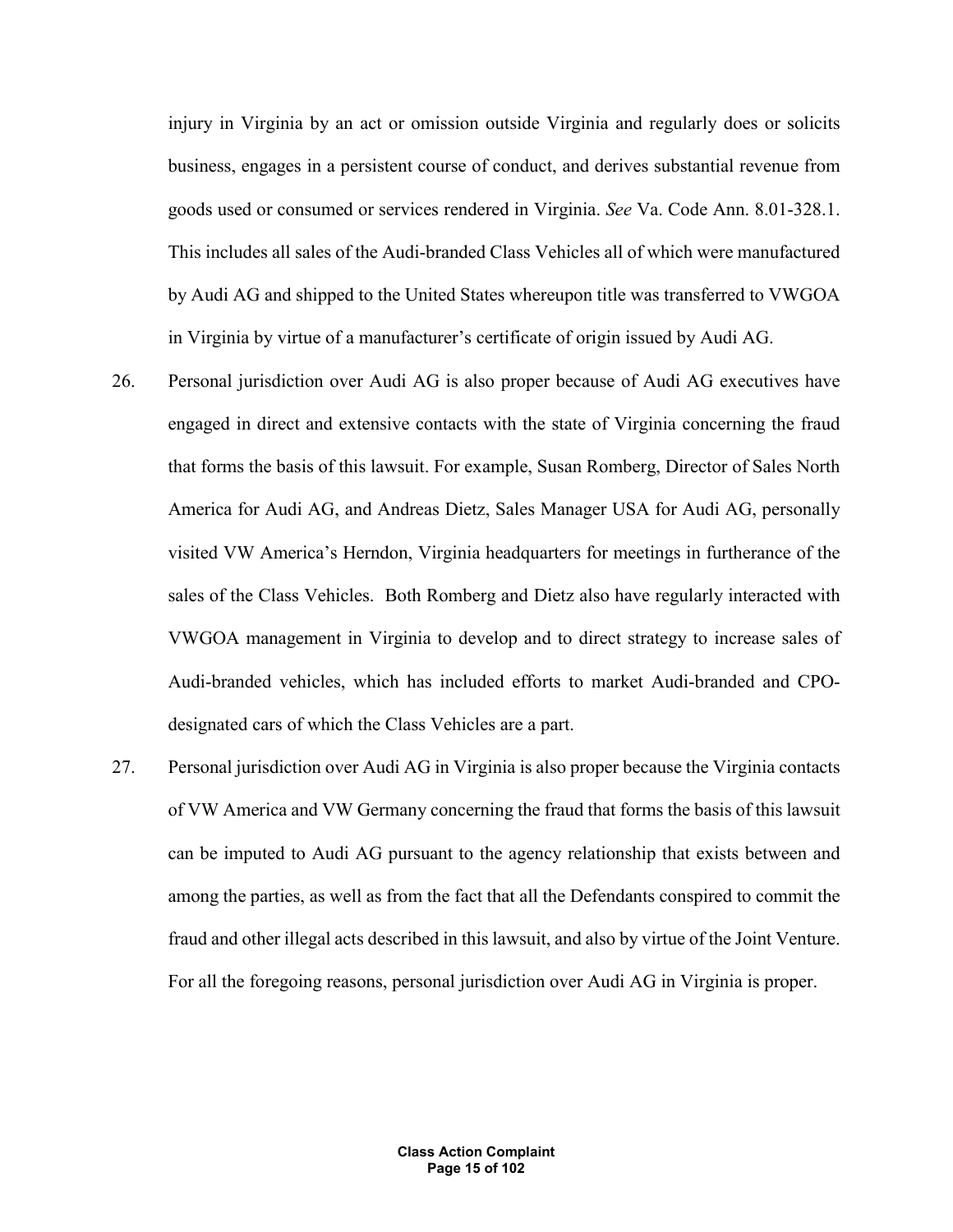#### **VENUE**

28. Venue is proper in this District under 28 U.S.C. § 1391(b) because a substantial part of the events or omissions giving rise to Plaintiffs' claims occurred in this District. Specifically, Volkswagen directed and controlled the acts that give rise to the allegations set forth in this lawsuit from VWGOA's headquarters in Herndon, Virginia. To give just a few examples: (a) all the Class Vehicles were imported by VWGOA from its Herndon, Virginia, headquarters before being originally titled; (b) how the Class Vehicles were used was determined by VWGOA from its Herndon, Virginia headquarters until such time as being sold to the Plaintiffs or the Class Members; (c) registration of the Class Vehicles, by and through false applications for title, was overseen and paid for by VWGOA from its Herndon, Virginia headquarters; (d) management of the Press-Fleet Cars occurred predominantly out of VWGOA's headquarters in Herndon, Virginia (i.e. VWGOA's Press Fleet Coordinator works out of VWGOA's Herndon office); (e) prior to the time when the Class Vehicles were sold to Class Members, including Plaintiffs, the repairs and maintenance of the Class Vehicles was overseen, directed and paid for by VWGOA from its Herndon, Virginia headquarters; and (f) the CPO program is managed predominantly out of VWGOA's headquarters in Herndon, Virginia (e.g. both the Audi & Volkswagen Certified Pre-Owned Managers work out of VWGOA's Herndon office).

## **COMMON FACTUAL ALLEGATIONS**

#### **A. Federal Standards & Certification Requirements**

29. Congress passed the National Traffic and Motor Vehicle Safety Act of 1966 (the "Safety Act") with the express purpose of "reduc[ing] traffic accidents and deaths and injuries to persons resulting from traffic accidents." Pub. L. No. 89–563, 80 Stat. 718 (codified at 49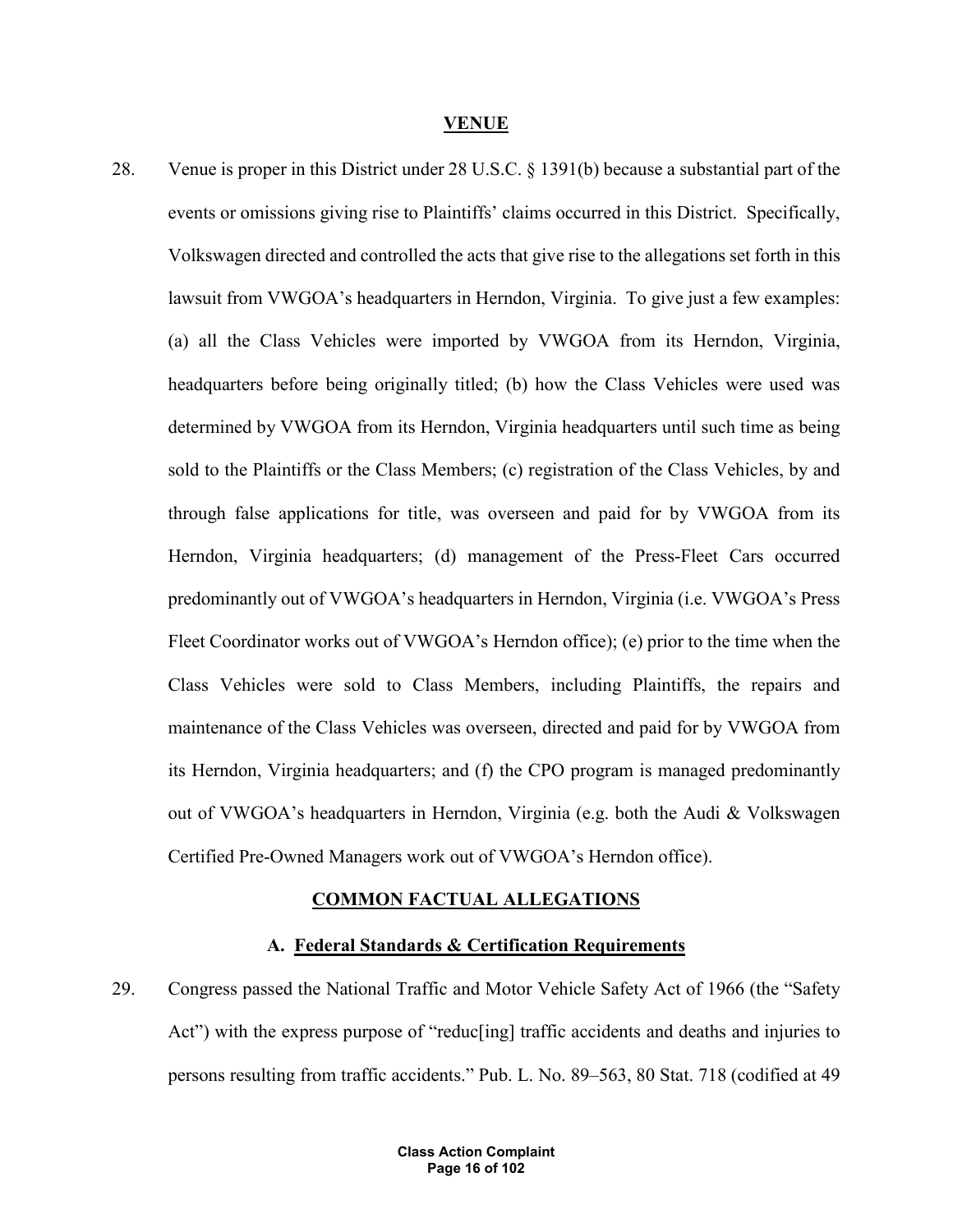U.S.C. §§ 30101–30183). Toward this end, Congress directed the Secretary of Transportation to prescribe safety standards for motor vehicles, *see* 49 U.S.C. § 30111(a), a statutory duty the Secretary delegates to National Highway Transportation Safety Administration ("NHTSA"). *See* 49 C.F.R. § 501.2. NHTSA's standards ("FMVSS" or "Federal Safety Standards") serve as mandatory performance benchmarks for motor vehicles and their constituent parts. *See* 49 U.S.C. § 30112(a)(1). As such, manufacturers must certify that the vehicles they produce comply with each standard that applies. *See id.* § 30115. Manufacturers must communicate this certification to consumers by including a label on each vehicle that specifically states, in pertinent part, "This vehicle conforms to all applicable Federal motor vehicle safety, bumper, and theft prevention standards in effect on the date of manufacture shown above." 49 C.F.R.  $\S$  567.4(g)(5) ("Manufacturer's Certification").

30. If a vehicle is altered after the date of manufacture, then the person or entity altering that vehicle (the "Alterer"), "Has a duty to determine continued conformity of the altered vehicle with applicable Federal motor vehicle safety, Bumper and Theft Prevention standards" and the Alterer "[a]ssumes legal responsibility for all duties and liabilities for certification under the Vehicle Safety Act." 49 C.F.R. § 567.7. Similar to the required Manufacturer's Certification, the Alterer must also affix a label to the vehicle certifying, "This vehicle was altered by (individual or corporate name) in (month and year in which alterations were completed) and as altered it conforms to all applicable Federal Motor Vehicle Safety, Bumper and Theft Prevention Standards affected by the alteration and in effect in (month, year)." 49 C.F.R. § 567.7(b)(1) ("Alterer's Certification").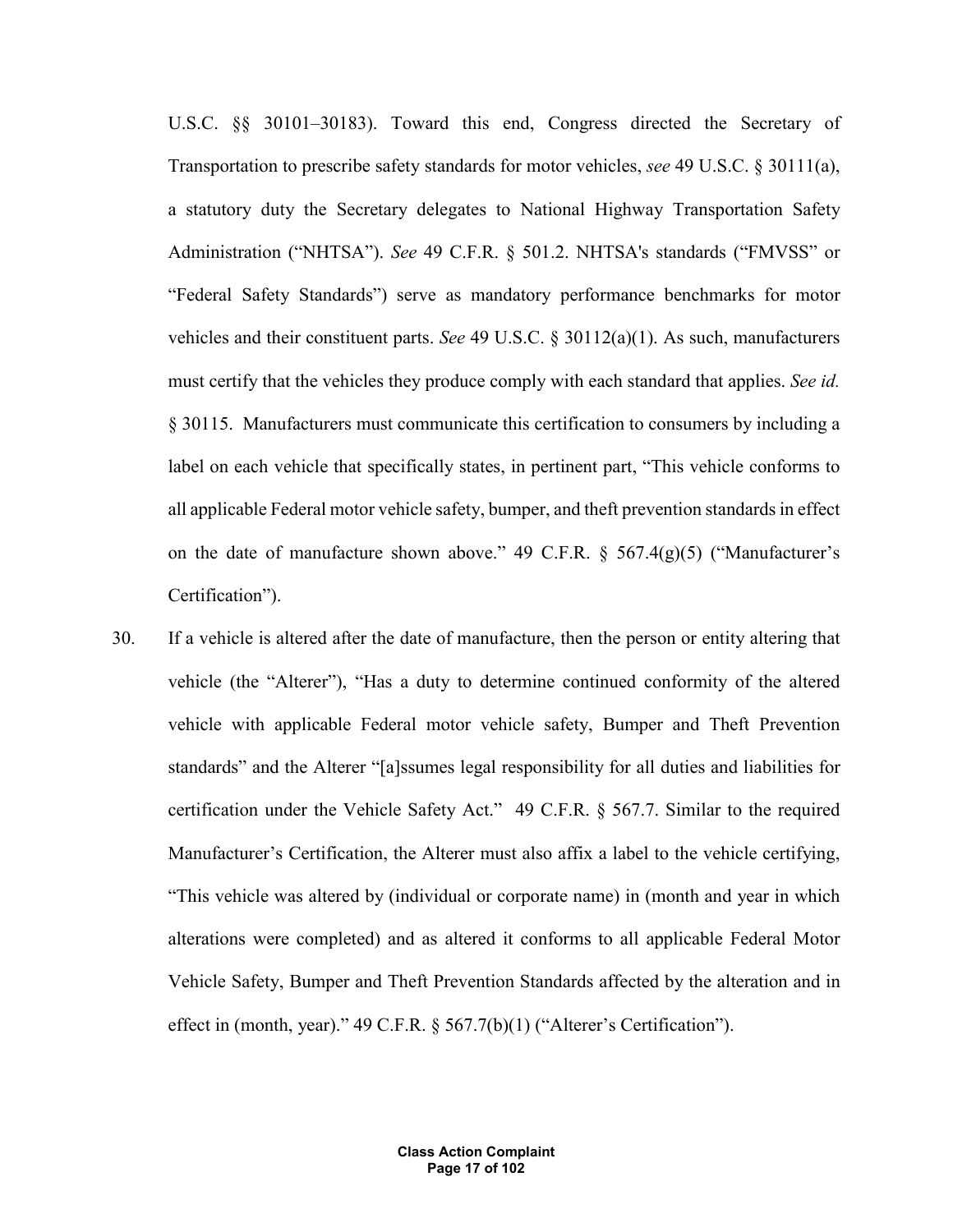- 31. Subject to certain exceptions not applicable here, if a vehicle does not conform to the Federal Safety Standards, including all required certifications, the vehicle cannot be legally imported into the United States unless: (a) the vehicle is used solely for the purposes of research, investigations, show or display, demonstrations or training, or competitive racing events; or (b) the importer has received written permission from NHSTA or the importer is an original manufacturer of motor vehicles (or wholly owned subsidiary thereof) that are certified to comply with all applicable Federal motor vehicle safety standards; and (c) the importer provided NHTSA with documentary proof of export or destruction not later than 30 days following the end of the period for which the vehicle had been admitted to the United States. *See* 49 C.F.R. § 591.5(j).
- 32. Irrespective of whether a vehicle is legally imported from outside the United States or legally manufactured here in the United States (Volkswagen produces some of its cars at a plant located in Chattanooga, Tennessee), any vehicle that does not conform to Federal Safety Standards or that is not properly certified as conforming to Federal Safety Standards cannot be legally sold in the United States.

## **B. Pre-Production Cars**

33. Pre-production cars are vehicles that allow automakers like Volkswagen to find problems before a new model goes on sale to the public. Pre-production cars come after prototypes, which themselves are preceded by concept cars. Pre-production vehicles are followed by production vehicles, also called series vehicles ("Series-Production Cars"), which are mass produced and sold to consumers through dealerships. The point in time when the very first Series-Production automobile is produced is known within the automotive industry as the Start of Production ("SOP") or Job No. 1.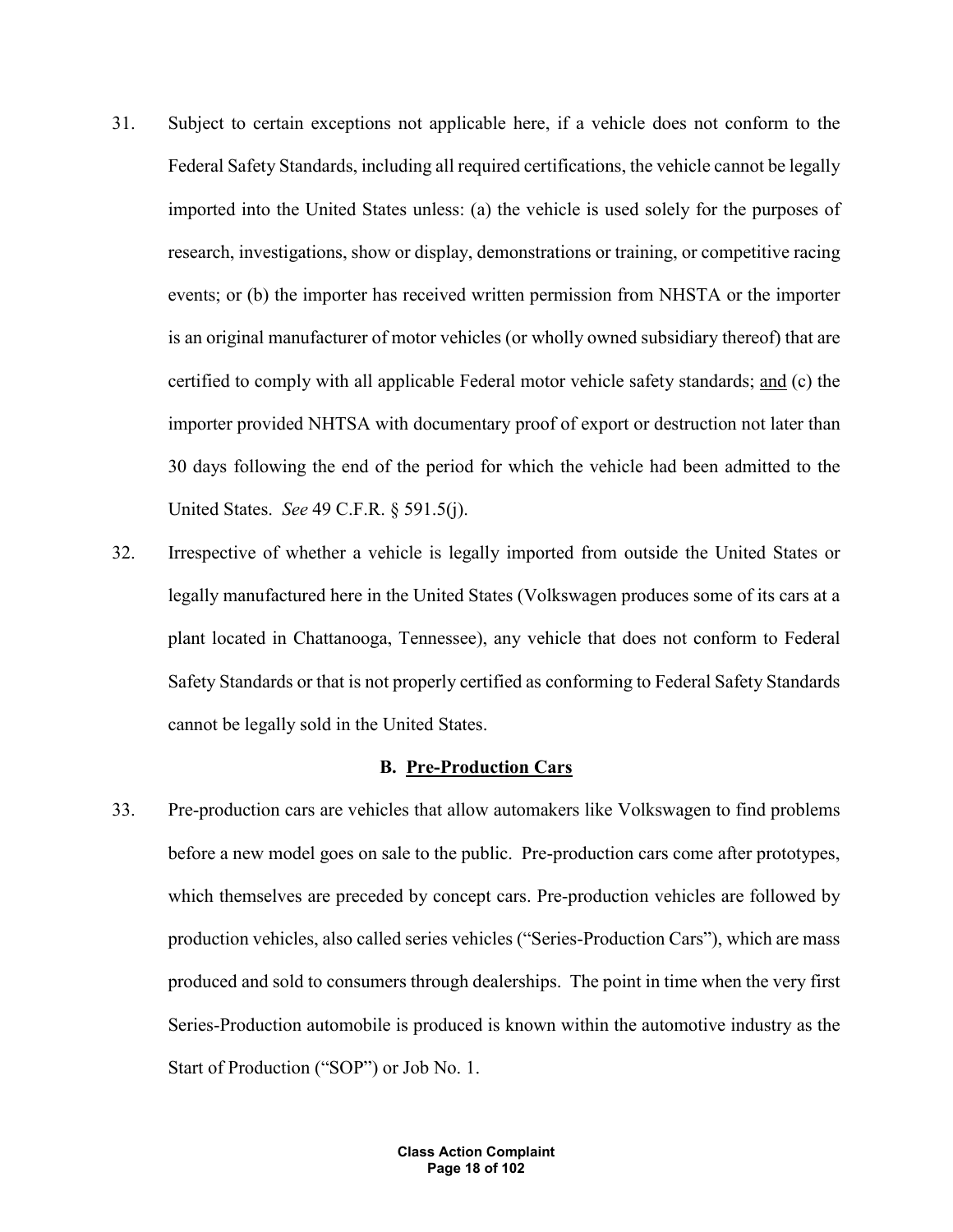- 34. Pre-production cars are divided into two sub-types: pre-series ("Pre-Series Cars") and zero series ("Zero-Series Cars") (collectively "Pre-Production Cars"). Pre-series aims to produce automobiles under similar conditions to Series Production to prove reproducibility, a method known as the production try-out. Pre-Series Cars are followed by Zero-Series Cars, which are produced to ensure the process and product quality is at a customer-acceptable product level. The production of Zero-Series Cars is the last step before SOP and serves as a buffer that hands over responsibility to those within the manufacturing facility tasked to make the Series Production. Volkswagen refers to the process of creating these Pre-Production Cars, as well as the place within its manufacturing centers where that process occurs, as the Pilot Hall.
- 35. Although Pre-Production Cars are very similar to Series-Production Cars, there can be and typically are material differences between the two builds. Subframes can be swapped, steering gears disassembled and blueprinted, rework of the body flanges conducted, modification of panel alignment and door gaps performed, sanding of spot welding and bond work conducted, and implementation of custom exterior paint and the like are not uncommon. Moreover, individual component parts used in the Pre-Production Cars often vary from the component parts used in the Series-Production Cars of the same make, model and year.
- 36. Volkswagen has been plagued by delays and other problems within its component-part supply chain over the years, particularly during the 2011 through 2016 time period. On numerous occasions Volkswagen has been forced to delay SOP because of a lack of available component parts needed for the Series-Production build, and while there can be some flexibility in adjustments to SOP, the timing of when the Pre-Series Cars and Zero-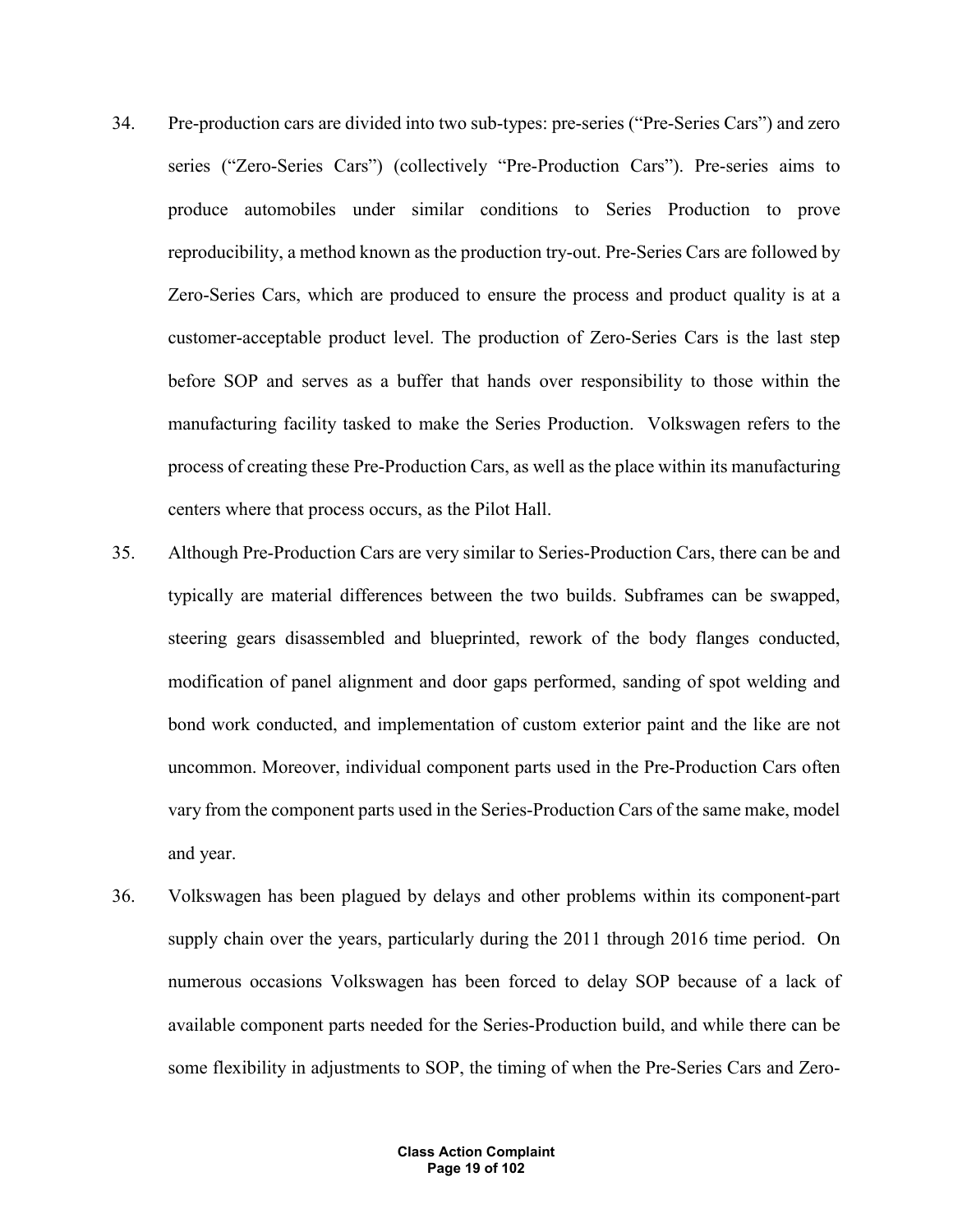Series Cars must occur is stringent and unforgiving because the Pre-Production Cars are needed well in advance of SOP for use in Volkswagen's marketing activities. Carmakers like Volkswagen book space at car shows, sometimes more than a year in advance, to promote its latest and soon-to-be-released cars. These shows occur on a date certain and will not be postponed just because Volkswagen's component parts have not yet arrived at its manufacturing facility that results in a delay in Volkswagen's SOP. For this reason, it is not uncommon within Volkswagen that its Pre-Series Cars and Zero-Series Cars are built with component parts substantially different from those components that have been approved and tested for use in the Series-Production Cars.

- 37. As a result, it is not uncommon for the weight of Volkswagen's Pre-Production Cars to vary significantly from the weight of its Series-Production Cars. These differences in weight and the distribution of that weight can impact safety as well as the overall crashworthiness of Pre-Series Cars and Zero-Series Cars compared to Series-Production Cars that are properly tested and certified as compliant with Federal Safety Standards. These differences can also undermine third-party safety ratings of the build of Series-Production Cars to Pre-Production Cars, making those ratings inapplicable to the build of the Pre-Series and Zero-Series Cars of the same make, model and model year. For example, it is questionable whether safety ratings performed by the Insurance Institute for Highway Safety ("IIHS") are applicable at all to any of Volkswagen's Pre-Production Cars, given that the testing and resulting ratings provided by IIHS are based upon the design, build, weight and component parts used in the build of the Series-Production Cars.
- 38. At best, the differences between the builds of Pre-Production Cars and the build of the Series-Production Cars create uncertainty regarding the safety of the Pre-Production Cars,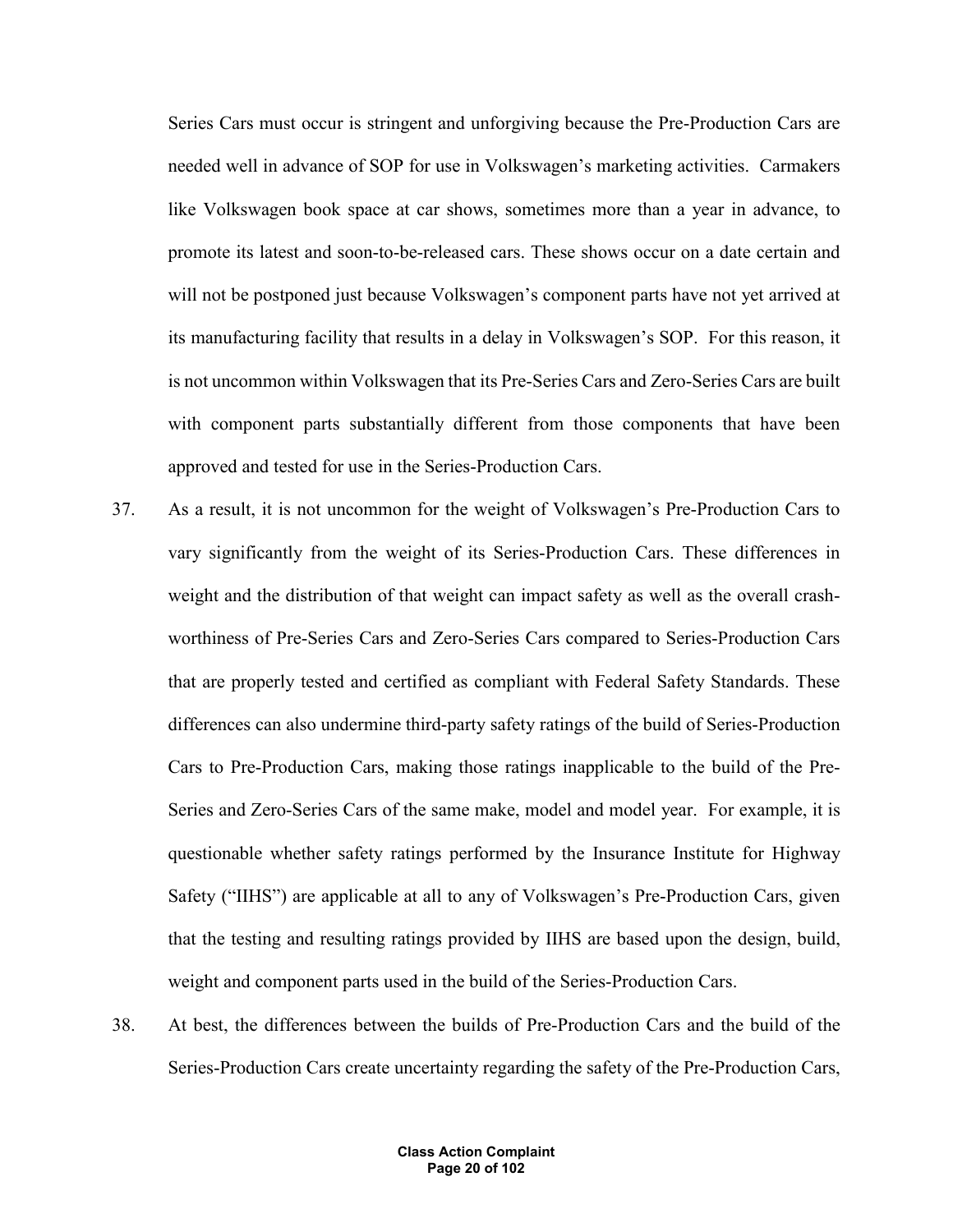given that the tests performed to ensure compliance with Federal Safety Standards are generally based upon the design, build, weight and component parts specified and approved for the Series-Production Cars, and are not intended to apply to the build of Pre-Production Cars, which often consist of a hodge-podge of whatever components might be available on the manufacturing floor when Volkswagen is rushing to beat the clock to get its Pre-Production Cars to the next car show.

39. Given the foregoing, at all relevant times herein, it was well understood within Volkswagen that Pre-Production Cars that differ in any material way from Series-Production Cars could not and cannot be sold in the United States to consumers.<sup>1</sup> And it was not difficult for Volkswagen to determine if such material deviations existed. For example, Volkswagen maintains an internal database known as the Elektronischer Teilekatalog, commonly referred to by its abbreviation ETKA, which is the official electronic parts catalogue for Volkswagen-branded and Audi-branded passenger cars. With only a vehicle identification number ("VIN"), the ETKA system will determine whether any given vehicle is a Pre-Series Car or Zero-Series Car, and if so, the ETKA system produces a warning message that states, "caution: preproduction model. [T]he vehicle contains special equipment/fixtures that are not documented in the genuine parts catalogue." Volkswagen also maintains an internal as-built database known as the "Daisy System" which documents the as-built condition of each of its Pre-Production Cars.

 $\frac{1}{1}$ While Volkswagen conceivably could have attempted to have each Pre-Production Car separately tested and individually certified as complying with applicable regulatory standards, to have done that would have been costprohibitive insofar as the potential gain to Volkswagen from the sale of such a car would have been outweighed by the cost of individual certification. For this reason, at least prior to 2011, it was Volkswagen's common practice to only use its Pre-Production Cars for research, investigations, show or display, demonstrations or training, or competitive racing events, and once that use was complete, it was typical for Volkswagen to scrap or export its Pre-Production Cars.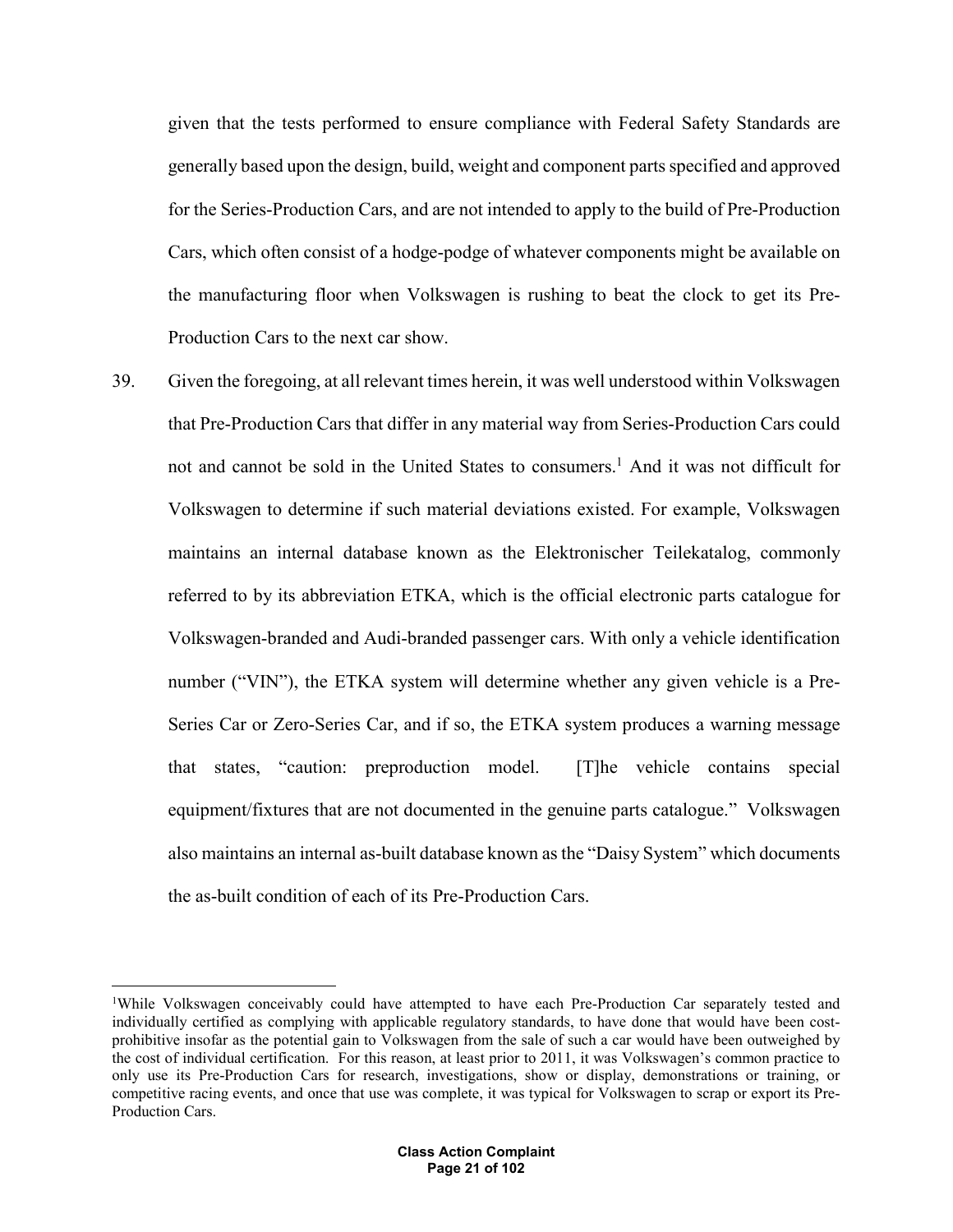## **C. Press-Fleet Cars**

- 40. Volkswagen, like most automobile manufacturers and distributors, expends significant resources to promote each vehicle series for each model year, which typically begins well prior to the time when any Series-Production Cars have been manufactured or are otherwise made available for sale to consumers.
- 41. Car shows are some of the most important marketing events that are used very early in the promotional lifecycle of a soon-to-be-released vehicle. It is at these car shows where manufacturers and distributors like Volkswagen provide the automotive press and the public with its first peak at its vehicle line-up for the upcoming model year. The vehicles that Volkswagen uses at such car shows (the "Auto-Show Cars") are typically Pre-Production Cars, given that Series-Production Cars typically have not yet been built or are not otherwise available by the date that these car shows occur.
- 42. Before Volkswagen sends any of its Pre-Production Cars to these auto shows, it or one of its contractors preps the car to get it in "show" condition, which is also known as giving the car "press finish." This is yet another reason why there is often substantial variation between the as-built condition of Pre-Production Cars compared to the Series-Production Cars, given that an effort of a body shop to get Auto-Show Cars into "press finish" can and do often involve modifications to the build of those Pre-Production Cars.
- 43. After these Auto-Show Cars are no longer needed for display at shows, it is common for Volkswagen to loan these cars to members of the automotive media for evaluation in hopes of generating positive reviews and media coverage for its vehicles. Volkswagen also loans other Pre-Production Cars and Series-Production Cars not otherwise used for display at auto shows to members of the automotive press for the same purpose ("Media-Loaned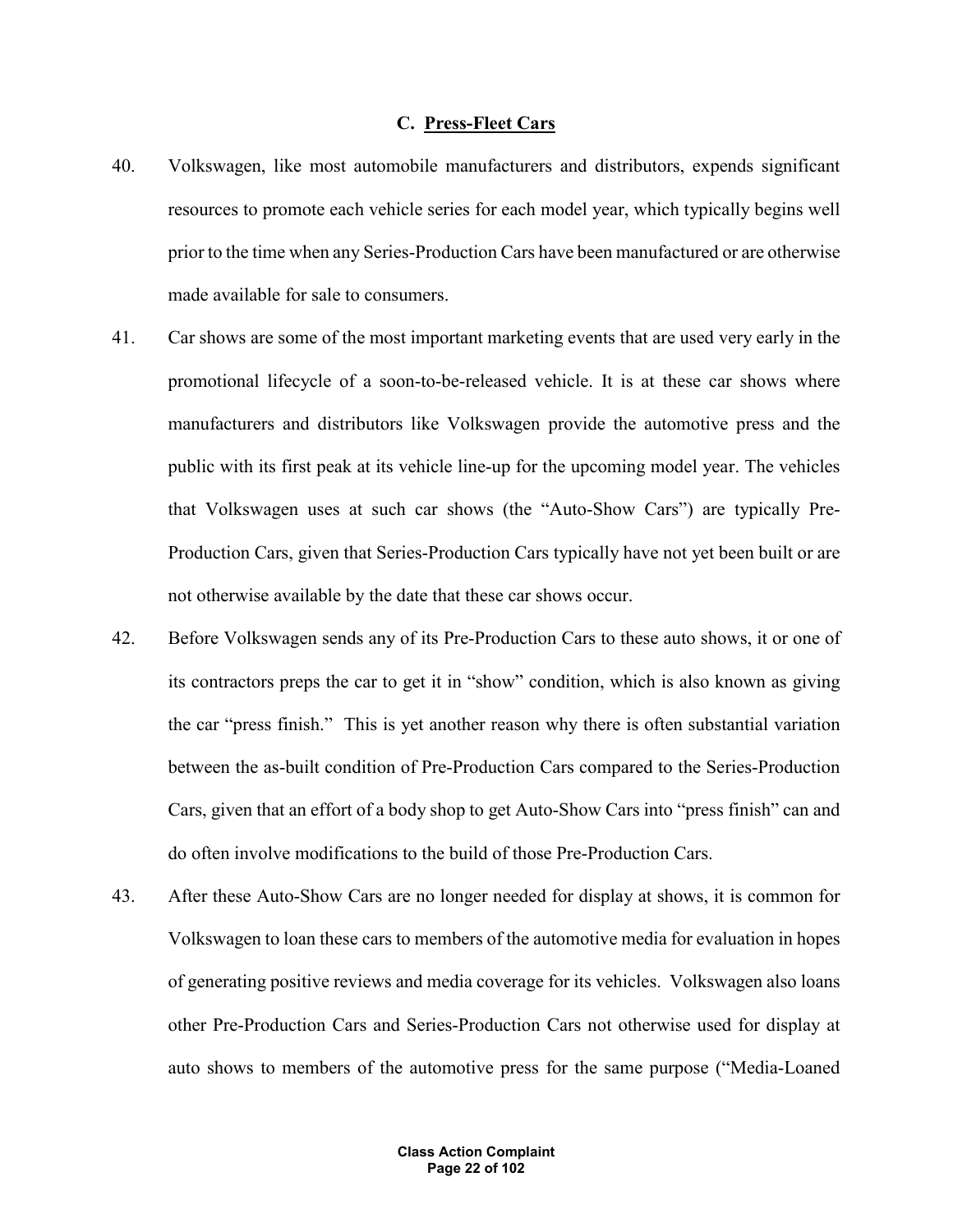Cars"). Volkswagen collectively refers to the Auto-Show Cars and the Media-Loaned Cars as its Press Fleet (the "Press-Fleet Cars").

- 44. Press-Fleet Cars take some of the worst abuse and are some of the hardest-driven cars in existence.<sup>2</sup> This occurs for several reasons. First, manufacturers including Volkswagen encourage members of the automotive media to drive Press-Fleet Cars in a manner that pushes those cars to the limit to "see what this car can really do" in the hopes of getting positive-press exposure that Volkswagen knows money can't otherwise buy. For example, Volkswagen loaned the Golf that was later purchased by Plaintiff Garcia (without knowledge of the prior media use) to Digital Trends journalist Nick Jaynes for a period of six months to enable Jaynes to push that car to its limits. With Volkswagen's blessing and encouragement, upon receiving this car from Volkswagen Jaynes stated, in pertinent part, "[W]e at DT will be putting the Golf R through its paces – and racking up the miles — on the road during our daily commutes, on the track, and on country back roads during a spirited Sunday drive." Nick Jaynes, *VW's 2015 Golf R Sold Out in 24 Hours But Digital Trends Got the First One* (Digital Trends Mar. 13, 2015), *available at* https://www.digitaltrends.com/cars/vws-2015-volkswagen-golf-r-sold-out-in-12-hoursbut-digital-trends-the-first-one/ (last visited March 11, 2019).
- 45. Second, the use of manufacturer-owned cars, driven on manufacturer-issued plates, at the sole expense of the manufacturer, is viewed by some journalists as a perk of the job to which they are entitled. Believing they have "earned" the right to this revolving use of

 $\frac{1}{2}$ Matt Hardigree, *The Truth About Press Cars*, (Jalopnik June 29, 2015), *available at* https://jalopnik.com/the-truthabout-press-cars-1714460086 (last visited March 11, 2019) ("I estimate that I've been loaned around \$8 million worth of vehicles by car companies to review. These are called 'press cars' and the total cost of delivering these vehicles to me is somewhere in the low six-figures and I've done about five figures' worth of damage to them." Hardigree goes on to acknowledge that when the press-use is completed these cars are "resold without the buyer being told that it was used as an abused rental car by ungrateful journalists.").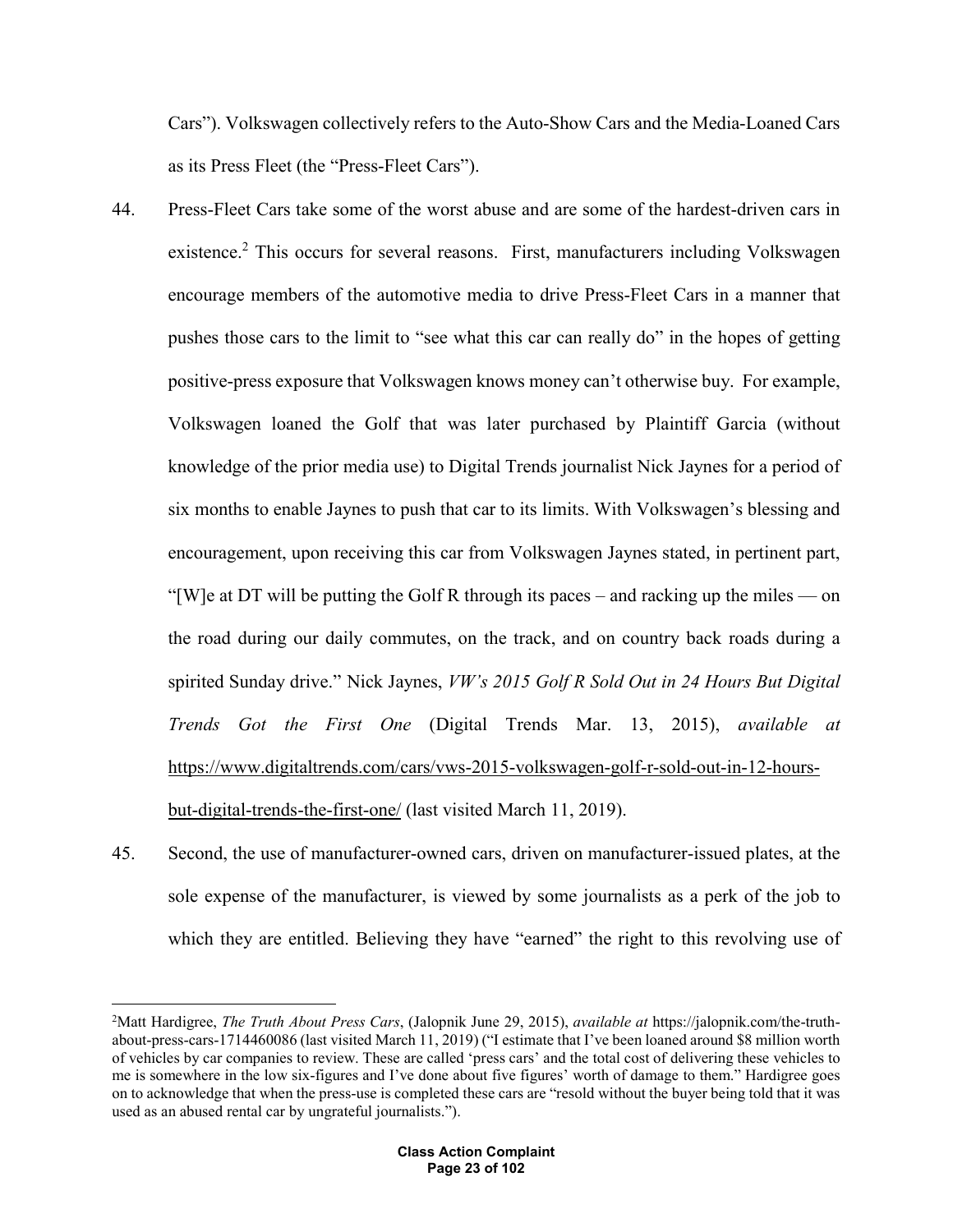manufacturers' hot-off-the-production-line vehicles, these individuals are not shy about "spending" every bit of this bonus. In other words, these journalists aren't slowing down for speedbumps; they aren't trying to dodge potholes; and they aren't otherwise worrying about ramming the tires of their Press-Fleet Car into the curb when parking, and if any of that abuse that happens to cause unseen frame damage, so be it. Volkswagen is all too happy to encourage this mindset by promoting a pecking order among journalists given that more influential members of the automotive media are often asked to "test" the manufacturer's higher-end vehicles, while less influential members of the media are asked to review cars at the bottom end of the manufacturer's latest new-car offerings. And Volkswagen takes care to ensure that the organizations for which these journalists work also get in on the action, given that if a positive review is published, Volkswagen will often use that review in its own marketing materials and will then pay the journalist's employer a substantial fee for doing so.<sup>3</sup>

46. Third, manufacturers including Volkswagen seek to expose the greatest number of journalists in the shortest amount of time to its Press Fleet Cars to maximize the return on investment. To do that, Volkswagen limits the time that most journalists are loaned a car to about seven days on average. It is not uncommon for a Press-Fleet Car to be driven by 15 or more separate members of the automotive media during the one-year period when these cars typically remain a part of Volkswagen's Press Fleet. Consequently, the care with which Press-Fleet Cars are driven resembles the same type of rough treatment rental cars

 $\frac{1}{3}$ <sup>3"</sup>The tricky thing here is that [a press car] blurs the line between journalism and being an arm of the manufacturer's PR,' says Gabe Shenhar, the Senior Auto Test Engineer and Program Manager at *Consumer Reports*." Matt Hardigree, *The Truth About Press Cars*, (Jalopnik June 29, 2015), *available at* https://jalopnik.com/the-truth-about-press-cars-1714460086 (last visited March 11, 2019). Given this conflict of interest, a handful of media organizations like Consumer Reports and the New York Times pay a rental fee to manufacturers for the use of any manufacturer-owned car, even if borrowed solely to allow a review, to avoid even the appearance of impropriety. *Id.*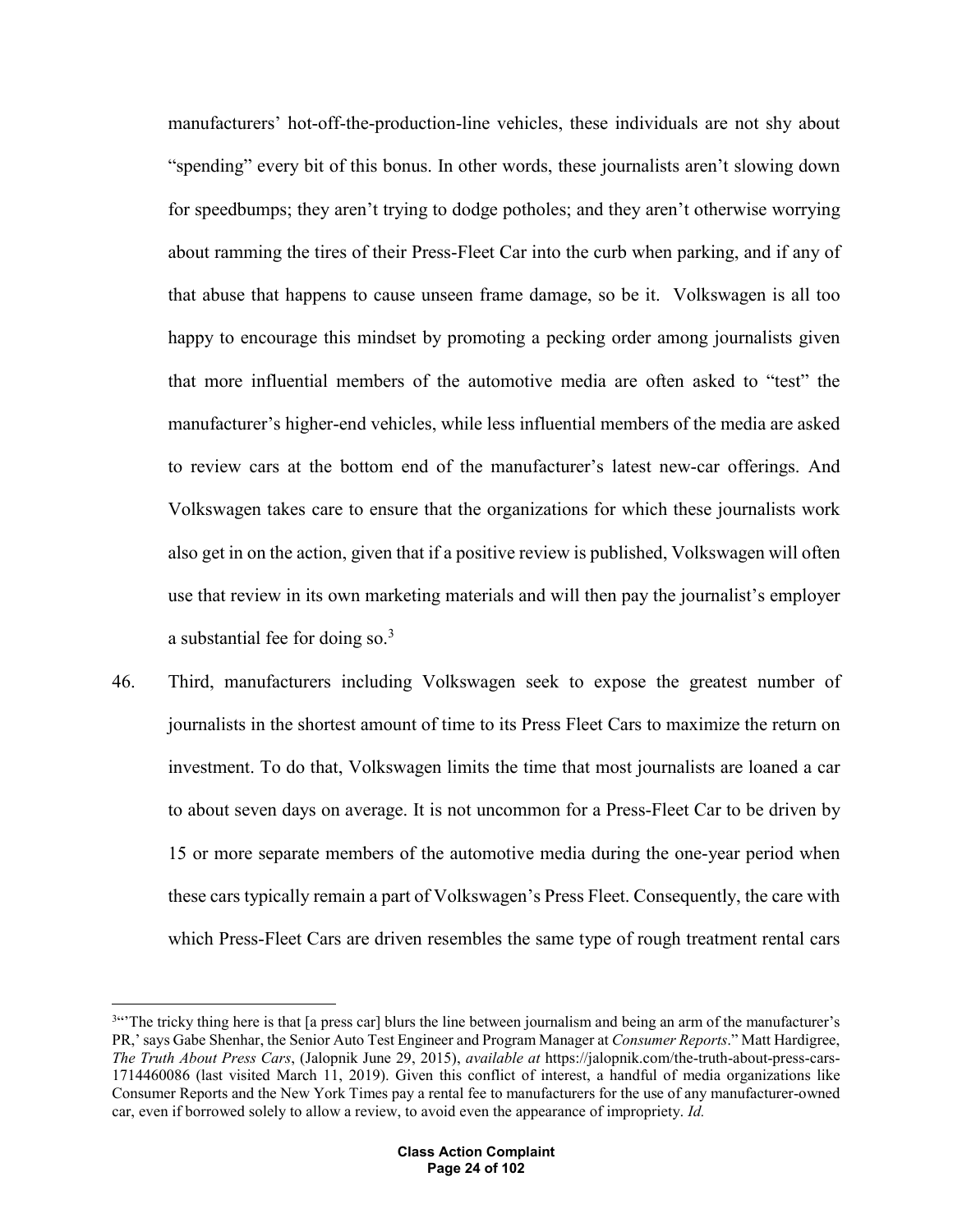receive, or even worse, given that there is typically no financial consequence to a journalist who rags out a Press-Fleet Car.

47. Once the next model-year cars are set to be released, Volkswagen disposes of its Press-Fleet Cars that had been used to promote those vehicles from the prior model year. Because most of Volkswagen's Press-Fleet Cars are also Pre-Production Cars and given that those cars materially differ from the Series-Production Cars that conform to Federal Safety Standards, most of Volkswagen's Press-Fleet Cars cannot be legally sold to consumers. From 2011 through 2016, however, Volkswagen executives made the conscious decision to illegally sell its Press-Fleet Cars to consumers and to knowingly falsify the true characteristics of those cars.

#### **D. Leased-Fleet Cars**

- 48. Many of the functional Pre-Production Cars imported into the United States by Volkswagen, even those that are used for marketing purposes as part of the Press Fleet, are ultimately leased to Volkswagen employees ("Leased-Fleet Cars") before being resold to the public. Some of Volkswagen's Pre-Production Cars are assigned to a general pool of vehicles for short-term loans to Volkswagen employees for their personal use (the "Pool-Fleet Cars"), and many of these cars end up becoming part of the Leased Fleet after being leased to a specific Volkswagen employee.
- 49. Volkswagen operates its Press Fleet and its Pool Fleet on manufacturer-issued license plates without titling or registering these vehicles for a time after putting those vehicles into functional use. The reason for this delay between the date these vehicles are first used in the United States and the date that the vehicles are first titled in the United States is that Volkswagen typically lacks all required governmental certifications at the time it puts its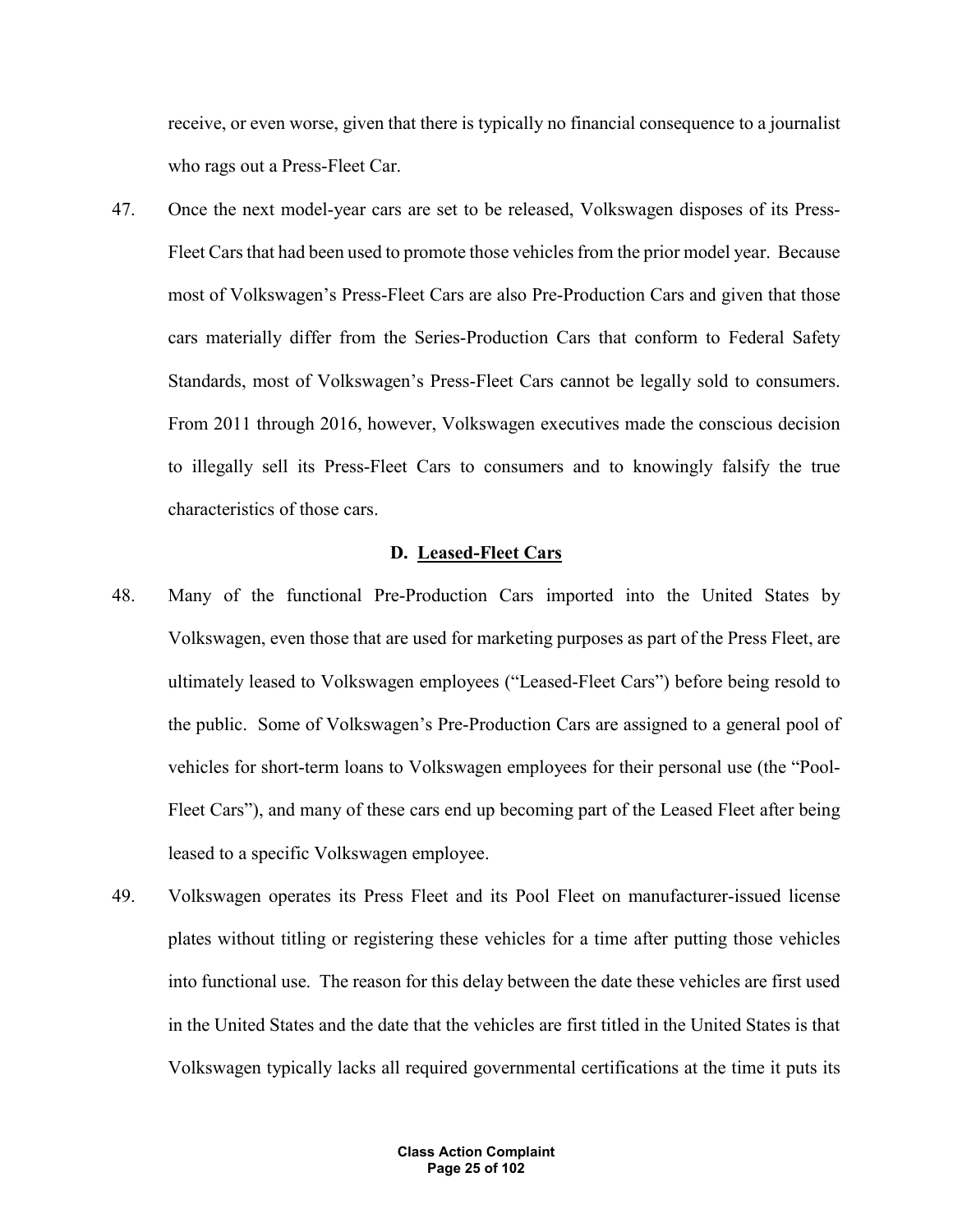Pre-Production Vehicles into first use, and therefore, Volkswagen operates those vehicles by relying upon certain certification exemptions. These exemptions, however, do not permit Pre-Production Vehicles to be sold or leased until such cars are properly certified. Because it is cost prohibitive, Volkswagen does not separately test or seek separate certification for its Pre-Production Cars, but instead, Volkswagen simply relies upon the certification it obtains for the build of its Series-Production Cars once that certification process is complete. This attempt by Volkswagen at certification is not valid because of material differences that typically exist between the build of its Pre-Production Cars and the build of its Series-Production Cars that is properly tested and approved.

50. Given the foregoing, it is typical for Volkswagen to apply for the original title and registration of its Pool-Fleet Cars and Press-Fleet Cars only after those cars have been driven a significant number of miles on manufacturer-issued or distributor-issued plates. Because a substantial portion of Volkswagen's Leased-Fleet Cars originate from Volkswagen's Pool Fleet, it is also typical for the cars within the Leased Fleet to have been driven a substantial number of miles at the time of application for the initial title and registration.

#### **E. The Odometer Fraud**

51. Because Volkswagen knows that material differences typically exist between its Pre-Production Cars and its Series-Production Cars, Volkswagen attempted to hide this fact, in part, by disguising the time period within which its Pre-Production Cars, Press-Fleet Cars, and Pool-Fleet Cars were most-extensively used. Volkswagen is able to avoid regulatory scrutiny as to whether a given vehicle is a Pre-Production Car if Volkswagen retains its Pre-Production Cars for internal use until the time when such vehicles are driven a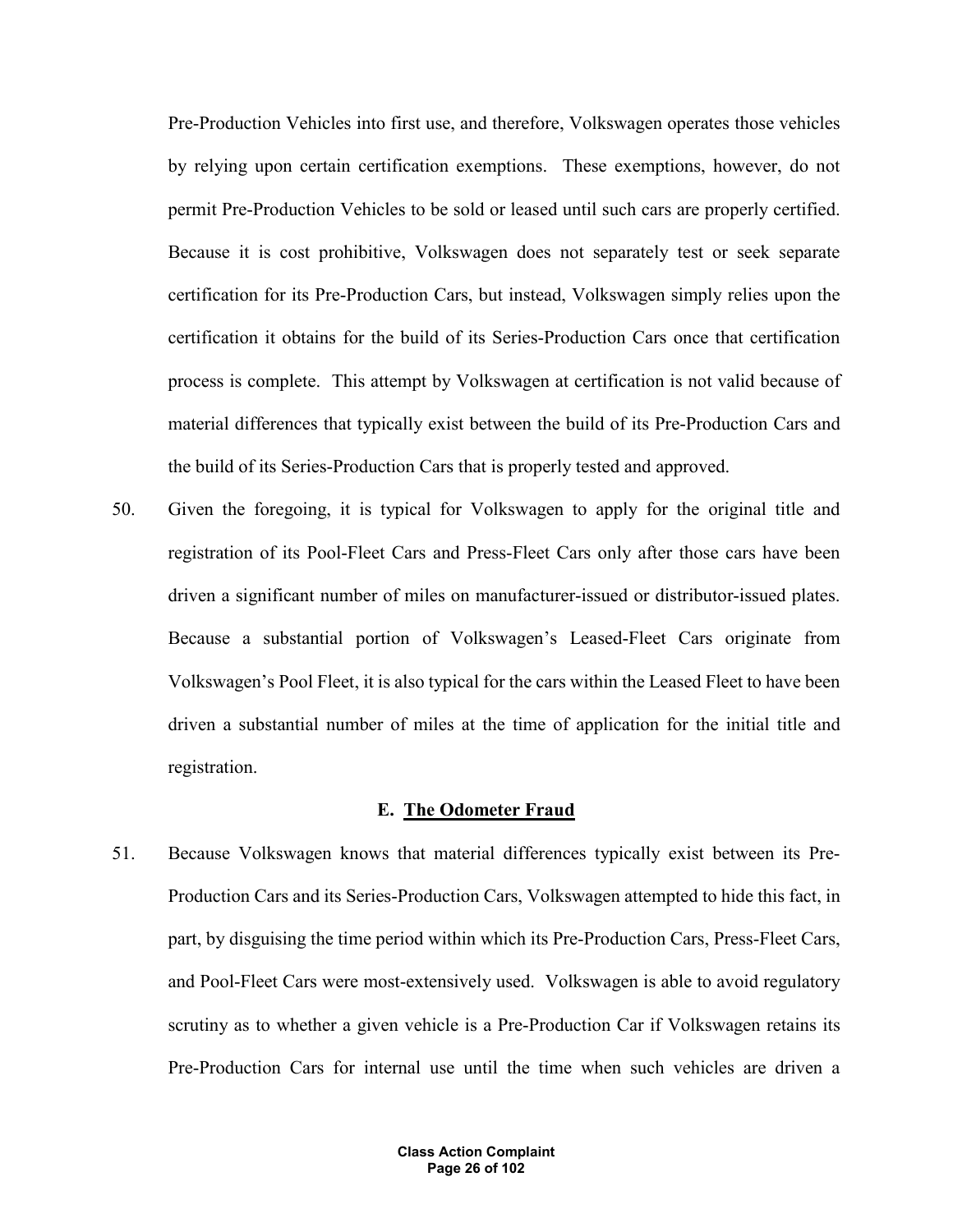minimum number of miles so that the car will be considered to be "used" under applicable state law upon subsequent titling and registration, and thereby exempted from some of the scrutiny applicable to "new" cars.

- 52. Mileage driven prior to the time of the initial titling and registration does not count toward the determination of whether a vehicle is classified as new or used for purposes of being exempt from certain new-car certification requirements. This creates an incentive for Volkswagen to lie on its application for the original title for its Pre-Production Cars, Press-Fleet Cars and Pool-Fleet Cars about the mileage of those cars at the time when the application for original title is made. Simply put, it is to Volkswagen's advantage to claim that its Pre-Production Cars, Press-Fleet Cars and Pool-Fleet Cars have no miles or low miles at the time of initial title application, and to subsequently claim when it resells those cars to consumers that the mileage shown on the odometer occurred after the date or original titling and registration, even though most of the mileage on these vehicles occurred before the initial titling.
- 53. Volkswagen knows that lying about the mileage at the time of the original application for title and registration will also camouflage to consumers the vehicle's use history as well as the value of that used vehicle. Specifically, if Volkswagen were to honestly report that thousands of miles of use was put on a vehicle prior to the date of original titling and registration, a consumer might discover that such vehicle was used by many other individual drivers as part of Volkswagen's Press Fleet (when falsely represented to be a "CARFAX 1-Owner" car purportedly used for only a short period of time as part of Volkswagen's "corporate fleet") or Volkswagen's Pool Fleet (when falsely represented to be a "CARFAX 1-Owner" car purportedly used for only a short period of time as a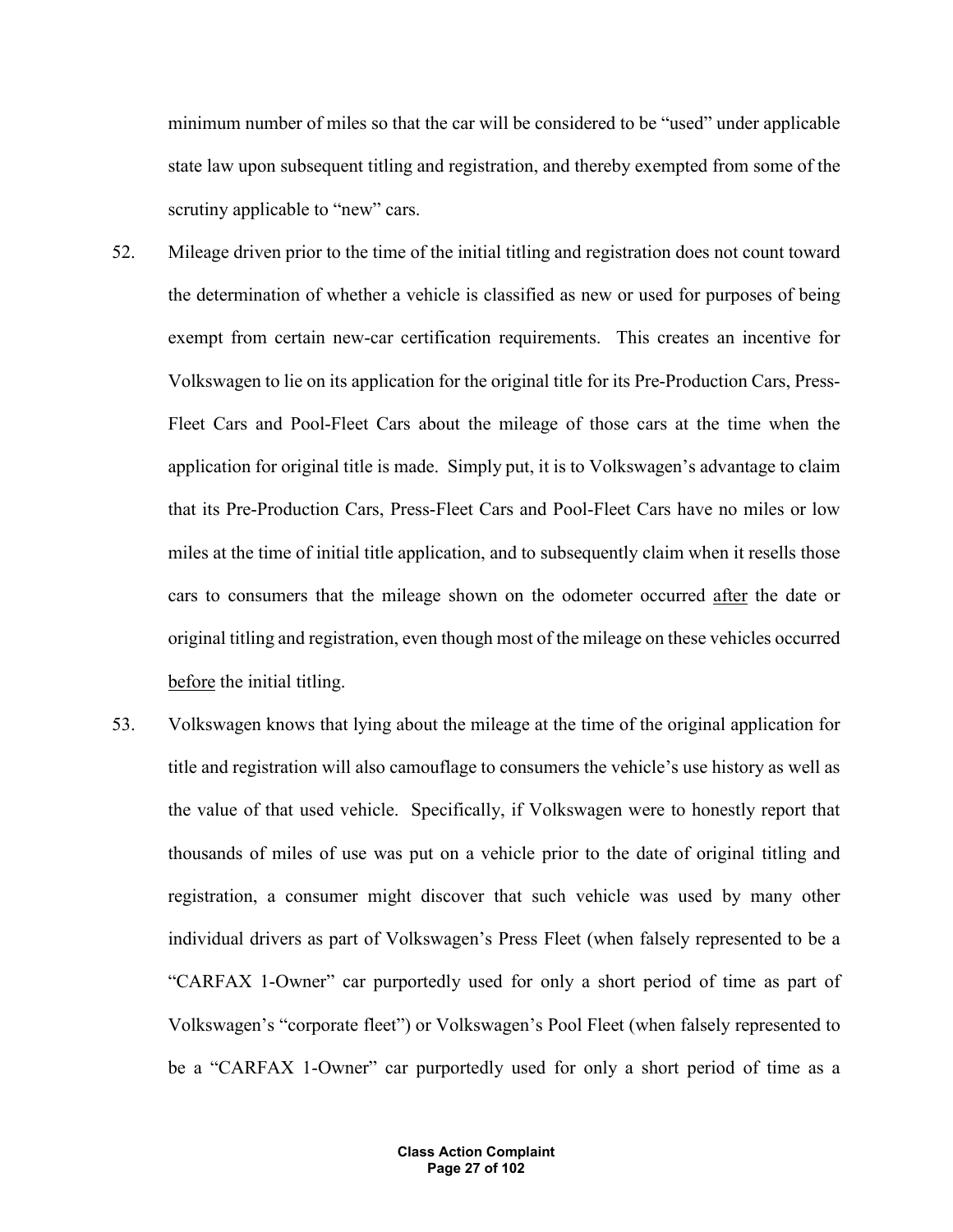"personal lease"). As explained in the introduction of this Complaint, disclosure of the timing of when the Class Vehicles were first extensively driven could have also revealed that the vehicle under consideration was a Pre-Production Car that could not be legally sold.

- 54. These temptations proved too much for Volkswagen insofar as it falsified the mileage of its Pre-Production Cars, Press-Fleet Cars and Pool-Fleet Cars when applying for the original title and registration. Specifically, Volkswagen falsely claimed that only 10 miles had been driven on these cars as of the time of initial titling and registration, rather than being honest and disclosing that most of the miles driven on Volkswagen's Pre-Production Cars, Press-Fleet Cars and Pool-Fleet Cars occurred before the initial titling and registration. This dishonesty allowed Volkswagen to sell its Pre-Production Cars, Press-Fleet Cars and Pool-Fleet Cars much more quickly as "used" (resulting in less regulatory scrutiny) by counting pre-titling mileage as if it had occurred after the initial title issued. This fraud also allowed Volkswagen charging a higher resale price for these cars by keeping its customers in the dark about these vehicles' history of use. Volkswagen ensured its prospective customers would rely on this false information by repeating these lies to every sales prospect who showed interest in one of its CPO cars, by-and-through a Carfax Report containing the false-mileage information, as well as the misleading designation of each of these vehicles as a "1-Owner" car. Volkswagen's fraud worked insofar as it led to the sale of the Class Vehicles to Plaintiffs and the Class members.
- 55. Plaintiff Garcia and Plaintiff Jacobson are each typical examples of the average Class member against whom Volkswagen perpetrated the Odometer Fraud. In Plaintiff Garcia's case, Volkswagen applied for the initial title and registration for the Golf on December 16,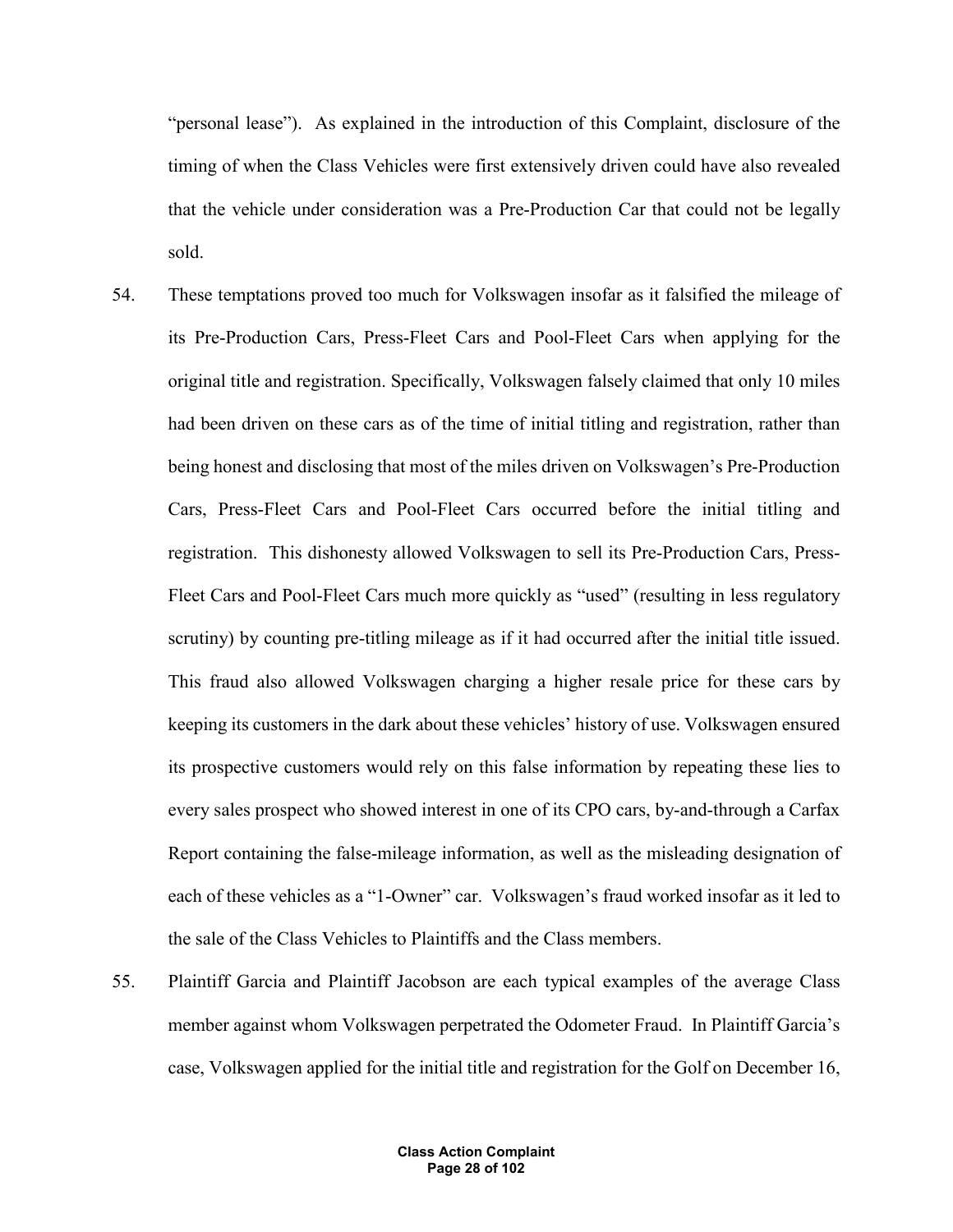2015, falsely claiming on its title application that the Golf had been driven only 10 miles as of that date. Volkswagen repeated this lie to Garcia in the Carfax Report that Volkswagen provided to Garcia just prior to his purchase of the Golf. Contrary to Volkswagen's representations, the Golf had been driven thousands of miles as of December 16, 2015. Volkswagen reported this false information to Carfax to make it appear on the Carfax Report that the Golf had been driven 9,430 miles during the one-month period of time from December 16, 2015 when Volkswagen first reported the Golf as having only 10 miles on the odometer until January 20, 2016 when Volkswagen transferred the Golf to one of its dealers and reported the odometer to read 9,430 miles in preparation to sell the Golf as a Certified Pre-Owned "1-Owner" vehicle.

- 56. Garcia did not discover that Volkswagen's claim was false that the Golf had only been driven 10 miles as of December 16, 2015 until after engaging undersigned counsel, who in January 2019 traced the service records for Garcia's Golf back through the year prior to Garcia's purchase. These records revealed that Dick Hannah Volkswagen in Vancouver, Washington serviced the Golf on August 14, 2015, and recorded the mileage as of that date to be 8,580 miles. Dick Hannah invoiced VWGOA for this service (as well as many others) and included the correct mileage on that invoice. Consequently, VWGOA knew that the mileage on the Golf was NOT 10 miles as of December 16, 2015 when Volkswagen made that false representation when it initially titled the Golf, and Volkswagen knew exactly what it was doing when it repeated that lie to Garcia in the Carfax Report.
- 57. As a result of this falsification of the mileage by VWGOA, the Carfax Report given to Garcia also falsely states that his Golf was used only as a "corporate fleet" vehicle for an estimated length of ownership of only "1 month" with such ownership allegedly occurring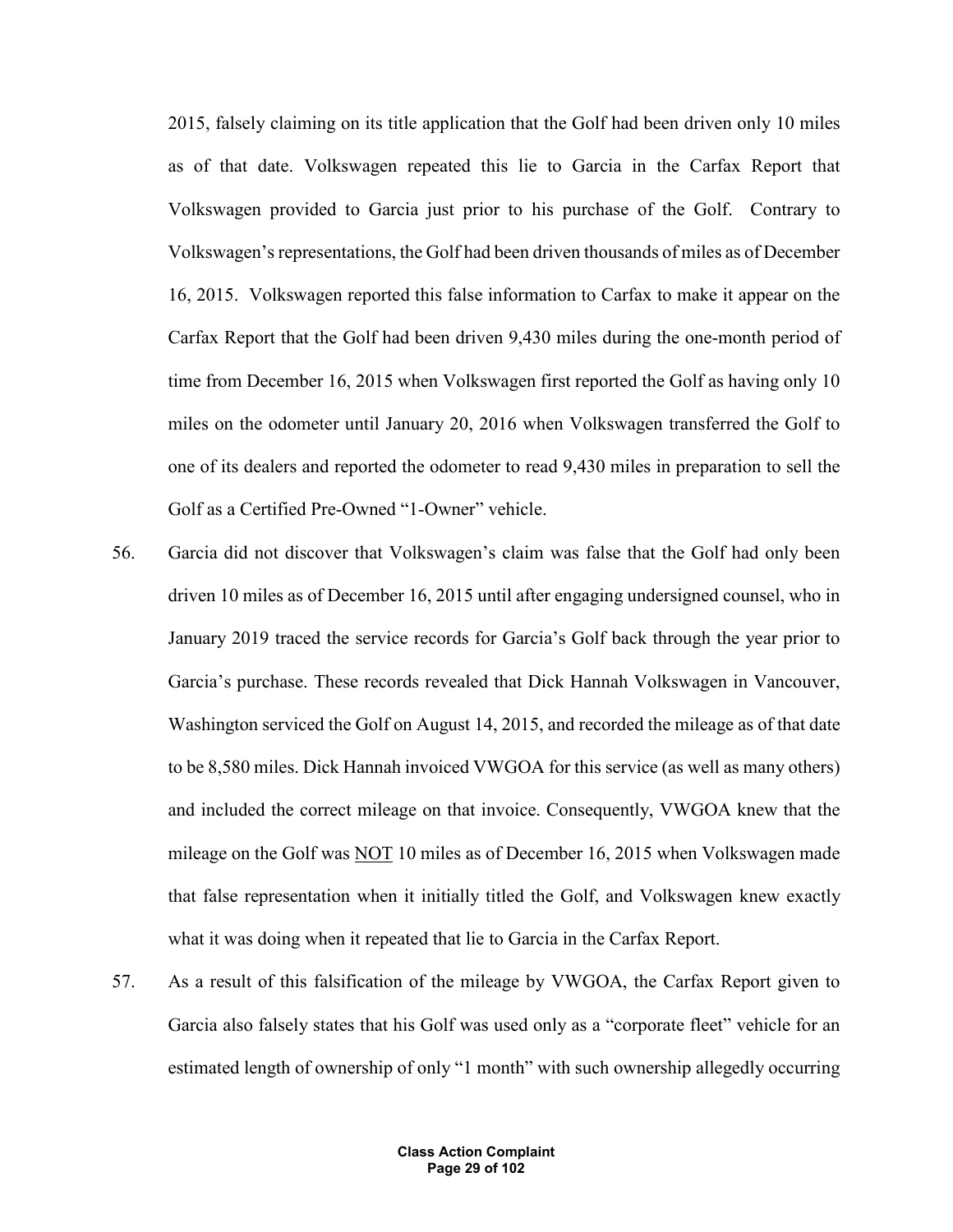within the state of Michigan. The truth, however, is that the Golf was a Zero-Series Car that had been driven hard by journalists for thousands of miles across numerous states over a 10-month time period as part of Volkswagen's Press Fleet. This information was strategically concealed by Volkswagen from Garcia to fraudulently induce Garcia's purchase of the Golf, and it worked.

- 58. The Odometer Fraud perpetrated by Volkswagen against Garcia is not an isolated occurrence, but instead represents a pattern of fraud that VWGOA has repeated over-andover again in selling the Class Vehicles. For example, in Plaintiff Jacobson's case, Volkswagen applied for the initial title and registration for the CC R-Line on October 21, 2015 and falsely represented that the CC R-Line had been driven only 10 miles as of that date. Volkswagen repeated this lie to Jacobson in the Carfax Report that Volkswagen provided to Jacobson just prior to his purchase of the CC R-Line. Contrary to Volkswagen's representations, the CC R-Line had been driven thousands of miles as of October 21, 2015. Volkswagen reported this false information to Carfax to make it appear on the Carfax Report that the CC R-Line had been driven 5,310 miles during the two-month period of time from October 21, 2015 when Volkswagen first reported the CC R-Line as having only 10 miles on the odometer until January 5, 2016 when Volkswagen transferred the CC R-Line to one of its dealers and reported the odometer to read 5,310 miles in preparation to sell the CC R-Line as a Certified Pre-Owned "1-Owner" vehicle.
- 59. Jacobson did not discover that Volkswagen had lied when it claimed that the CC R-Line had only been driven 10 miles as of October 21, 2015 until after engaging undersigned counsel, who in January 2019 traced the service records for Jacobson's CC R-Line back through the year prior to Jacobson's purchase. These records revealed that Royal Motor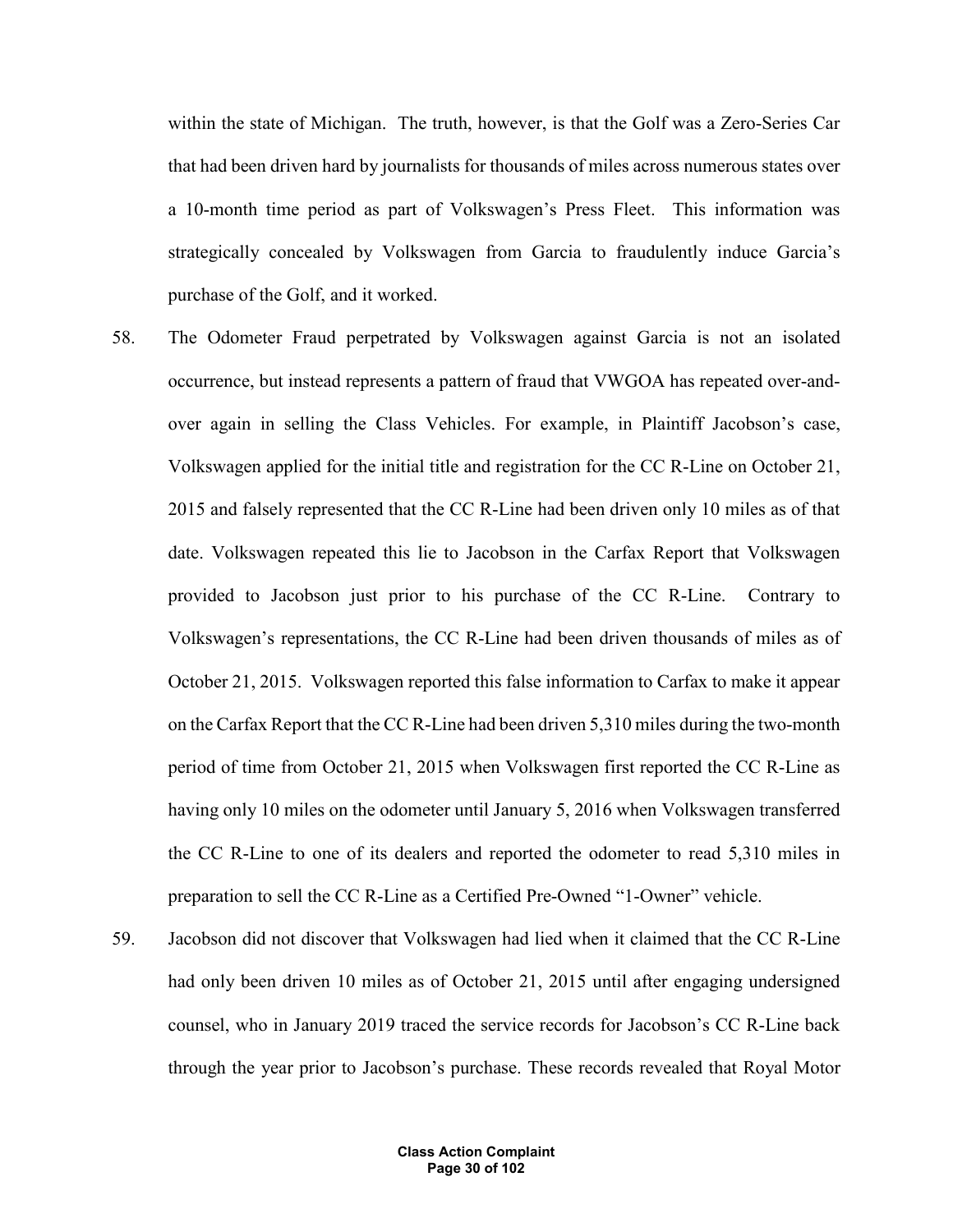Sales in San Francisco, California serviced the CC R-Line on June 22, 2015, and recorded the mileage as of that date to be 3,231 miles. Royal Motor Sales invoiced VWGOA for this service (as well as many others) and included the correct mileage on that invoice. Consequently, VWGOA knew that the mileage on the CC R-Line was NOT 10 miles as of October 21, 2015 when Volkswagen made that false representation when it initially titled the CC R-Line, and Volkswagen knew exactly what it was doing when it repeated that lie to Jacobson in the Carfax Report.

- 60. As a result of this falsification of the mileage by VWGOA, the Carfax Report given to Jacobson also falsely states that his CC R-Line was used only as a "corporate fleet" vehicle for an estimated length of ownership of only "2 months" with such ownership allegedly occurring entirely within the state of Michigan. The truth, however, is that the CC R-Line was a Zero-Series Car that had been driven hard by journalists for thousands of miles across numerous states over an 8-month time period as part of Volkswagen's Press Fleet. This information was strategically concealed by Volkswagen from Jacobson to fraudulently induce Jacobson's purchase of the CC R-Line, and it worked.
- 61. This Odometer Fraud perpetrated by VWGOA against Plaintiff Garcia and Plaintiff Jacobson is typical of the same pattern by which Volkswagen deceived the other Class members into purchasing the Class Vehicles.

#### **F. Volkswagen's Certified Pre-Owned Program**

62. The sale of used Audi-branded and Volkswagen-branded passenger cars is critical to Volkswagen's overall sales and growth strategy in the United States. Specifically, the price at which a vehicle manufacturer and distributor like Volkswagen can sell its used cars has a direct relationship with the demand and resulting price at which Volkswagen can sell its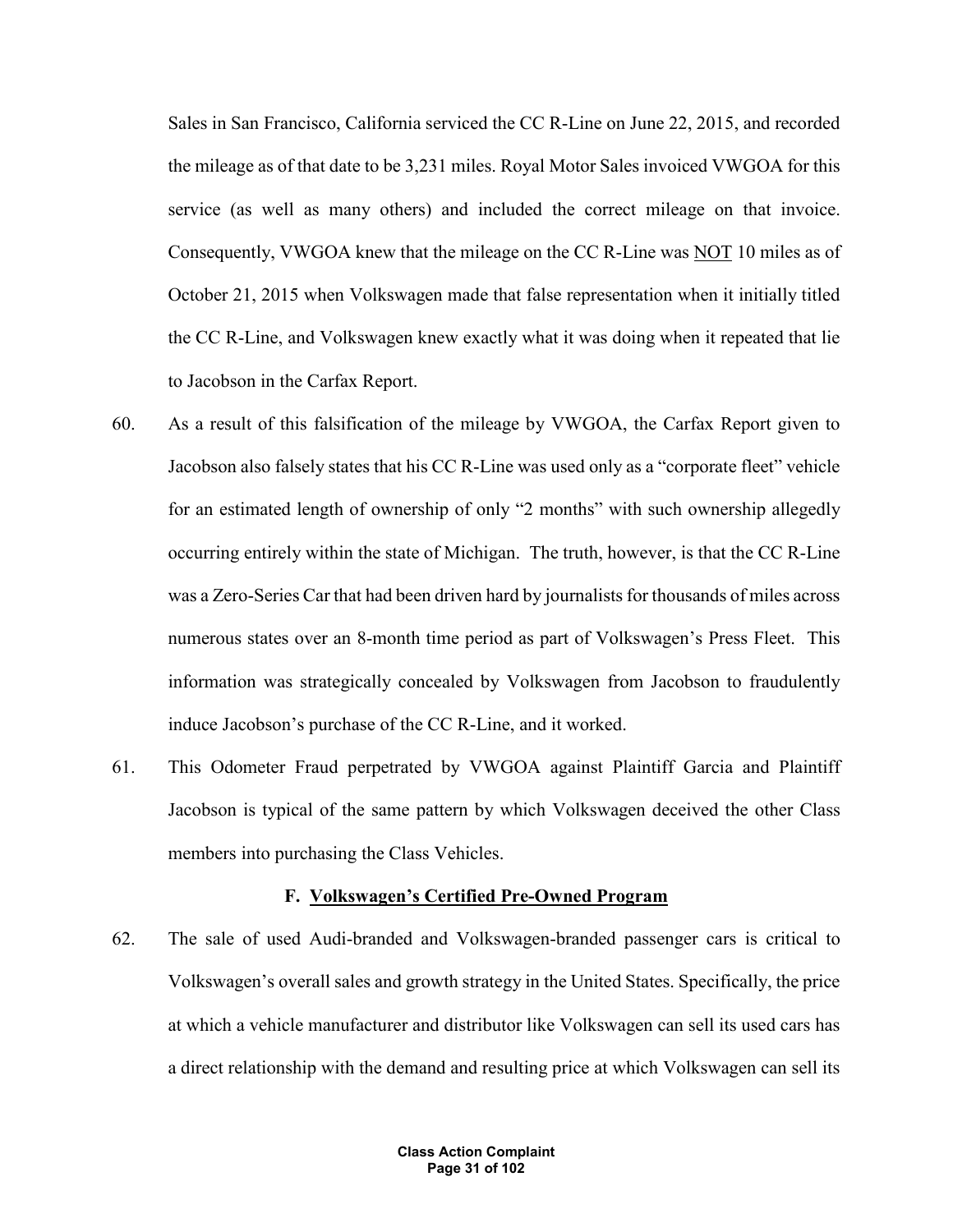new cars. This relationship is measured by the so-called residual value of the used cars Volkswagen sells, which reflects how well a used car holds its value in the marketplace, as of a given date, expressed as a percentage of the vehicle's suggested manufacturer's retail price ("MSRP").

- 63. In the late 2000s, Volkswagen analyzed its used-car sales in the United States and found those sales to be lacking, particularly with respect to residual value. In response, Volkswagen sought to optimize residual value of its used-car sales by expanding sales of its so-called Certified Pre-Owned ("CPO") vehicles.
- 64. A certified pre-owned vehicle program is one in which a vehicle manufacturer or its distributor sells certain used vehicles through its network of dealers where the vehicle has been "certified" as having met certain criteria. The idea of the CPO program operated by Volkswagen for both Audi-branded and Volkswagen-branded cars is to create the impression among prospective used-car buyers that a "certified" pre-owned vehicle is of a significantly greater quality and reliability than an otherwise identical vehicle that has not been "certified." To reinforce the notion that a "certified" pre-owned car can be trusted to a much greater degree than a non-certified car, Volkswagen offers an extended (albeit limited) warranty that is "free" to the customer (paid for to Volkswagen by its dealers), which accompanies only those pre-owned cars that have Volkswagen's "certified" seal of approval.
- 65. The benefits realized by Volkswagen from its CPO program are significant. First, Volkswagen can sell CPO Cars for as much as \$6,000.00 more per unit than similarly situated non-CPO cars. For example, in 2010 the average selling price of an Audi-branded CPO Car was \$31,060, while the average selling price for an Audi-branded non-CPO car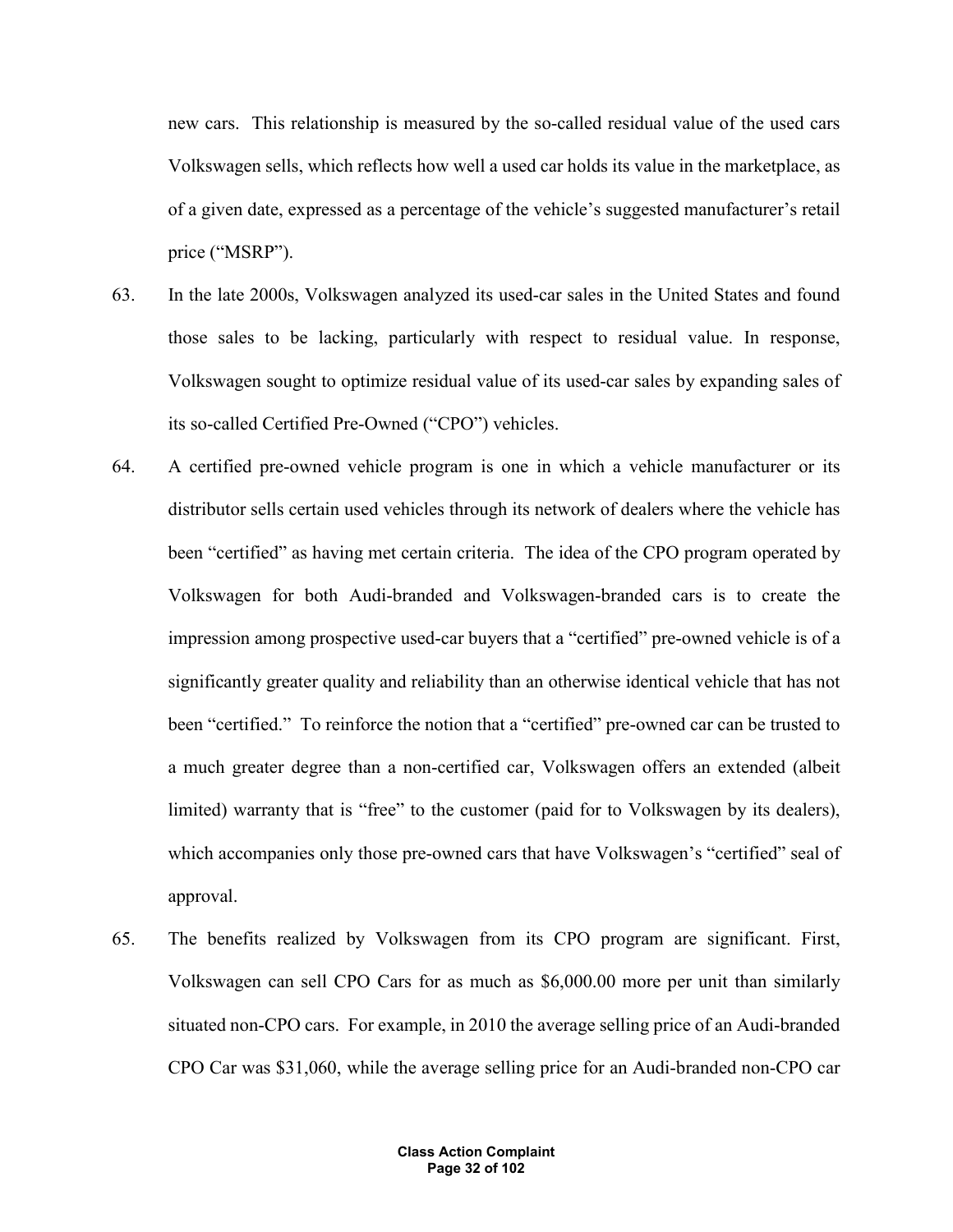was only \$25,012. Similarly, in 2011, the average selling price of an Audi-branded CPO Car was \$31,713, while the average selling price for an Audi-branded non-CPO car was only \$26,986.

- 66. Second, CPO car sales expand Volkswagen's customer base, increases brand visibility, and raises residual values of Volkswagen's used-car sales, which in turn, creates greater demand and higher sales prices for Volkswagen's new cars.
- 67. Third, the average number of days it takes to sell a CPO Car can be and has been significantly less than a non-CPO Car, which leads to faster inventory turnover and greater profitability.
- 68. Fourth, Volkswagen is paid a fee by its dealers for the extended warranty that accompanies each CPO Car, which can generate \$2,000 or more of additional revenue for Volkswagen for each CPO car sold.
- 69. Fifth, Volkswagen derives significant revenue by financing CPO Cars to its customers through its captive lender VW Credit a/k/a Audi Financial Services, earning Volkswagen hundreds of millions in additional revenue through financing provided for CPO Car sales. CPO-car purchasers are more than two times more likely to use VW Credit to finance the purchase than are purchasers of non-CPO cars.
- 70. Sixth, the expansion of CPO Car sales has significantly increased revenue from Volkswagen's sales of parts and related services for its CPO Cars.
- 71. Given the foregoing, it is no wonder that internally Volkswagen refers to its CPO program as a "Certified Profit Opportunity."
- 72. Understanding the importance of its CPO program to its overall profitability, in 2011 Volkswagen began to push the development of its CPO sales harder than it had ever before.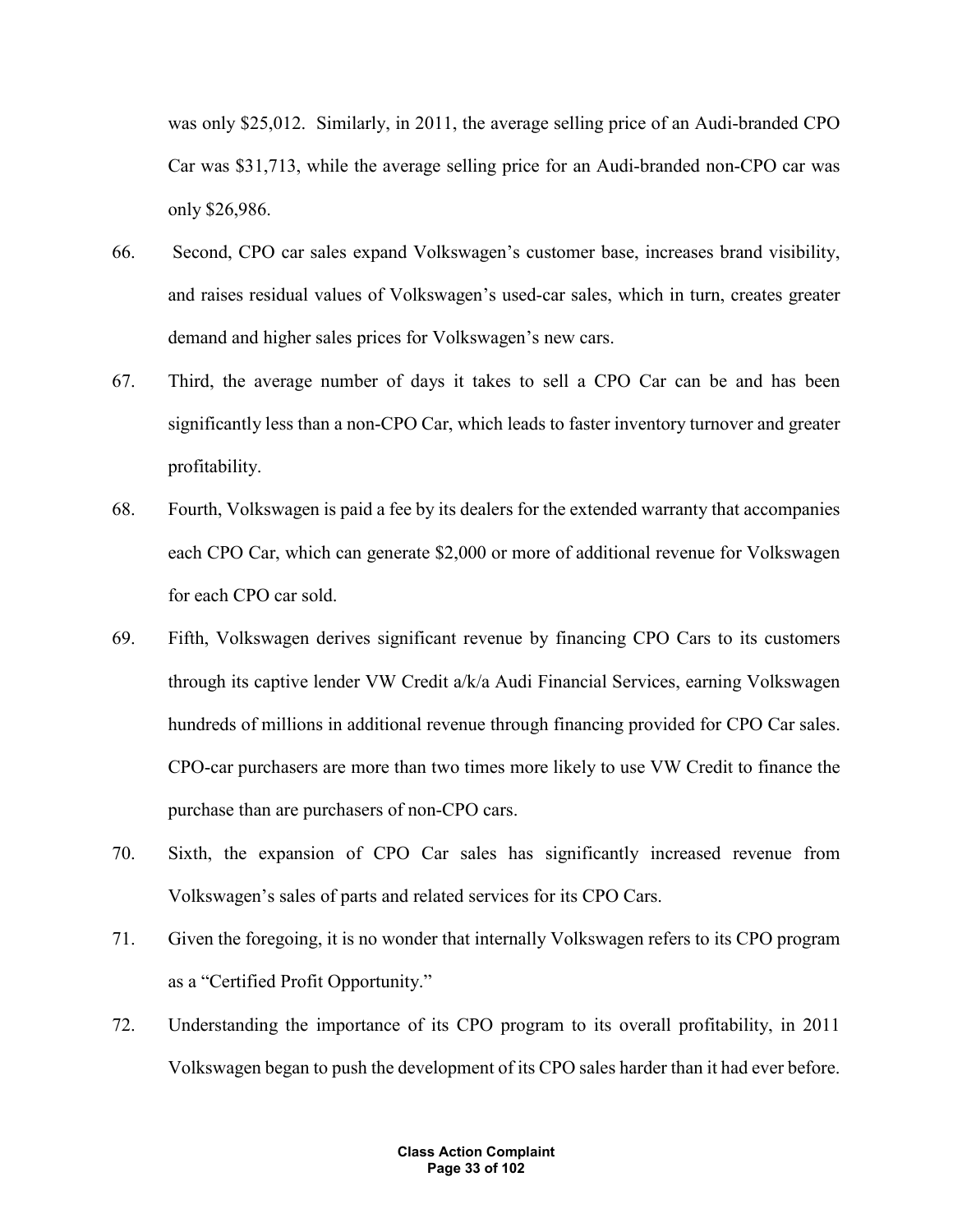Beginning in 2011, Volkswagen implemented an aggressive CPO bonus program to incentivize its dealers to purchase off-lease vehicles, rather than selling those cars at public auction, to limit public supply of late-model low-mileage Volkswagen-branded and Audibranded cars, and to thereby increase CPO demand. During this same timeframe, Volkswagen also significantly increased its advertising dollars spent specifically for marketing its CPO programs. Simultaneously, Volkswagen implemented aggressive financing incentives for qualified buyers of its CPO Cars and paid its dealers up to a \$500 bonus for each CPO-Car sale in which its dealer was able to persuade the consumers to finance their CPO Car through VW Credit.

## **G. The Carfax Con-Job**

- 73. Volkswagen's push to maximize residual value of its used-car sales through its CPO programs culminated with the execution of a so-called "Agreement for Audi/Volkswagen Certified Pre-Owned Programs" (the "Carfax Contract") between VWGOA and Carfax, Inc. ("Carfax"), effective June 1, 2011 (the "Effective Date"), which was signed by Richard Raines, President of Carfax, and Michael Lohscheller, CFO of VWGOA, and which has been in effect from the Effective Date to the present. A summary of the most important provisions of the Carfax Contract are as follows:<sup>4</sup>
	- VWGOA agreed to provide Carfax with access to a "daily data file feed" reflecting its dealers' inventory of Audi-branded and Volkswagen-branded certified pre-owned vehicles, including the mileage on the date the vehicle was titled, the mileage on the date that the car became a "certified pre-owned vehicle" ("CPO Car") and the mileage on the date the vehicle was sold ("Volkswagen-Generated Vehicle History"). Carfax, in turn, agreed to publish the Volkswagen-Generated Vehicle History on a so-called Carfax Vehicle History Report (the "Carfax Report");

<sup>&</sup>lt;sup>4</sup> The important provisions of the Carfax Contract to the present lawsuit are quoted in their entirety in this Complaint in the section concerning Plaintiffs' Common-Law Claims under Count III for Breach of Contract.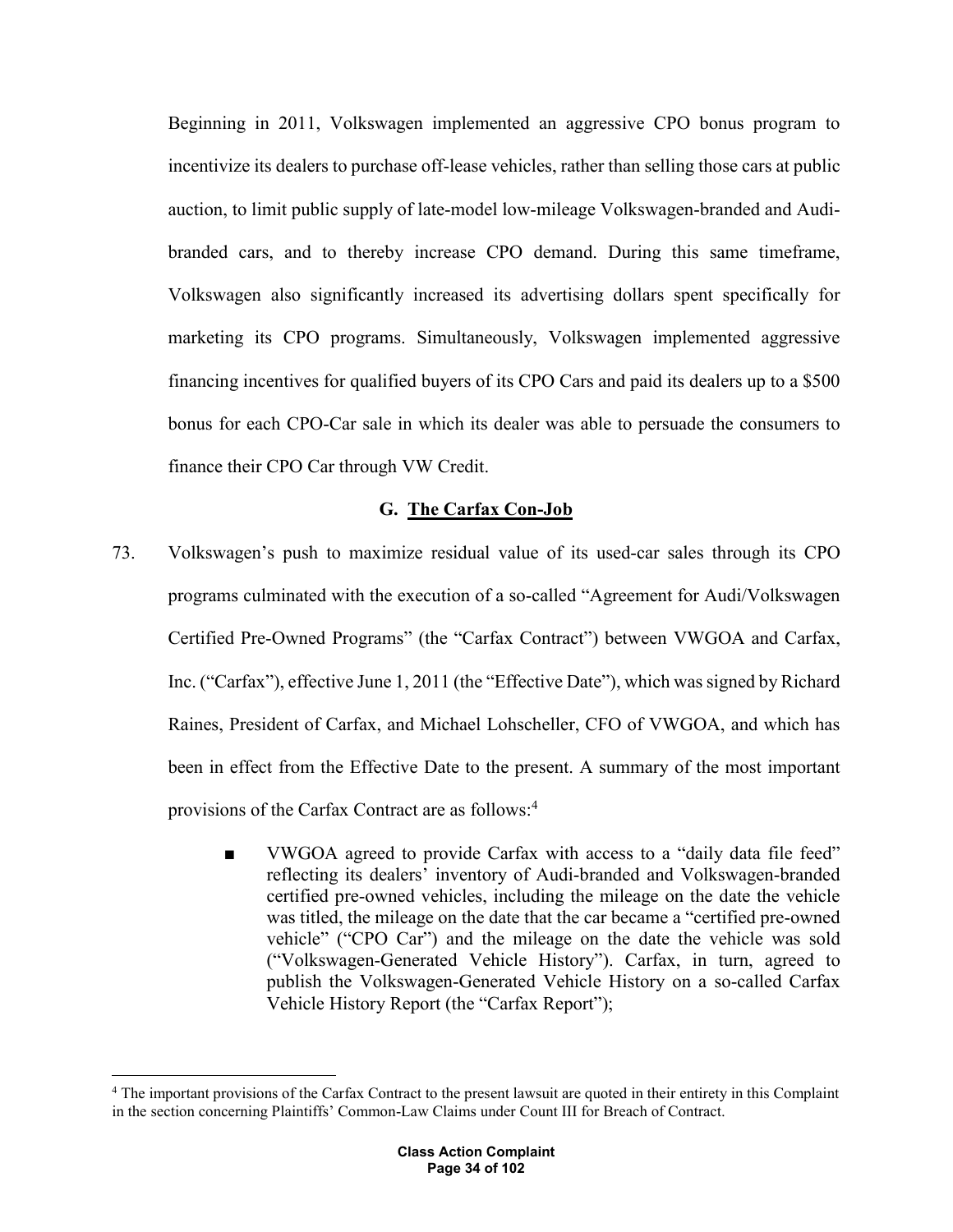- VWGOA agreed to promote Carfax on all AUDI/VW Certified Pre-Owned window stickers, on AUDI/VW Certified Pre-Owned training materials, in all AUDI/VW Certified Pre-Owned operations manuals, in all AUDI/VW Certified Pre-Owned inspection checklists, and in all AUDI/VW Certified Pre-Owned POP materials and displays;
- VWGOA agreed to require its dealers to provide the Carfax Report containing the Volkswagen-Generated Vehicle History to each purchaser of a CPO Car, which purchaser was to also receive a "Buyback Guarantee Certificate" from Carfax, which as explained hereinafter, instilled a false confidence in the mind of each CPO Car purchaser that the information contained in the Carfax Report was accurate;
- VWGOA agreed to provide documentation to Carfax correcting information when it becomes known to VWGOA (directly or through a Participating AUDI/VW Dealer) that information on a record previously provided to Carfax was in error.
- VWGOA agreed that a car would be deemed ineligible for the AUDI/VW Certified Pre-Owned Programs, and that it would not offer any vehicle for sale as a CPO Car if the Carfax Report contains a notation indicating Not Actual Mileage Title, Potential Odometer Rollback, or Not Built to US Standards;
- VWGOA agreed to comply with all federal, state and local law applicable to its obligations and activities under the Carfax Contract;
- 74. Neither Carfax nor Volkswagen disclosed to Plaintiffs or any other Class Members prior to their purchase of a Volkswagen or Audi-branded CPO Car that a significant portion of each Class Vehicle's "history" contained in the Carfax Report comes straight from Volkswagen, rather than from some "independent" third party. Quite to the contrary, both Carfax and Volkswagen falsely suggested that Volkswagen maintained no involvement in originating and assembling the data contained in the Carfax Report. For example, on the top header of the front page of each Carfax Report, Carfax refers to itself as an "independent company" as shown here:

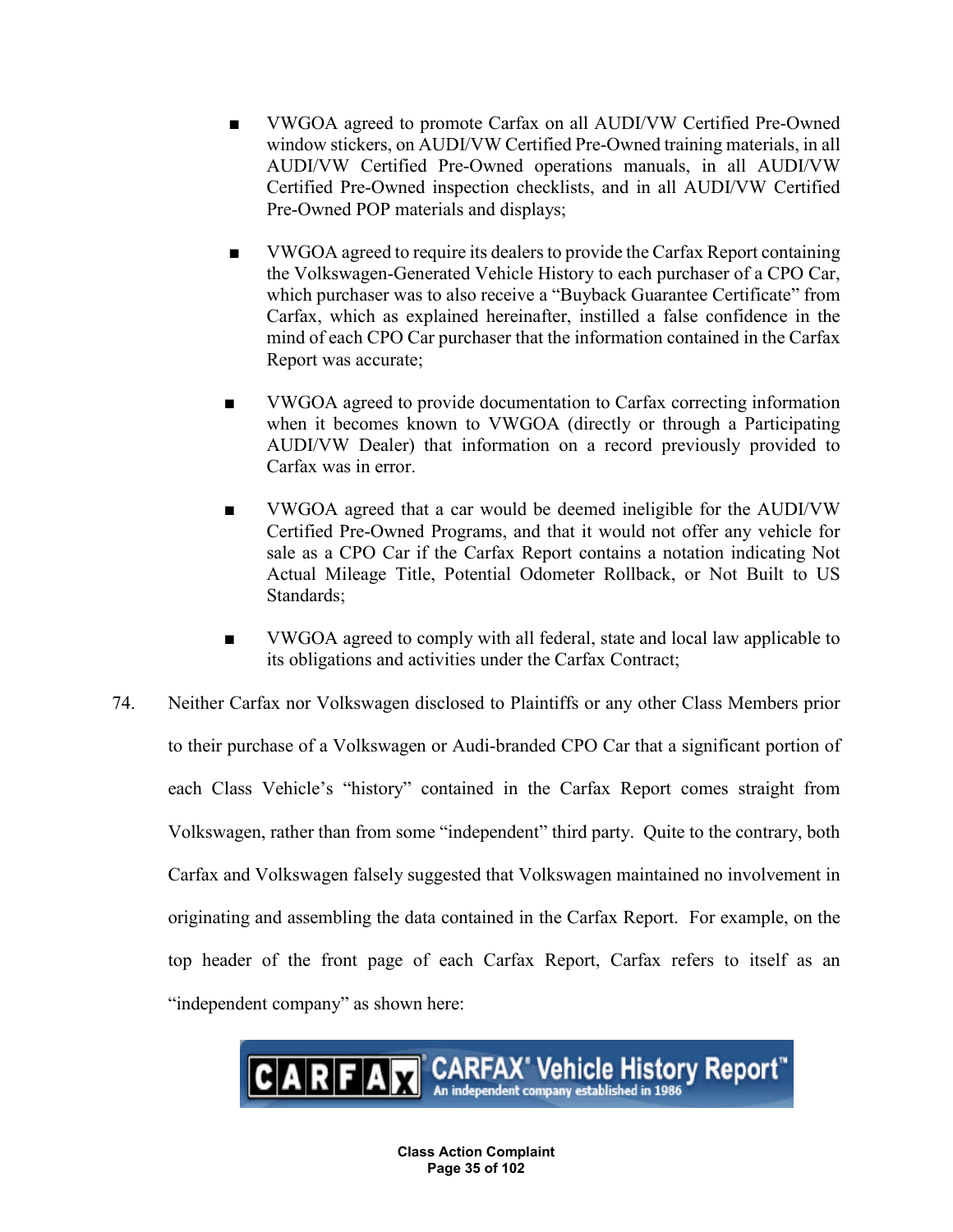- 75. Volkswagen sent the same misleading message to Plaintiffs and Class Members. In its Audi CPO training materials for its dealers and salespeople, for example, Volkswagen stressed that prospective customers should be told that each CPO Car has "passed" the Carfax Report, which provides "assurance that Audi carefully considers a vehicle's history when determining its Certified pre-owned eligibility."
- 76. The notion that Volkswagen and Carfax are independent of each other is wildly inaccurate. Carfax, Inc., is a wholly owned subsidiary of R.L. Polk & Company ("Polk"). VW America has engaged Polk for years as its business consultant, to obtain market data on prospective customers, and to create marketing strategy. Not long after the execution of the Carfax Contract in 2011, VW America significantly expanded Polk's consulting role the following year, paying it millions of dollars in annual fees to help VW America achieve its goal of selling 800,000 cars annually in the U.S. market, and to help its Audi division to become the "most-desired premium car brand" in the U.S. market by 2020. Volkswagen's failure to disclose its close ties with Carfax as well as its failure to disclose that Volkswagen itself was the source for a significant portion of non-independent data used to create the Carfax Reports, was just the beginning of Volkswagen's deceptive use of its CPO program and its relationship with Carfax.
- 77. Prior to the time when Plaintiffs and each Class member purchased their respective Class Vehicle, they were provided with a Carfax Report for the Class Vehicle under consideration. Each Carfax Report contained a section called the "CARFAX Price Calculator" that purported to show how much more a consumer should be willing to pay above retail book value for the CPO Car under consideration, given that particular CPO Car's vehicle history. A representative sample of this representation made to Plaintiffs and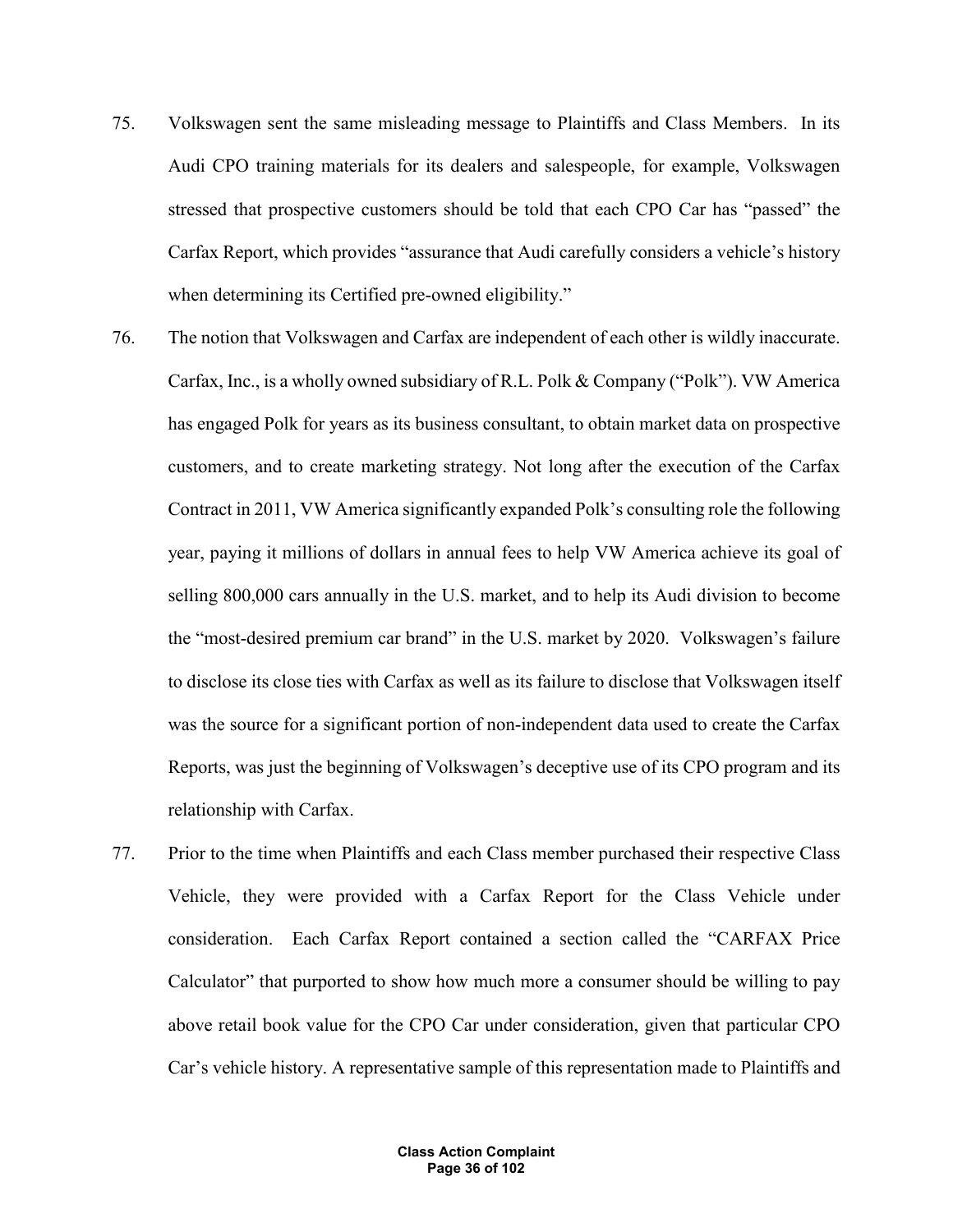Class Members, which is taken from the Carfax Report provided to Plaintiff Jacobson to induce his purchase of his CC R-Line, is shown below:



- 78. In the CARFAX Glossary section of each Carfax Report provided to each Class Member, it states, "The vehicle's retail book value plus the CARFAX Price Adjustment will give you a more accurate measure of the vehicle's value."
- 79. A primary factor used by Carfax to support an upward price adjustment to the otherwise applicable retail book value is if the Carfax Report reflects that the car under consideration is a one-owner vehicle. According to Carfax, one-owner cars are more valuable, in part, because of the perception among buyers that there is "a consistency to how the vehicle has been driven." https://www.carfax.com/blog/one-owner-cars (last visited 02/12/2019). Carfax highlights the importance it places on this factor in the following graphic on its website: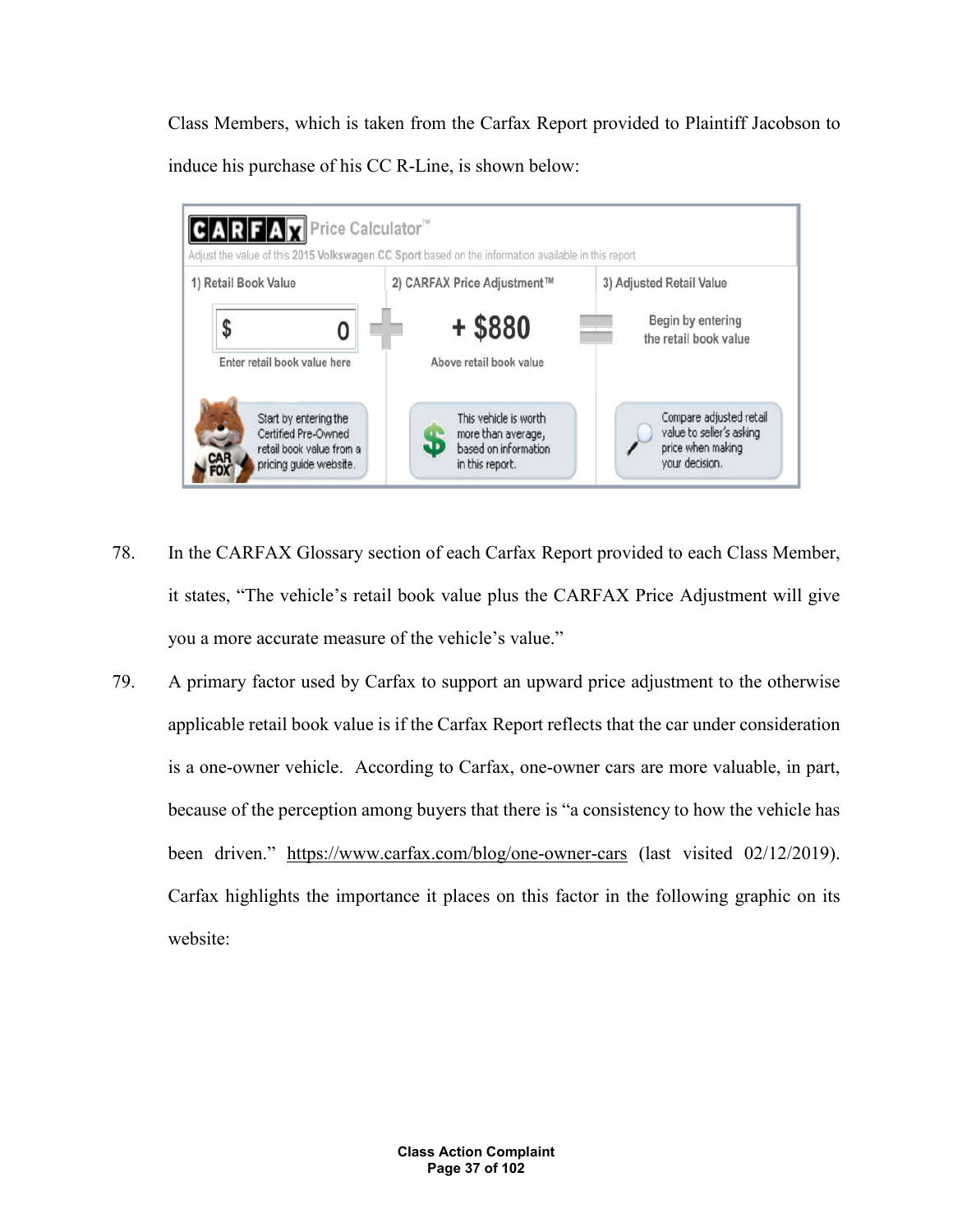

80. The purported one-owner status of a vehicle is given prominence in the Carfax Report insofar as it is placed in a banner at the top of the front page of the report, and it is additionally called out by a color graphic, samples of which are shown here:





81. In the CARFAX Glossary section of each Carfax Report, it states, "CARFAX defines an owner as an individual or business that possesses and uses a vehicle. Not all title transactions represent changes in ownership. To provide estimated number of owners, CARFAX proprietary technology analyzes all the events in a vehicle history." (Emphasis added).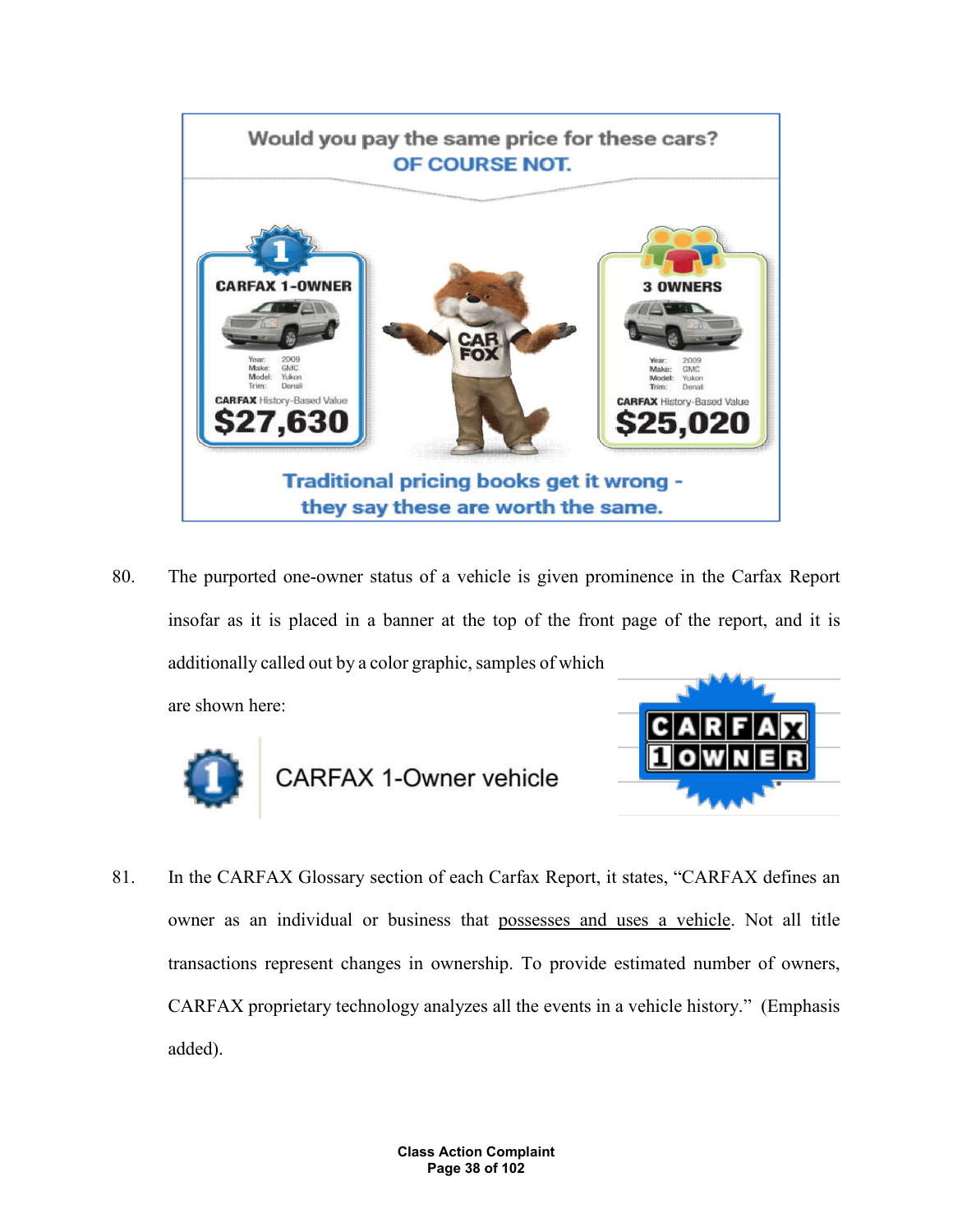82. Volkswagen and Carfax represented the Class Vehicles to be so-called "one-owner" cars, but this representation was false, given that an owner is defined in the Carfax Report as "an individual or business that possesses and uses a vehicle." Volkswagen's CPO Cars that were part of the Press Fleet or the Pool Fleet (to the extent transferred from the Pool Fleet to later become part of the Leased Fleet) would not meet the definition of a "one-owner" car because multiple persons, both inside and outside of Volkswagen, used and possessed these Class Vehicles before they were sold to Plaintiffs and Class Members. Volkswagen actively concealed this information from Plaintiffs and Class Members, which thereby enabled Volkswagen to sell Class Vehicles that it would not have otherwise been able to sell at a price for the Class Vehicles that Volkswagen would not have otherwise been able to obtain.

#### **H. Skyrocketing CPO Sales Leads to More Fraud**

83. Volkswagen's efforts to expand its CPO-Car sales through both legal and illegal means were wildly successful as Volkswagen's CPO-Car sales skyrocketed. In 2011, Volkswagen sold more CPO Cars than it had ever sold in a single year in company history, selling 72,969 VW-branded CPO Cars and selling 37,259 Audi-branded Cars, for total combined CPO Car sales of 110,228 units, a 32% increase over 2010 levels. Volkswagen set new company CPO Car sales records again for the next two years, selling a combined total VWbranded and Audi-branded CPO Cars of 133,812 units in 2013 and 139,543 units in 2014.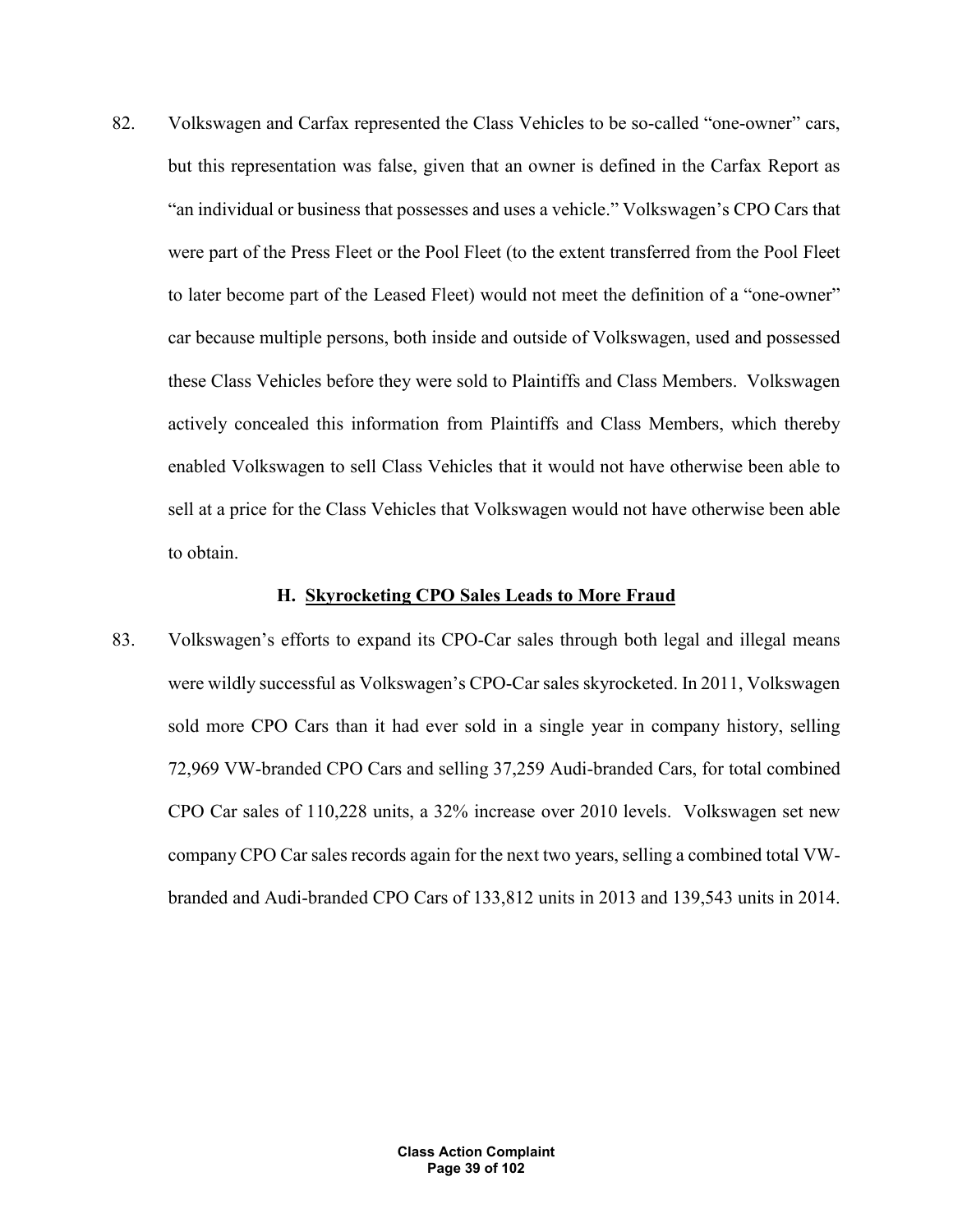Volkswagen's CPO Cars sales remained stellar in 2015 with 137,199 units sold, before softening in 2016 with 117,288 units sold.



- 84. Although this rapid increase in sales of Volkswagen's CPO Cars was precisely what Volkswagen wanted, this expansion caused another problem of its own – it became increasingly difficult for Volkswagen to maintain an adequate supply of CPO-eligible cars to meet CPO-Car demand.
- 85. This strain on CPO-Car supply resulted, in part, from the fact that a significant portion of Volkswagen's CPO-eligible cars come from lease maturities. In 2012 and 2013, lease maturities declined significantly, and in 2014 lease maturities were barely at 2010 levels. For example, for its Audi-branded cars, Volkswagen had lease maturities in 2010 and 2011 of 44,232 units and 46,659 units respectively, which then dropped in 2012 and 2013 to 37,195 and 38,758 respectively, and even in 2014 lease maturities remained slightly behind 2010 levels with only 44,037 units maturing in 2014.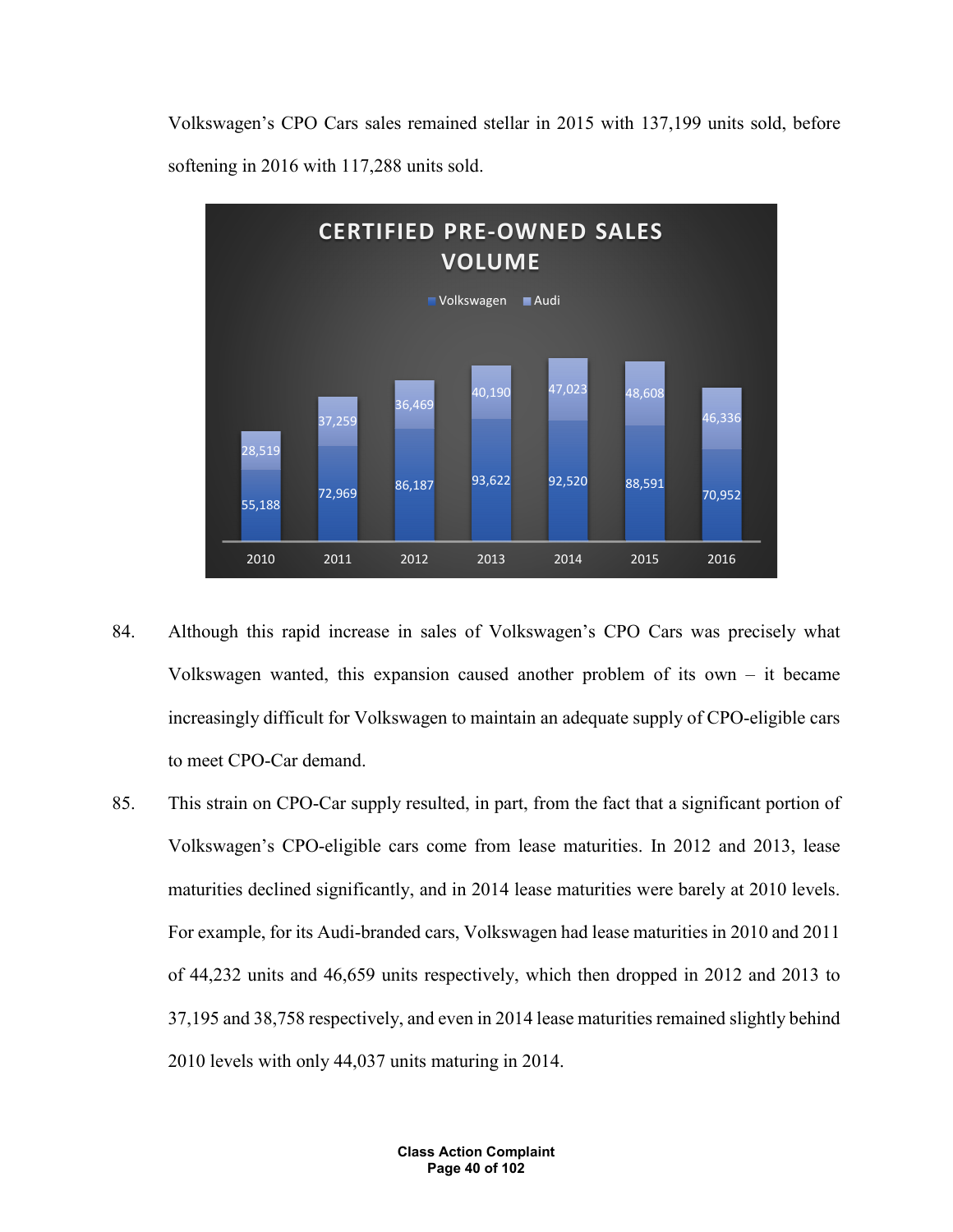- 86. Faced with record CPO-Car demand combined with the slump in CPO-eligible car supply, along with a desire to make ever greater profits, Volkswagen made the conscious decision that it would not continue to comply with Federal Safety Standards by scrapping or exporting its Pre-Production Cars as had been Volkswagen's practice prior to 2011. Instead, Volkswagen decided to cheat.
- 87. Specifically, after what typically amounts to a year of use within Volkswagen's Press Fleet, its Pooled Fleet, or its Leased Fleet (or some combination of use within and between these fleets), Volkswagen began to route its Pre-Production Cars to be retrofitted at one of its retrofitting centers to prepare those cars for resale to U.S. consumers.
- 88. Volkswagen did not track the modifications made to its Pre-Production Cars during the retrofitting process, and therefore, Volkswagen was legally prohibited from releasing those cars for sale to U.S. consumers even if the build of the Pre-Production Cars was not materially different from the properly certified build of the Series-Production Cars. Yet, even if Volkswagen had properly tracked the changes it made to its Pre-Production Cars during the retrofitting process, the sale of any of those cars to U.S. consumers would still have been illegal because Volkswagen failed to provide the Alterer's Certification with respect to any of its Pre-Production Cars that were retrofitted, including each of the Class Vehicles.
- 89. Consequently, none of Volkswagen's Pre-Production Cars were legally eligible to be sold, insofar as those vehicles are not properly certified for sale to U.S. consumers and the safety of those vehicles could not and cannot be assured. Nevertheless, Volkswagen proceeded to sell those Pre-Production Cars, including the Class Vehicles, while hiding this information from consumers, including Plaintiffs and Class Members.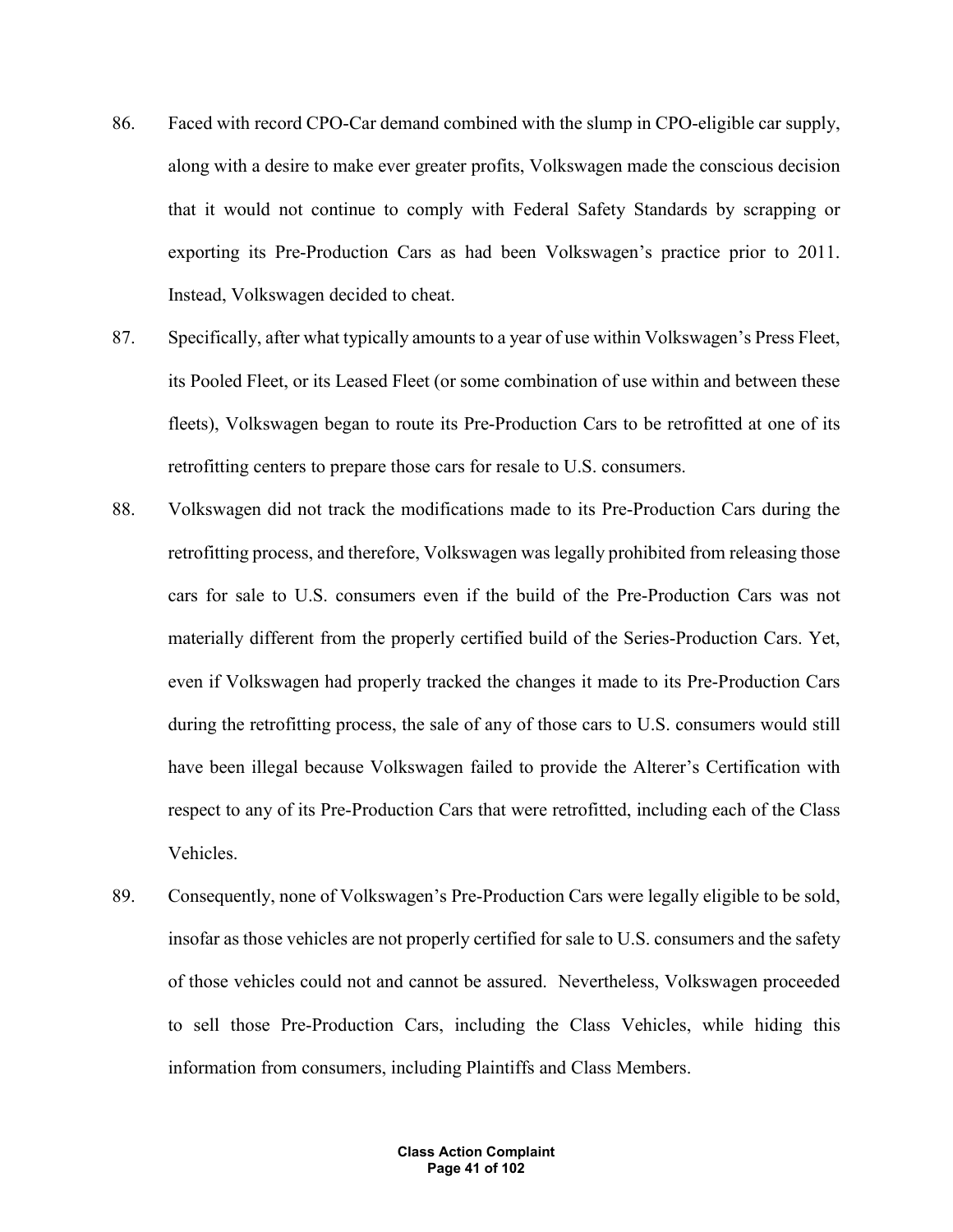#### **I. The Sneaky Recall**

- 90. Given the discovery of Volkswagen's fraud relating to its diesel cars in 2015 and the ensuing litigation in the years following that scandal, Volkswagen determined that it was only a matter of time before it would be caught for its illegal sale of Pre-Production Cars.
- 91. To attempt to minimize the cost from the discovery by regulators or the public of its Pre-Production Fraud, Volkswagen conducted an internal study to determine exactly how many Pre-Production Cars were illegally sold; what Volkswagen's legal exposure would likely be as a result of such illegal sale; and how Volkswagen should handle these illegal sales to minimize the cost of its misconduct.
- 92. In August 2016, Volkswagen completed this study and drafted a report (the "Pre-Production Sales Report") that was provided to Herbert Diess ("Diess"), who served both then and now as the CEO of VW Germany.
- 93. As part of the Pre-Production Sales Report and subsequent investigation, Volkswagen identified more than 3,000 specific Pre-Production Cars, by VIN, that had been illegally sold in the United States, and which may pose a safety threat to U.S. consumers. Diess was made aware of these figures. Yet, Volkswagen took no action at that time to notify U.S. regulators or consumers of the problem, or to warn U.S. regulators or consumers of the potential safety threats created by the sales of these Pre-Production Cars.
- 94. Instead, Volkswagen waited until May 16, 2018 to file a so-called Part 573 Safety Recall Report (the "Recall Report") with the NHTSA. In that report (as amended), Volkswagen falsely claimed that there were only 252 Pre-Production Cars (the "Recalled Vehicles") that are "potentially involved" and issued a recall for those vehicles. These Recalled Vehicles include the following: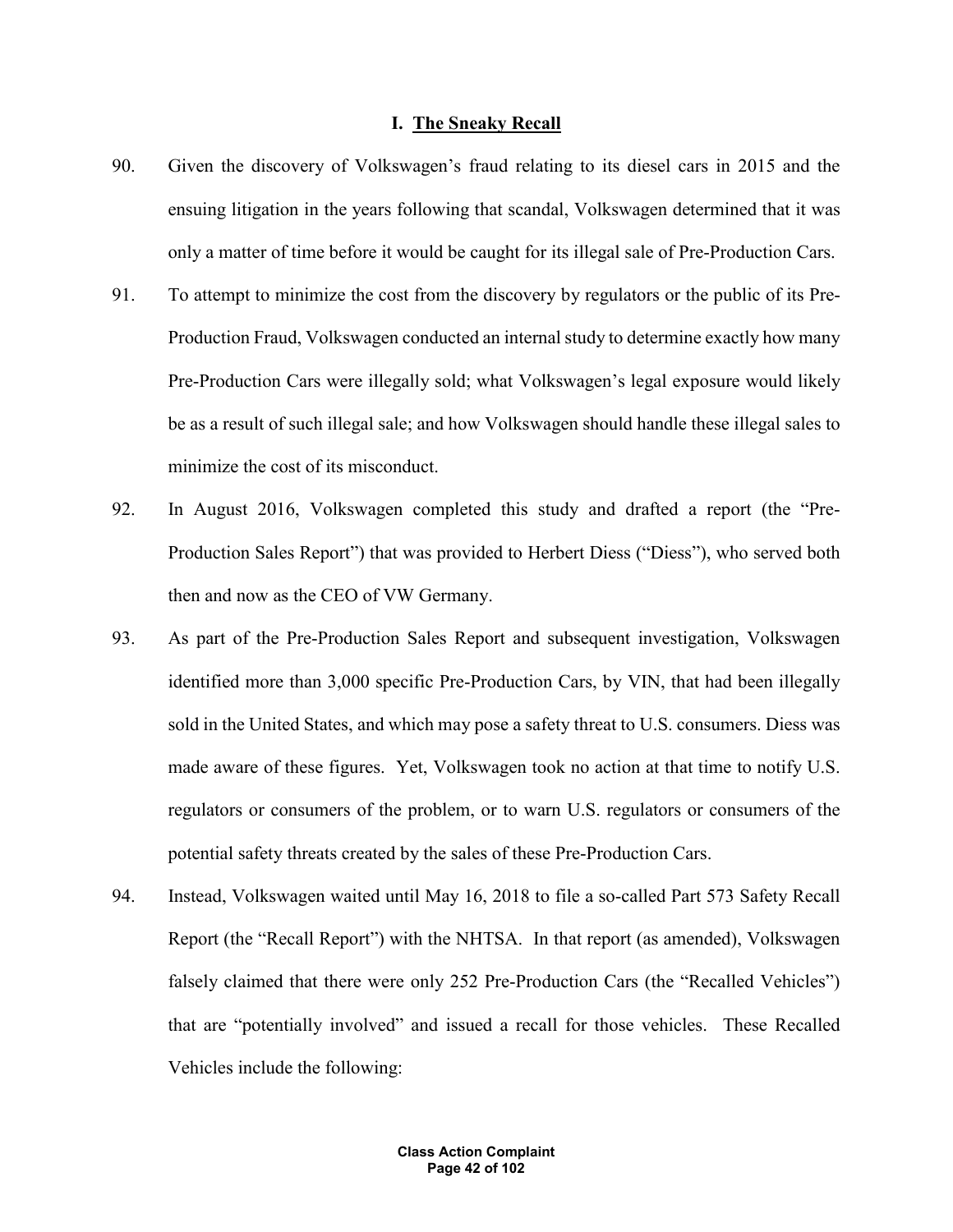- 2012-2016 Volkswagen Eos Production Dates: Feb. 16, 2011 – April 2, 2015 VIN Range: Begin: WVWFW7AH1CV000781 VIN Range: End: WVWBW8AH4G000011 Note: VIN Range Not Sequential Recall Code: 01C5
- 2013-2016 Volkswagen CC (F) Production Dates: Jan. 19, 2012 – Nov. 18, 2015 VIN Range: Begin: WVWAP7AN9DE500024 VIN Range: End: WVWKP7AN1GE509289 Note: VIN Range Not Sequential Recall Code: 01C5
- 2012-2012 Volkswagen CC Production Dates: Mar. 2, 2011 – Mar. 2, 2011 VIN Range: Begin: WVWNN7AN9CE507027 VIN Range: End: WVWHN7ANXCE508202 Note: VIN Range Not Sequential Recall Code: 01C5
- 2011-2013 Volkswagen GTI (A6) Production Dates: Feb. 25, 2011 – April 17, 2013 VIN Range: Begin: WVWFV7AJ2BW218372 VIN Range: End: WVWED7AJ6DW134105 Note: VIN Range Not Sequential Recall Code: 01C5
- 2015-2015 Volkswagen e-Golf Production Dates: May 21, 2014 – Nov. 13, 2014 Recall Code: 01C5
- 2011-2016 Volkswagen Golf(A6) Production Dates: Mar. 2, 2011 – Oct. 27, 2015 VIN Range: Begin: WVWMM7AJ8BW228527 VIN Range: End: WVWUF7AU8GW138533 Note: VIN Range Not Sequential Recall Code: 01C5
- 2011-2014 Volkswagen Touareg (New) Production Dates: Oct. 28, 2010 – Feb. 12, 2014 VIN Range: Begin: WVGFG9BP2BD002456 VIN Range: End: WVGDP9BP9ED009335 Note: VIN Range Not Sequential Recall Code: 01C5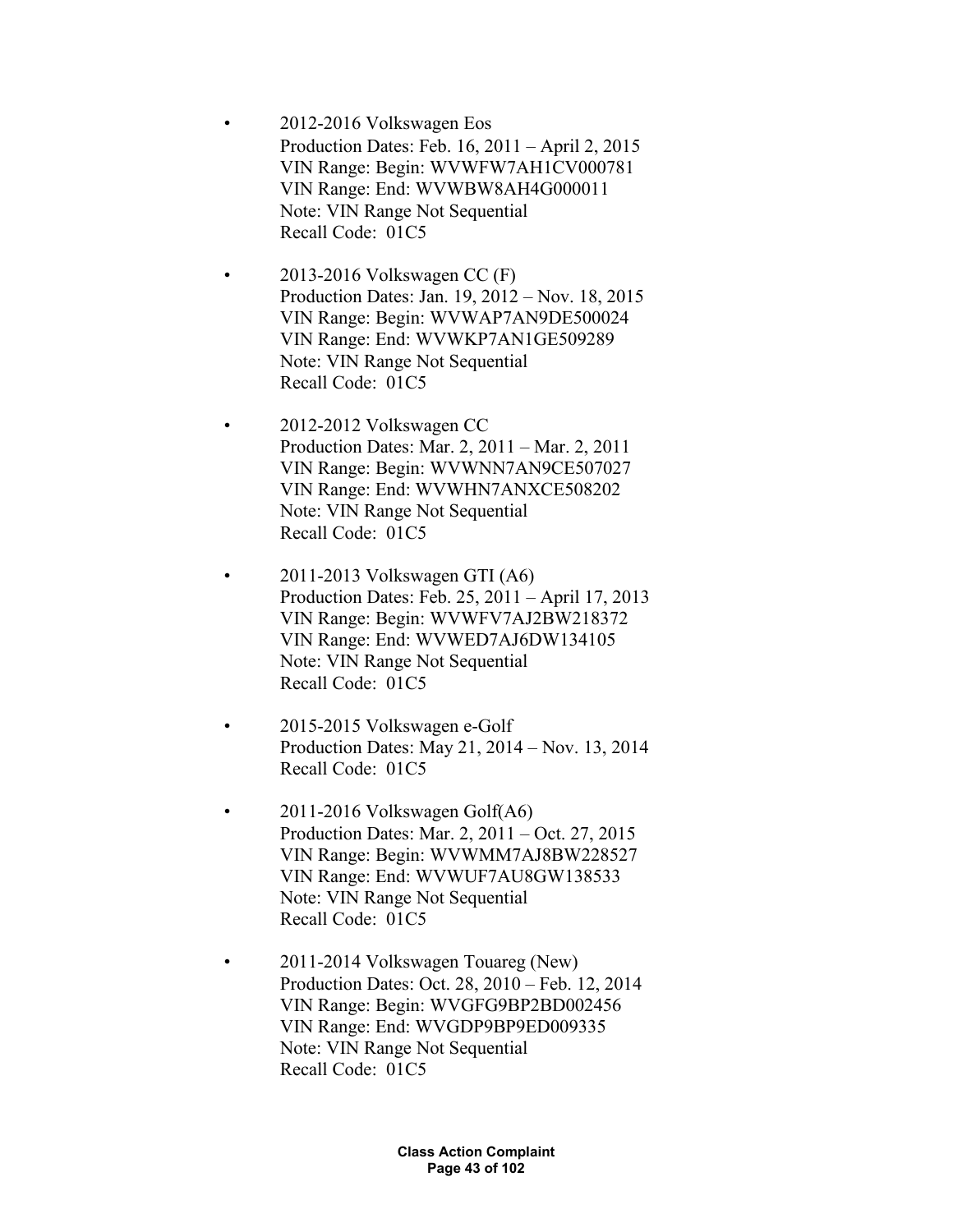- 2015-2015 Volkswagen Touareg (GP) Production Dates: Oct. 2, 2014 – Nov. 10, 2014 VIN Range: Begin: WVGEP9BP0FD001288 VIN Range: End: WVGEG9BP9FD003086 Note: VIN Range Not Sequential Recall Code: 01C5
- 2012-2015 Volkswagen Tiguan Production Dates: Feb. 28, 2011 – Dec. 23, 2014 VIN Range: Begin: WVGBV7AX5CW000006 VIN Range: End: WVGAV7AX3FW567184 Note: VIN Range Not Sequential Recall Code: 01C5
- 2013-2015 Volkswagen Golf (A6) Production Dates: Mar. 22, 2012 – Nov. 8, 2014 VIN Range: Begin: WVWAB7AJ1DW000025 VIN Range: End: WVWLF7AU3FW140152 Note: VIN Range Not Sequential Recall Code: 01C6
- 2012-2012 Volkswagen Tiguan Production Dates: June 23, 2011 – June 23, 2011 VIN: WVGAV7AXXCW500173 Recall Code: 01C6
- 95. For the above-specified vehicles designated with the Recall Code 01C5, which consists of

233 Zero-Series Cars, Volkswagen admitted in its Recall Report that such vehicles "are

unable to be repaired with parts or software updates."

96. In the Recall Report, Volkswagen provided a misleading explanation for its illegal sales of

Pre-Production Cars as follows:

Recall vehicles are zero-series vehicles (very early production vehicles). Volkswagen has discovered that documentation about some of the possible modification(s) made to these vehicles during their internal use period may be incomplete. Because of this, Volkswagen cannot verify that the vehicles comply with all applicable regulatory requirements. The recalled vehicles differ from non-recalled vehicles in that the actual build status of the recalled population was not properly documented in Volkswagen's IT systems.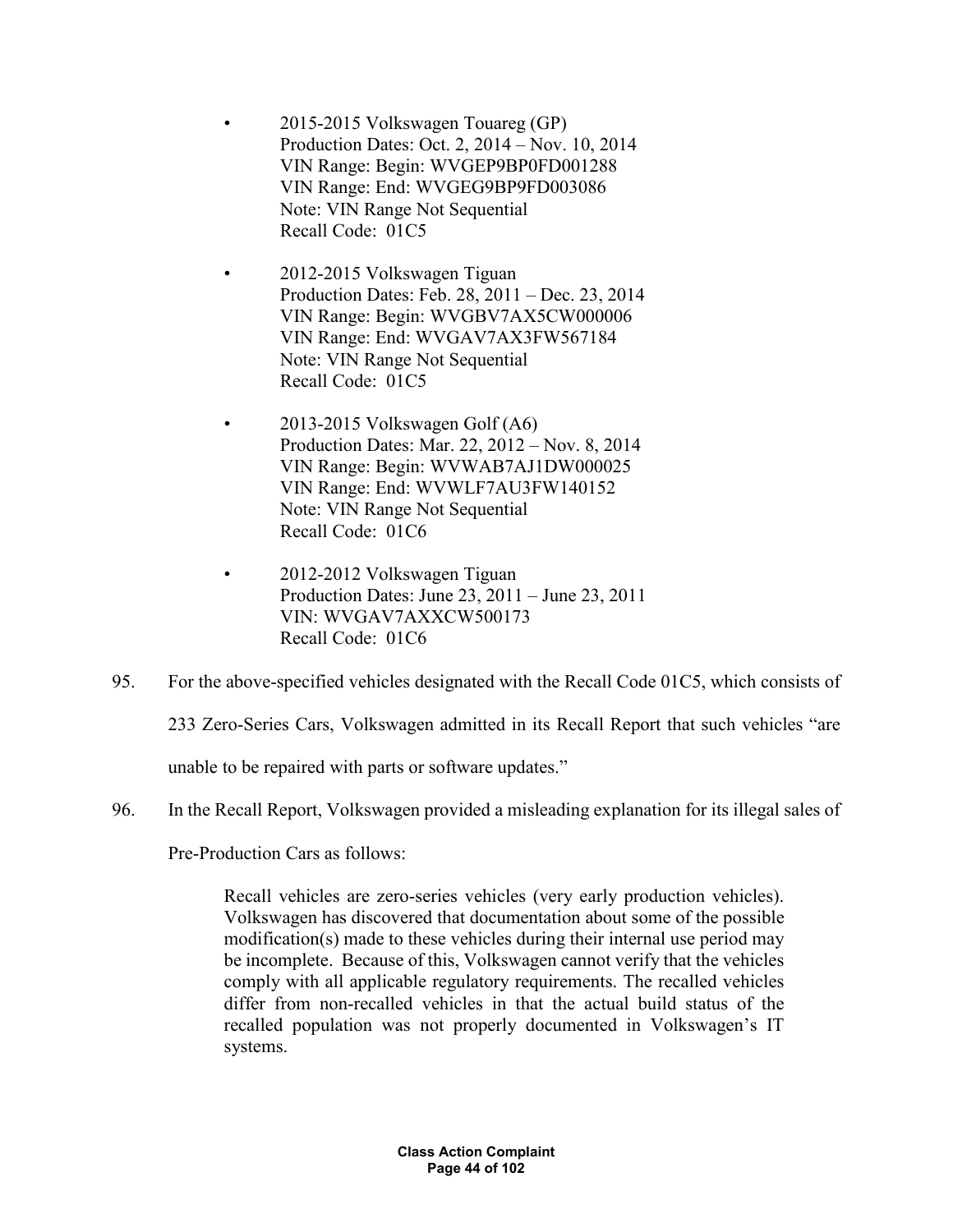- 97. In giving the foregoing explanation, Volkswagen made it appear that when it sold these 252 Pre-Production Cars it did so as a result of an innocent mistake – an oversight by Volkswagen to properly document the "actual build status" within Volkswagen's IT systems. To be sure, as to the cause of the recall, Volkswagen misleadingly reported to the NHTSA in the Recall Report that it had fixed the problem claiming, "In August 2016, processes were been [sic] implemented in internal IT systems to prevent the sale of special build (e.g. zero-series vehicles) to consumers."
- 98. These explanations and proposed solutions by Volkswagen to the NHTSA and to the public are misleading because Volkswagen knew that the Recalled Vehicles could not be legally sold in the United States prior to the time they were sold, yet Volkswagen intentionally and knowingly sold those cars anyway. For example, in a June 5, 2013 e-mail from VWGOA employee Tim Glynn to VWGOA employees Matthew Bullion, Robert Martell and Eric Mowinski, on which, *inter alia*, then-VWGOA Executive Vice President & Chief Communications Officer Scott Vazin was copied, Mr. Glynn specifically warned, "[T]he Touareg R-Line & Tiguan R-Line need to be scrapped as they are early or heavily modified vehicles." Yet, VWGOA ignored these warnings and proceeded to sell these cars to consumers. One of these cars was the Tiguan illegally sold to Plaintiff Glover.
- 99. These illegal sales began in 2011 at the direction of VW Germany executives. For example, Chi-han Chen, who served as head of quality assurance at Volkswagen's Chattanooga plant during the 2011-2014 time period, admitted to VWGOA employee Greg McReynolds on November 5, 2014 that he had been instructed to sell Zero-Series Cars by VWAG executives in Wolfsburg since 2011. McReynolds reported this confression made by Chi-han Chen that same day to his superiors, VWGOA executives Mike Hennard and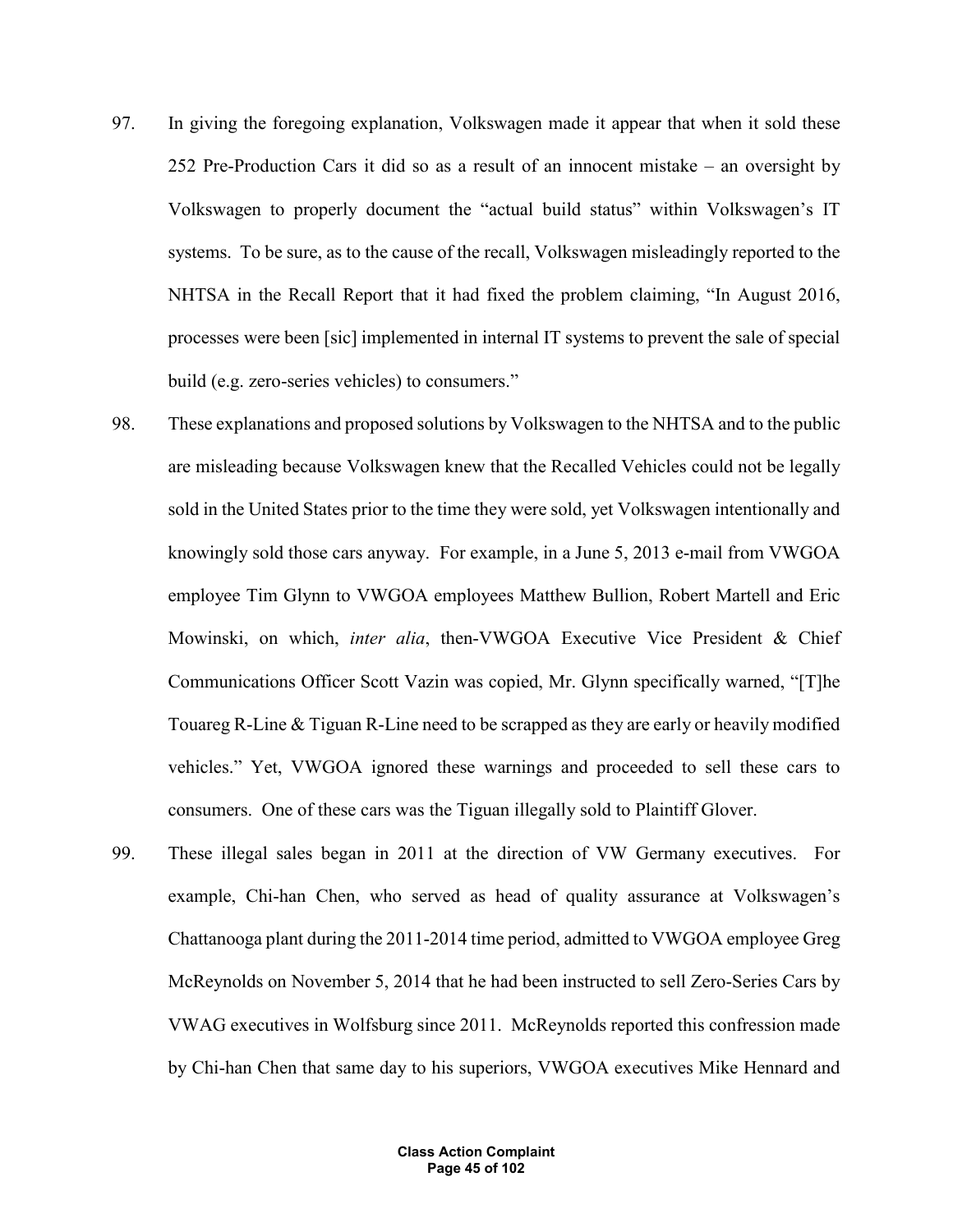Robert McCarthy stating, "Chi-Han also advised me that Chattanooga, his department and others have received Wolfsburg approval to retrofit and sell their zero series cars for the last 3 years (he mentioned durability cars are typically not included). Judging from where this is heading, if the plan is to avoid the retail sale of the cars this may take some pressure from both of you and perhaps higher leadership."

100. This pressure from "higher leadership" never came given that Volkswagen continued to knowingly sell its Pre-Production Cars to consumers for years after being made expressly aware of the illegal sales orchestrated by, *inter alia*, Chi-han Chen out of Volkswagen's Chattanooga plant. To date, Chi-han Chen continues to be employed by Volkswagen.

#### **J. Tolling of the Statute of Limitations**

- 101. At some point in time after the May 16, 2018 Recall Report was filed with the NHTSA, Plaintiffs and Class Members first learned of the fraud perpetrated by Volkswagen described herein. The Plaintiffs and Class Members could not have reasonably discovered the fraud prior to May 16, 2018.
- 102. Volkswagen, by its fraudulent actions described herein, inhibited the ability of Plaintiffs and Class Members to bring a lawsuit against VWGOA prior to May 16, 2018, and therefore, any applicable statute of limitations was tolled until at least that date, or otherwise did not begin to run until at least that date. Alternatively, VWGOA is estopped from asserting any otherwise applicable statutes of limitation as a defense, given Volkswagen's misconduct.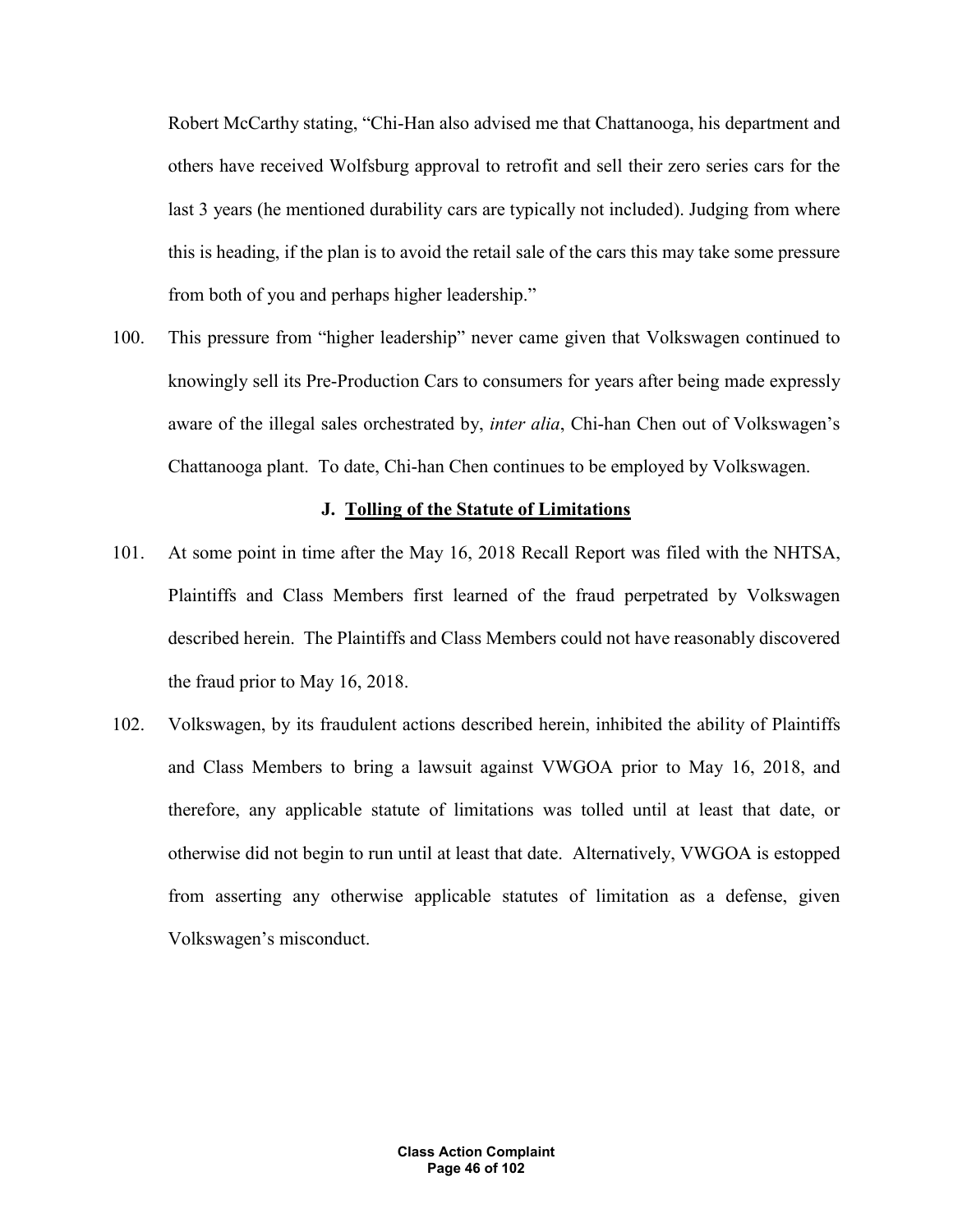# **CLASS ACTION ALLEGATIONS**

103. Plaintiffs bring this lawsuit as a class action pursuant to Federal Rules of Civil Procedure

 $23(a)$ ; (b)(1); (b)(2); (b)(3); and/or (c)(4), on behalf of themselves and all others similarly situated as members of the following Nationwide Class and State Classes (collectively, the "Classes"); on their federal and state claims as the purchasers of the Class Vehicles.

# **A. Class Vehicles Defined**

104. The Class Vehicles are defined as follows:

All Volkswagen-branded or Audi-branded used cars sold in the United States from June 1, 2011 to March 21, 2019 by any authorized Volkswagen or Audi dealership, designated as a Certified Pre-Owned ("CPO") vehicle and represented to be a "CARFAX 1-Owner" vehicle, and which has at least one or more of the following characteristics:

- (a) the vehicle is a pre-series, zero series or pre-production car ("Pre-Production Cars");
- (b) the vehicle is one of the 252 cars (the "Recalled Vehicles") identified by Volkswagen in its so-called Part 573 Safety Recall Report filed with the NHTSA on May 16, 2018 (as amended on July 23, 2018);
- (c) the vehicle was driven by one or more members of the automotive press ("Press-Fleet Cars"), but such use was not disclosed in the Carfax Report, and instead the vehicle was represented in the Carfax Report to have been possessed and driven only by Volkswagen as a corporate fleet vehicle;
- (d) the vehicle was driven by one or more Volkswagen employees ("Pool-Fleet Cars"), but such use was not disclosed in the Carfax Report, and instead the vehicle was represented in the Carfax Report to have been possessed and driven by only one individual as a personal lease vehicle.
- 105. The proposed Classes are defined as:

# **B. Nationwide Class**

All persons and entities in the United States who purchased a Class Vehicle.

# **C. Colorado State Class**

All persons and entities in the state of Colorado who purchased a Class Vehicle.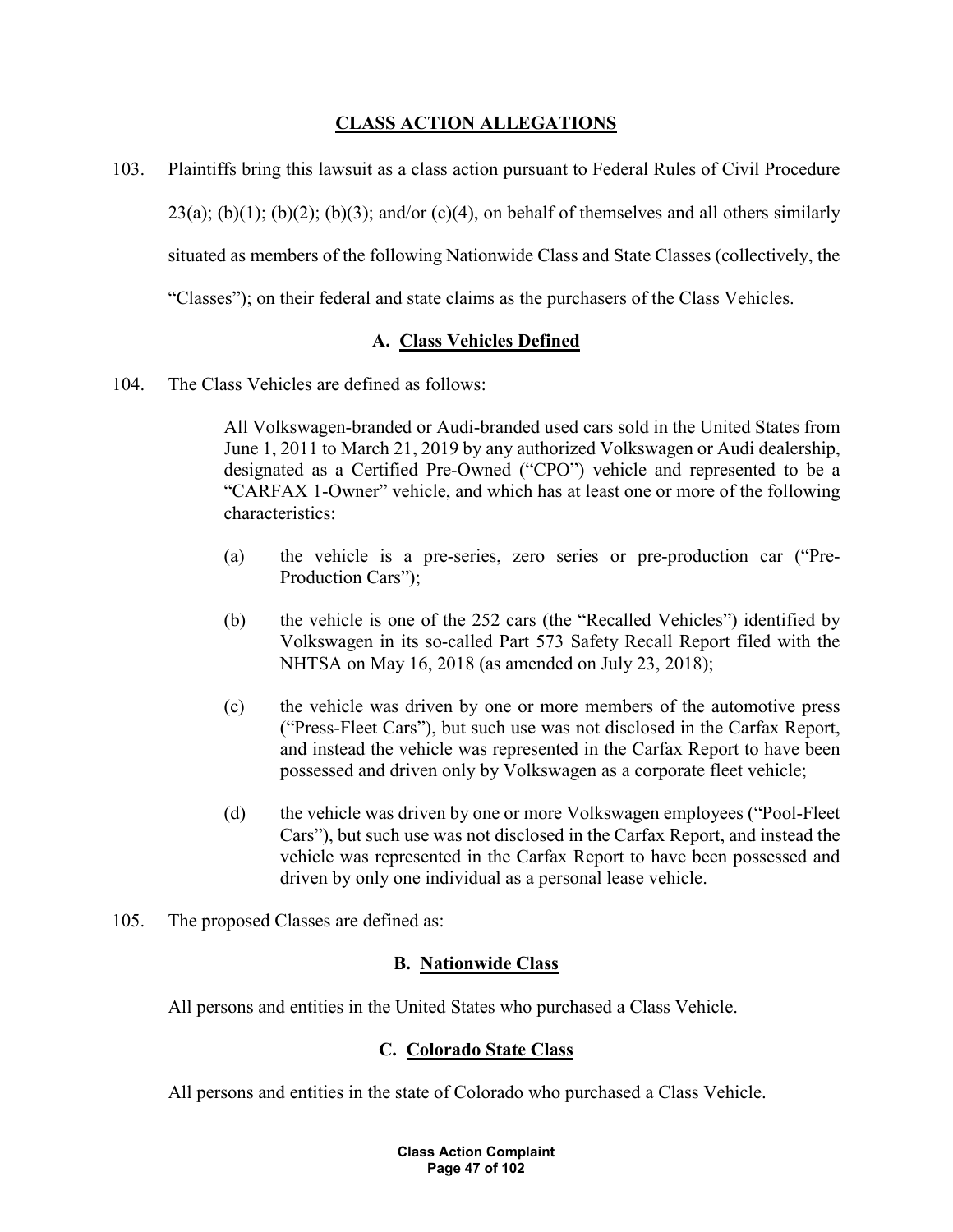#### **D. New Jersey State Class**

All persons and entities in the state of New Jersey who purchased a Class Vehicle.

#### **E. Washington State Class**

All persons and entities in the state of Washington who purchased a Class Vehicle.

- 106. Excluded from the Classes are: (a) Defendants, including any entity or division in which Defendants have a controlling interest, as well as their agents, representatives, officers, directors, employees, trustees, parents, children, heirs, assigns, and successors, and other persons or entities related to, or affiliated with Defendants; (b) the Judges to whom this case is assigned, their staff, and their immediate families; and (c) governmental entities. Plaintiffs reserve the right to amend the Class definitions if discovery and further investigation reveal that any Class should be expanded, divided into additional subclasses under Rule  $23(c)(5)$ , or modified in any other way.
- 107. Certification of Plaintiffs' claims for class-wide treatment is appropriate because Plaintiffs can prove the elements of their claims on a class-wide basis using the same evidence as would be used in individual actions alleging the same claims.
- 108. This action has been brought and may be properly maintained on behalf of each of the Classes proposed herein under Federal Rule of Civil Procedure 23 and satisfies the numerosity, commonality, typicality, adequacy, predominance, and superiority requirements of its provisions.

### **F. Numerosity and Ascertainability**

109. The members of the Classes are so numerous and geographically dispersed that individual joinder of all Class members is impracticable. There are believed to be at least 20,000 members in the Nationwide Class, and a hundred or more members in each State Class.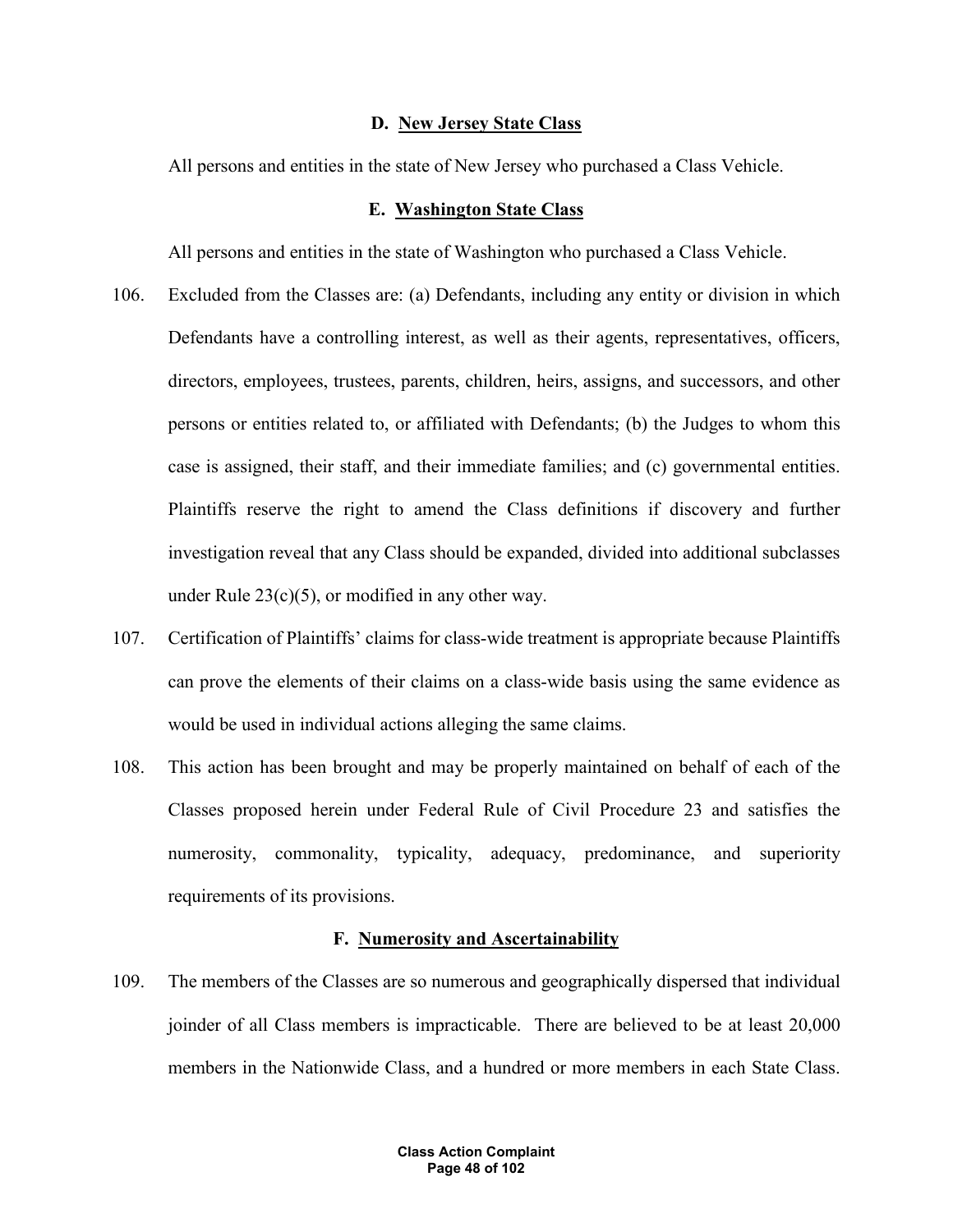The precise number and identities of Nationwide Class and State Class may be ascertained from Volkswagen's books and records and motor vehicle regulatory data. Defendants have comprehensive lists of Class Vehicle owners in their possession and are using them to communicate in writing to at least some of the Class members since July 2018. Accordingly, the disposition of the claims of Class members in a single action will provide substantial benefits to all parties and to the Court. Class members may be readily notified of the pendency of this action by recognized, Court-approved notice dissemination methods, which may include U.S. mail, electronic mail, Internet postings, and/or published notice.

#### **G. Typicality**

110. The claims of the representative Plaintiffs are typical of the claims of the other Class members in that the representative Plaintiffs, like all Class members, purchased a Class Vehicle designed, manufactured, and distributed by Volkswagen, which has a build history and/or use history that was misrepresented by Volkswagen. The misrepresentations alleged to have been made by Volkswagen to the Class members about the Class Vehicles are limited in number and set forth in writing in the Carfax Report that accompanied each sale of every Class Vehicle. The representative Plaintiffs, like all Class members, have been damaged by Defendants' misconduct in that they have incurred similar or identical losses relating to the Class Vehicles. Furthermore, the factual underpinning of Defendants' misconduct is common to all Class members and represents a common thread of misconduct resulting in injury to all Class members.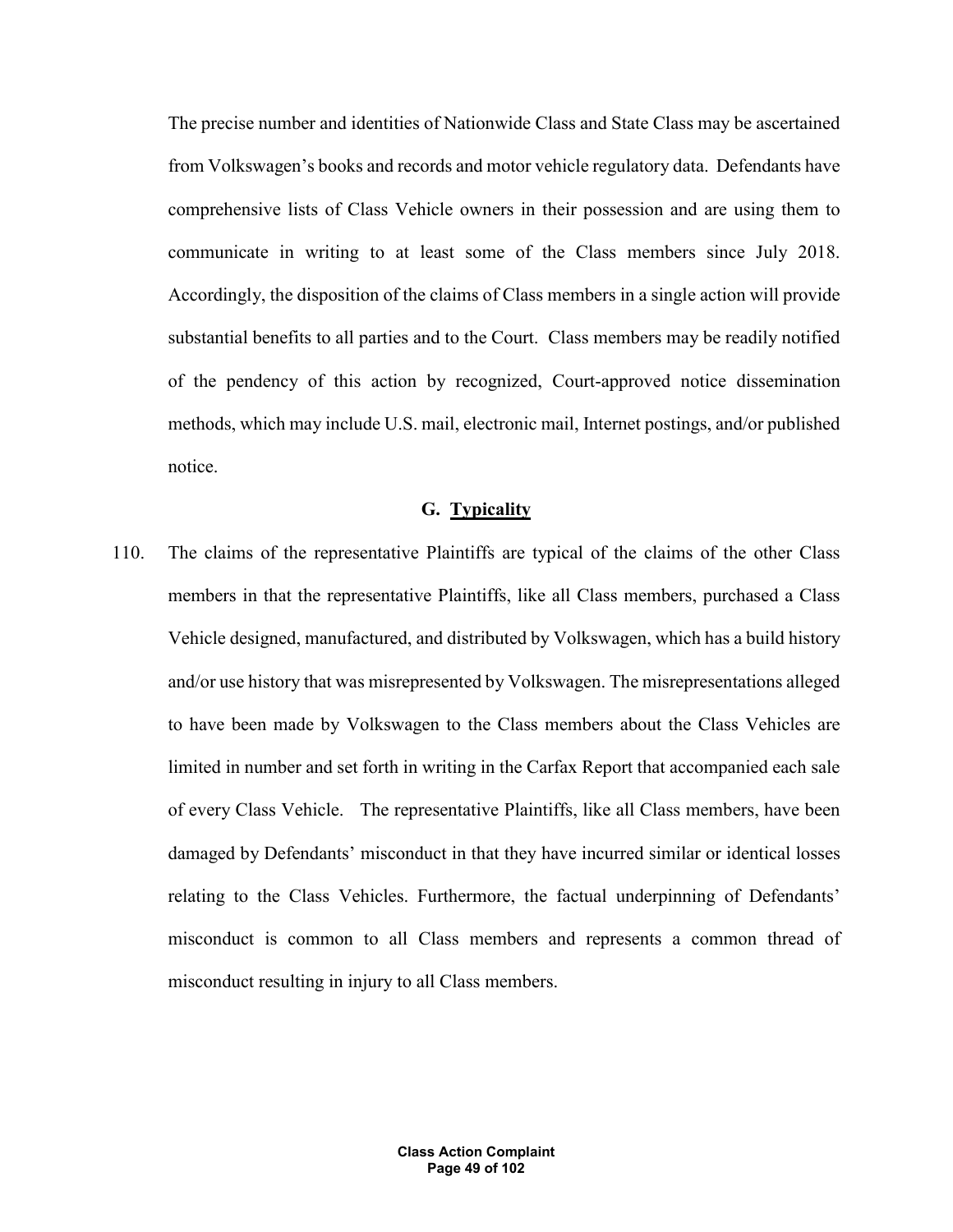#### **H. Adequate Representation**

111. Plaintiffs are members of the Nationwide and State Classes and will fairly and adequately represent and protect the interests of the Classes. Plaintiffs have retained counsel with substantial experience in prosecuting consumer fraud claims, including claims specifically involving Volkswagen. Plaintiffs' counsel has also served as counsel of record for more than 1,000 opt-out litigants against Volkswagen in the so-called "Dieselgate" scandal, was the first lawyer to get to trial against Volkswagen on such claims and obtained the first and only known settlement against Volkswagen prior to the 2.0-liter Class Settlement. Furthermore, in that "Dieselgate" litigation, Plaintiffs' counsel took a lead role in the discovery process for all opt-out Plaintiffs, personally deposing some of Volkswagen's top executives. The work by Plaintiffs' counsel in the "Dieselgate" litigation was recently featured in the Netflix documentary "Dirty Money" in the episode known as "Hard NOx". Much of the fraud described in this lawsuit was uncovered by and through the investigation of Plaintiffs' counsel, some of which is still developing and, therefore, has not yet been detailed herein. Plaintiffs and their undersigned counsel are committed to vigorously prosecuting this action on behalf of the Classes and have the financial resources to do so. Neither Plaintiffs nor their counsel have interests adverse to those of the Classes.

#### **I. Predominance of Common Questions**

112. There are numerous questions of law and fact common to Plaintiffs and Class members that predominate over any question affecting only individual Class members. The answers to these common questions will advance the adjudication or resolution of the litigation as to all Class members. These common legal and factual questions include: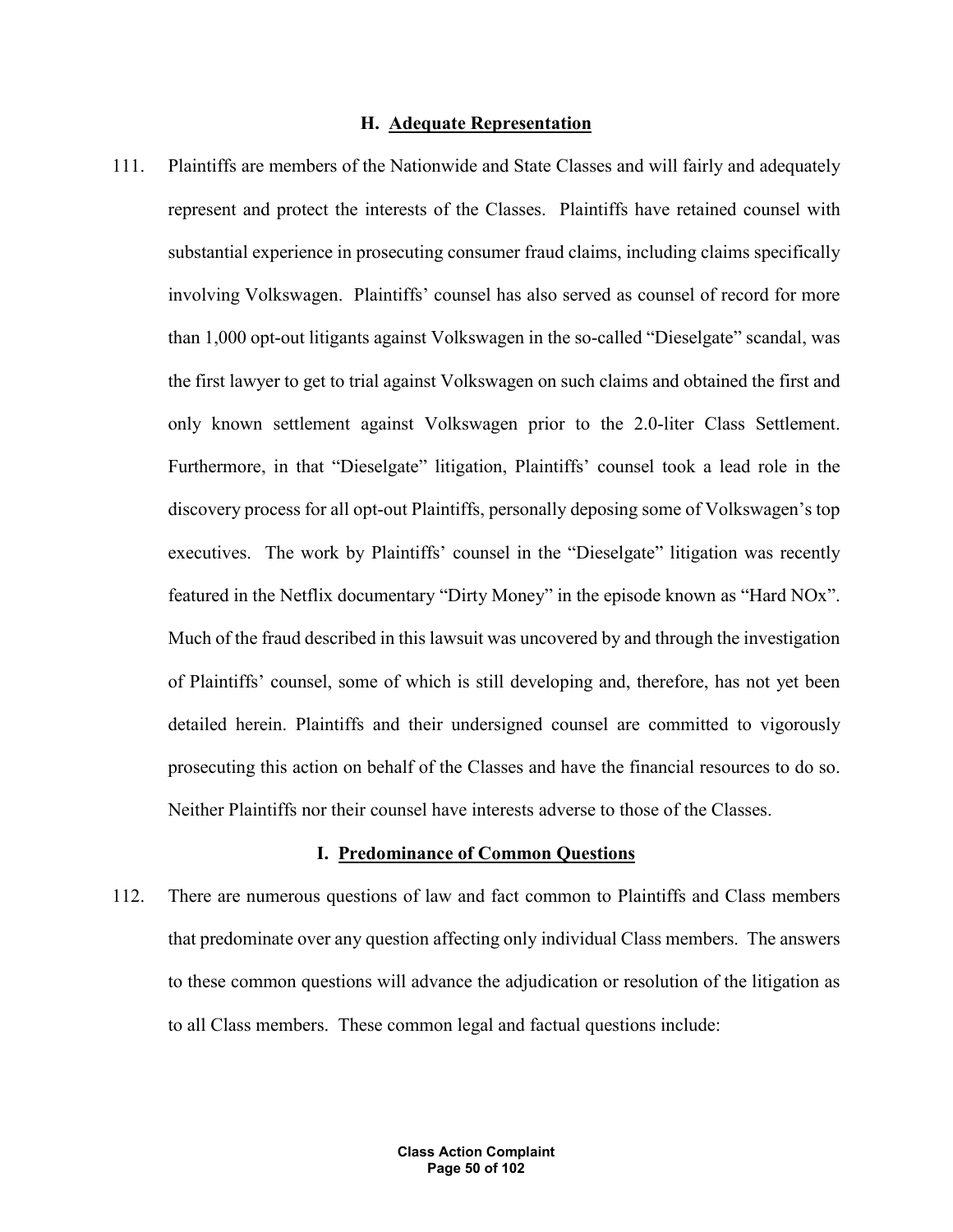- (a) whether Volkswagen manufactured, advertised, marketed, distributed, sold, or otherwise placed the Class Vehicles into the stream, of commerce in the United States;
- (b) whether Volkswagen knowingly sold Class Vehicles in the United States that did not conform to Federal Safety Standards or that were not otherwise properly certified for sale;
- (c) whether Volkswagen knowingly committed Odometer Fraud by falsifying the mileage of the Class Vehicles when making application for the original title, and whether Volkswagen caused such false information to be republished to Plaintiffs and Class members at the time of purchase of the Class Vehicles to hide the true history of the Class Vehicles;
- (d) whether Volkswagen made other material misrepresentations regarding the Class Vehicles;
- (e) whether Volkswagen actively concealed or failed to disclose material facts about the Class Vehicles;
- (f) whether Volkswagen had a duty to disclose the true nature of the Class Vehicles to Plaintiffs and Class members;
- (g) whether Volkswagen's concealment of the true nature of the Class Vehicles would have induced a reasonable consumer to act to their detriment by purchasing one of the Class Vehicles;
- (h) whether the Class Vehicles can be made to comply with Federal Safety Standards, including certification requirements, within a reasonable time;
- (i) whether Volkswagens' conduct violated consumer protection statutes, warranty laws, and other laws as alleged herein;
- (j) whether Plaintiffs and Class members are entitled to a declaratory judgment;
- (k) whether Plaintiffs and Class members are entitled to equitable relief, including, but not limited to, a preliminary and/or permanent injunction; and
- (l) whether Plaintiffs and Class members are entitled to damages and other monetary relief, and, if so, in what amount.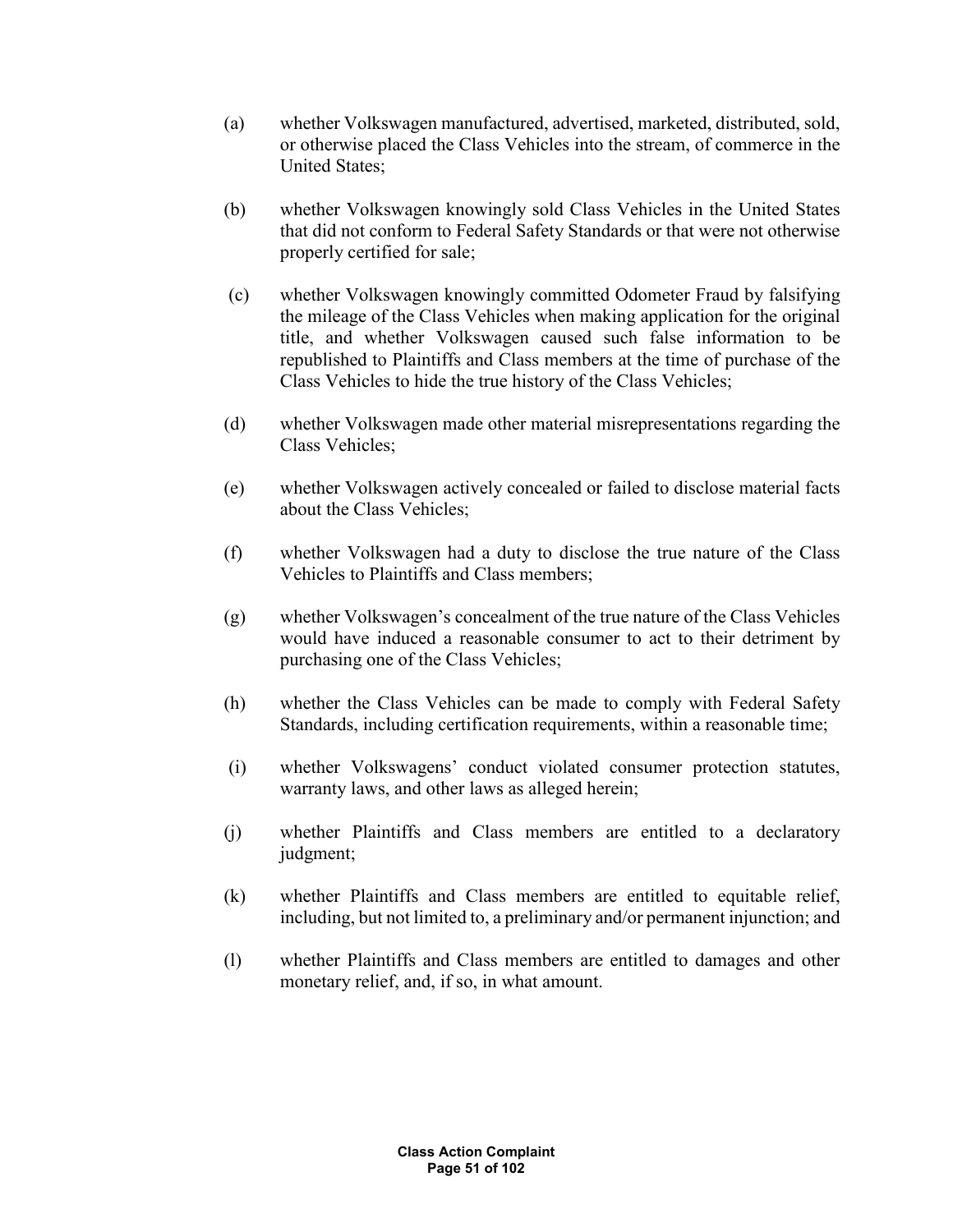#### **J. Superiority**

- 113. A class action is superior to all other available methods for the fair and efficient adjudication of this controversy. Plaintiffs and Class members have all suffered and will continue to suffer economic harm and damage as a result of Defendants' unlawful and wrongful conduct, which was directed toward Class members and the public as a whole, rather than specifically or uniquely against any individual Class members.
- 114. Volkswagen has acted in a uniform manner with respect to the Plaintiffs and Class members. Absent a class action, many Class members would likely find the cost of litigating their claims prohibitively high and may therefore have no effective remedy at law. Because of the relatively small size of many of the individual Class members' claims, it is likely that only some of the Class members could afford to seek legal redress for Volkswagen's misconduct. Absent a class action, Class members will continue to incur damages, and Volkswagen's misconduct will continue without effective remedy.
- 115. Class treatment in this Court, as a court with original jurisdiction over the Class claims, will conserve the resources of the courts and the litigants, and will promote consistency and efficiency of adjudication by providing common answers to the common questions of knowledge, conduct, duty and breach, that predominate in this action.
- 116. Class-wide declaratory, equitable, and injunctive relief is appropriate under Rule 23(b)(1) and/or (b)(2) because Defendants have acted on grounds that apply generally to the class, and inconsistent adjudications with respect to the Defendants' liability would establish incompatible standards and substantially impair or impede the ability of Class members to protect their interests. Class-wide relief and Court supervision under Rule 23 assures fair, consistent, and equitable treatment and protection of all Class members, and uniformity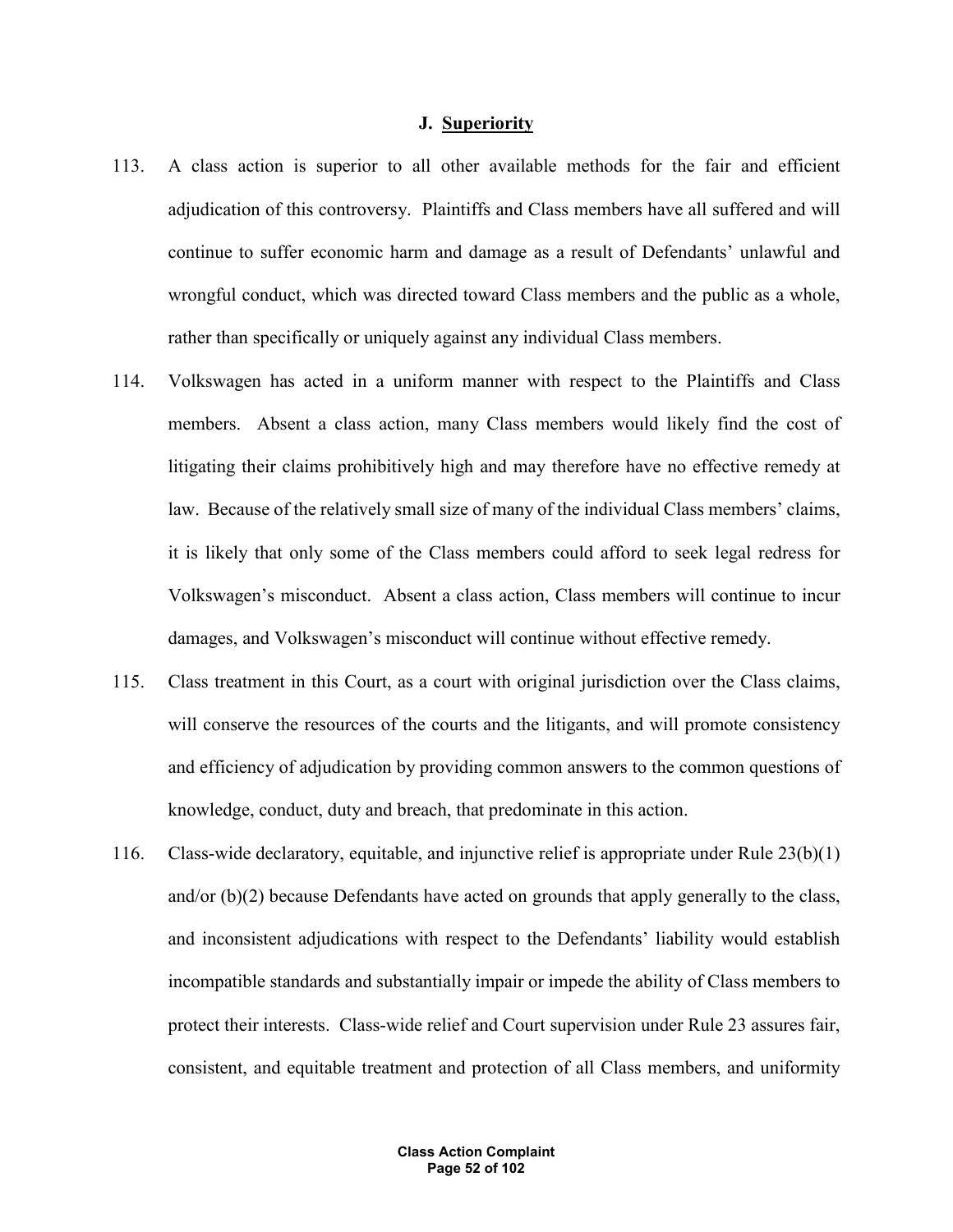and consistency in Volkswagen's discharge of its duties to perform corrective action regarding the Class Vehicles.

### **CLAIMS FOR RELIEF**

### **FEDERAL CLAIMS**

## **COUNT I Violations of the Federal Odometer Act (49 U.S.C. §§ 32701,** *et seq***.)**

- 117. Plaintiffs incorporate by reference, as if fully set forth herein, each allegation set forth in the preceding paragraphs as if fully realleged here.
- 118. Plaintiffs bring this Count on behalf of the Nationwide Class against Volkswagen.
- 119. The Federal Odometer Act, codified in 49 U.S.C. §§ 32701-32711 (the "Odometer Act"), imposes on distributors and sellers of automobiles requirements intended to ensure that automobile consumers are provided with accurate statements of a car's mileage to prevent consumers from being defrauded about history of vehicles they are looking to purchase. In passing the Odometer Act, Congress found that "buyers of motor vehicles rely heavily on the odometer reading as an index of the condition and value of a vehicle" and Congress concluded that "an accurate indication of the mileage assists a buyer in deciding on the safety and reliability of the vehicle." 49 U.S.C. § 32701. The purpose of the Odometer Act is to prevent a purchaser from being misled about a vehicle's mileage "not only with respect to the actual number of miles driven, but *where* those miles were driven and *by whom*." *Owens v. Samkle Auto. Inc.*, 425 F.3d 1318, 1324 (11th Cir. 2005) (emphasis in original).
- 120. Section 32705(a)(2) of the Odometer Act provides, in pertinent part, "A person transferring ownership of a motor vehicle may not ... give a false statement to the transferee in making the disclosure required by such a regulation."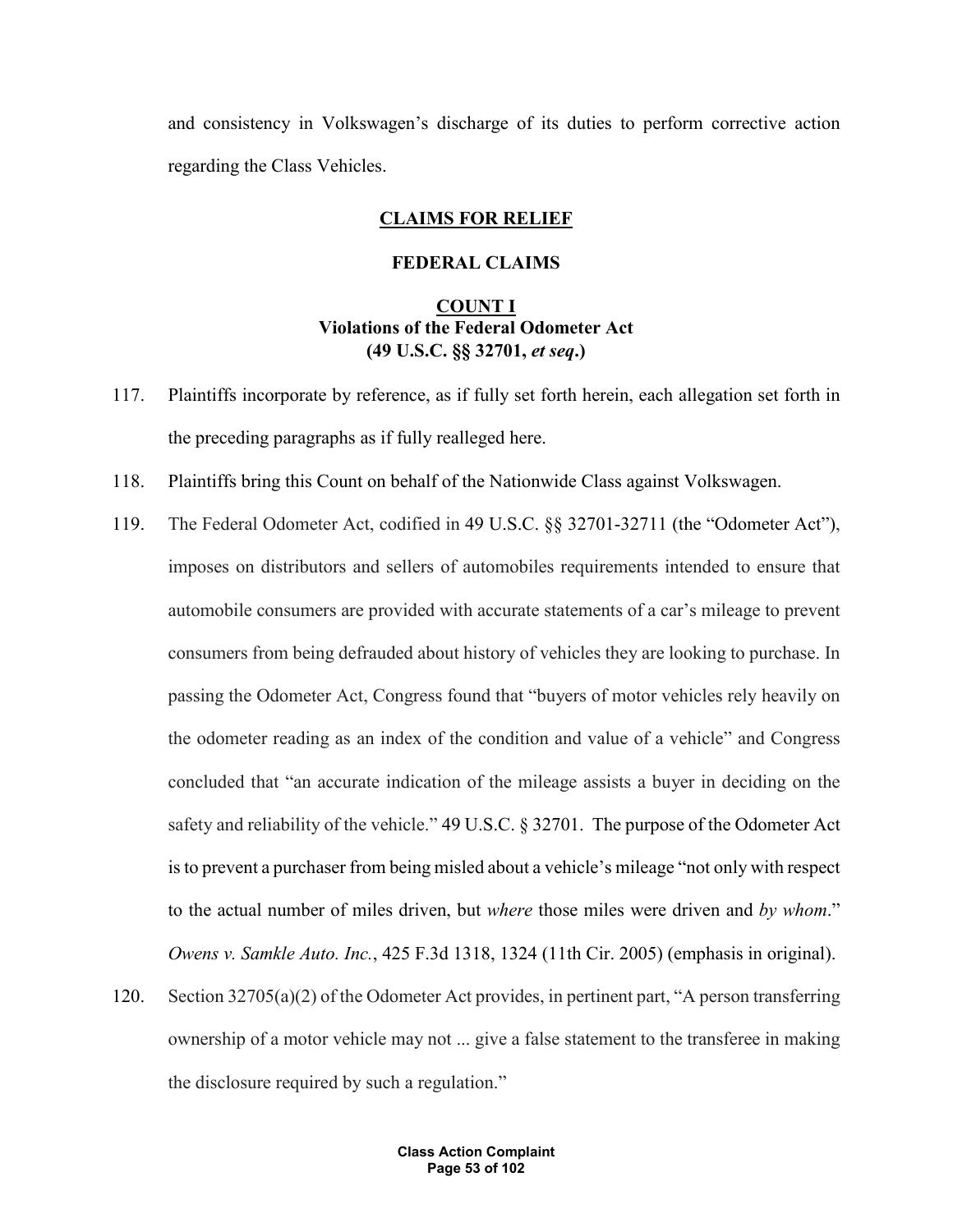- 121. VWGOA qualifies as a "person transferring ownership of a motor vehicle" under the Odometer Act in connection with the sales of the Class Vehicles to Plaintiffs and the Class members.
- 122. Plaintiffs Garcia and Jacobson, as well as other Class members against whom Volkswagen perpetrated the Odometer Fraud, are each a "transferee" of a motor vehicle within the meaning of the Odometer Act.
- 123. The disclosure required by the Odometer Act regulations required VWGOA, upon applying for the original title to the Class Vehicles, to accurately set forth the actual mileage as reflected on the Odometer on the date that VWGOA made application for the original title.
- 124. For substantial portion of the Class Vehicles, including the Class Vehicles purchased by Plaintiffs Garcia and Jacobson, VWGOA falsified the mileage of the Class Vehicles in connection with the titling documents. Specifically, VWGOA applied for the original title to the Class Vehicles and lied about the mileage on the original titling documents, falsely claiming that the odometer showed only 10 miles at the time of the original title application, when in fact, the mileage on these Class Vehicles were at least several thousand miles at the time of original title application. In this manner, VWGOA disguised the history of the Class Vehicles, as VWGOA intended to do, including: (a) hiding the fact that thousands of miles had already been driven on the Class Vehicles at the time of original titling outside of the original title-issuing state; (b) hiding the fact that the Class Vehicles were Pre-Production Cars insofar as disclosure that a substantial portion of the mileage was driven early in the year and before the release of the Series-Production Cars would have potentially revealed the status of the Class Vehicles as Pre-Series Cars or Zero-Series Cars;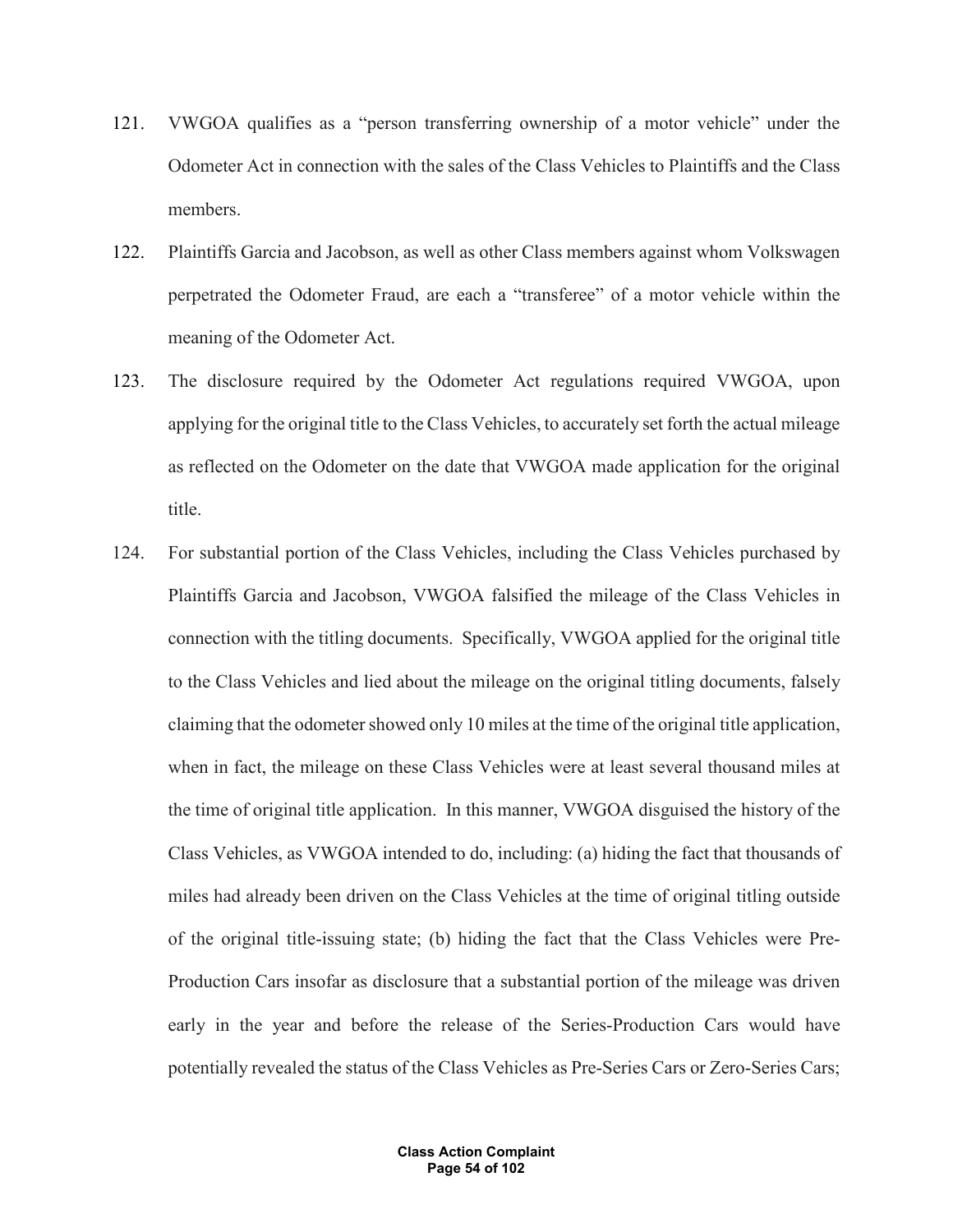and (c) hiding the nature of the prior use of the Class Vehicles as Press-Fleet Cars because significant mileage driven early in the year that those vehicles were introduced to market would have been at least one indication that the Class Vehicles were part of either the Press-Fleet Cars or the Pool-Fleet Cars or both.

125. VWGOA republished this false mileage to Plaintiffs Garcia and Jacobson and to the Class members by, *inter alia*, causing a Carfax Report to issue and to be given to Plaintiffs and Class members just prior to their purchase of a Class Vehicle. VWGOA provided this false information to Plaintiffs and the Class intending to mislead them as to the mileage history of the Class Vehicles. By providing this false information, VWGOA intended to induce Plaintiffs and Class members to purchase a Class Vehicle that Plaintiffs and Class members would not have otherwise purchased and to pay a price for those Class Vehicles that Plaintiffs and Class members would not have otherwise paid had the truth been known. VWGOA rigged the data that it was feeding to Carfax through its daily file feed to eliminate mileage that was otherwise recorded in Volkswagen's system in service records for services performed by one or more of Volkswagen's dealers on the Class Vehicles prior to the date of original titling. Therefore, by manipulating the Volkswagen-Generated Vehicle History that the Defendants fed directly to Carfax and by arranging for Carfax to republish that false information in the Carfax Reports and to give that false information to potential customers immediately prior to the sale of the Class Vehicles, VWGOA ensured that its falsified odometer mileage would find its way to Plaintiffs and to the Class members at the time when Plaintiffs and Class members were deciding whether to purchase a Class Vehicle and how much to pay.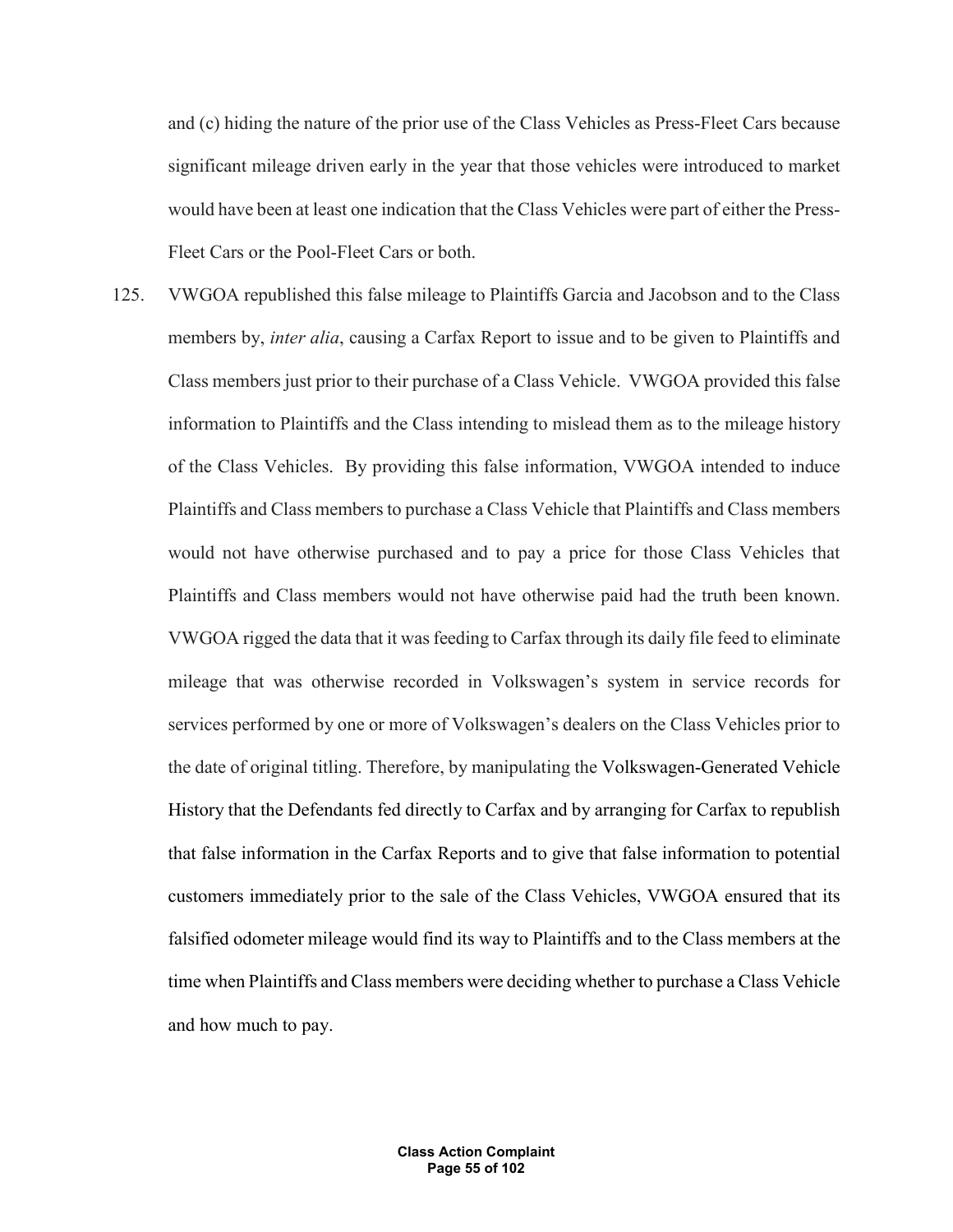- 126. Plaintiffs and the other Class Members did not become aware of the Odometer Fraud until it was discovered by Plaintiffs' counsel in January 2019, and even then, such discovery was only made possible as a result of the disclosures made by Volkswagen to the NHTSA in its Recall Report that was not filed until May 16, 2018. Given Volkswagen's affirmative efforts to hide the Odometer Fraud, Volkswagen is estopped from relying upon the twoyear statute of limitations set forth in 49 U.S.C.A. § 32710(b) for bringing Odometer Act claims. Alternatively, the two-year limitations period set forth in 49 U.S.C.A. § 32710(b) did not begin to run or was otherwise tolled until the discovery of the Odometer Fraud by Plaintiffs' counsel in January 2019, or at the earliest, the date that Volkswagen filed its original Recall Report with the NHTSA on May 16, 2018. Plaintiffs could not have reasonably discovered the Odometer Fraud prior to that date.
- 127. The conduct described herein by VWGOA constitutes violations of the Odometer Act committed by VWGOA with the intent to defraud. Consequently, VWGOA is liable to each Plaintiff and to each Class member against whom the Odometer Fraud was perpetrated in an amount equal to 3 times the actual damages or \$10,000, whichever is greater, plus costs and reasonable attorneys' fees, pursuant to 49 U.S.C.A. § 32710. Because VWGOA's violations of the Odometer Act occurred in the course and scope of the Joint Venture, VWAG and Audi AG are jointly and severally liable for these same damages and to the same degree as VWGOA.

## **COMMON LAW CLAIMS**

### **COUNT I Fraud**

128. Plaintiffs incorporate by reference, as if fully set forth herein, each allegation set forth in the preceding paragraphs as if fully realleged here.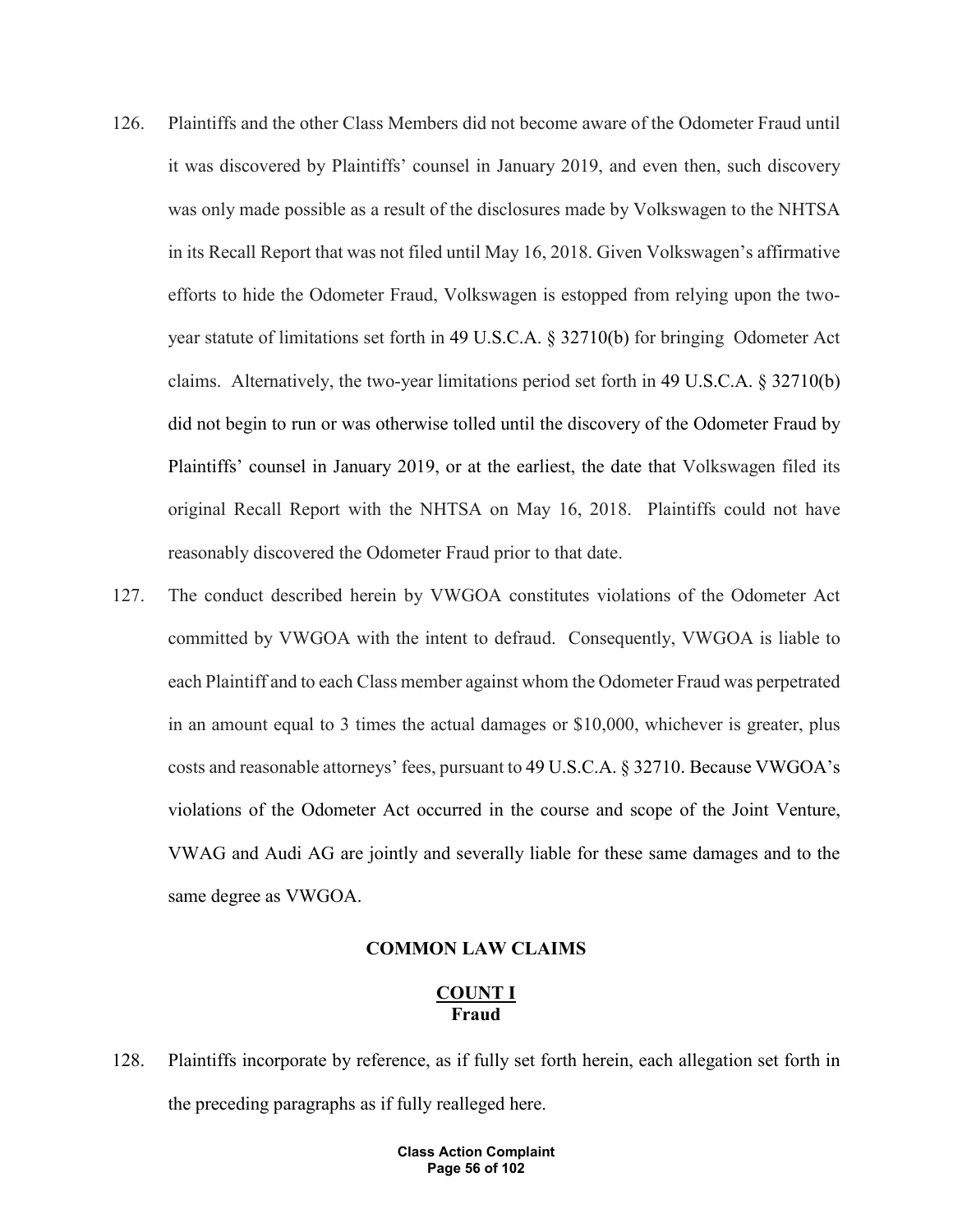- 129. Plaintiffs bring this Count on behalf of the Nationwide Class, or in the alternative, on behalf of the State Classes, against VWGOA.
- 130. VWGOA made false statements of material fact to Plaintiffs and Class Members immediately prior to the time that Plaintiffs and Class Members purchased a Class Vehicle. Specifically, in the Carfax Report that VWGOA arranged to be given to each of the Plaintiffs and each of the Class Members immediately prior to the sale, VWGOA falsely represented that each Class Vehicle was a "1-Owner Vehicle" and falsely claimed, "The vehicle's retail book value plus the CARFAX Price Adjustment will give you a more accurate measure of the vehicle's value." VWGOA knew Carfax "defines an owner as an individual or business that possesses and uses a vehicle" at the time that VWGOA provided Carfax with the vehicle history for each Class Vehicle, which falsified the number of persons that used and possessed each Class Vehicle both inside and outside of Volkswagen. For Press-Fleet Cars, at the time each of those cars were sold to Class Members as a CPOdesignated vehicles, VWGOA falsely represented to the Class Members that each of those cars was a "1-Owner Vehicle" even though VWGOA knew that one or more members of the automotive media outside of Volkswagen possessed and used those vehicles before Volkswagen attempted to sell those cars. For the Leased-Fleet Cars, at the time each of those cars were sold to Class Members as a CPO Car, VWGOA falsely represented to the Class Members that each of those cars was a "1-Owner Vehicle" even though Volkswagen knew that multiple individuals within or outside Volkswagen possessed and used the Leased-Fleet Cars during the time that those were part of either the Pool Fleet or the Press Fleet or both, which occurred before any of those cars were leased to a single Volkswagen employee.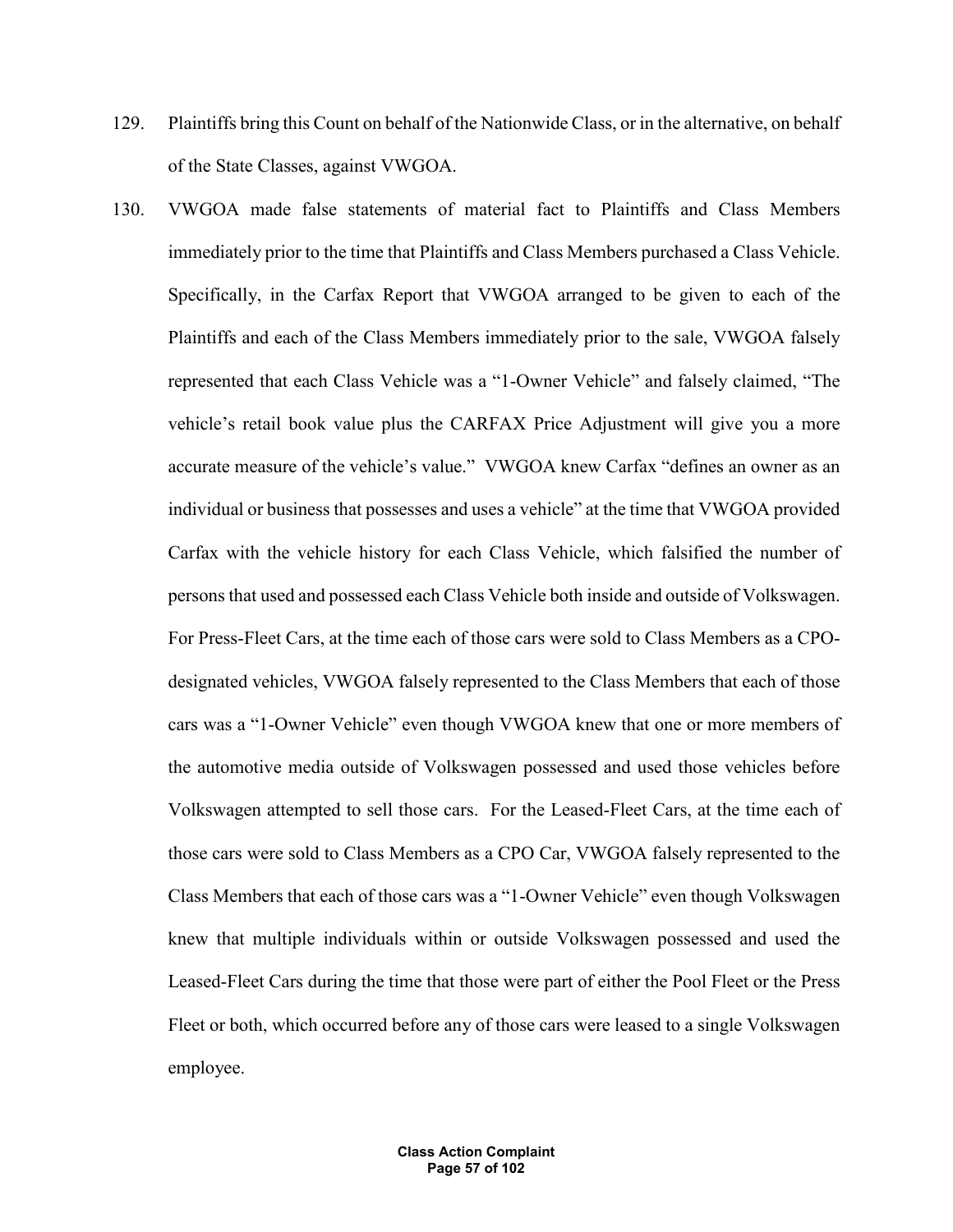- 131. By offering each of the Class Vehicles for sale, Volkswagen represented that each Class Vehicle was legal to sell. Volkswagen also affirmatively represented at the time of the sale of each Class Vehicle that each Class Vehicle "conforms to all applicable Federal motor vehicle safety, bumper, and theft prevention standards in effect on the date of manufacture shown above" which representation was made by and through the Manufacturer's Certification plate affixed to each of the Class Vehicles. By then affirmatively omitting the Alterer's Certification, VWGOA represented to Plaintiffs and Class Members that it had not altered any of the Class Vehicles from the time each of the Class Vehicles were manufactured until the time that each of the Class Vehicles were sold as a Certified Pre-Owned Car to Plaintiffs and Class Members. These representations by VWGOA that each of the Class Vehicles had not been altered since the date of original manufacture and that the Class Vehicles were legal to sell to consumers were false at the time they were made.
- 132. VWGOA furthered this fraud by making false statements of material fact regarding the vehicle mileage on the Class Vehicles as of the date of the sale by falsely claiming that a substantial portion of the Class Vehicles had only 10 miles at the time of initial titling and registration, when in fact, those Class Vehicles had thousands of miles on the odometer at the time Volkswagen caused those vehicles to be initially titled and registered. VWGOA knowingly caused the false statement regarding the Class Vehicles' mileage as of the date of initial titling and registration to be repeated to Plaintiffs Garcia and Jacobson as well as to other Class Members in the Carfax Report, which was given to Plaintiffs and Class Members just prior to the time that they purchased a Class Vehicle.
- 133. VWGOA made the foregoing false statements of material fact and engaged in the Odometer Fraud in an effort to induce reliance by Plaintiffs and the Class Members, all as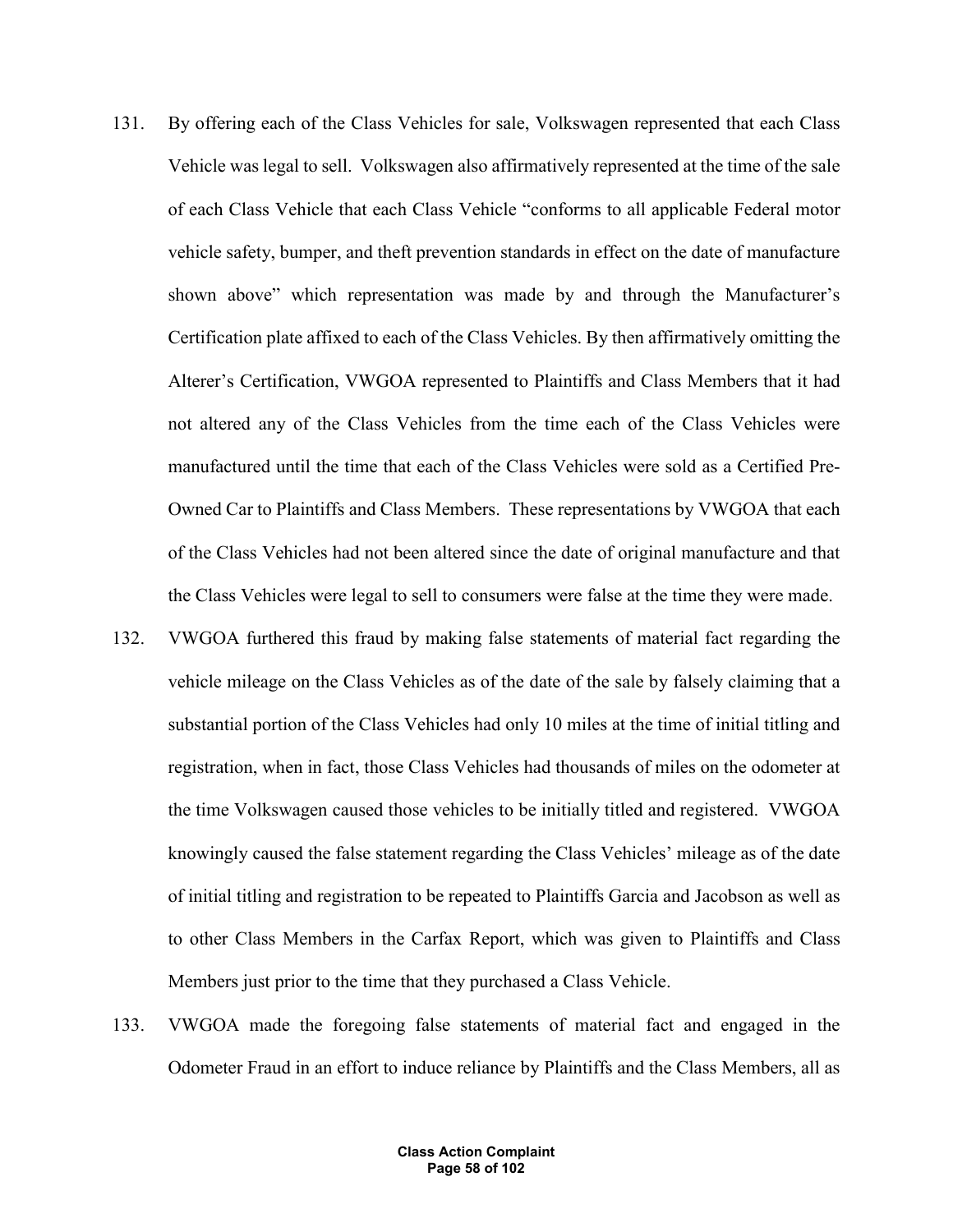part of an effort to sell the Class Vehicles that Volkswagen likely would not have otherwise sold or at a price that Volkswagen would not have otherwise been able to obtain for the Class Vehicles in the absence of such false statements.

- 134. Plaintiffs and Class Members reasonably relied upon the foregoing false statements of material fact, including false statements made in connection with the Odometer Fraud, in purchasing the Class Vehicles, having no way of knowing of the existence of VWGOA's false statements or material omissions.
- 135. Each of the foregoing false statements made by VWGOA to Plaintiffs and Class Members immediately prior to the sale of each of the Class Vehicles is, from its nature, the type of statement that would induce a reasonable buyer to purchase an automobile. In other words, a reasonable buyer of a Certified Pre-Owned Car from a Volkswagen or Audi dealership would be influenced to purchase an automobile by the representation that such vehicle is a "1-Owner Car" and by the representation that such vehicle is legal to sell. Plaintiffs and Class Members would have had no way to know that either of these representations were false at the time those representations were made, and therefore, Plaintiffs and Class Members were forced to place their trust in VWGOA regarding the accuracy of these representations.
- 136. A federal district court sitting in Virginia that exercises supplemental jurisdiction over state-law claims must look to Virginia choice-of-law rules to determine the applicable law that should govern a given state-law issue. *In re Merritt Dredging Co., Inc.*, 839 F.2d 203, 205 (4th Cir. 1988). Virginia generally follows the traditional approach to conflicts of law as set forth in the Restatement (first) of Conflicts of Law (1934) (the "Restatement"). Section 595 of the Restatement provides, "The law of the forum governs presumptions and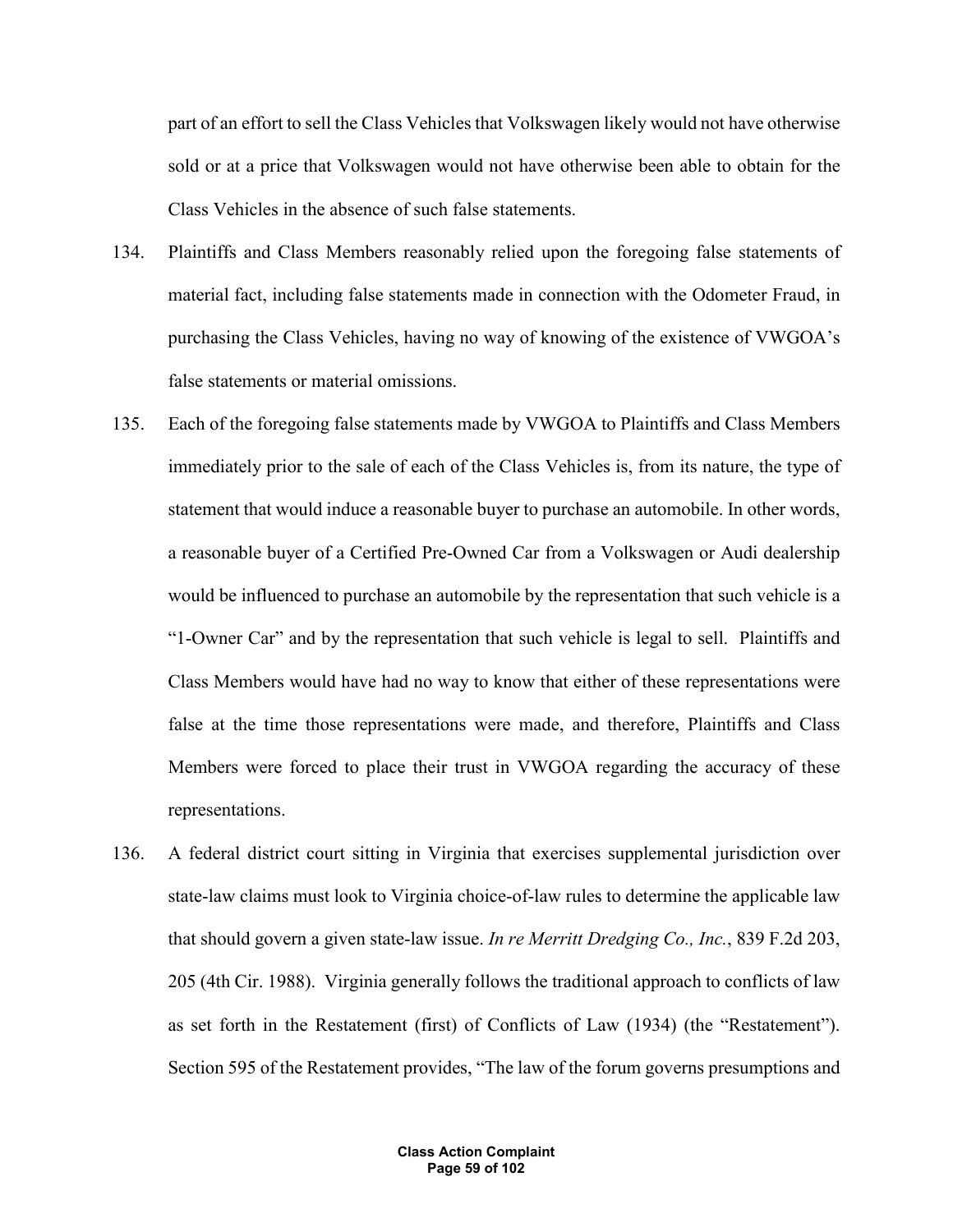inferences to be drawn from evidence." The Virginia Supreme Court has explained that under Virginia law a presumption or inference of reliance arises in the following circumstances:

When the seller has made a false representation, which, from its nature, might induce the buyer to enter into the contract on the faith of it, it will be inferred that the buyer was induced thereby to contract, and it does not rest with him to show that he, in fact, relied upon the representation. In order to displace this inference, the seller must prove either that the buyer had knowledge of facts which showed the representation to be untrue, or that he expressly stated in terms, or showed by his contract, that he did not rely upon the representation, but acted upon his own judgment.

*Wilson v. Carpenter's Administrator*, 91 Va. 183, 21 S.E. 243, 245 (Va. 1895).

- 137. Given the foregoing principle, an inference of reliance by Plaintiffs and Class Members on the false statements of material fact made by Volkswagen described herein has arisen, and it is Volkswagen's burden to disprove that reliance. This inference applies irrespective of the substantive state law outside of Virginia that might otherwise provide the basis for a common-law fraud cause of action for any particular Class member who may have purchased his or her Class Vehicle in a state other than Virginia, given that the inference of reliance is governed by Virginia law, irrespective of where the cause of action for fraud arose as to any given Class member.
- 138. As a direct and proximate result of the affirmative misrepresentations set forth herein, Plaintiffs and Class Members were damaged by purchasing one or more of the Class Vehicles they would not have bought had Plaintiffs and Class Members known the truth, by overpaying for the Class Vehicles and not receiving what Plaintiffs and Class Members were promised, and by incurring other damages set forth herein or to otherwise be proven at trial, including economic damages, incidental/consequential damages, and damages relating to inconvenience, for which Plaintiffs and Class Members are entitled to recover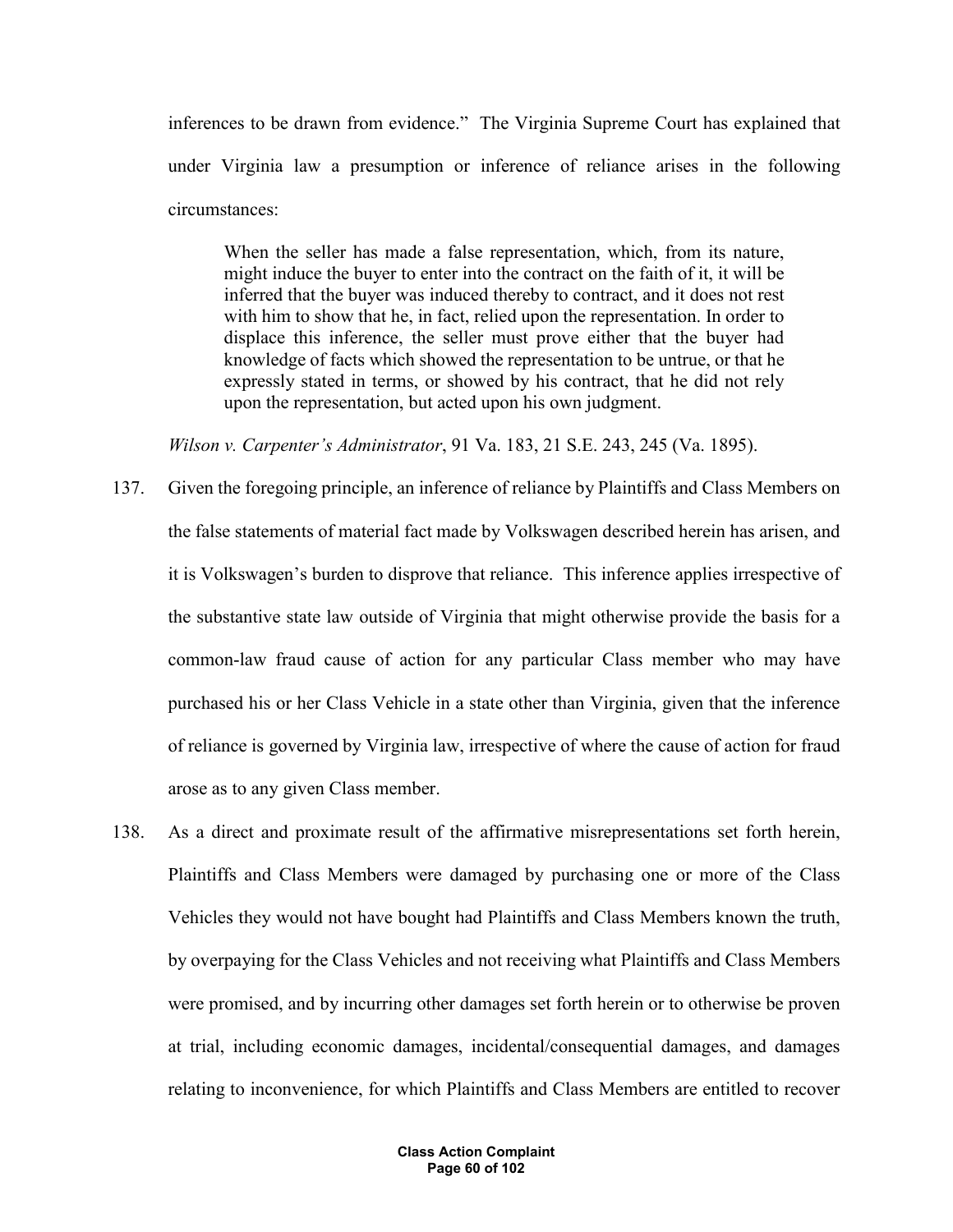from Volkswagen. Alternatively, Plaintiffs and Class Members are entitled to recover from Defendants disgorgement of gross profits, without any corresponding deduction by Defendants for expenses in furthering its fraud. Plaintiffs and Class Members are also entitled to recover pre-judgment interest, attorneys' fees and costs, expert witness fees, and such other sums as the jury may determine to be fair and just.

- 139. Since VWGOA's misconduct and acts complained of herein were committed intentionally and maliciously, or in conscious disregard of and indifference to the rights and safety of others, which VWGOA knew or should have known was reasonably likely to result in injury, damage, or other harm, the Plaintiffs and Class Members are entitled to recover punitive damages from Volkswagen.
- 140. Factors that the jury should consider in assessing punitive damages includes Volkswagen's financial condition and profit motive for its misconduct, its past record of multiple violations of a similar nature, the extent of the false advertising across multiple vehicle makes and models over many years, the profits made by Volkswagen from its misconduct, the multi-year and multi-person effort necessary to implement the at-issue fraud, and efforts by Volkswagen over a seven-year period to hide its misconduct to avoid getting caught, to name just a few.
- 141. Because VWGOA's violations of the Odometer Act occurred in the course and scope of the Joint Venture, VWAG and Audi AG are jointly and severally liable to Plaintiff and Class members for all damages recoverable for VWGOA's fraud, including punitive damages, to the same degree as VWGOA is liable.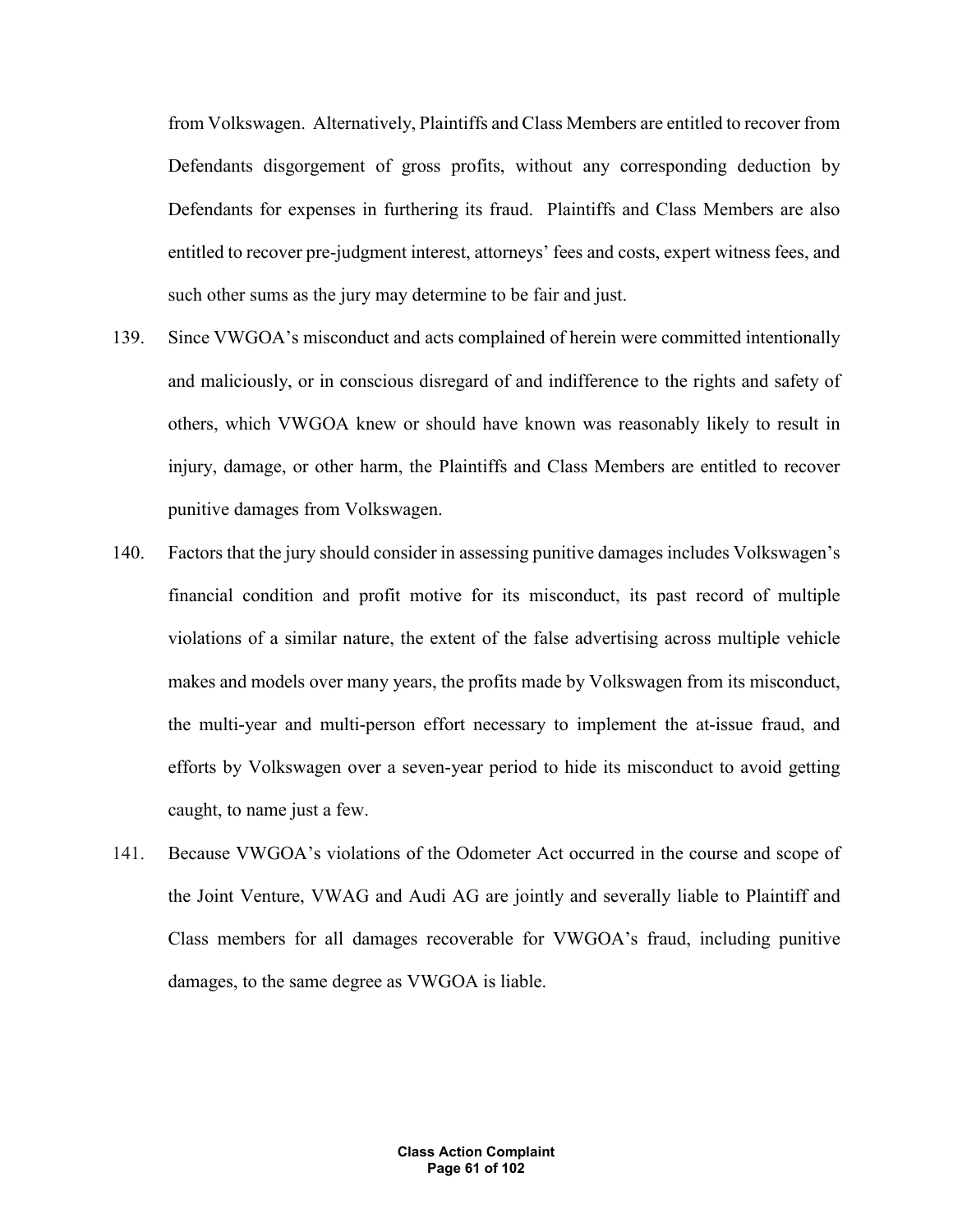## **COUNT II Breach of Contract**

- 142. Plaintiffs incorporate by reference, as if fully set forth herein, each allegation set forth in the preceding paragraphs as if fully realleged here.
- 143. Plaintiffs bring this Count on behalf of the Nationwide Class, or in the alternative, on behalf of the State Classes, against VWGOA.
- 144. VWGOA and Carfax executed a so-called "Agreement for Audi/Volkswagen Certified Pre-Owned Programs" (the "Carfax Contract") effective June 1, 2011 (the "Effective Date"). Carfax is a Virginia corporation with its principle place of business in Virginia. The Carfax Contract was executed by VWGOA and Carfax in Virginia and provides for the application of Virginia law. The pertinent provisions of the Carfax Contract that are relevant to the present lawsuit are accurately quoted below:
	- (a) "VWGoA agrees that, commencing on the Effective Date and continuing throughout the Term, it shall require Participating AUDI/VW Dealers to run a CARFAX Report on every Certified Pre-Owned Vehicle." (Carfax Contract  $\P$  3.1.)
	- (b) "Commencing on the Effective Date, VWGoA agrees that AUDI/VW Certified Pre-Owned Programs policies and procedures will direct that a CARFAX Report and CARFAX Buyback Guarantee Certificate be made available by Participating AUDI/VW Dealers to the purchaser of each Certified Pre-Owned Vehicle they sell. VWGoA agrees to maintain the AUDI/VW Certified Pre-Owned Programs' criteria to be consistent with the disqualifying records set forth in the attached Exhibit A throughout the Term." (Carfax Contract ¶ 3.2.)
	- (c) Exhibit A, entitled "Disqualifying Criteria," provides, "A vehicle is deemed ineligible for the AUDI/VW Certified Pre-Owned Programs if the CARFAX Vehicle History Report contains any of the following:

\*\*\*

- Not Actual Mileage Title \*\*\*
- Manufacturer Buyback Title \*\*\*
- Potential Odometer Rollback

**Class Action Complaint Page 62 of 102**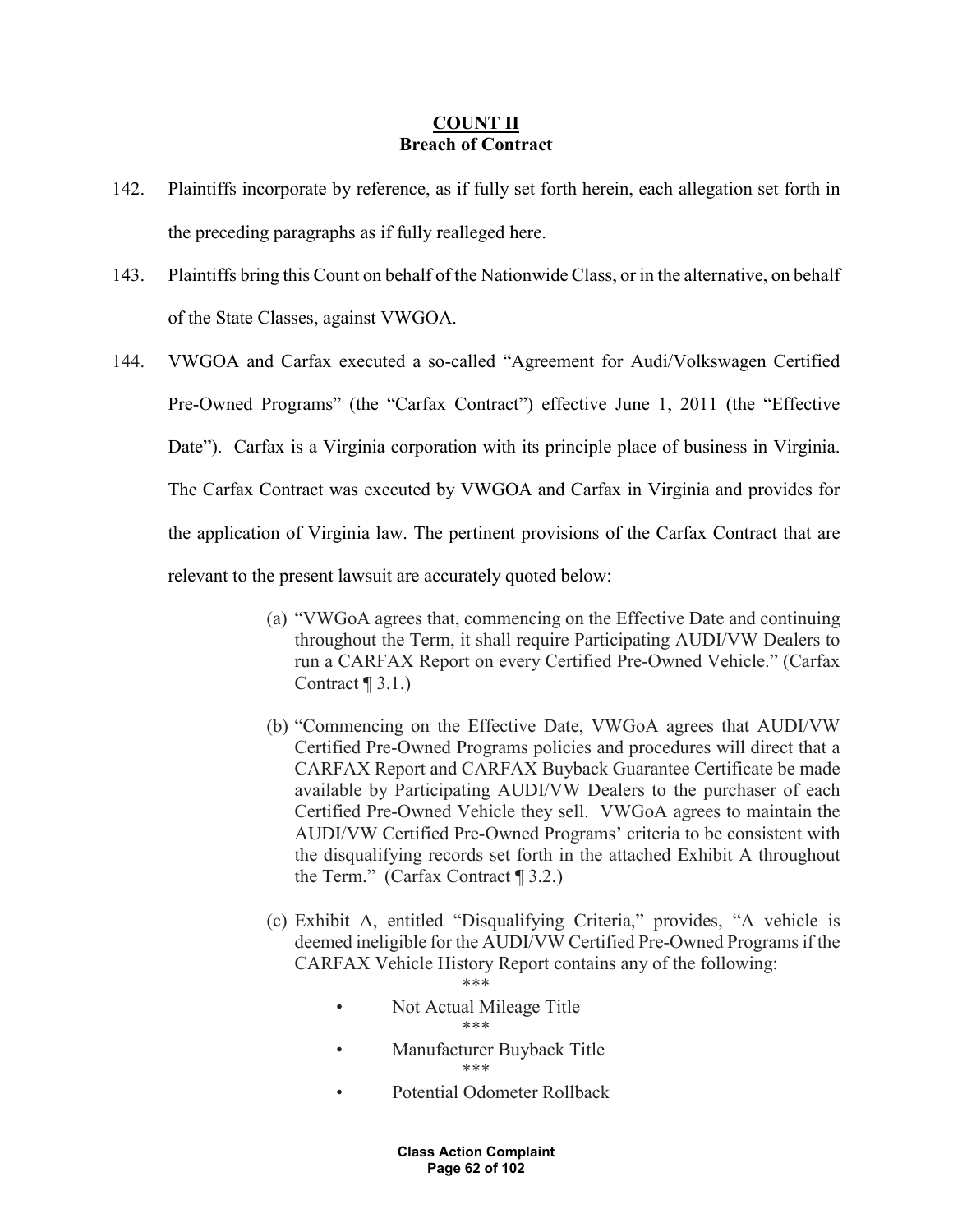#### • Not Built to US Standards

- (d) "VWGOA shall provide CARFAX access to a daily data file feed, Monday thru Saturday except holidays observed by VWGoA, of the Certified Inventory, which data file shall include for each vehicle the VIN, dealer ID, retailer country (USA/CA), inspection date (date of certification/date sold [i.e. when sold as certified]), mileage on date of transaction (certified or sold) and claim status (RD3 [available for sale] or QW1 [sold]). CARFAX may include a notation on the CARFAX Report, based on these data files, to indicate a vehicle's certified status and such notation may become a permanent record on the applicable CARFAX Report (not including de-certification records)." (Carfax Contract ¶ 3.4.)
- (e) "VWGoA shall promote CARFAX on all AUDI/VW Certified Pre-Owned window stickers in a manner agreed upon by VWGoA and CARFAX. In addition, VWGoA will use its reasonable best efforts to promote CARFAX on AUDI/VW Certified Pre-Owned training materials, AUDI/VW Certified Pre-Owned operations manuals, AUDI/VW Certified Pre-Owned inspection checklists, and AUDI/VW Certified Pre-Owned POP materials and displays." (Carfax Contract ¶ 3.6.)
- (f) "VWGoA will provide documentation to CARFAX correcting information when it becomes known to VWGoA (directly or through a Participating AUDI/VW Dealer) that information on a record previously provided to CARFAX was in error. At CARFAX's reasonable request, VWGoA will provide (or work with its Participating AUDI/VW Dealers to provide) CARFAX documentation to verify a record's validity or data element accuracy with respect to vehicle history issues." (Carfax Contract ¶ 3.7.)
- (g) "Each party shall comply with all federal, state and local law applicable to its obligations and activities hereunder." (Carfax Contract ¶ 13.7.)
- (h) "This Agreement shall be governed by and construed in accordance with the laws of the Commonwealth of Virginia." (Carfax Contract ¶ 13.8.)
- 145. The provisions of the Carfax Contract quoted in the paragraph above include certain terms

defined as follows:

(a) "Participating AUDI/VW Dealers" means "a VWGoA-authorized dealer in the United States which participates in either or both of the AUDI/VW Certified Pre-Owned Programs." (Carfax Contract ¶ 1.12.)

> **Class Action Complaint Page 63 of 102**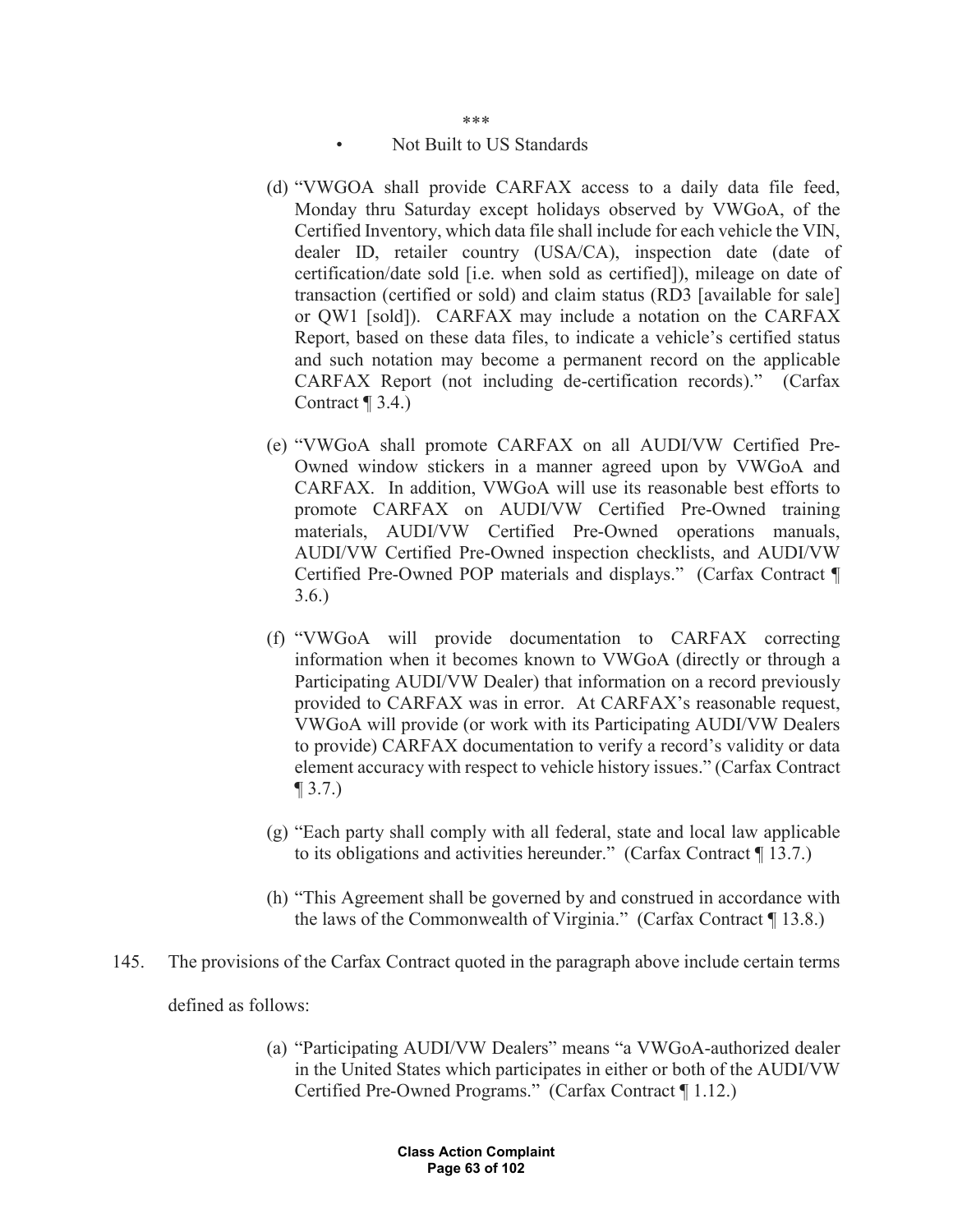- (b) "AUDI/VW Certified Pre-Owned Programs" means "the certification of vehicles under VWGoA's Certified Pre-Owned Programs" through which "VWGOA will direct authorized dealers of AUDI/VW Certified Pre-Owned Vehicles (as defined below) to generate a CARFAX Vehicle History Report." (Carfax Contract ¶ 1.1 & Preamble.)
- (c) "Certified Pre-Owned Vehicle" means "an AUDI/VW vehicle that has met the requirements of and been certified under an AUDI/VW Certified Pre-Owned Program." (Carfax Contract ¶ 1.9.)
- (d) "CARFAX Report" means "a CARFAX Vehicle History Report generated through access to the CARFAX Vehicle History Service, which displays information regarding motor vehicle transactions and events, including but not limited to, titles, registrations, inspections, accidents, and service repairs, as available to CARFAX." (Carfax Contract ¶ 1.7.)
- (e) "Vehicle History Service" means "CARFAX's proprietary vehicle history service offered to consumers, automobile dealers, and others, which provides information regarding motor vehicle transactions and events from information obtained by CARFAX from various sources, as collected and maintained by CARFAX." (Carfax Contract ¶ 1.16.)
- (f) "CARFAX Buyback Guarantee" means "the title guarantee provided with a CARFAX Report as determined by CARFAX and subject to change by CARFAX from time to time." (Carfax Contract  $\P$  1.4.)
- (g) "CARFAX Buyback Guarantee Certificate" means "a document, in electronic or paper form, made available by CARFAX in connection with a CARFAX Report that qualifies for the CARFAX Buyback Guarantee." (Carfax Contract ¶ 1.5.)
- 146. The Carfax Contract further provides, "The term of this Agreement shall commence on the Effective Date and shall continue for three (3) years (the "Initial Term"), and it shall renew automatically for additional successive one-year periods (collectively the "Term"), unless either party gives the other party written notice of its intention to cancel this Agreement thirty (30) days prior to any renewal date, or unless sooner terminated as provided below [allowable in the event of material and uncured breach after 30-days' notice by the non-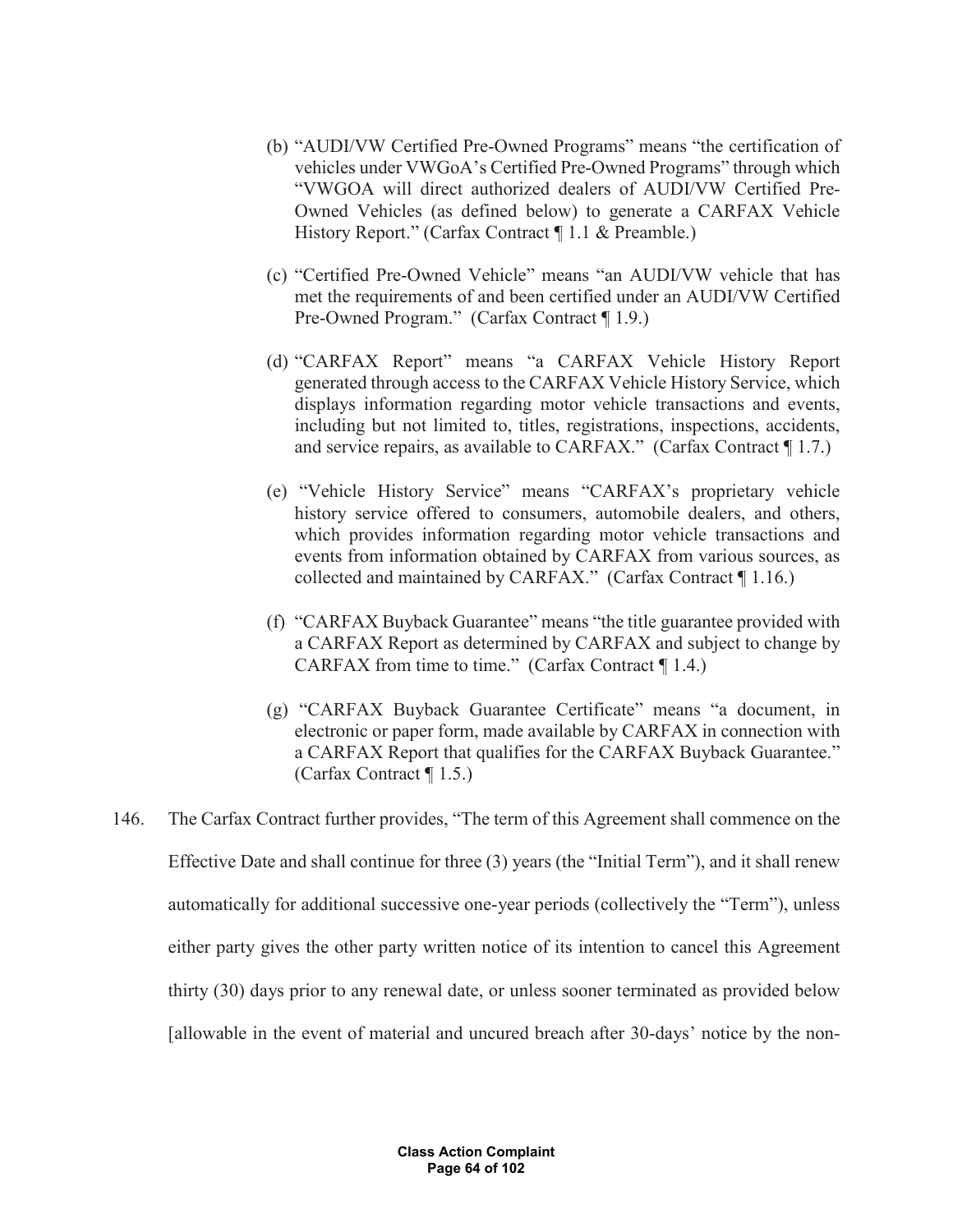breaching party, or after 90-days' notice by either party for convenience after one year from the Effective Date]." (Carfax Contract  $\P$ 9.)

- 147. At all times from the Effective Date of the Carfax Contract on June 1, 2011 to the present, the Carfax Contract has remained in full force and effect because neither VWGOA nor Carfax have terminated the Carfax Contract in accordance with paragraph 9 of the Carfax Contract, and therefore, the Carfax Contract has automatically renewed and remained in full force and effect.
- 148. The Carfax Contract was made for the benefit of purchasers and prospective purchasers of VWGOA Certified Pre-Owned Vehicles, which includes the Plaintiffs as well as all Class members. The above-quoted language used in the Carfax Contract makes clear that VWGOA and Carfax intended to confer a benefit on Plaintiffs and the Class members, namely, the benefit of a CARFAX Report, the benefit of the CARFAX Buyback Guarantee and the benefit of the CARFAX Buyback Guarantee Certificate, all for which, under the terms of the Carfax Contract and the AUDI/VW Certified Pre-Owned Programs.
- 149. Although the Carfax Contract is not quoted in its entirety herein, and although the Carfax Contract is not attached hereto as an exhibit, no other provision of the Carfax Contract contradicts the claim that Plaintiffs and Class members were intended beneficiaries of the Carfax Contract, and no provision of the Carfax Contract otherwise disclaims or disallows third-party beneficiary status. Consequently, Plaintiffs and Class members are third-party beneficiaries of the Carfax Contract pursuant to Virginia Code § 55-22, and Plaintiffs as well as Class members are entitled, as third-party beneficiaries, to enforce the Carfax Contract.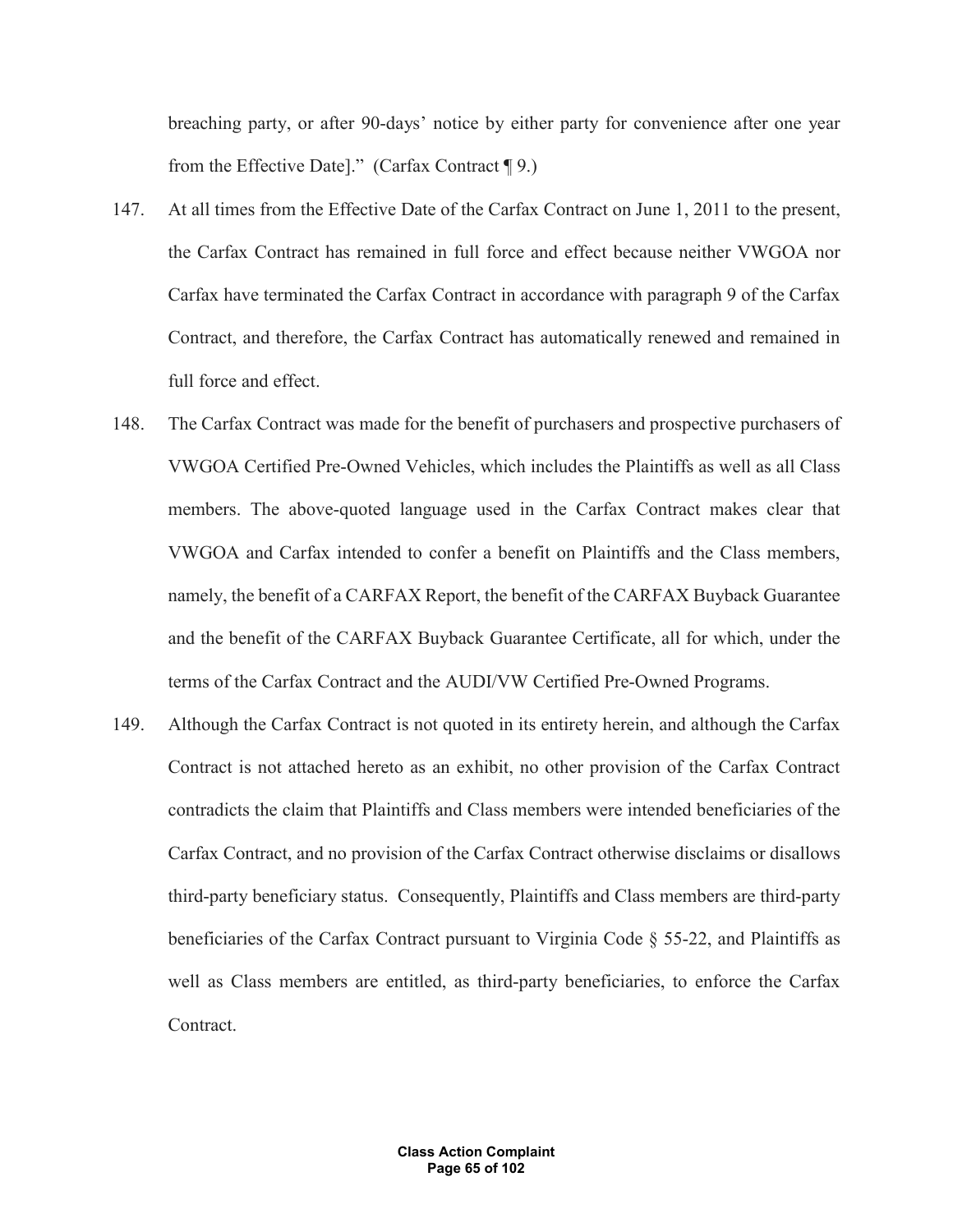- 150. VWGOA breached paragraph 3.2 of the Carfax Contract because it failed to maintain the AUDI/VW Certified Pre-Owned Programs' consistent with the disqualifying records identified in Exhibit A of the Carfax Contract. Exhibit A of the Carfax Contract expressly provides that a vehicle is ineligible for the AUDI/VW Certified Pre-Owned Programs if the CARFAX Vehicle History Report contains any indication that the mileage listed on the title is not the vehicle's actual mileage or if the vehicle is not built to U.S. standards. Because VWGOA maintained records within its internal databases showing that the Class Vehicles were originally titled with falsified mileage and evidencing that the Class Vehicles were not built to U.S. standards (given the material differences between the build of the Pre-Production Cars and the build of the Series-Production Cars and given the undocumented modifications made to the Class Vehicles after the date of original manufacture without the required Alterer's Certification), VWGOA was required to provide this information to Carfax. (*See* Carfax Contract ¶ 3.7.) Had VWGOA provided this information to Carfax as it was contractually obligated to do, the CARFAX Vehicle History Report would have shown that each of the Class Vehicles was ineligible for the AUDI/VW Certified Pre-Owned Programs given the falsified mileage in the title history and given the fact that the Class Vehicles were not built to U.S. standards.
- 151. These same failures by VWGOA also constitute a breach of paragraph 13.7 of the Carfax Contract, which requires VWGOA to "comply with all federal, state and local law applicable to its obligations and activities hereunder." VWGOA violated paragraph 13.7 of the Carfax Contract by violating the Odometer Act, misrepresenting the history of the mileage of the Class Vehicles, violating the certification requirements of the Federal Safety Regulations, including the failure to include the mandatory Alterer's Certification, and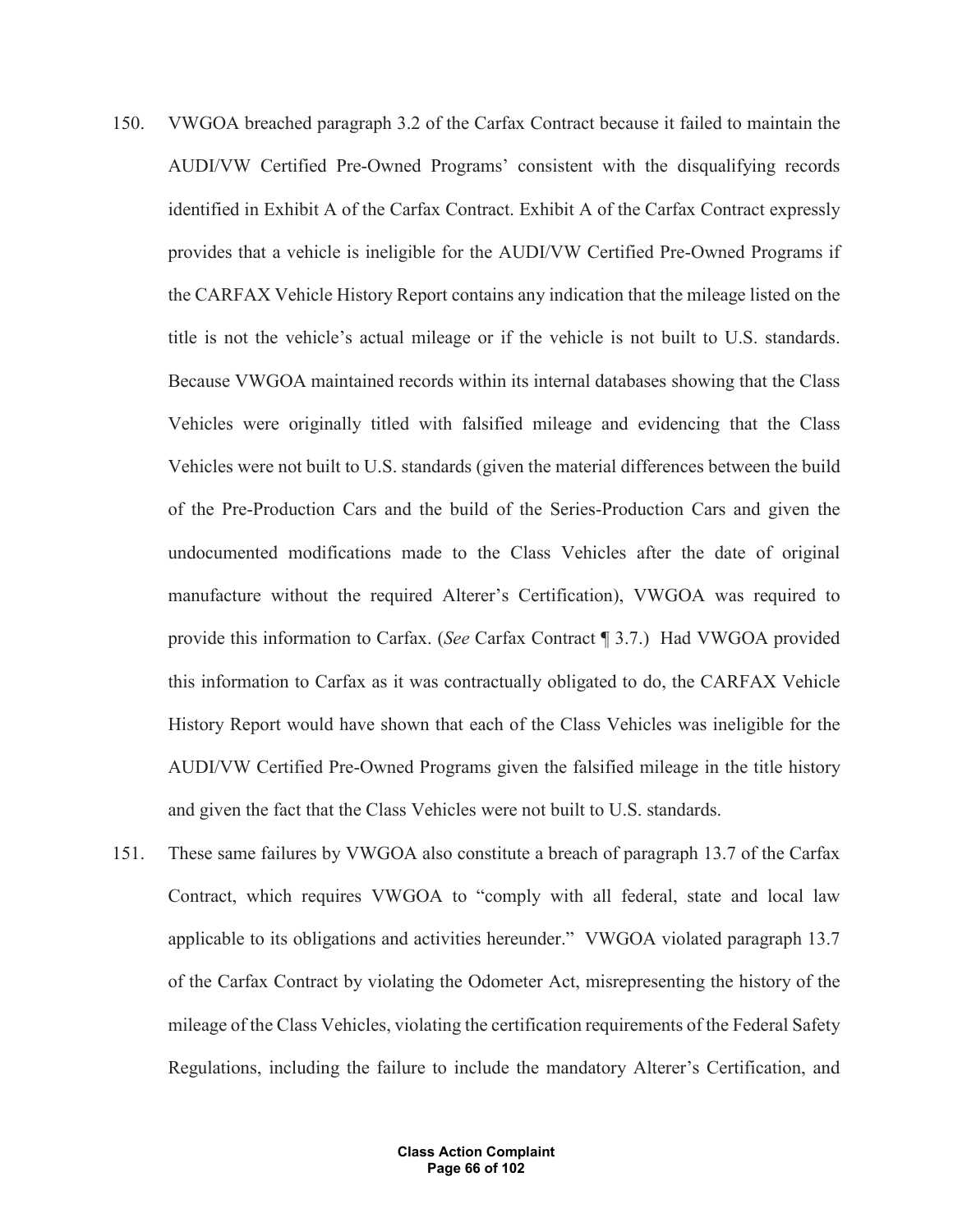otherwise misleading Plaintiffs and the Class as to the use history of the Class Vehicles by failing to identify those cars as having been part of the Press Fleet or the Pool Fleet.

- 152. The Carfax Contract also contains an implied covenant of good faith and fair dealing, which arises by operation of law. This implied covenant of good faith and fair dealing required VWGOA to act with honesty concerning the data that it provided to Carfax for purposes of the creating the CARFAX Vehicle History Report. VWGOA breached this implied duty of good faith and fair dealing by providing false or otherwise misleading information to Carfax to be incorporated into the CARFAX Vehicle History Report, including the falsified mileage of the Class Vehicles as of the date those cars were originally titled, the omission of the mileage at the time of the servicing of the Class Vehicles when such servicing occurred at Volkswagen and Audi authorized dealers prior to the issuance of the original title (and which mileage would have revealed the Odometer Fraud), and the omission from the Carfax Report of information that may have identified the Class Vehicles that were Pre-Series or Zero-Series or were not otherwise built to U.S. standards or properly certified for U.S. sale or resale to consumers.
- 153. As a direct result of VWGOA's breaches of the Carfax Contract set forth herein, Plaintiffs and Class Members were damaged by purchasing the Class Vehicles that Plaintiffs and Class Members would not have bought had Plaintiffs and Class Members known the truth, by overpaying for the Class Vehicles and not receiving what Plaintiffs and Class Members were promised, and by incurring other damages set forth herein or to otherwise to be proven at trial, including economic damages, incidental/consequential damages, damages relating to inconvenience, and pre-judgment interest for which Plaintiffs and Class Members are entitled to recover from Volkswagen. Plaintiffs and Class Members are further entitled to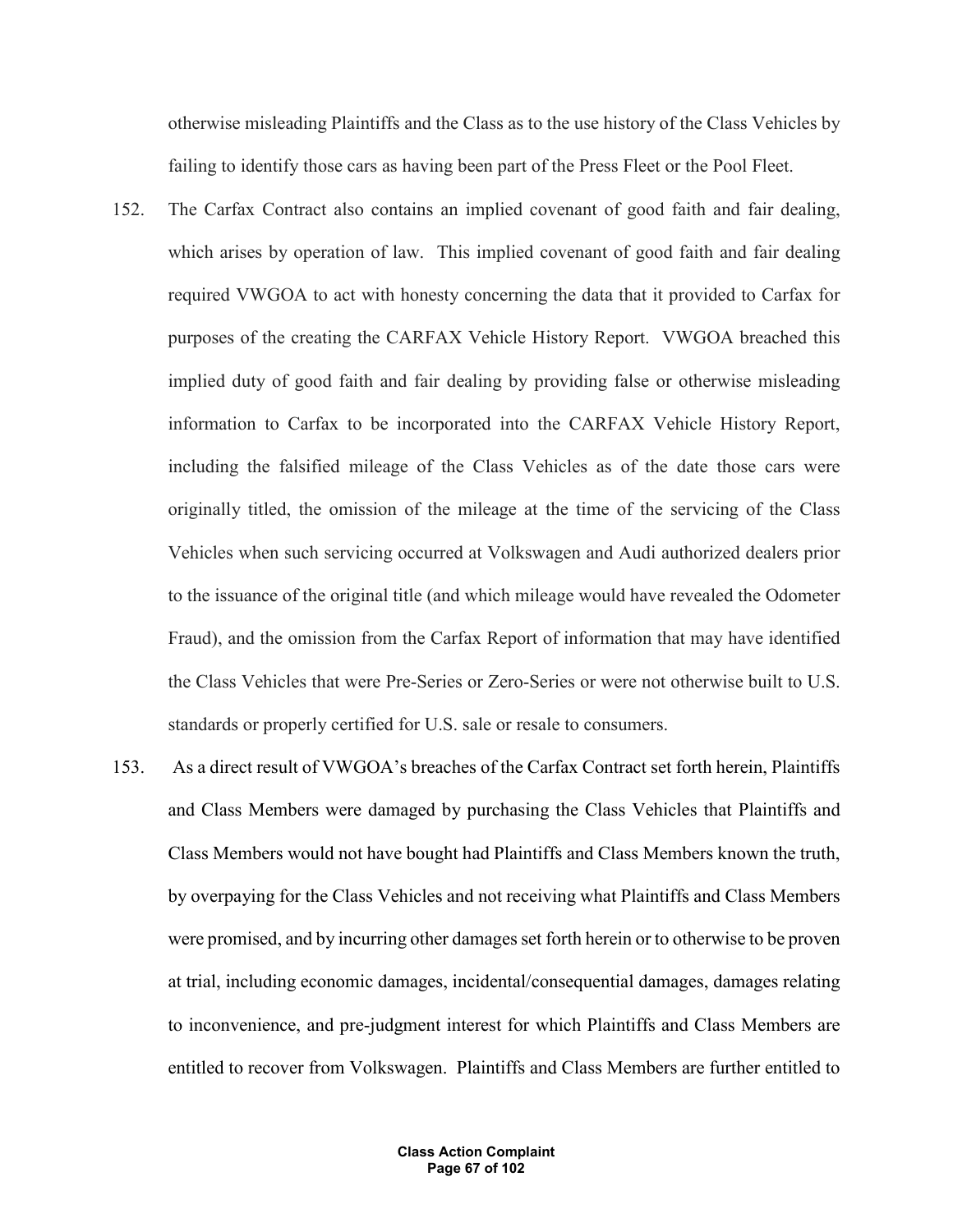recover pre-judgment interest, and such other sums as the jury may determine to be fair and just.

## **COUNT III Unjust Enrichment**

- 154. Plaintiffs incorporate by reference, as if fully set forth herein, each allegation set forth in the preceding paragraphs as if fully realleged here.
- 155. Plaintiffs bring this Count on behalf of the Nationwide Class and, in the alternative, on behalf of the State Classes against all Defendants.
- 156. Defendants have benefitted from selling the Class Vehicles which either should not have been sold at all, given the lack of proper certification of the Class Vehicles as complying with Federal Safety Standards, or should have been sold for a lesser price, given that the value of the Class Vehicles were artificially inflated by Volkswagen's affirmative false statements and material omissions as previously detailed herein.
- 157. Plaintiffs and Class Members conferred this benefit upon the Defendants, which the Defendants knowingly accepted under circumstances that are unjust. Defendants have received and retained these unjust benefits from the Plaintiffs and Class members, and inequity has resulted.
- 158. It is inequitable and unconscionable for Defendants to retain these benefits.
- 159. Because Volkswagen concealed its fraud and deception, Plaintiffs and Class members were not aware of the true facts concerning the Class Vehicles and did not benefit from Defendants' misconduct.
- 160. As a result of Defendants' misconduct, the amount of its unjust enrichment should be disgorged and returned to Plaintiffs and Class members, in an amount to be proven at trial.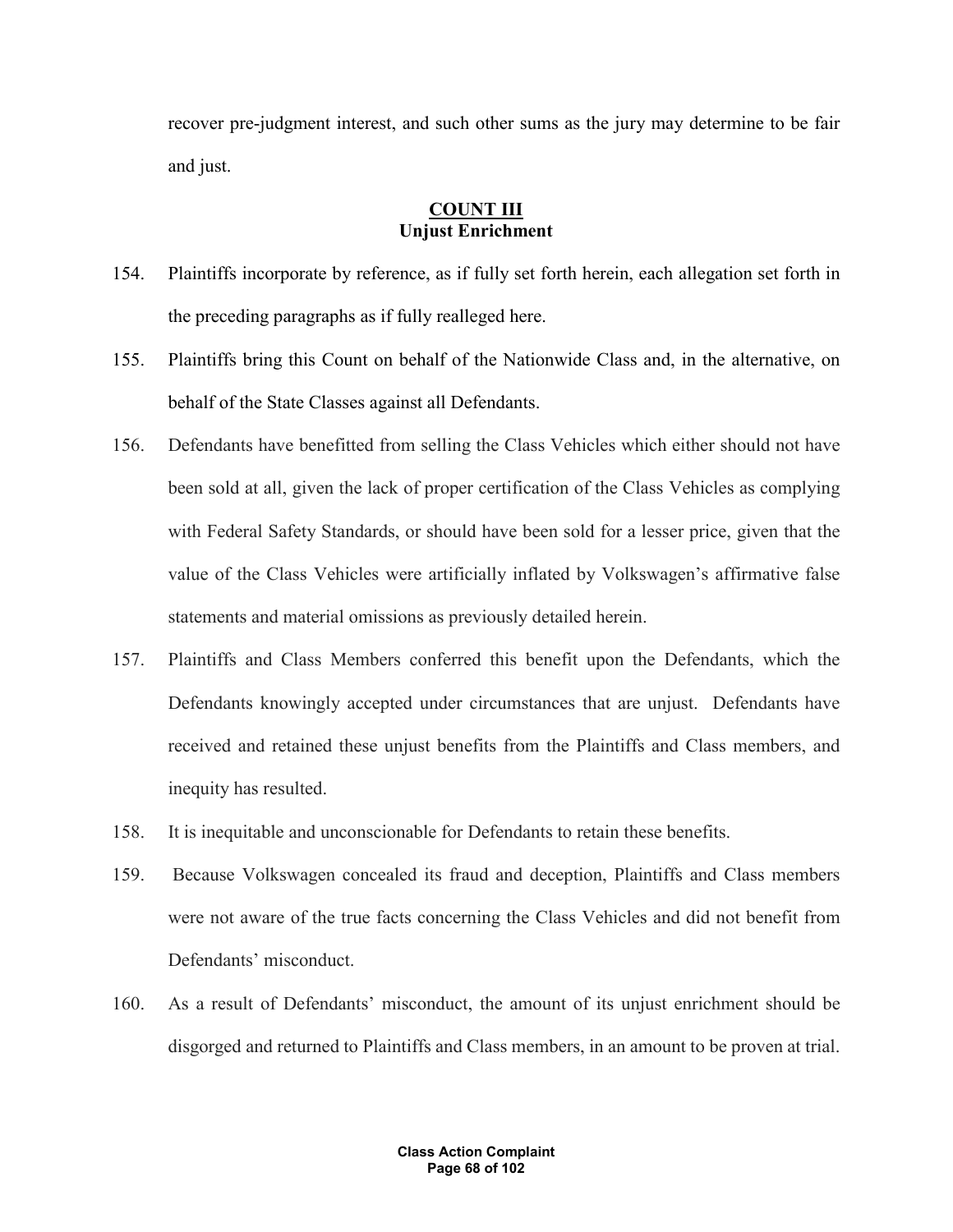## **STATE LAW CLAIMS**

## **COLORADO**

## **COUNT I Violations of the Colorado Consumer Protection Act (Col. Rev. Stat. 6-1-101,** *et seq.***)**

- 161. Plaintiffs incorporate by reference, as if fully set forth herein, each allegation set forth in the preceding paragraphs as if fully realleged here.
- 162. Plaintiff Jacobson brings this action on behalf of himself and the Colorado Class against all Defendants.
- 163. Although Jacobson purchased his CC R-Line from an authorized Volkswagen dealer located in California, Jacobson never actually entered California to make such purchase. Instead, the purchase transaction occurred by mail and the California dealer caused the CC R-Line to be delivered to Jacobson in Colorado. To the best of Jacobson's recollection, he was the last party to sign the purchase documents to memorialize the sale of the CC R-Line, which occurred in Colorado. Jacobson first incurred injury in Colorado relating to the misconduct by Volkswagen described herein. Since the time of the purchase of the CC R-Line until the present, Jacobson has been and continues to be a Colorado citizen and resident. Given the foregoing, Colorado law governs the state-law claims that Jacobson is pursuing against Volkswagen as will be asserted hereinafter.
- 164. The Colorado Consumer Protection Act ("Colorado CPA"), Col. Rev. Stat. § 6-1-101, *et seq.* prohibits deceptive trade practices in the course of a person's business.
- 165. Defendants are "person[s]" under § 6-1-102(6) of the Colorado CPA.
- 166. Plaintiff Jacobson and Colorado Class members are "consumers" for purposes of Col. Rev. Stat  $\S 6$ -1-113(1)(a) who purchased one or more Class Vehicles.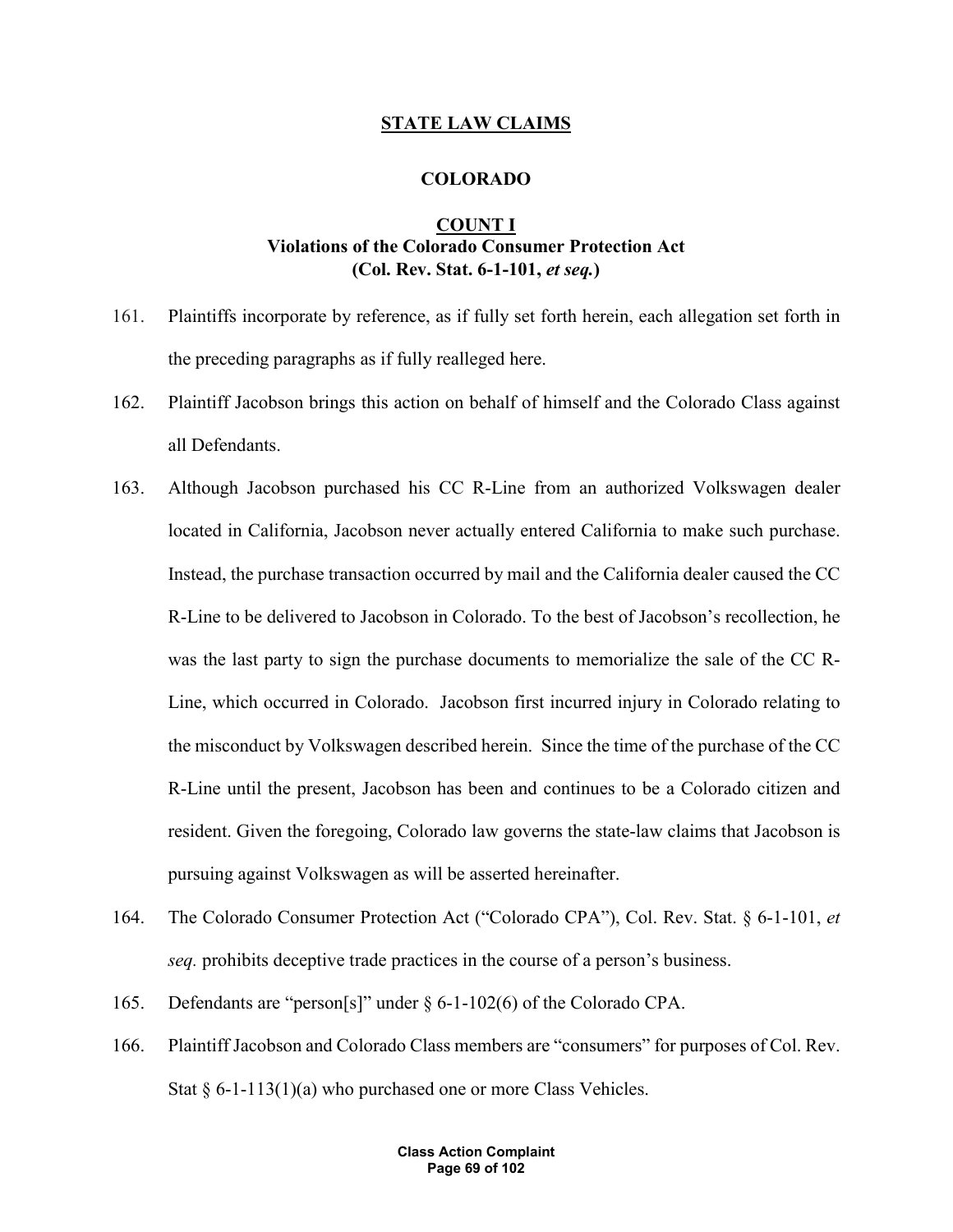- 167. Volkswagen engaged in deceptive trade practices prohibited by the Colorado CPA, including: (a) knowingly making a false representation as to the characteristics, uses, and benefits of the Class Vehicles that had the capacity or tendency to deceive Colorado Class members; (b) representing that the Class Vehicles are of a particular standard, quality, and grade even though Volkswagen knew or should have known they are not; (c) advertising the Class Vehicles with the intent not to sell them as advertised; and (d) failing to disclose material information concerning the Class Vehicles that was known to Volkswagen at the time of advertisement or sale with the intent to induce Colorado Class members to purchase the Class Vehicles.
- 168. In the course of their business, Defendants concealed and suppressed material facts concerning the Class Vehicles. Defendants accomplished this by falsifying the mileage when making application for the original title, failing to disclose the true use history of the Class Vehicles including whether the Class Vehicles were Pre-Production Cars or whether the Class Vehicles were used as part of the Press Fleet or the Pool Fleet. The Defendants also presented the Carfax Report in a misleading way by falsely portraying Carfax as independent from Volkswagen without disclosing the true relationship, and by failing to disclose that crucial information contained within the Carfax Report was not obtained independently, but instead came directly from Volkswagen. The Carfax Report was further misleading by labeling the Class Vehicles as "1-Owner" vehicles and seeking to charge a premium for that alleged "1-Owner" status even though the Class Vehicles did not qualify as "1-Owner" cars under the definitions set forth in the Carfax Report. Offering any Class Vehicle for sale as a CPO-designated vehicle was also misleading given that most of the Class Vehicles are Pre-Production Cars (Pre-Series or Zero-Series) that either do not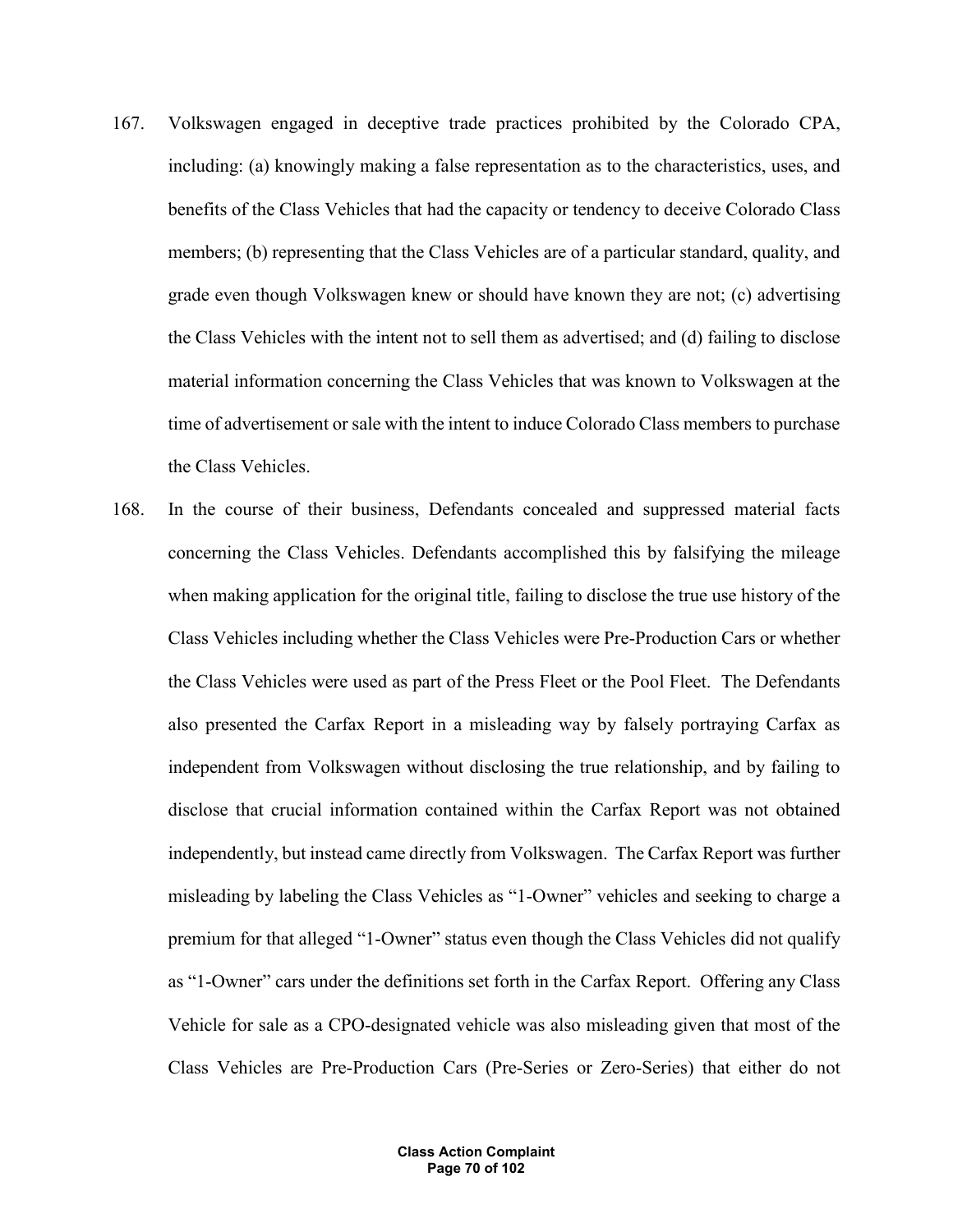comply with Federal Safety Standards or are otherwise not properly certified as conforming to Federal Safety Standards. Volkswagen's practice of making material modifications to the Class Vehicles after the date of manufacture without keeping track of those modifications and without providing the requisite Alterer's Certification to alert consumers that modifications that were made, is also deceptive.

- 169. Defendants thus violated the Colorado CPA by, at minimum: employing deception, engaging in deceptive acts or practices, fraud, misrepresentations, concealment, suppression and omission of material fact with intent that others rely upon such concealment, suppression or omission, which misconduct occurred in connection with the sale of Class Vehicles.
- 170. Volkswagen's actions as set forth above occurred in the conduct of trade or commerce.
- 171. Volkswagen intentionally and knowingly misrepresented material facts regarding the Class Vehicles with intent to mislead Plaintiff Jacobson and the Colorado Class.
- 172. Volkswagen knew or should have known that its conduct violated the Colorado CPA.
- 173. Volkswagen owed Plaintiff Jacobson as well as the other members of the Colorado Class a duty to disclose the illegality of the Class Vehicles, as well as a duty to promptly disclose potential safety violations relating to the build of the Class Vehicles given that Volkswagen possessed exclusive knowledge that the Class Vehicles do not comply with Federal Safety Standards and that the Class Vehicles were not otherwise properly certified in accordance with Federal Safety Standards. Volkswagen further owed Plaintiff Jacobson and the Colorado Class a duty to disclose the truth regarding the mileage history of each Class Vehicle, the use history of each Class Vehicle including whether each Class Vehicle was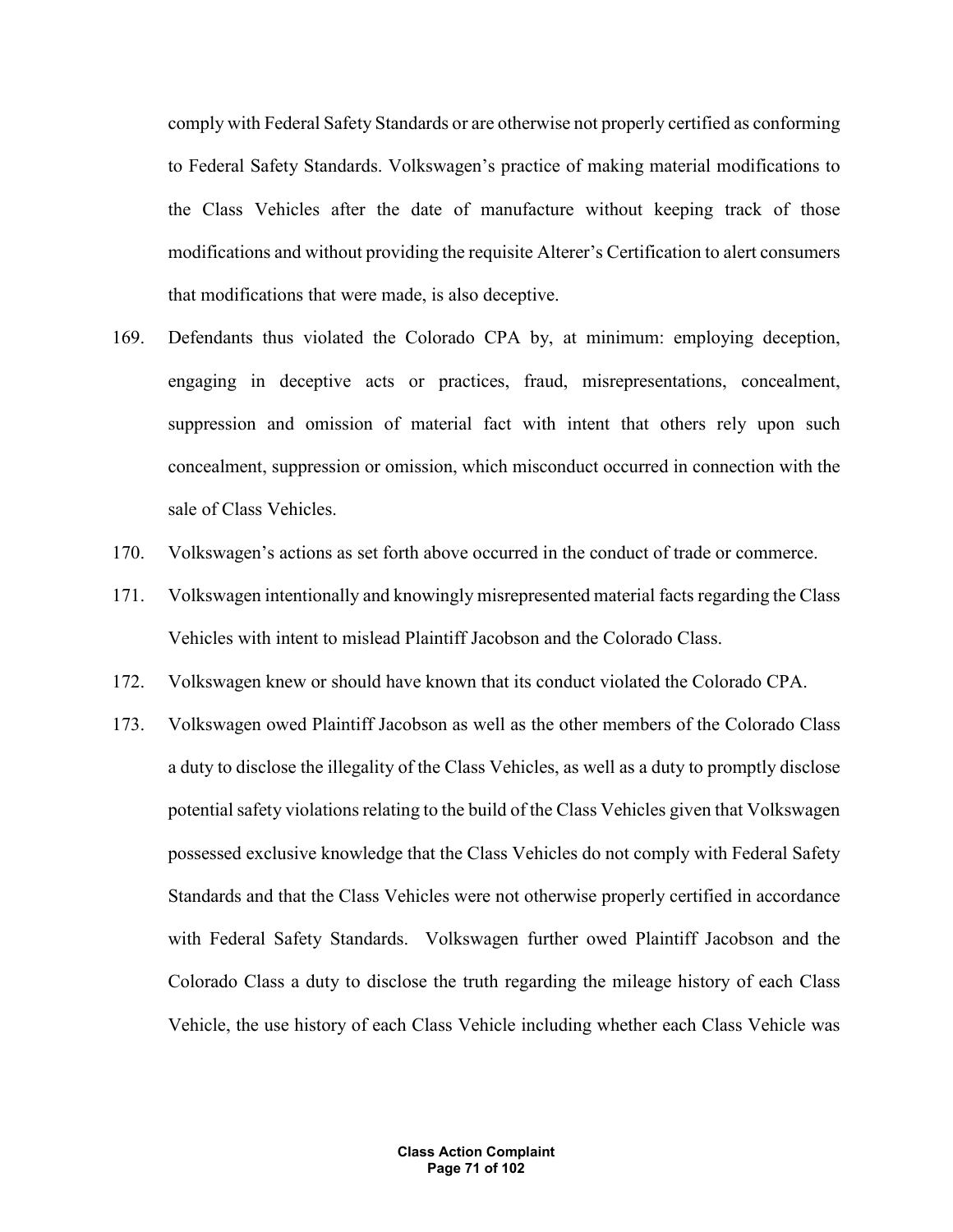ever part of the Press Fleet or the Pool Fleet, and to disclose that the Class Vehicles did not qualify for CPO Car status.

- 174. Volkswagen's fraudulent acts, misleading statements and deceptive concealment of the true characteristics and use history of the Class Vehicles were material to Plaintiff Jacobson and the Colorado Class.
- 175. Defendants' unfair or deceptive acts or practices were likely to and did in fact deceive reasonable consumers, including Plaintiff Jacobson and the Colorado Class, about the legality of the Class Vehicles, the use history of the Class Vehicles, the mileage history of the Class Vehicles, the "1-Owner" status of the Class Vehicles, and the true value of the Class Vehicles.
- 176. Plaintiff Jacobson and the Colorado Class suffered ascertainable loss and actual damages as a direct and proximate result of Defendants' misrepresentations and its concealment of and failure to disclose material information. Plaintiff Jacobson and the Colorado Class members who purchased the Class Vehicles would not have purchased them at all and/or if the Class Vehicles' true nature had been disclosed and mitigated, and the Vehicles rendered legal to sell—would have paid significantly less for them. Plaintiff Jacobson and the Colorado Class also suffered diminished value of their vehicles, as well as lost or diminished use.
- 177. Defendants had an ongoing duty to all Volkswagen customers to refrain from unfair and deceptive practices under the Colorado CPA. All owners of Class Vehicles suffered ascertainable loss in the form of the diminished value of their vehicles as a result of Volkswagen's deceptive and unfair acts and practices made in the course of Volkswagen's business.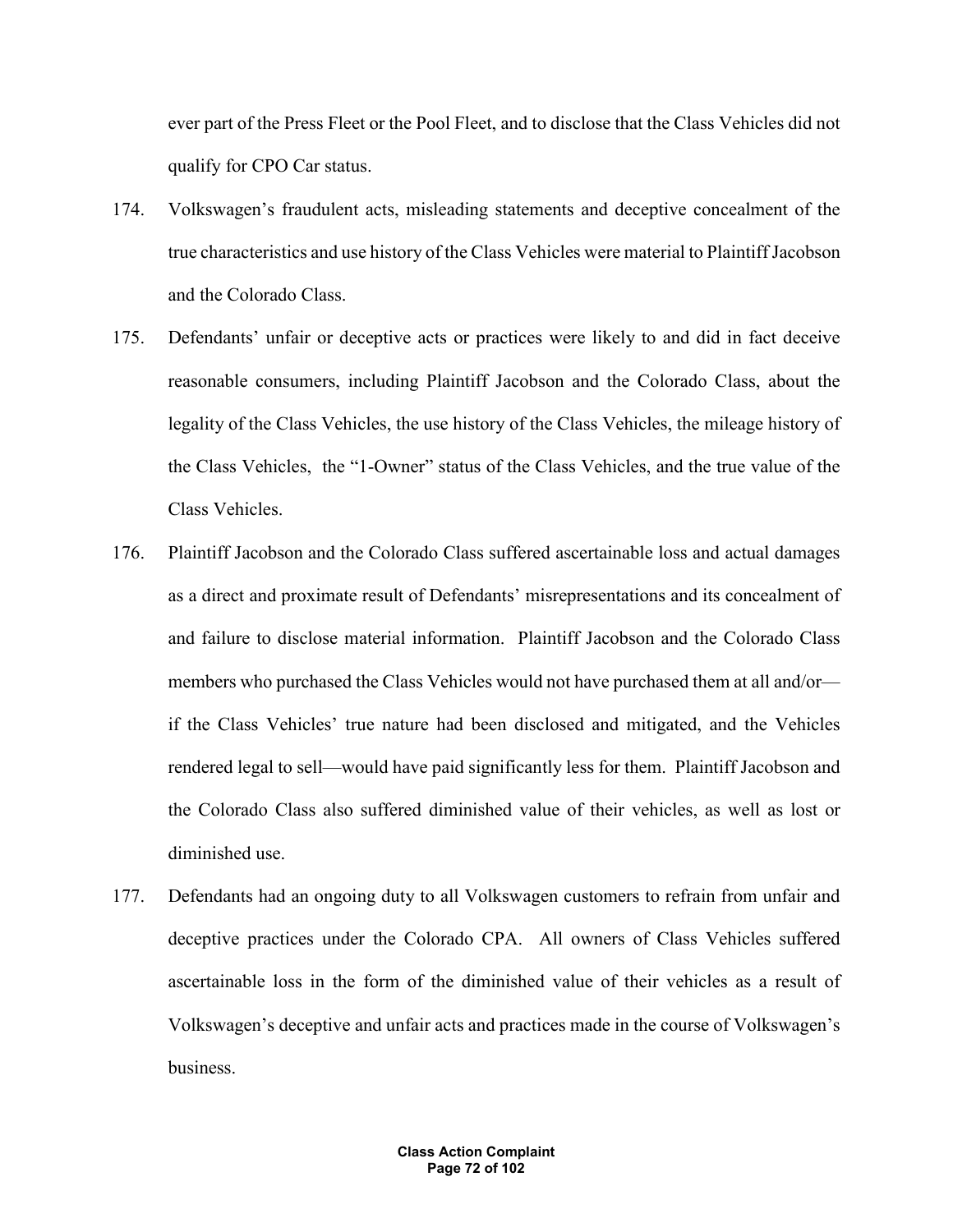- 178. Plaintiff Jacobson and Colorado Class members risk irreparable injury as a result of Volkswagen's acts and omissions in violation of the Colorado CPA, and these violations present a continuing risk to Plaintiff Jacobson as well as to the Colorado Class and to the general public. Defendants' unlawful acts and practices complained of herein affect the public interest. To give just one example of this continuing risk, Volkswagen has yet to recall all of the dangerous Class Vehicles and has failed to even acknowledge the great danger to Colorado motorists, including Plaintiff Jacobson and the Colorado Class, that has been and is continuing to be created by the Class Vehicles being driven on the road given that such vehicles were wrongfully certified as complying with Federal Safety Standards.
- 179. Defendants' unlawful acts and practices complained of herein affect the public interest.
- 180. As a direct and proximate result of Defendants' violations of the Colorado CPA, Plaintiff Jacobson and the Colorado Class have suffered injury-in-fact and/or actual damage.
- 181. Pursuant to Colo. Rev. Stat. § 6-1-113, Plaintiff Jacobson, individually and on behalf of the Colorado Class, seeks monetary relief against Defendants measured as the greater of (a) actual damages in an amount to be determined at trial and discretionary trebling of such damages, or (b) statutory damages in the amount of \$500 for each Plaintiff and each Colorado Class member.
- 182. Plaintiff Jacobson and the Colorado Class also seek an order enjoining Defendants' unfair, unlawful, and/or deceptive practices, declaratory relief, attorneys' fees, and any other just and proper relief available under the Colorado CPA.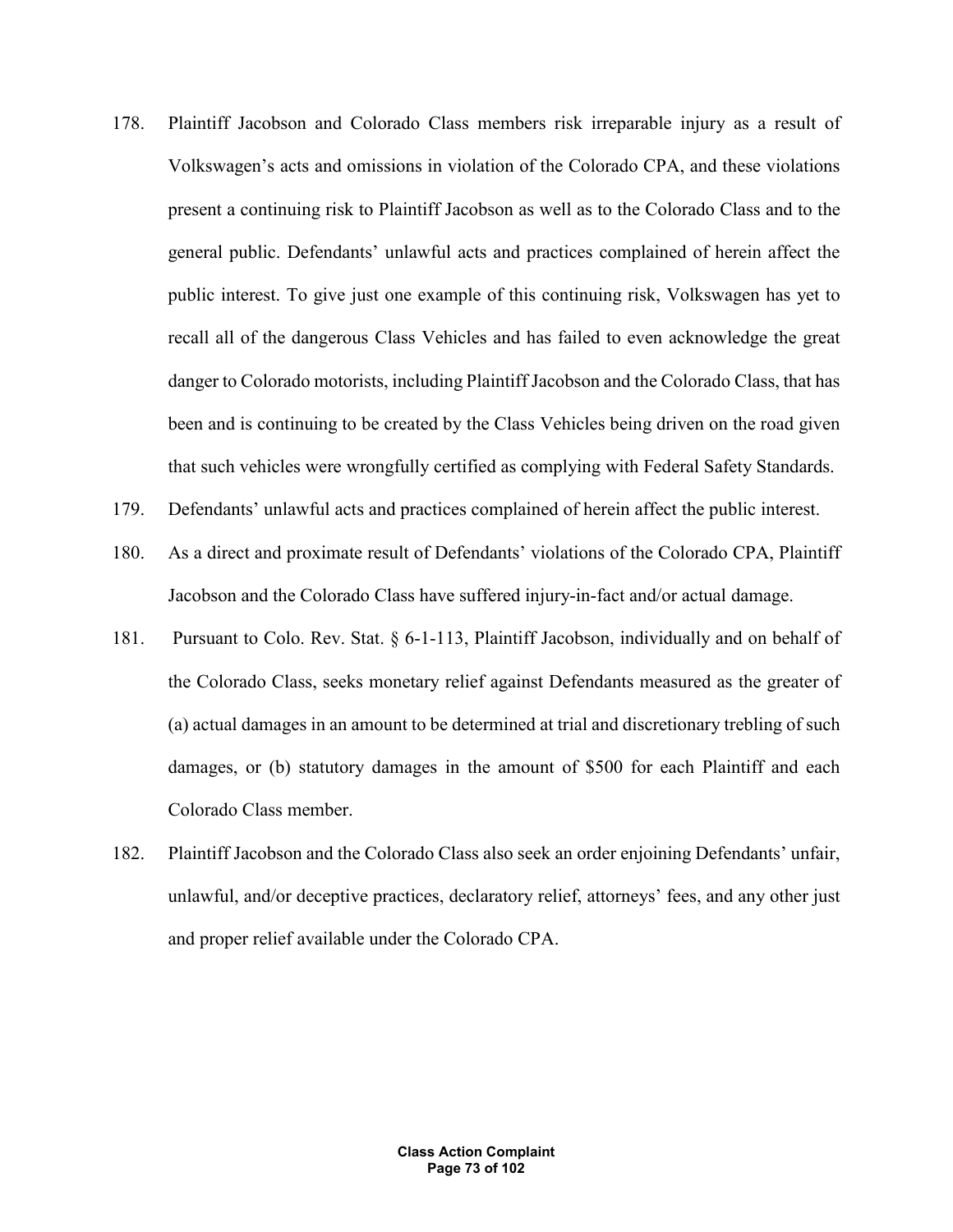## **COUNT II Breach of the Implied Warranty of Merchantability (Col. Rev. Stat. § 4-2-314)**

- 183. Plaintiffs incorporate by reference, as if fully set forth herein, each allegation set forth in the preceding paragraphs as if fully realleged here.
- 184. Plaintiff Jacobson brings this Count on behalf of the Colorado Class, against all Defendants.
- 185. The Defendants are and were at all relevant times "merchants" with respect to motor vehicles under Colo. Rev. Stat. §§ 4-2-104(1) and 4-2.5-103(3), and "sellers" of motor vehicles under § 4-2-103(1)(d).
- 186. The Class Vehicles are and were at all relevant times "goods" within the meaning of Colo. Rev. Stat. §§ 4-2-105(1).
- 187. A warranty that the Class Vehicles were in merchantable condition and fit for the ordinary purpose for which vehicles are used is implied by law pursuant to Colo. Rev. Stat. § 4-2- 314.
- 188. The Class Vehicles, when sold and at all times thereafter, were not in merchantable condition and are not fit for the ordinary purpose for which vehicles are used. Specifically, the Class Vehicles are inherently defective in that they either do not comply with Federal Safety Standards, or the Class Vehicles are not properly certified as complying with Federal Safety Standards or both. Even if it could be determined that the Class Vehicles conform to Federal Safety Standards, the lack of the required certification of such conformance exists is, in-and-of-itself, a defect that makes the Class Vehicles unmerchantable and otherwise unfit for their ordinary purpose. Without the required certification, Plaintiff Jacobson and Class Members have no assurance that the Class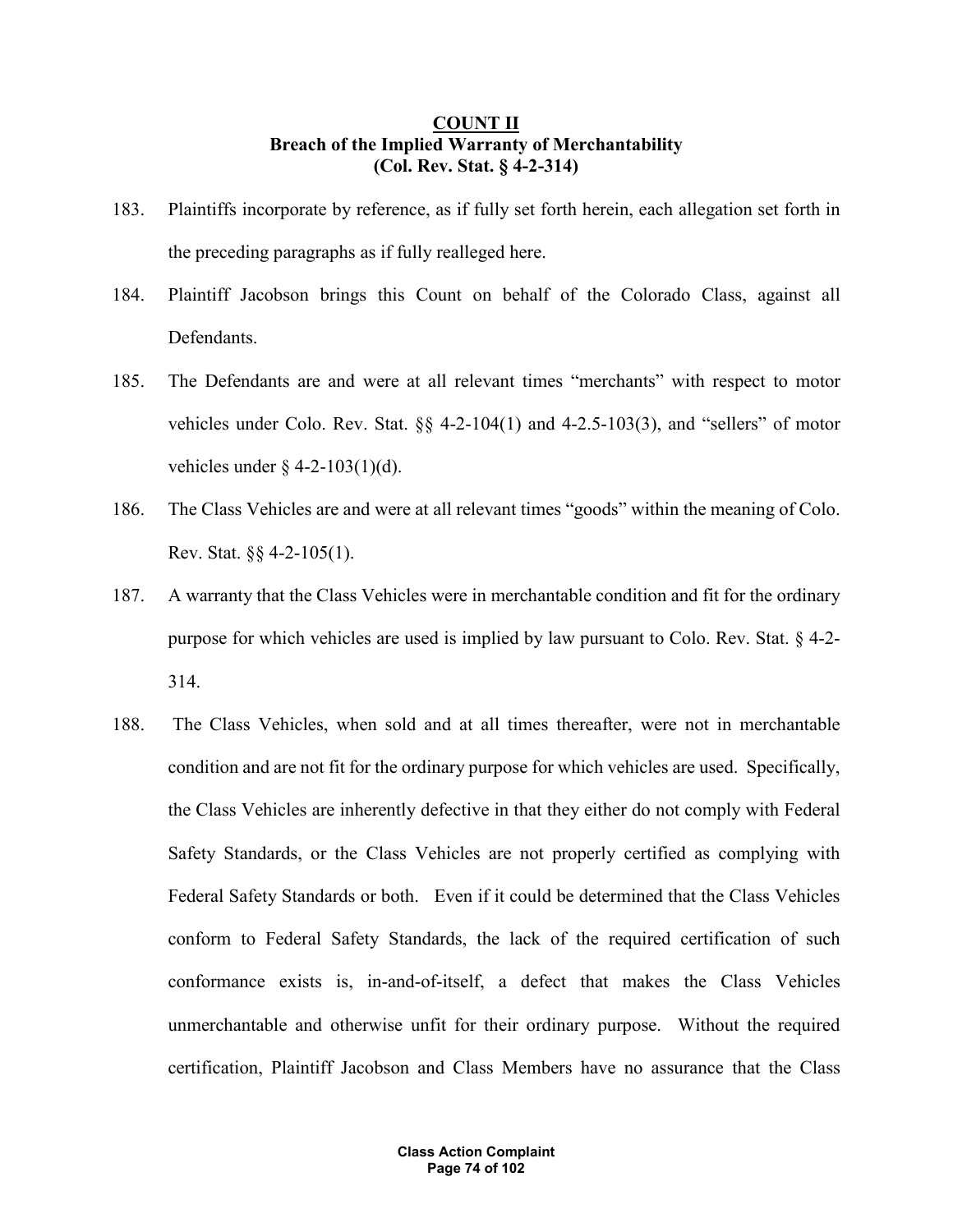Vehicles are safe for use, which could result not only in serious bodily injury or death, but also serious legal problems, including seizure of the Class Vehicles and significant monetary penalties. Furthermore, without the requisite certification of conformance to Federal Safety Standards, the Class Vehicles cannot be sold by Plaintiffs or the Class because to do so may put the Plaintiffs and Class in serious legal jeopardy. Similarly, the Class Vehicles cannot be legally driven in light of the absence of the required certification of compliance with Federal Safety Standards, and if one were to take the risk of driving the Class Vehicles, should an accident occur, the discovery that the Class Vehicles were not properly certified as conforming to Federal Safety Standards could void insurance coverage on the Class Vehicles, or could create other issues of liability exposure in the event that the accident were to involve any other party.

189. As a direct and proximate result of Volkswagen's breach of the implied warranty of merchantability, Plaintiff Jacobson and the other Colorado Class members have been damaged in an amount to be proven at trial.

## **COUNT III Breach of Express Warranty (Col. Rev. Stat. § 4-2-313)**

- 190. Plaintiffs incorporate by reference, as if fully set forth herein, each allegation set forth in the preceding paragraphs as if fully realleged here.
- 191. Plaintiff Jacobson brings this Count on behalf of the Colorado Class, against all Defendants.
- 192. The Defendants are and were at all relevant times "merchants" with respect to motor vehicles under Colo. Rev. Stat. §§ 4-2-104(1) and "sellers" of motor vehicles under § 4-2-  $103(1)(d)$ .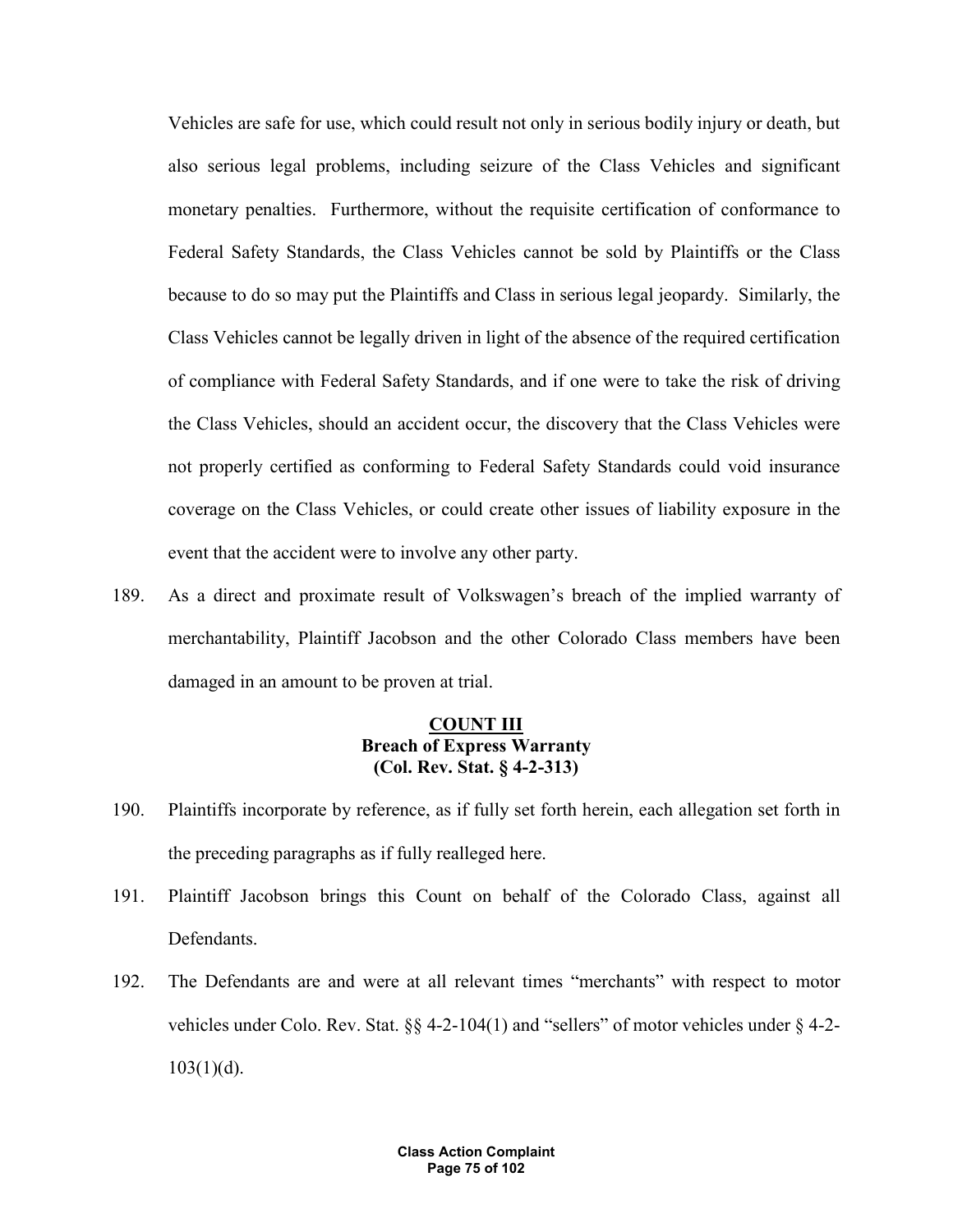- 193. The Class Vehicles are and were at all relevant times "goods" within the meaning of Colo. Rev. Stat. §§ 4-2-105(1).
- 194. For Volkswagen-branded Class Vehicles, VWAG expressly represented and thereby warrantied in the Manufacturer Certificate of Origin ("MCO"), "THIS VEHICLE CONFORMS WITH APPLICABLE U.S. FEDERAL SAFETY BUMPER AND THEFT PROTECTION." This warranty by VWAG was breached because the build of the Pre-Production Cars differs materially from the build of the Series-Production Cars, and therefore, VWAG cannot legally rely upon the certification of the Series-Production Cars to certify the build of the Pre-Production Cars as conforming to Federal Safety Standards. And because VWAG has not separately tested and determined that the Class Vehicles comply with Federal Safety Standards, and because VWAG has not otherwise provided a legally compliant certification in that regard, the warranty set forth in the MCO by VWAG has been breached.
- 195. VWAG also expressly represented and thereby warrantied on each Volkswagen-branded Class Vehicle, "This vehicle conforms to all applicable Federal motor vehicle safety, bumper, and theft prevention standards in effect on the date of manufacture shown above." ("Manufacturer's Certification"). This Manufacturer's Certification was given by VWAG on a label that was affixed to the driver's door panel of each Volkswagen-branded Class Vehicle. VWAG also breached this express warranty because the build of the Pre-Production Cars on the date of manufacture differed materially from the build of the Series-Production Cars, and therefore, VWAG cannot legally rely upon the certification of the Series-Production Cars to certify the build of the Pre-Production Cars as the date of their manufacture to claim that the Class Vehicles conform to Federal Safety Standards. And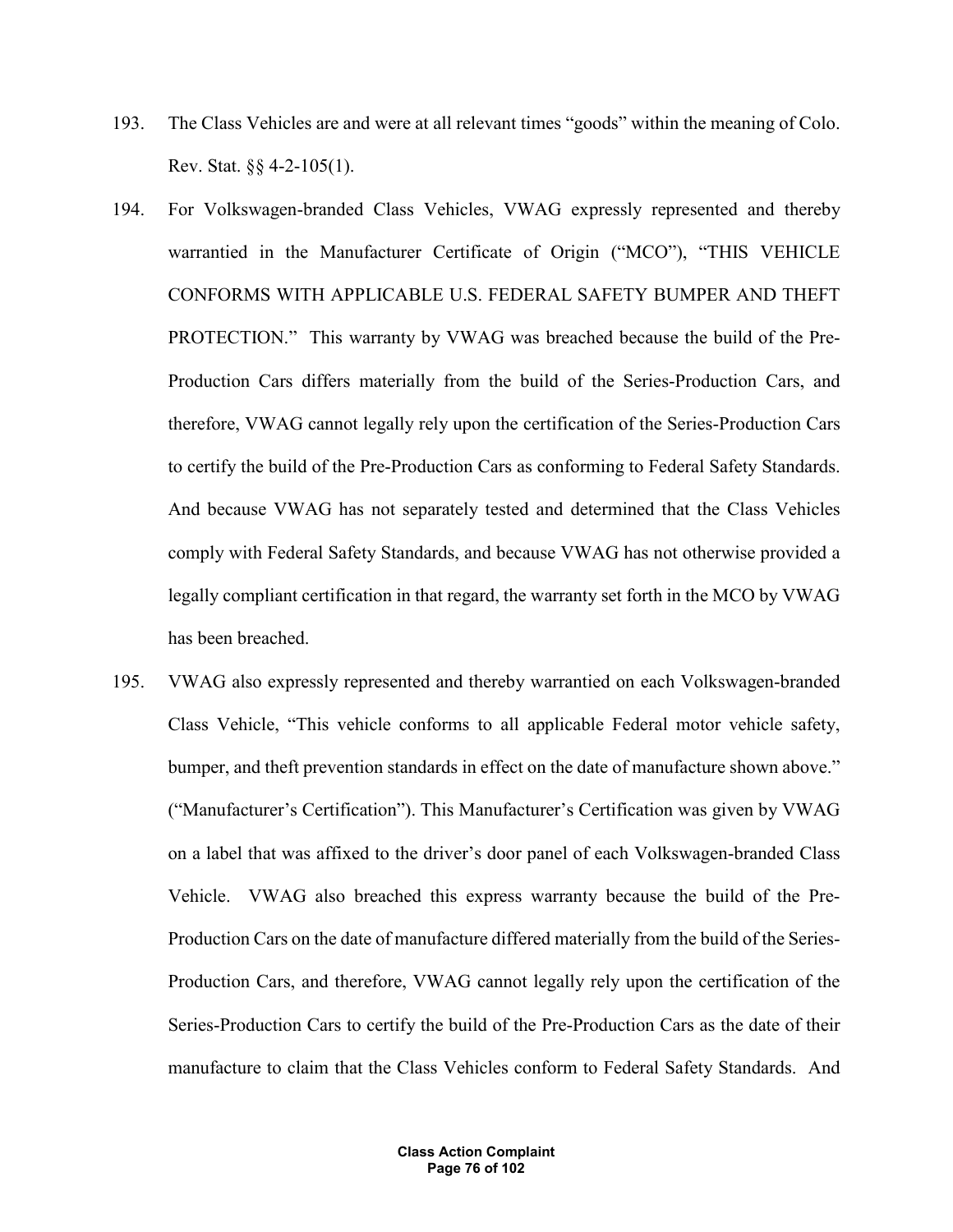because VWAG has not separately tested and determined that the Class Vehicles comply with Federal Safety Standards, and because VWAG has not otherwise provided a legally compliant certification in that regard, the warranty set forth in the Manufacturer's Certification made by VWAG has been breached.

- 196. For Audi-branded Class Vehicles, Audi AG expressly represented and thereby warrantied on the MCO, "THIS VEHICLE CONFORMS WITH APPLICABLE U.S. FEDERAL SAFETY BUMPER AND THEFT PROTECTION." This warranty by Audi AG was breached because the build of the Pre-Production Cars differs materially from the build of the Series-Production Cars, and therefore, Audi AG cannot legally rely upon the certification of the Series-Production Cars to certify the build of the Pre-Production Cars as conforming to Federal Safety Standards. And because Audi AG has not separately tested and determined that the Class Vehicles comply with Federal Safety Standards, and because Audi AG has not otherwise provided a legally compliant certification in that regard, the warranty set forth in the MCO by Audi AG has been breached.
- 197. Audi AG also expressly represented and thereby warrantied on each Audi-branded Class Vehicle, "This vehicle conforms to all applicable Federal motor vehicle safety, bumper, and theft prevention standards in effect on the date of manufacture shown above." ("Manufacturer's Certification"). This Manufacturer's Certification was given by Audi AG on a label that was affixed to the driver's door panel of each Audi-branded Class Vehicle. Audi also breached this express warranty because the build of the Pre-Production Cars on the date of manufacture differed materially from the build of the Series-Production Cars, and therefore, Audi AG cannot legally rely upon the certification of the Series-Production Cars to certify the build of the Pre-Production Cars as the date of their manufacture to claim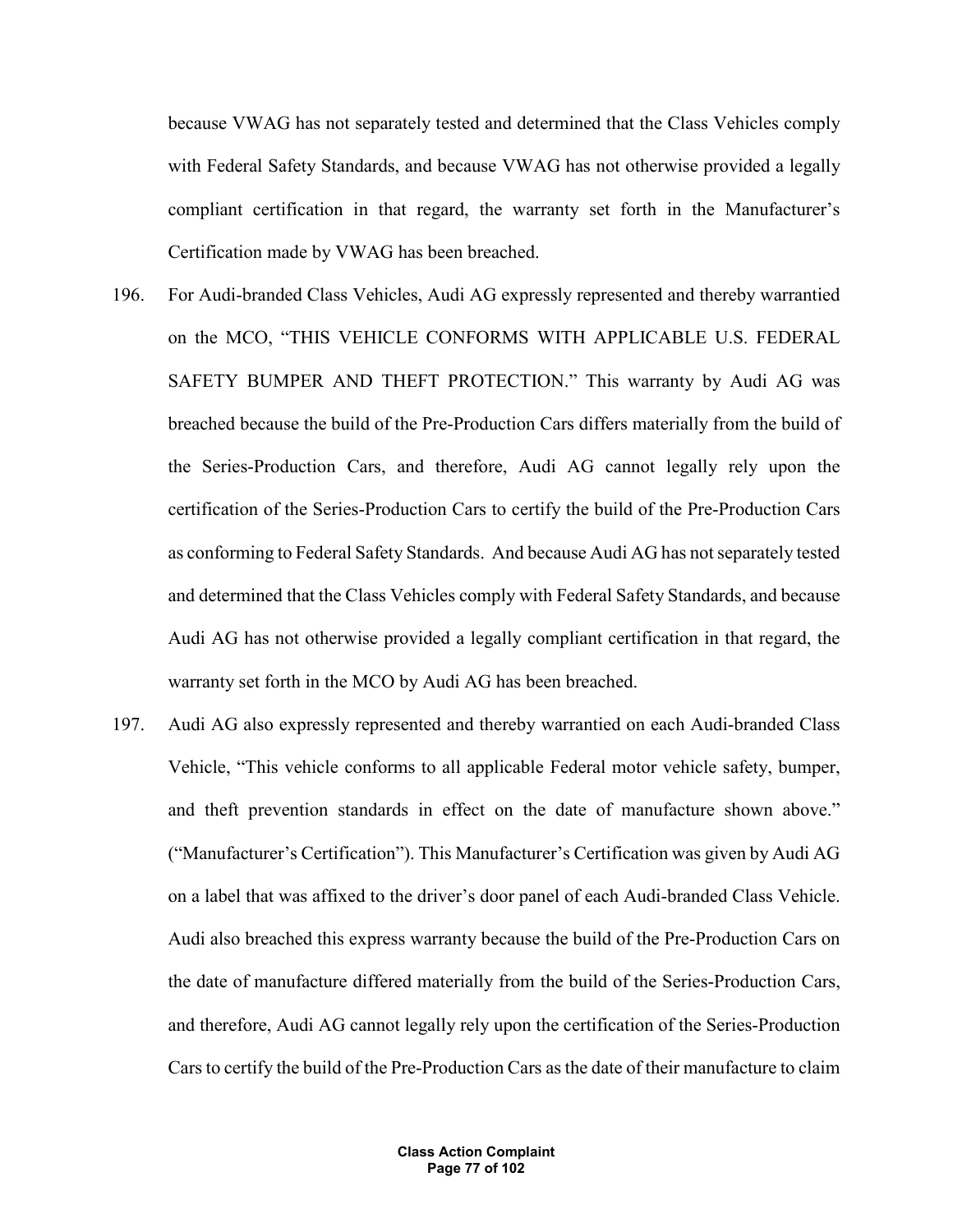that the Class Vehicles conform to Federal Safety Standards. And because Audi AG has not separately tested and determined that the Class Vehicles comply with Federal Safety Standards, and because Audi AG has not otherwise provided a legally compliant certification in that regard, the warranty set forth in the Manufacturer's Certification made by Audi AG has been breached.

- 198. VWGOA made these same express warranties when it offered the Class Vehicles for sale as CPO Cars. A vehicle cannot be a CPO Car if it does not comply with Federal Safety Standards and if certification of that compliance is not made in accordance with applicable law. VWGOA breached its express warranty that the Class Vehicles complied with Federal Safety Standards and that the Class Vehicles were properly certified as conforming to Federal Safety Standards for the same reasons that the express warranties provided by VWAG and Audi AG were breached. In addition, VWGOA further breached this express warranty insofar as VWGOA made modifications to the Class Vehicles after the date of manufacture yet failed to document those modifications as required by law and failed to provide the Alterer's Certification. As a result, the Class Vehicles were legally prohibited from being sold, and certainly should not have been sold with CPO status. Consequently, VWGOA's express warranty that the Class Vehicles were qualified for CPO status was breached.
- 199. VWGOA also warrantied, by and through the Carfax Report, that each of the Class Vehicles was a "1-Owner" car at the time that Plaintiff Jacobson and the Colorado Class purchased a Class Vehicle. VWGOA breached this express warranty because most of the Class Vehicles were both used and possessed by multiple individuals both within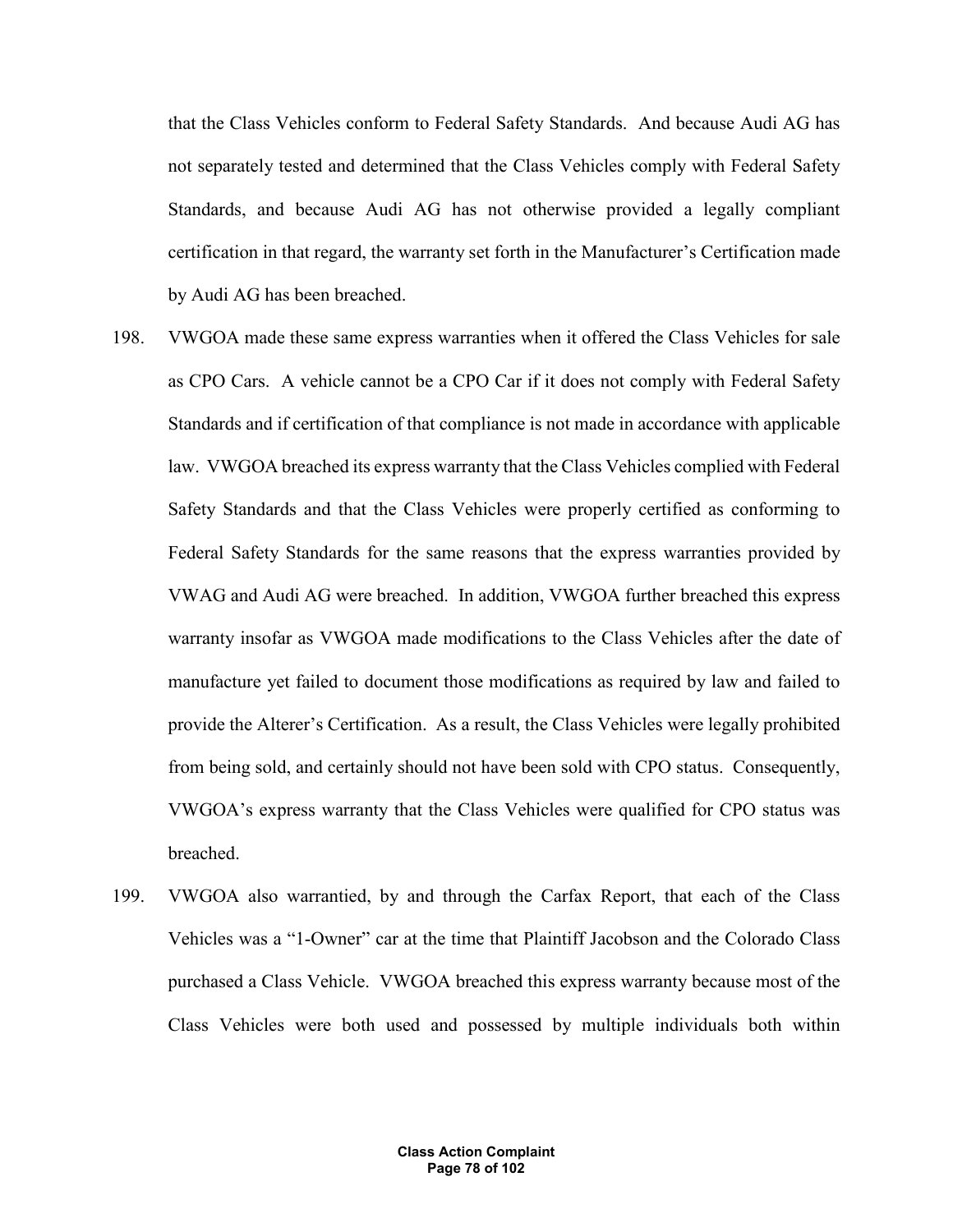Volkswagen and outside of Volkswagen, and therefore, would not qualify as a "CARFAX 1-Owner" car as represented.

- 200. The Defendants' express warranties described herein formed a basis of the bargain that was reached when Plaintiff Jacobson and the other Colorado Class members purchased their Class Vehicles.
- 201. Affording Volkswagen a reasonable opportunity to cure their breach of written warranties would be unnecessary and futile here because: Volkswagen has already admitted that the Recalled Vehicles cannot be fixed and it cannot be determined whether those Recalled Vehicles comply with Federal Safety Standards; Volkswagen refuses to disclose the Pre-Production status of the other Class Vehicles that were not a part of the 252 Recalled Vehicles; and Volkswagen's breach of its warranties set forth in the Carfax Report result from Volkswagen's fraud, which Volkswagen has failed to acknowledge to date.
- 202. Many of the injuries flowing from the Class Vehicles cannot be resolved through the limited remedy of replacements or adjustments as many incidental and consequential damages have already been suffered because of Volkswagen's fraudulent conduct as alleged herein, and because of its failure and/or continued failure to provide an adequate remedy within a reasonable time, and any limitation on Plaintiff Jacobson's and the other Colorado Class members' remedies would be insufficient to make Plaintiff Jacobson and the other Colorado Class members whole.
- 203. Finally, because of Volkswagen's breach of warranties as set forth herein, Plaintiff Jacobson and the other Colorado Class members assert, as additional and/or alternative remedies, the revocation of acceptance of the goods and the return to Plaintiff Jacobson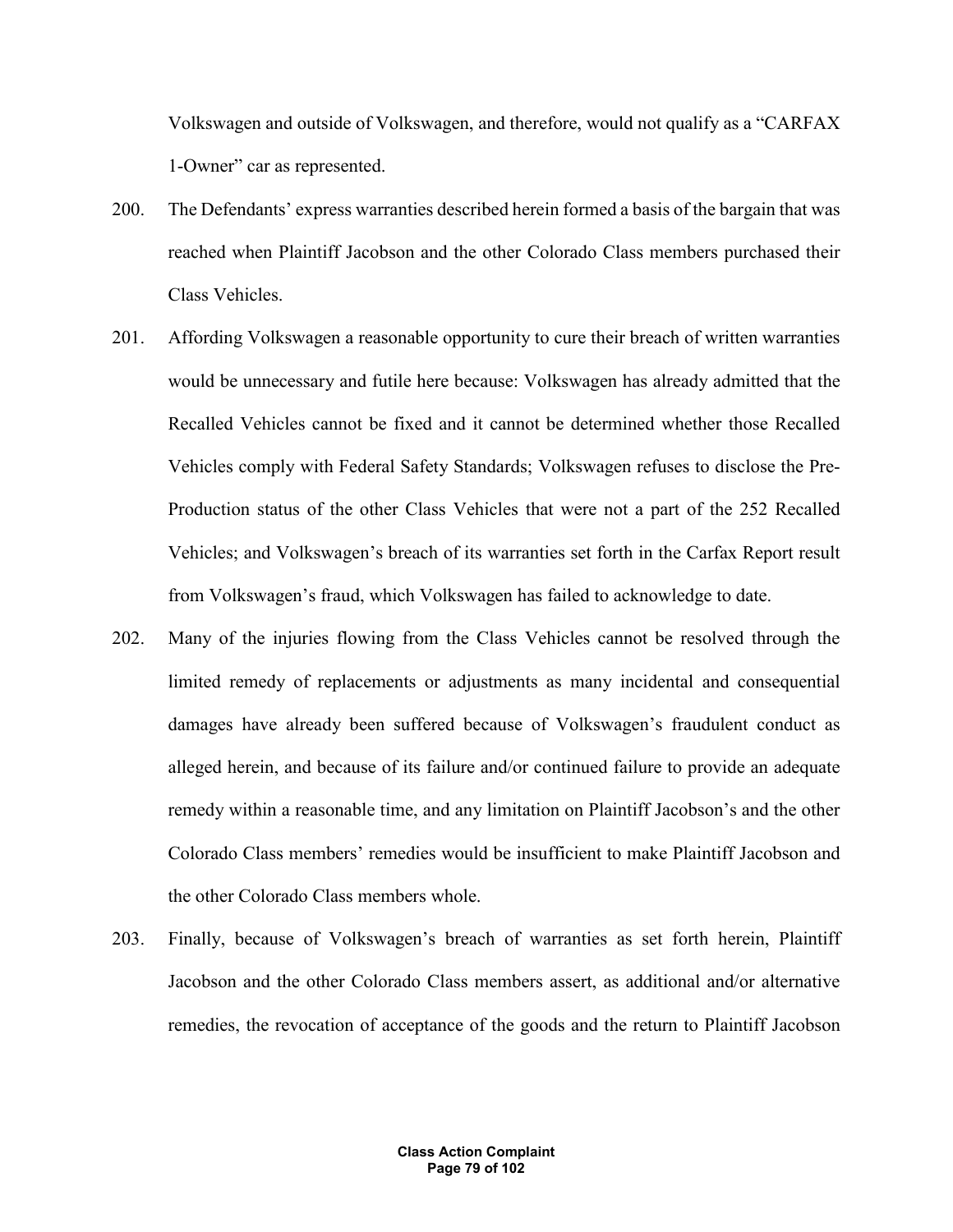and the other Colorado Class members of the full purchase price of all Class Vehicles currently owned and for such other incidental and consequential damages as allowed.

- 204. Volkswagen has been provided notice of these issues by numerous Class members, and VWAG's top executives have been on notice of these problems since August 2016 when VW Germany conducted an internal audit and identified the Pre-Production Cars that have been improperly sold.
- 205. As a direct and proximate result of Volkswagen's breach of express warranties, Plaintiff Jacobson and the other Colorado Class members have been damaged in an amount to be determined at trial.

### **NEW JERSEY**

# **COUNT I Violations of New Jersey Consumer Fraud Act (N.J. Stat. Ann. §§ 56:8-1,** *et seq.***)**

- 206. Plaintiffs incorporate by reference, as if fully set forth herein, each allegation set forth in the preceding paragraphs as if fully realleged here.
- 207. Plaintiff Glover brings this action on behalf of himself and the New Jersey Class against all Defendants.
- 208. Plaintiff Glover and the New Jersey Class members and Defendants are persons within the meaning of the New Jersey Consumer Fraud Act, N.J. Stat. § 56:8-1(d).
- 209. Volkswagen engaged in "sales" of "merchandise" within the meaning of N.J. Stat. §56:8- 1(c), (e). Volkswagen's actions as set forth herein occurred in the conduct of trade or commerce.
- 210. The New Jersey Consumer Fraud Act ("New Jersey CFA") makes unlawful "[t]he act, use or employment by any person of any unconscionable commercial practice, deception,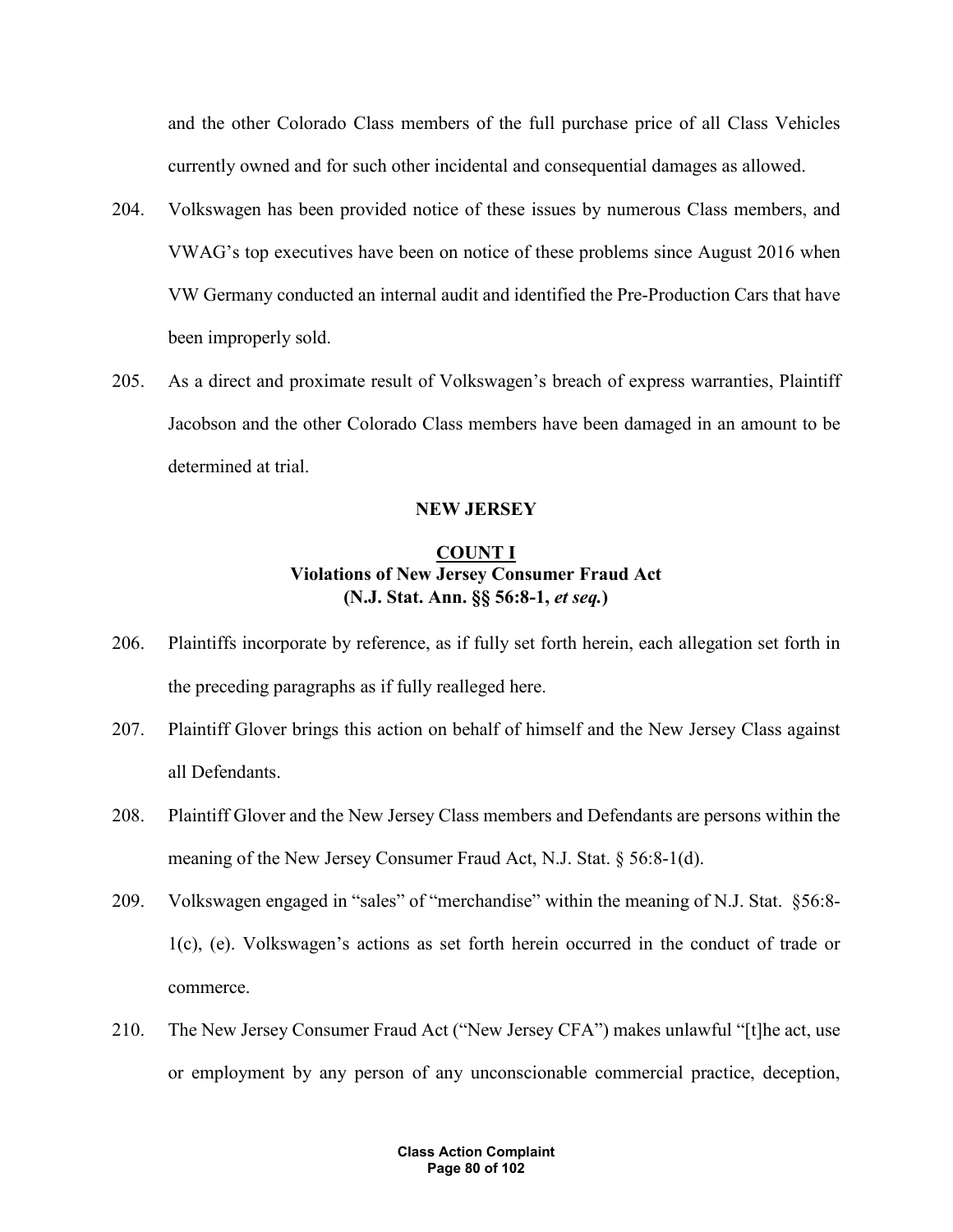fraud, false pretense, false promise, misrepresentation, or the knowing concealment, suppression, or omission of any material fact with the intent that others rely upon such concealment, suppression or omission, in connection with the sale or advertisement of any merchandise or real estate, or with the subsequent performance of such person as aforesaid, whether or not any person has in fact been misled, deceived or damaged thereby…" N.J. Stat. § 56:8-2.

211. In the course of Volkswagen's business, Volkswagen intentionally or negligently concealed and suppressed material facts concerning the concerning the Class Vehicles. Defendants accomplished this by falsifying the mileage when making application for the original title, failing to disclose the true use history of the Class Vehicles including whether the Class Vehicles were Pre-Production Cars or whether the Class Vehicles were used as part of the Press Fleet or the Pool Fleet. The Defendants also presented the Carfax Report in a misleading way by falsely portraying Carfax as independent from Volkswagen without disclosing the true relationship, and by failing to disclose that crucial information contained within the Carfax Report was not obtained independently, but instead came directly from Volkswagen. The Carfax Report was further misleading by labeling the Class Vehicles as "1-Owner" vehicles and seeking to charge a premium for that alleged "1-Owner" status even though the Class Vehicles did not qualify as "1-Owner" cars under the definitions set forth in the Carfax Report. Offering any Class Vehicle for sale as a CPO-designated vehicle was also misleading given that most of the Class Vehicles are Pre-Production Cars (Pre-Series or Zero-Series) that either do not comply with Federal Safety Standards or are otherwise not properly certified as conforming to Federal Safety Standards. Volkswagen's practice of making material modifications to the Class Vehicles after the date of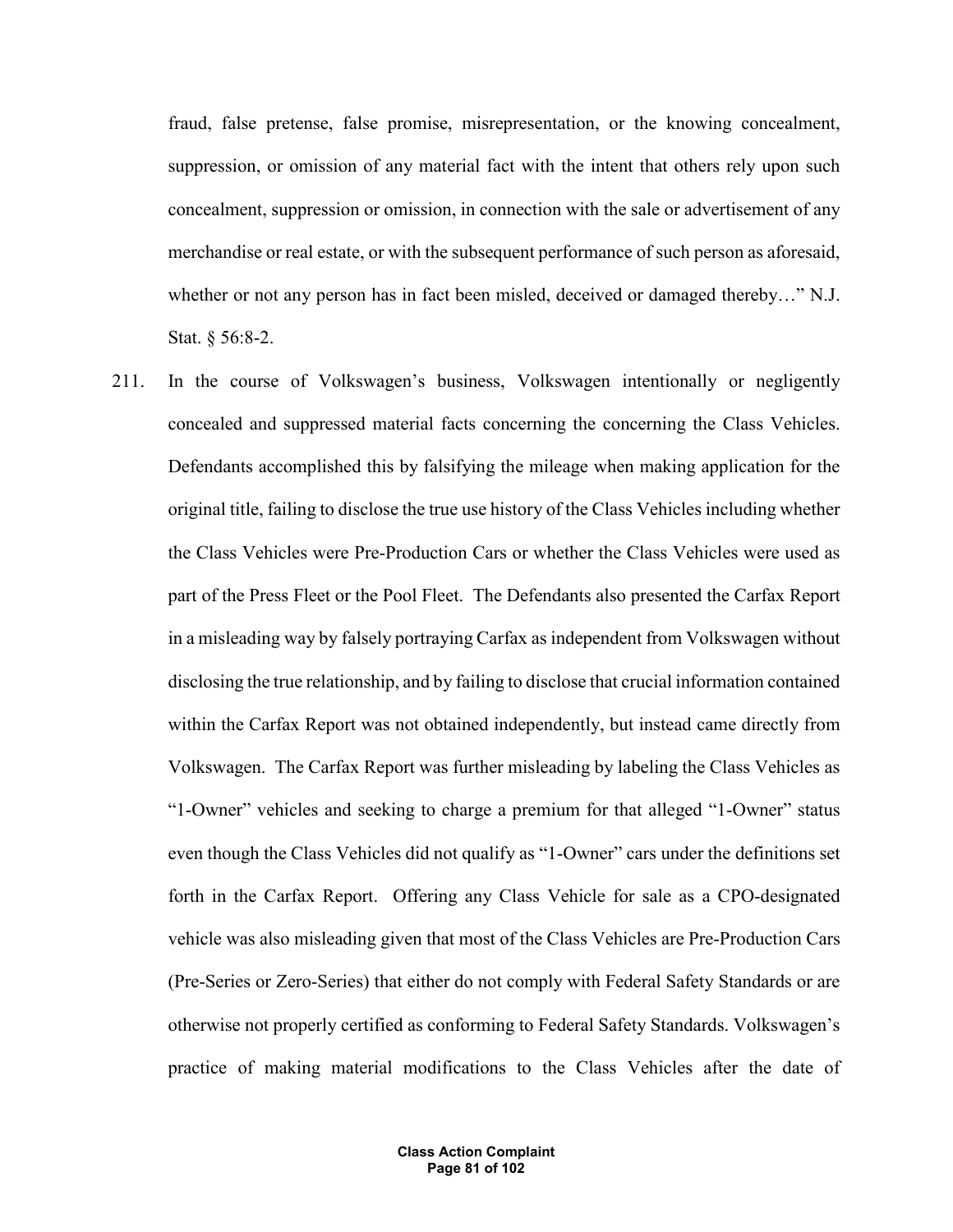manufacture without keeping track of those modifications and without providing the requisite Alterer's Certification to alert consumers that modifications that were made, is also deceptive.

- 212. Volkswagen thus violated the provisions of the New Jersey CFA, at a minimum by: (a) representing that the Class Vehicles have characteristics, uses, benefits, and qualities which they do not have; (b) representing that the Class Vehicles are of a particular standard, quality, and grade when they are not; (c) advertising the Class Vehicles with the intent not to sell them as advertised; (d) failing to disclose information concerning the Class Vehicles with the intent to induce consumers to purchase the Class Vehicles; and (e) otherwise engaging in conduct likely to deceive.
- 213. Volkswagen's actions as set forth above occurred in the conduct of trade or commerce.
- 214. Volkswagen intentionally and knowingly misrepresented material facts regarding the Class Vehicles with intent to mislead Plaintiff Glover and the New Jersey Class.
- 215. Volkswagen knew or should have known that its conduct violated the New Jersey CFA.
- 216. Volkswagen owed Plaintiff Glover as well as the other members of the New Jersey Class a duty to disclose the illegality of the Class Vehicles, as well as a duty to promptly disclose potential safety violations relating to the build of the Class Vehicles given that Volkswagen possessed exclusive knowledge that the Class Vehicles not comply with Federal Safety Standards and that the Class Vehicles were not otherwise properly certified in accordance with Federal Safety Standards. Volkswagen further owed Plaintiff Glover and the New Jersey Class a duty to disclose the truth regarding the mileage history of each Class Vehicle, the use history of each Class Vehicle including whether each Class Vehicle was ever part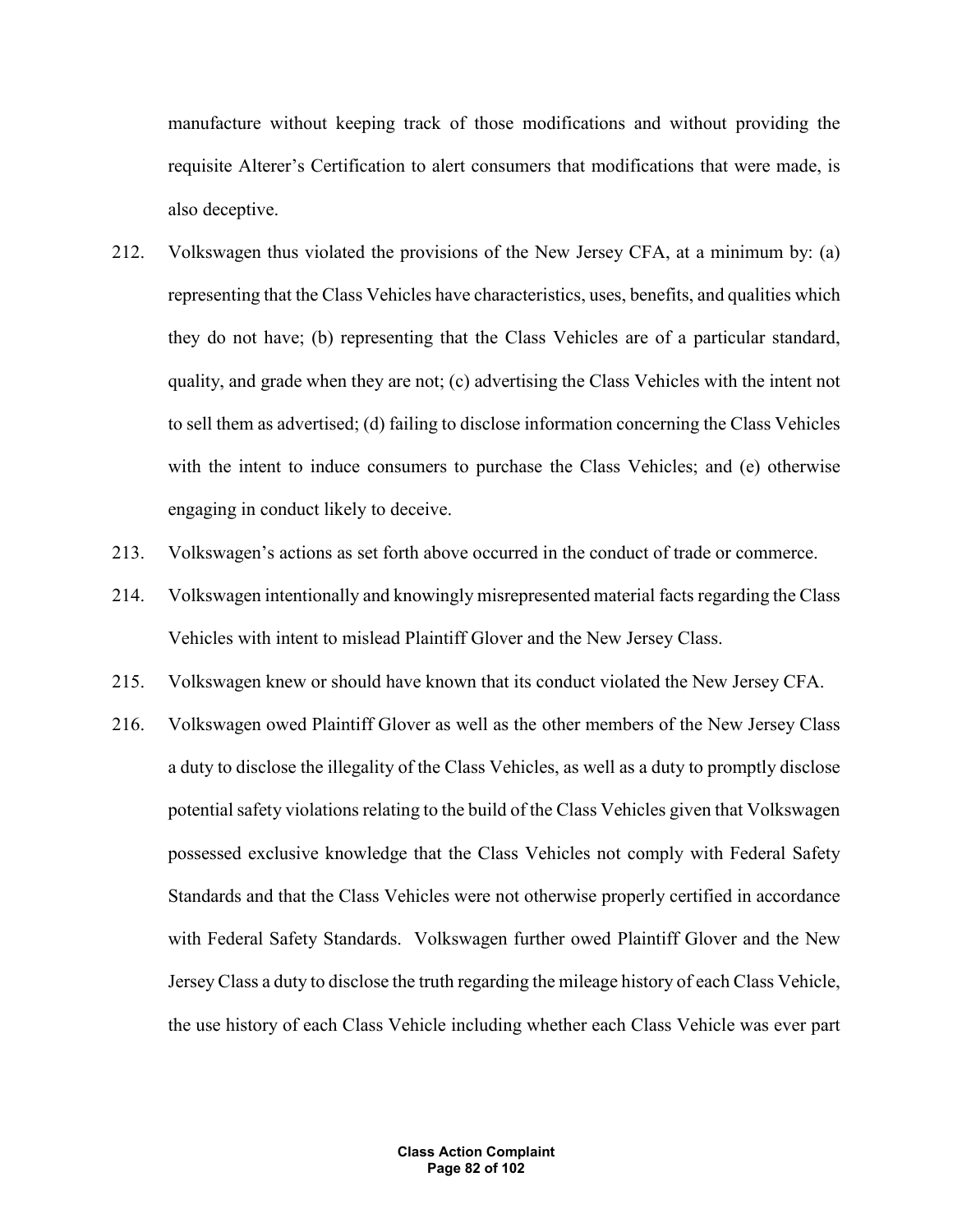of the Press Fleet or the Pool Fleet, and to disclose that the Class Vehicles did not qualify for CPO Car status.

- 217. Volkswagen's fraudulent acts, misleading statements and deceptive concealment of the true characteristics and use history of the Class Vehicles were material to Plaintiff Glover and to the New Jersey Class.
- 218. Defendants' unfair or deceptive acts or practices were likely to and did in fact deceive reasonable consumers, including Plaintiff Glover and the New Jersey Class, about the legality of the Class Vehicles, the use history of the Class Vehicles, the mileage history of the Class Vehicles, the "1-Owner" status of the Class Vehicles, and the true value of the Class Vehicles.
- 219. Plaintiff Glover and the New Jersey Class suffered ascertainable loss and actual damages as a direct and proximate result of Defendants' misrepresentations and its concealment of and failure to disclose material information. Plaintiff Glover and the New Jersey Class members who purchased the Class Vehicles would not have purchased them at all and/or if the Class Vehicles' true nature had been disclosed and mitigated, and the Vehicles rendered legal to sell—would have paid significantly less for them. Plaintiff Glover and the New Jersey Class also suffered diminished value of their vehicles, as well as lost or diminished use.
- 220. Defendants had an ongoing duty to all Volkswagen customers to refrain from unfair and deceptive practices under the New Jersey CFA in the course of Defendants' business.
- 221. Defendants' violations present a continuing risk to Plaintiff Glover as well as to the New Jersey Class and to the general public. Defendants' unlawful acts and practices complained of herein affect the public interest. To give just one example of this continuing risk,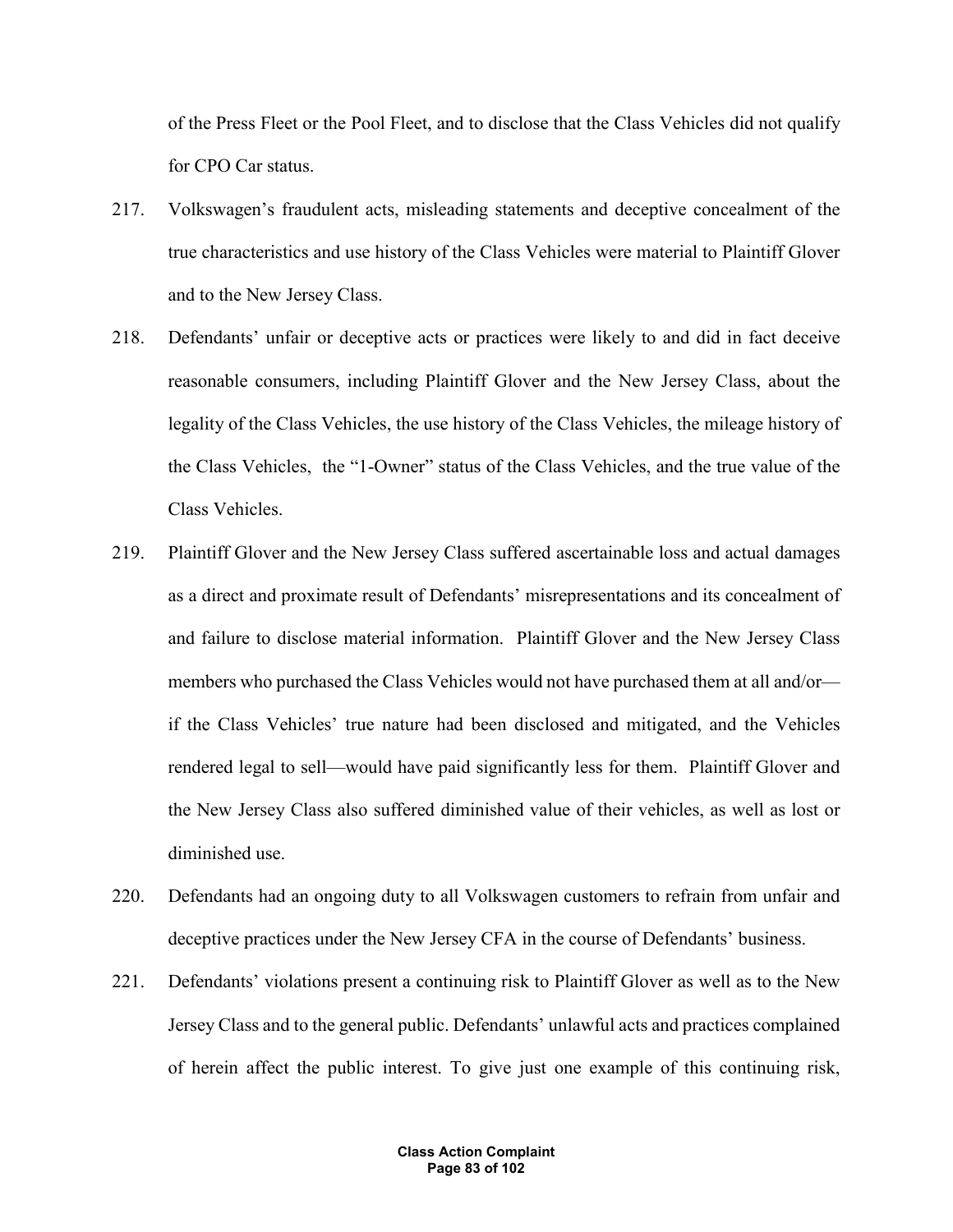Volkswagen has yet to recall all of the dangerous Class Vehicles and has failed to even acknowledge the great danger to New Jersey motorists, including Plaintiff Glover and the New Jersey Class, that has been and is continuing to be created by the Class Vehicles being driven on the road given that such vehicles were wrongfully certified as complying with Federal Safety Standards.

222. As a result of the foregoing wrongful conduct of Defendants, Plaintiff Glover and the New Jersey Class have been damaged in an amount to be proven at trial, and seek all just and proper remedies, including, but not limited to, actual and statutory damages, treble damages, an order enjoining Defendants' deceptive and unfair conduct, costs and reasonable attorneys' fees under N.J. Stat. § 56:8-19, and all other just and appropriate relief.

## **COUNT II Breach of the Implied Warranty of Merchantability** (**N.J. Stat. Ann. § 12A:2-314)**

- 223. Plaintiffs incorporate by reference, as if fully set forth herein, each allegation set forth in the preceding paragraphs as if fully realleged here.
- 224. Plaintiff Glover brings this action on behalf of himself and the New Jersey Class against all Defendants.
- 225. The Defendants are and were at all relevant times "merchants" with respect to motor vehicles under N.J.S. 12A:2-104(1) and "sellers" of motor vehicles under 2-103(1)(d).
- 226. The Class Vehicles are and were at all relevant times "goods" within the meaning of N.J.S. 12A:2-105(1).
- 227. A warranty that the Class Vehicles were in merchantable condition and fit for the ordinary purpose for which vehicles are used is implied by law pursuant to N.J.S. 12A:2-314.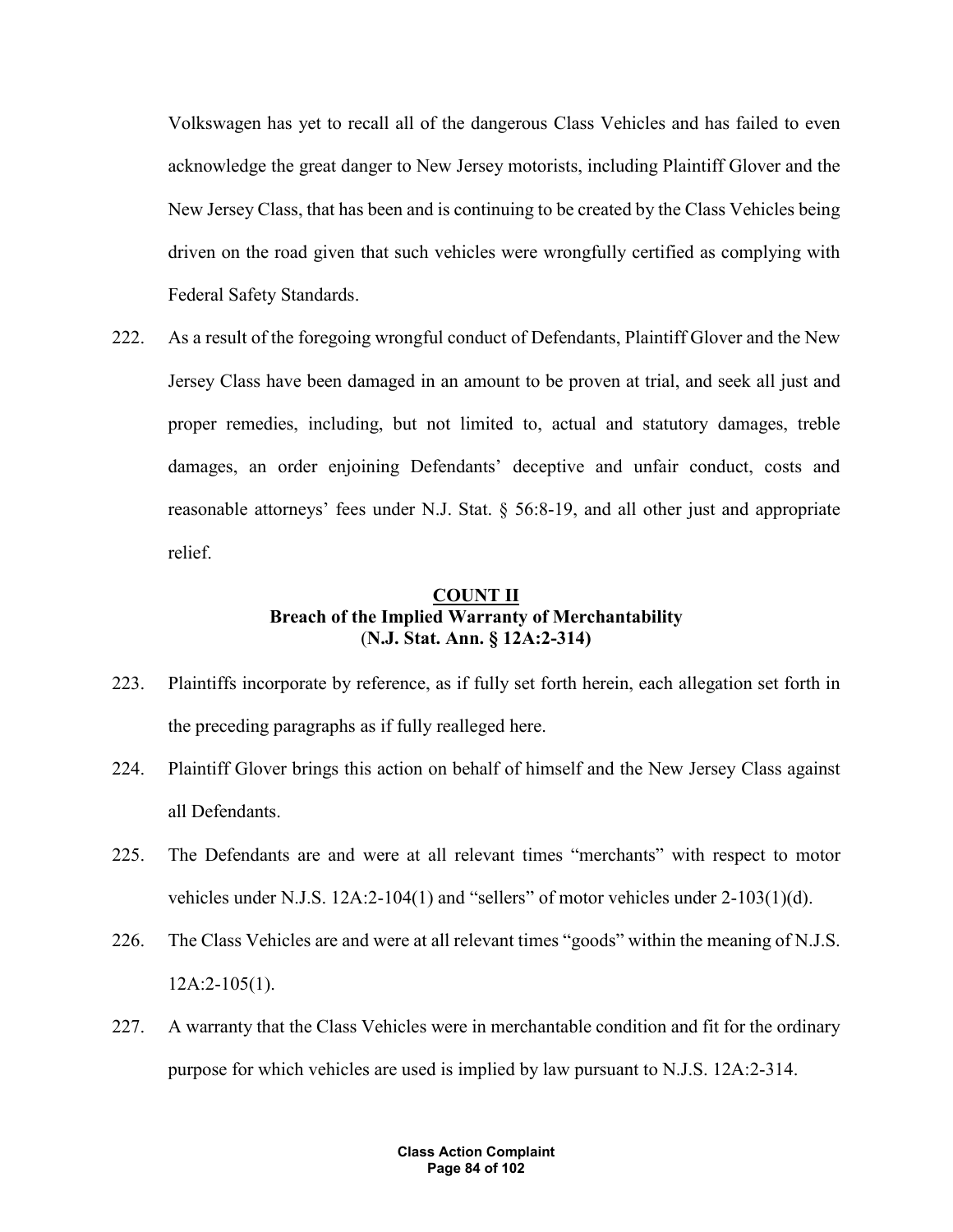- 228. The Class Vehicles, when sold and at all times thereafter, were not in merchantable condition and are not fit for the ordinary purpose for which vehicles are used. Specifically, the Class Vehicles are inherently defective in that they either do not comply with Federal Safety Standards, or the Class Vehicles are not properly certified as complying with Federal Safety Standards or both. Even if it could be determined that the Class Vehicles conform to Federal Safety Standards, the lack of the required certification of such conformance exists is, in-and-of-itself, a defect that makes the Class Vehicles unmerchantable and otherwise unfit for their ordinary purpose. Without the required certification, Plaintiff Glover and Class Members have no assurance that the Class Vehicles are safe for use, which could result not only in serious bodily injury or death, but also serious legal problems, including seizure of the Class Vehicles and significant monetary penalties. Furthermore, without the requisite certification of conformance to Federal Safety Standards, the Class Vehicles cannot be sold by Plaintiffs or the Class because to do so may put the Plaintiffs and Class in serious legal jeopardy. Similarly, the Class Vehicles cannot be legally driven in light of the absence of the required certification of compliance with Federal Safety Standards, and if one were to take the risk of driving the Class Vehicles, should an accident occur, the discovery that the Class Vehicles were not properly certified as conforming to Federal Safety Standards could void insurance coverage on the Class Vehicles or could create other issues of liability exposure in the event that the accident were to involve any other party.
- 229. As a direct and proximate result of Volkswagen's breach of the implied warranty of merchantability, Plaintiff Glover and the other New Jersey Class members have been damaged in an amount to be proven at trial.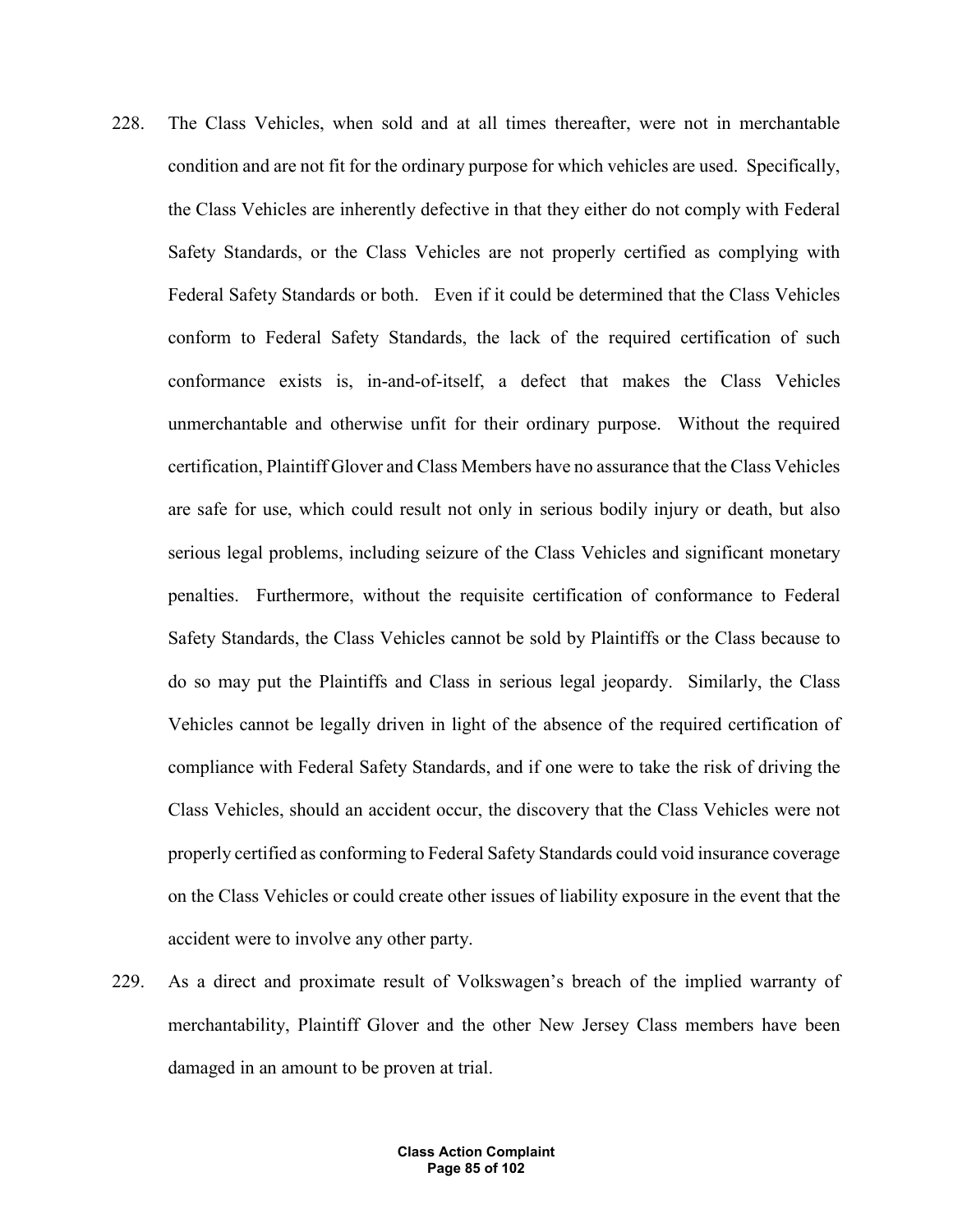## **COUNT III Breach of Express Warranty (N.J. Stat. Ann. § 12A:2-313)**

- 230. Plaintiffs incorporates by reference, as if fully set forth herein, each allegation set forth in the preceding paragraphs as if fully realleged here.
- 231. Plaintiff Glover brings this Count on behalf of the New Jersey Class, against all Defendants.
- 232. The Defendants are and were at all relevant times "merchants" with respect to motor vehicles under N.J.S. 12A:2-104(1) and "sellers" of motor vehicles under 2-103(1)(d).
- 233. The Class Vehicles are and were at all relevant times "goods" within the meaning of N.J.S.  $12A:2-105(1)$ .
- 234. For Volkswagen-branded Class Vehicles, VWAG expressly represented and thereby warrantied on the Manufacturer Certificate of Origin ("MCO"), "THIS VEHICLE CONFORMS WITH APPLICABLE U.S. FEDERAL SAFETY BUMPER AND THEFT PROTECTION." This warranty by VWAG was breached because the build of the Pre-Production Cars differs materially from the build of the Series-Production Cars, and therefore, VWAG cannot legally rely upon the certification of the Series-Production Cars to certify the build of the Pre-Production Cars as conforming to Federal Safety Standards. And because VWAG has not separately tested and determined that the Class Vehicles comply with Federal Safety Standards, and because VWAG has not otherwise provided a legally compliant certification in that regard, the warranty set forth in the MCO by VWAG has been breached.
- 235. VWAG also expressly represented and thereby warrantied on each Volkswagen-branded Class Vehicle, "This vehicle conforms to all applicable Federal motor vehicle safety,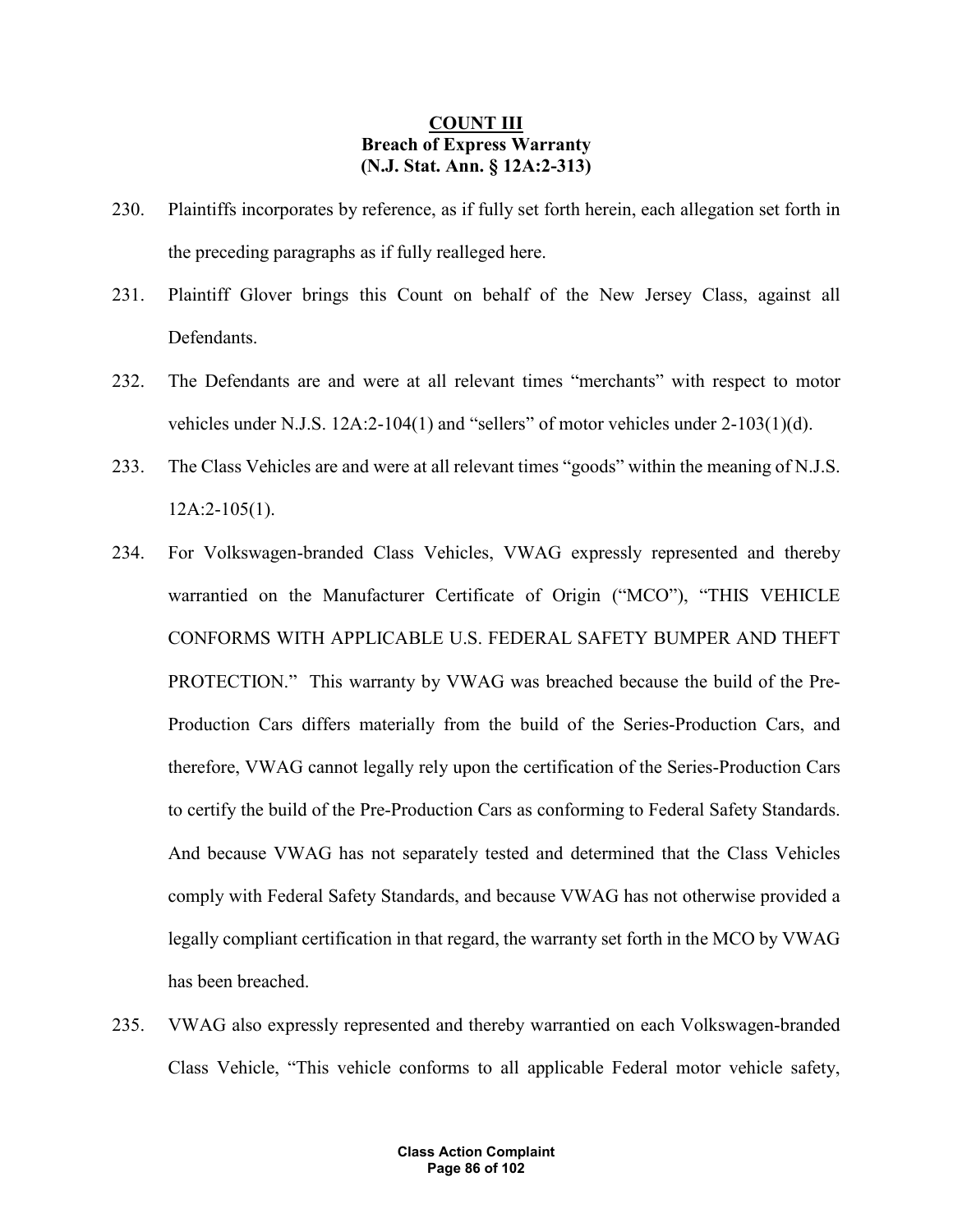bumper, and theft prevention standards in effect on the date of manufacture shown above." ("Manufacturer's Certification"). This Manufacturer's Certification was given by VWAG on a label that was affixed to the driver's door panel of each Volkswagen-branded Class Vehicle. VWAG also breached this express warranty because the build of the Pre-Production Cars on the date of manufacture differed materially from the build of the Series-Production Cars, and therefore, VWAG cannot legally rely upon the certification of the Series-Production Cars to certify the build of the Pre-Production Cars as the date of their manufacturer to claim that the Class Vehicles conform to Federal Safety Standards. And because VWAG has not separately tested and determined that the Class Vehicles comply with Federal Safety Standards, and because VWAG has not otherwise provided a legally compliant certification in that regard, the warranty set forth in the Manufacturer's Certification made by VWAG has been breached.

236. For Audi-branded Class Vehicles, Audi AG expressly represented and thereby warrantied on the MCO, "THIS VEHICLE CONFORMS WITH APPLICABLE U.S. FEDERAL SAFETY BUMPER AND THEFT PROTECTION." This warranty by Audi AG was breached because the build of the Pre-Production Cars differs materially from the build of the Series-Production Cars, and therefore, Audi AG cannot legally rely upon the certification of the Series-Production Cars to certify the build of the Pre-Production Cars as conforming to Federal Safety Standards. And because Audi AG has not separately tested and determined that the Class Vehicles comply with Federal Safety Standards, and because Audi AG has not otherwise provided a legally compliant certification in that regard, the warranty set forth in the MCO by Audi AG has been breached.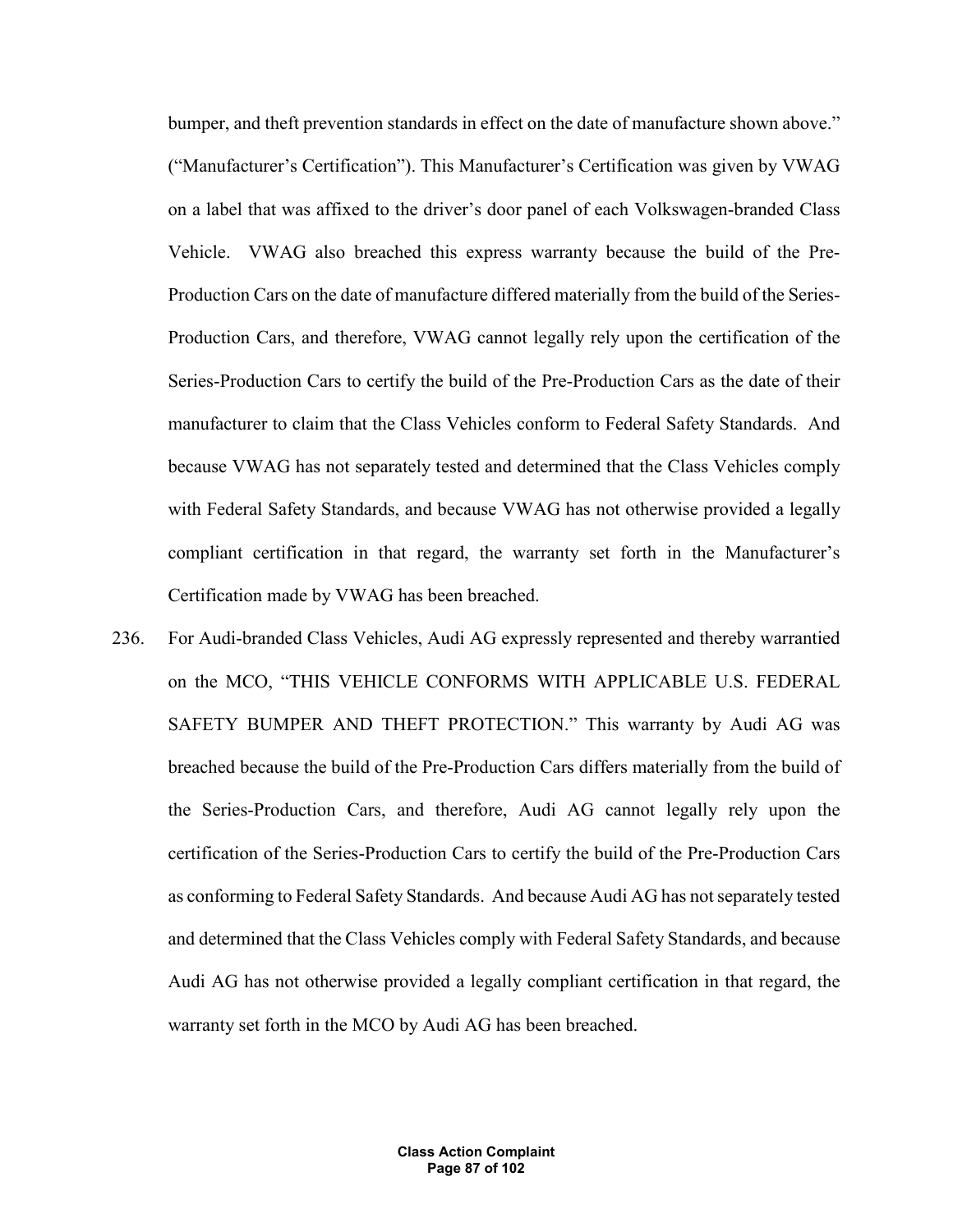- 237. Audi AG also expressly represented and thereby warrantied on each Audi-branded Class Vehicle, "This vehicle conforms to all applicable Federal motor vehicle safety, bumper, and theft prevention standards in effect on the date of manufacture shown above." ("Manufacturer's Certification"). This Manufacturer's Certification was given by Audi AG on a label that was affixed to the driver's door panel of each Audi-branded Class Vehicle. Audi also breached this express warranty because the build of the Pre-Production Cars on the date of manufacture differed materially from the build of the Series-Production Cars, and therefore, Audi AG cannot legally rely upon the certification of the Series-Production Cars to certify the build of the Pre-Production Cars as the date of their manufacturer to claim that the Class Vehicles conform to Federal Safety Standards. And because Audi AG has not separately tested and determined that the Class Vehicles comply with Federal Safety Standards, and because Audi AG has not otherwise provided a legally compliant certification in that regard, the warranty set forth in the Manufacturer's Certification made by Audi AG has been breached.
- 238. VWGOA made these same express warranties when it offered the Class Vehicles for sale as CPO Cars. A vehicle cannot be a CPO Car if it does not comply with Federal Safety Standards and if certification of that compliance is not made in accordance with applicable law. VWGOA breached its express warranty that the Class Vehicles complied with Federal Safety Standards and that the Class Vehicles were properly certified as conforming to Federal Safety Standards for the same reasons that the express warranties provided by VWAG and Audi AG were breached. In addition, VWGOA further breached this express warranty insofar as VWGOA made modifications to the Class Vehicles after the date of manufacture yet failed to document those modifications as required by law and failed to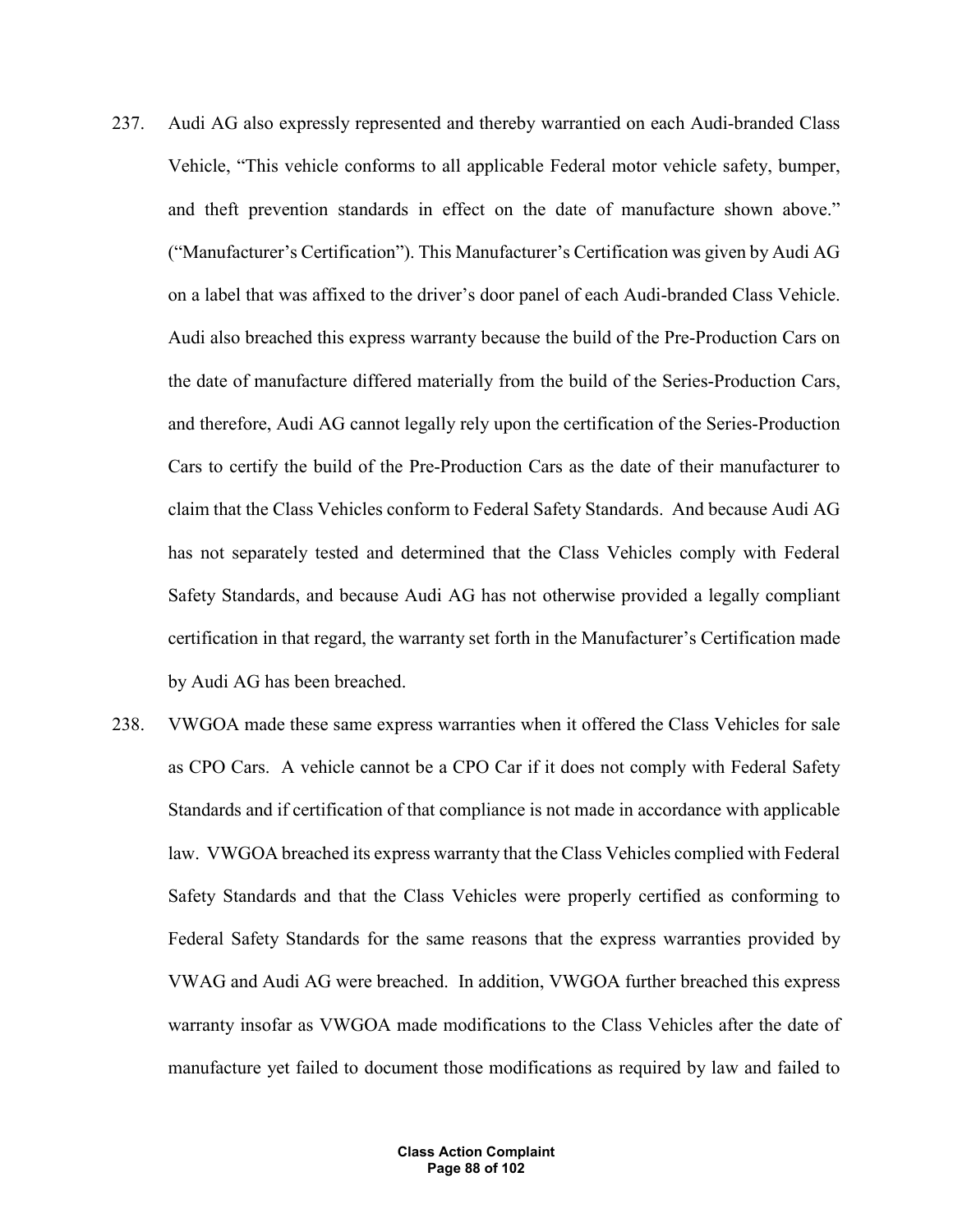provide the Alterer's Certification. As a result, the Class Vehicles were legally prohibited from being sold, and certainly should not have been sold with CPO status. Consequently, VWGOA's express warranty that the Class Vehicles were qualified for CPO status was breached.

- 239. VWGOA also warrantied, by and through the Carfax Report, that each of the Class Vehicles was a "1-Owner" car at the time that Plaintiff Glover and the New Jersey Class purchased a Class Vehicle. VWGOA breached this express warranty because most of the Class Vehicles were both used and possessed by multiple individuals both within Volkswagen and outside of Volkswagen, and therefore, would not qualify as a "CARFAX 1-Owner" car as represented.
- 240. The Defendants' express warranties described herein formed a basis of the bargain that was reached when Plaintiff Glover and the other New Jersey Class members purchased their Class Vehicles.
- 241. Affording Volkswagen a reasonable opportunity to cure their breach of written warranties would be unnecessary and futile here because: Volkswagen has already admitted that the Recalled Vehicles cannot be fixed and it cannot be determined whether those Recalled Vehicles comply with Federal Safety Standards; Volkswagen refuses to disclose the Pre-Production status of the other Class Vehicles that were not a part of the 252 Recalled Vehicles; and Volkswagen's breach of its warranties set forth in the Carfax Report result from Volkswagen's fraud, which Volkswagen has failed to acknowledge to date.
- 242. Many of the injuries flowing from the Class Vehicles cannot be resolved through the limited remedy of replacements or adjustments as many incidental and consequential damages have already been suffered because of Volkswagen's fraudulent conduct as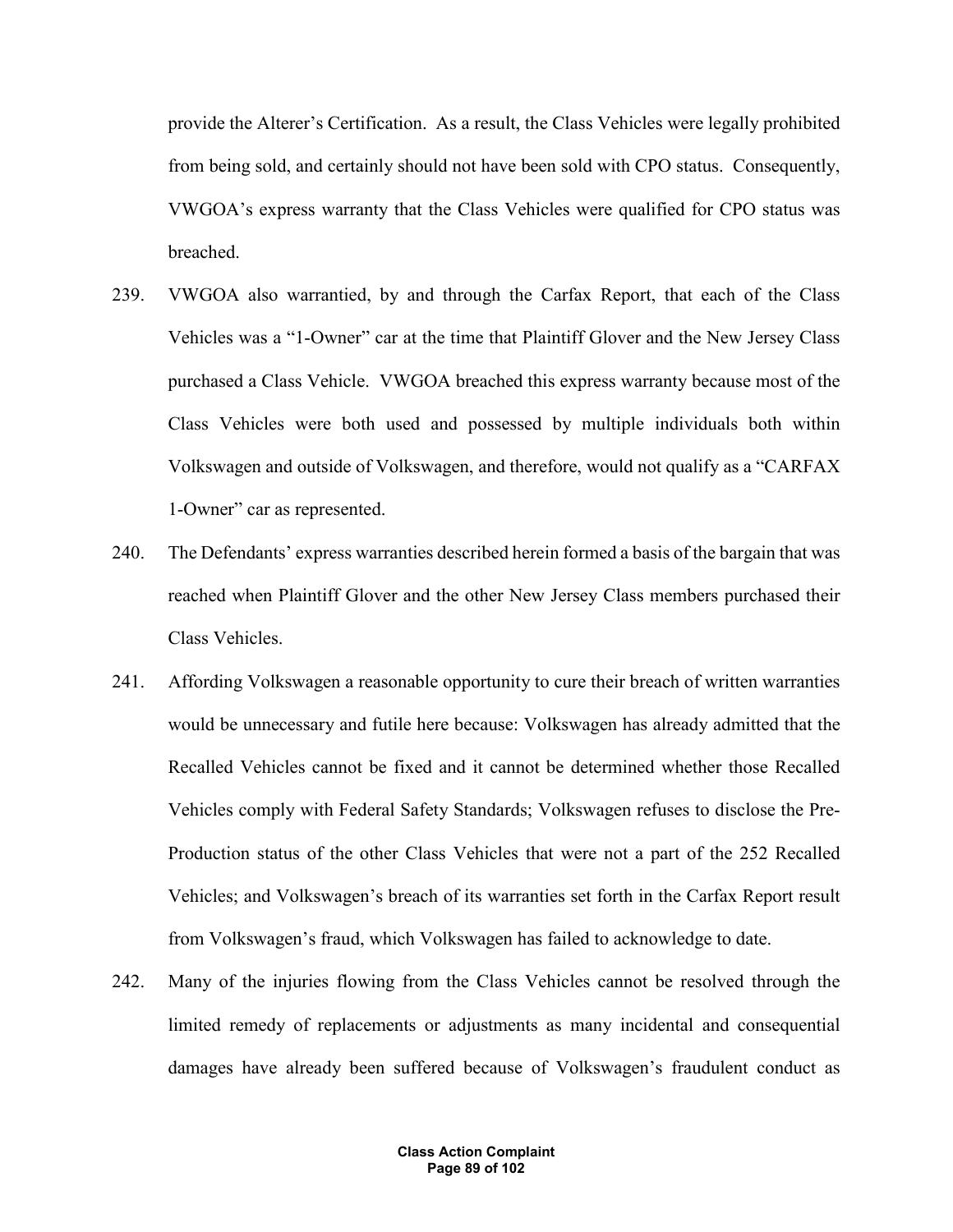alleged herein, and because of its failure and/or continued failure to provide an adequate remedy within a reasonable time, and any limitation on Plaintiff Glover's and the other New Jersey Class members' remedies would be insufficient to make Plaintiff Glover and the other New Jersey Class members whole.

- 243. Finally, because of Volkswagen's breach of warranties as set forth herein, Plaintiff Glover and the other New Jersey Class members assert, as additional and/or alternative remedies, the revocation of acceptance of the goods and the return to Plaintiff Glover and the other New Jersey Class members of the full purchase price of all Class Vehicles currently owned and for such other incidental and consequential damages as allowed.
- 244. Volkswagen has been provided notice of these issues by numerous Class members, and VWAG's top executives have been on notice of these problems since August 2016 when VW Germany conducted an internal audit and identified the Pre-Production Cars that have been improperly sold.
- 245. As a direct and proximate result of Volkswagen's breach of express warranties, Plaintiff Glover and the other New Jersey Class members have been damaged in an amount to be determined at trial.

### **WASHINGTON**

### **COUNT I Violations of the Washington Consumer Protection Act (Wash. Rev. Code Ann. 19.86.101** *et seq.***)**

- 246. Plaintiffs incorporate by reference, as if fully set forth herein, each allegation set forth in the preceding paragraphs as if fully realleged here.
- 247. Plaintiff Garcia brings this action on behalf of himself and the Washington Class against all Defendants.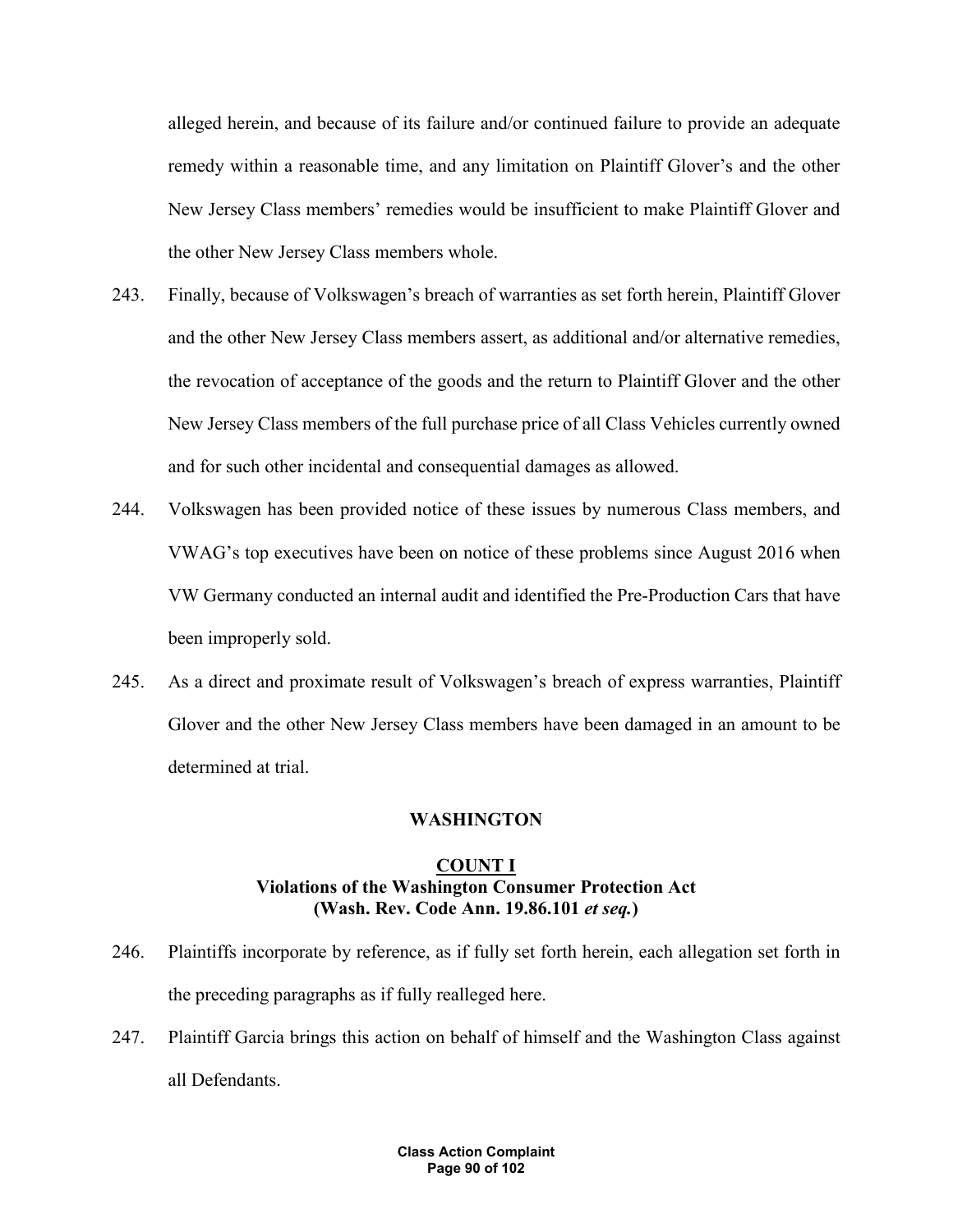- 248. Plaintiff Garcia and the Washington Class members and Defendants are persons within the meaning of Wash. Rev. Code  $\S$  19.86.010(2).
- 249. Volkswagen is engaged in "trade" or "commerce" within the meaning of Wash. Rev. Code  $§$  19.86.010(2).
- 250. The Washington Consumer Protection Act ("Washington CPA") makes unlawful "[u]nfair methods of competition and unfair or deceptive acts or practices in the conduct of any trade or commerce." Wash. Rev. Code § 19.86.020.
- 251. In the course of Volkswagen's business, Volkswagen intentionally or negligently concealed and suppressed material facts concerning the concerning the Class Vehicles. Defendants accomplished this by falsifying the mileage when making application for the original title, failing to disclose the true use history of the Class Vehicles including whether the Class Vehicles were Pre-Production Cars or whether the Class Vehicles were used as part of the Press Fleet or the Pool Fleet. The Defendants also presented the Carfax Report in a misleading way by falsely portraying Carfax as independent from Volkswagen without disclosing the true relationship, and by failing to disclose that crucial information contained within the Carfax Report was not obtained independently, but instead came directly from Volkswagen. The Carfax Report was further misleading by labeling the Class Vehicles as "1-Owner" vehicles and seeking to charge a premium for that alleged "1-Owner" status even though the Class Vehicles did not qualify as "1-Owner" cars under the definitions set forth in the Carfax Report. Offering any Class Vehicle for sale as a CPO-designated vehicle was also misleading given that most of the Class Vehicles are Pre-Production Cars (Pre-Series or Zero-Series) that either do not comply with Federal Safety Standards or are otherwise not properly certified as conforming to Federal Safety Standards. Volkswagen's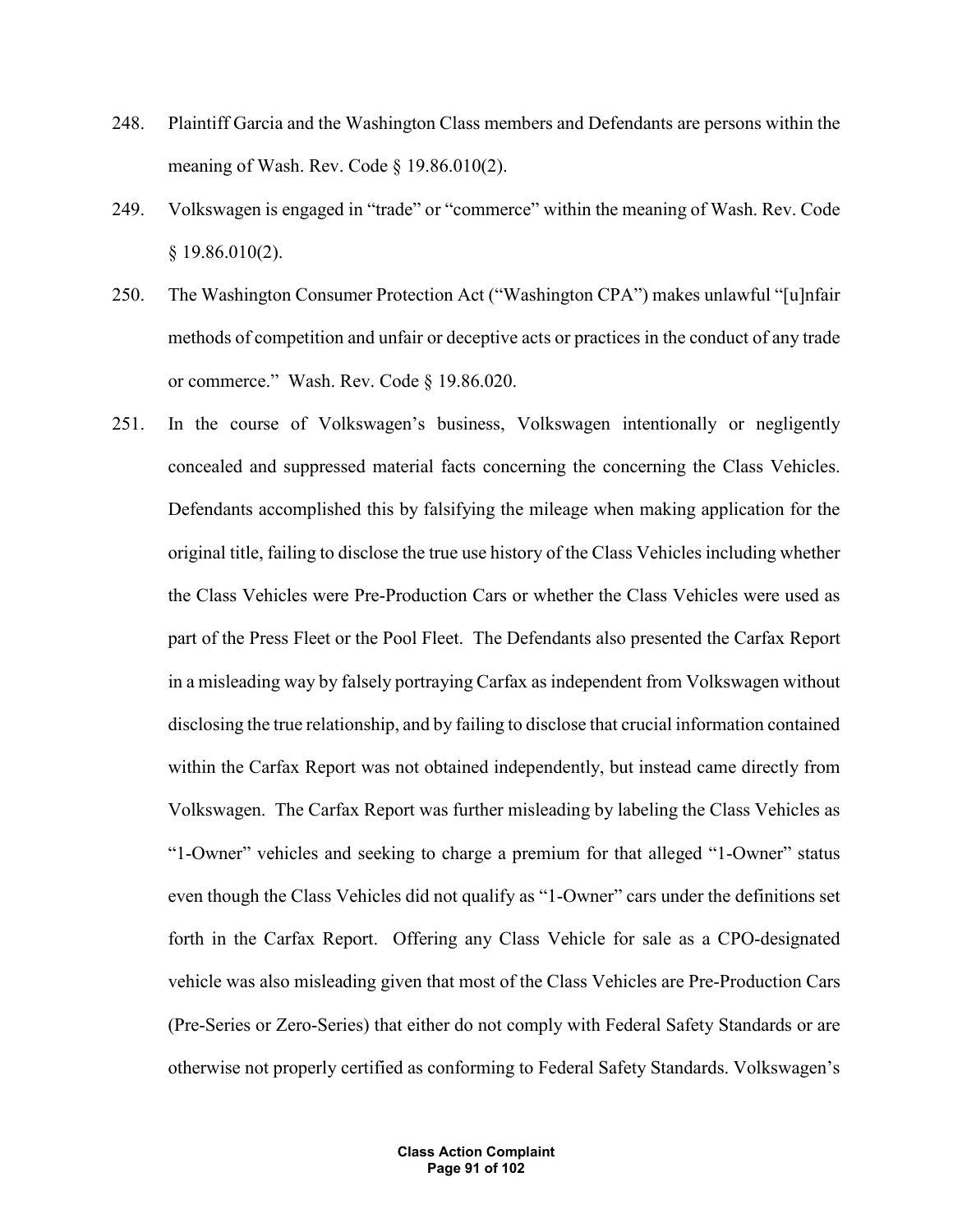practice of making material modifications to the Class Vehicles after the date of manufacture without keeping track of those modifications and without providing the requisite Alterer's Certification to alert consumers that modifications that were made, is also deceptive.

- 252. Volkswagen thus violated the provisions of the Washington CPA, at a minimum by: (a) making direct statements or causing reasonable inferences about the Class Vehicles that had the tendency to mislead; (b) engaging in advertising concerning the CPO status of the Class Vehicles even though the Class Vehicles were and are ineligible for such status under Volkswagen own internal rules and under the limitations placed on vehicles that qualify for CPO status as set forth in the Carfax Contract; and (c) failing to make clear and conspicuous disclosures of limitations, disclaimers, qualifications, conditions, exclusions or restrictions of the Class Vehicles.
- 253. Volkswagen's actions as set forth above occurred in the conduct of trade or commerce.
- 254. Volkswagen intentionally and knowingly misrepresented material facts regarding the Class Vehicles with intent to mislead Plaintiff Garcia and the Washington Class.
- 255. Volkswagen knew or should have known that its conduct violated the Washington CPA.
- 256. Volkswagen owed Plaintiff Garcia as well as the other members of the Washington Class a duty to disclose the illegality of the Class Vehicles, as well as a duty to promptly disclose potential safety violations relating to the build of the Class Vehicles given that Volkswagen possessed exclusive knowledge that the Class Vehicles not comply with Federal Safety Standards and that the Class Vehicles were not otherwise properly certified in accordance with Federal Safety Standards. Volkswagen further owed Plaintiff Garcia and the Washington Class a duty to disclose the truth regarding the mileage history of each Class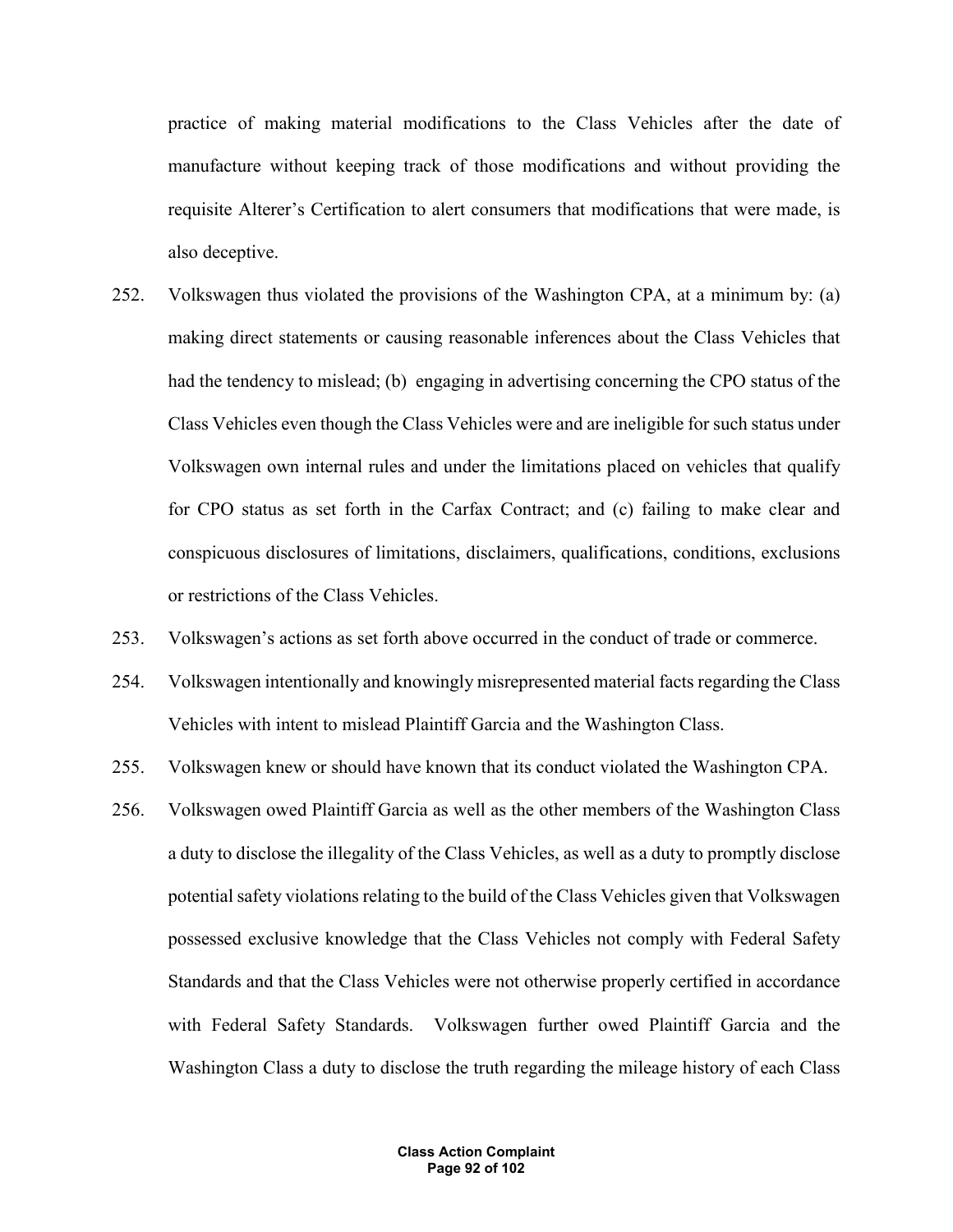Vehicle, the use history of each Class Vehicle including whether each Class Vehicle was ever part of the Press Fleet or the Pool Fleet, and to disclose that the Class Vehicles did not qualify for CPO Car status.

- 257. Volkswagen's fraudulent acts, misleading statements and deceptive concealment of the true characteristics and use history of the Class Vehicles were material to Plaintiff Garcia and the Washington Class.
- 258. Defendants' unfair or deceptive acts or practices were likely to and did in fact deceive reasonable consumers, including Plaintiff Garcia and the Washington Class, about the legality of the Class Vehicles, the use history of the Class Vehicles, the mileage history of the Class Vehicles, the "1-Owner" status of the Class Vehicles, and the true value of the Class Vehicles.
- 259. Plaintiff Garcia and the Washington Class suffered ascertainable loss and actual damages as a direct and proximate result of Defendants' misrepresentations and its concealment of and failure to disclose material information. Plaintiff Garcia and the Washington Class members who purchased the Class Vehicles would not have purchased them at all and/or if the Class Vehicles' true nature had been disclosed and mitigated, and the Vehicles rendered legal to sell—would have paid significantly less for them. Plaintiff Garcia and the Washington Class also suffered diminished value of their vehicles, as well as lost or diminished use.
- 260. Defendants had an ongoing duty to all Volkswagen customers to refrain from unfair and deceptive practices under the Washington CPA in the course of Defendants' business.
- 261. Defendants' violations present a continuing risk to Plaintiff Garcia and the Washington Class and to the general public. Defendants' unlawful acts and practices complained of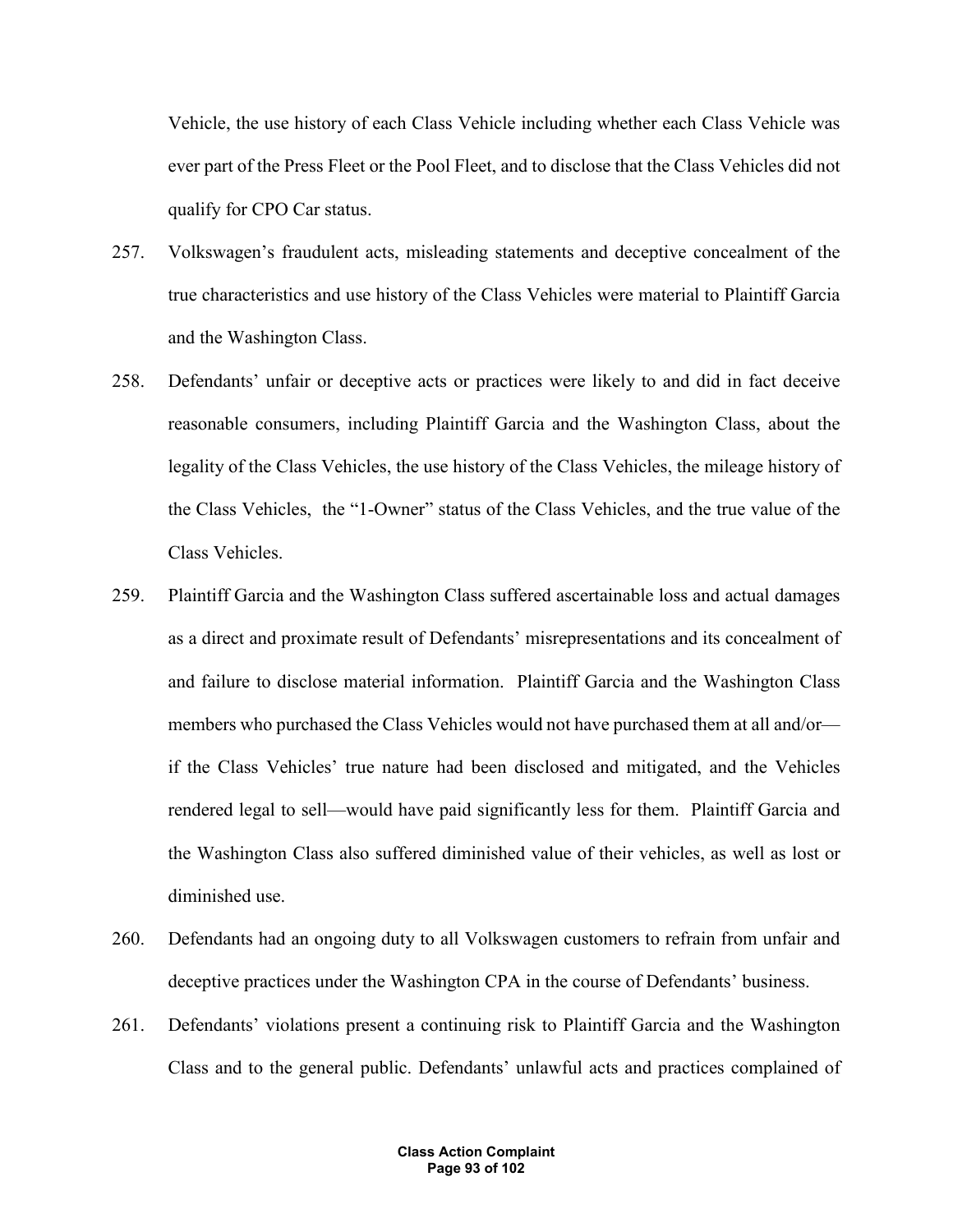herein affect the public interest. To give just one example of this continuing risk, Volkswagen has yet to recall all of the dangerous Class Vehicles and has failed to even acknowledge the great danger to Washington motorists, including Plaintiff Garcia and the Washington Class, that has been and is continuing to be created by the Class Vehicles being driven on the road given that such vehicles were wrongfully certified as complying with Federal Safety Standards.

262. As a result of the foregoing wrongful conduct of Defendants, Plaintiff Garcia and the Washington Class have been damaged in an amount to be proven at trial. Pursuant to Wash. Rev. Code § 19.86.090, Plaintiff Garcia and the Washington Class seek an order enjoining Volkswagen's unfair and/or deceptive acts or practices, damages, punitive damages, and attorneys' fees, costs, and any other just and proper relief available under the Washington CPA. Because Volkswagen's actions were willful and knowing, Plaintiffs' damages should be trebled.

# **COUNT II Breach of the Implied Warranty of Merchantability (Wash. Rev. Code § 62A.2-314)**

- 263. Plaintiffs incorporate by reference, as if fully set forth herein, each allegation set forth in the preceding paragraphs as if fully realleged here.
- 264. Plaintiff Garcia brings this action on behalf of himself and the Washington Class against all Defendants.
- 265. The Defendants are and were at all relevant times "merchants" with respect to motor vehicles under Wash. Rev. Code  $\S$  62A.2-104(1) and "sellers" of motor vehicles under  $\S$  $2.103(a)(4)$ .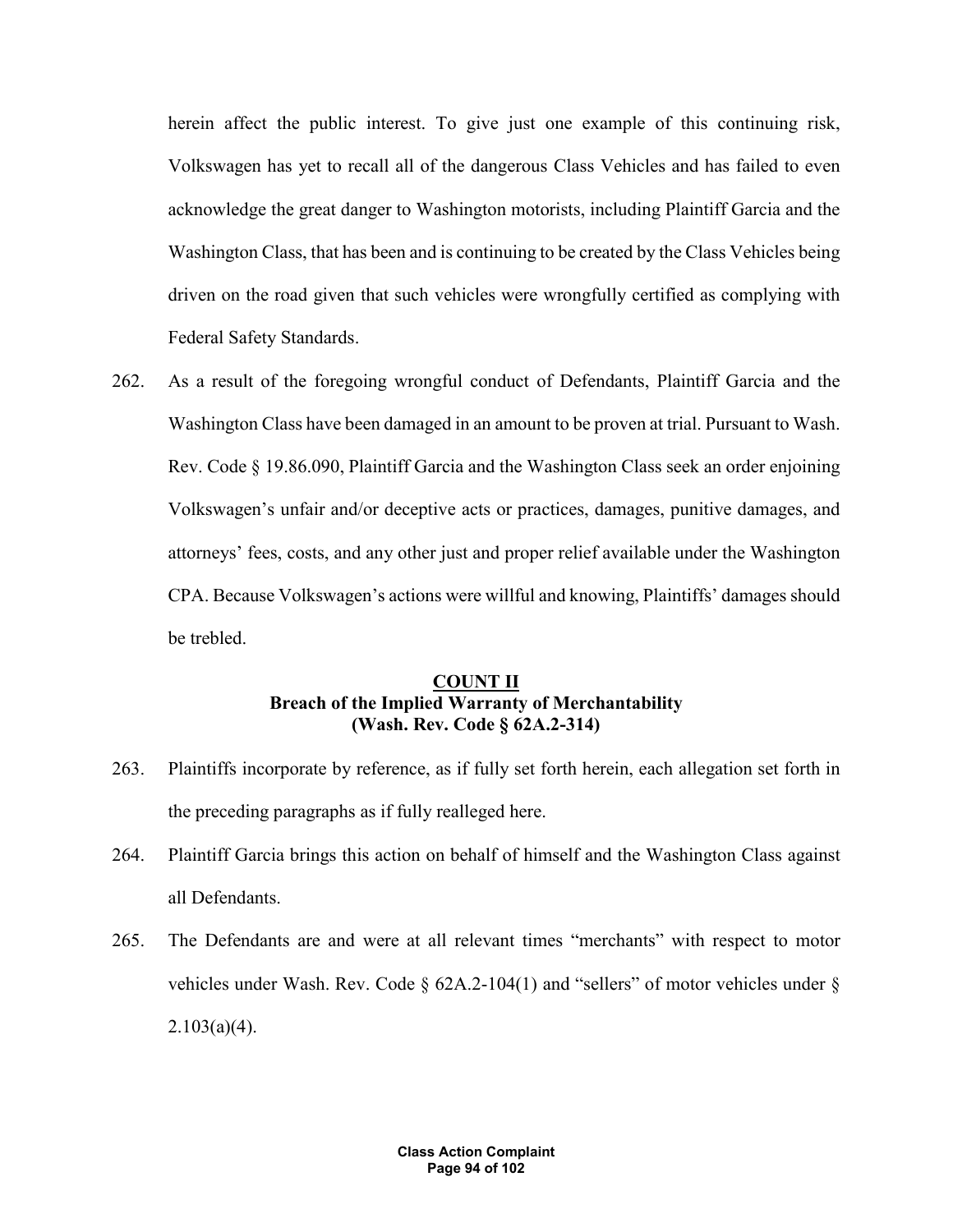- 266. The Class Vehicles are and were at all relevant times "goods" within the meaning of Wash. Rev. Code § 62A.2-105(1).
- 267. A warranty that the Class Vehicles were in merchantable condition and fit for the ordinary purpose for which vehicles are used is implied by law pursuant to Wash. Rev. Code § 62A.2-314.
- 268. The Class Vehicles, when sold and at all times thereafter, were not in merchantable condition and are not fit for the ordinary purpose for which vehicles are used. Specifically, the Class Vehicles are inherently defective in that they either do not comply with Federal Safety Standards, or the Class Vehicles are not properly certified as complying with Federal Safety Standards or both. Even if it could be determined that the Class Vehicles conform to Federal Safety Standards, the lack of the required certification of such conformance exists is, in-and-of-itself, a defect that makes the Class Vehicles unmerchantable and otherwise unfit for their ordinary purpose. Without the required certification, Plaintiff Garcia and Class Members have no assurance that the Class Vehicles are safe for use, which could result not only in serious bodily injury or death, but also serious legal problems, including seizure of the Class Vehicles and significant monetary penalties. Furthermore, without the requisite certification of conformance to Federal Safety Standards, the Class Vehicles cannot be sold by Plaintiffs or the Class because to do so may put the Plaintiffs and Class in serious legal jeopardy. Similarly, the Class Vehicles cannot be legally driven in light of the absence of the required certification of compliance with Federal Safety Standards, and if one were to take the risk of driving the Class Vehicles, should an accident occur, the discovery that the Class Vehicles were not properly certified as conforming to Federal Safety Standards could void insurance coverage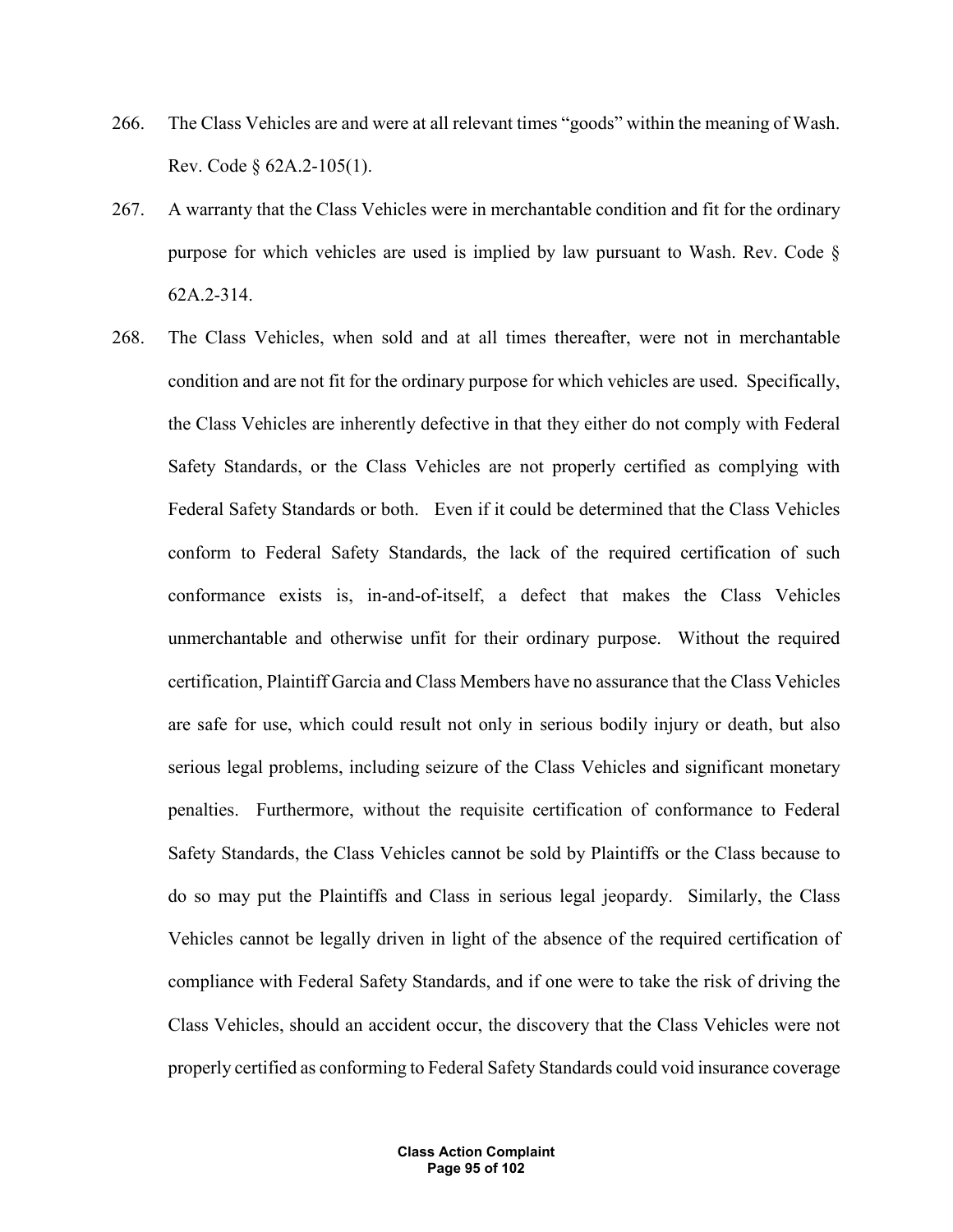on the Class Vehicles or could create other issues of liability exposure in the event that the accident were to involve any other party.

269. As a direct and proximate result of Volkswagen's breach of the implied warranty of merchantability, Plaintiff Garcia and the other Washington Class members have been damaged in an amount to be proven at trial.

# **COUNT III Breach of Express Warranty (Wash. Rev. Code § 62A.2-313)**

- 270. Plaintiffs incorporate by reference, as if fully set forth herein, each allegation set forth in the preceding paragraphs as if fully realleged here.
- 271. Plaintiff Garcia brings this action on behalf of himself and the Washington Class against all Defendants.
- 272. The Defendants are and were at all relevant times "merchants" with respect to motor vehicles under Wash. Rev. Code  $\S$  62A.2-104(1) and "sellers" of motor vehicles under  $\S$  $2.103(a)(4)$ .
- 273. The Class Vehicles are and were at all relevant times "goods" within the meaning of Wash. Rev. Code § 62A.2-105(1).
- 274. For Volkswagen-branded Class Vehicles, VWAG expressly represented and thereby warrantied on the Manufacturer Certificate of Origin ("MCO"), "THIS VEHICLE CONFORMS WITH APPLICABLE U.S. FEDERAL SAFETY BUMPER AND THEFT PROTECTION." This warranty by VWAG was breached because the build of the Pre-Production Cars differs materially from the build of the Series-Production Cars, and therefore, VWAG cannot legally rely upon the certification of the Series-Production Cars to certify the build of the Pre-Production Cars as conforming to Federal Safety Standards.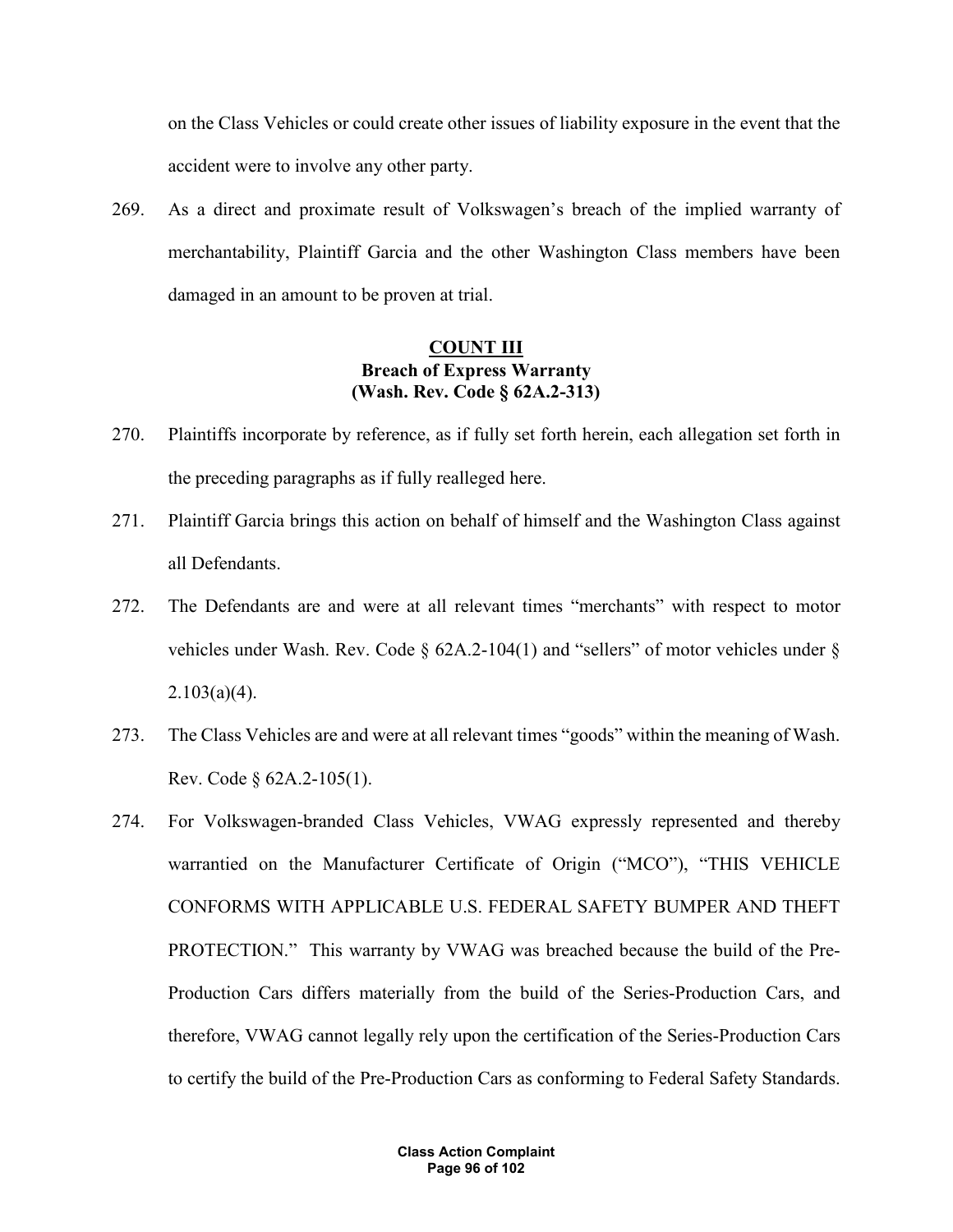And because VWAG has not separately tested and determined that the Class Vehicles comply with Federal Safety Standards, and because VWAG has not otherwise provided a legally compliant certification in that regard, the warranty set forth in the MCO by VWAG has been breached.

- 275. VWAG also expressly represented and thereby warrantied on each Volkswagen-branded Class Vehicle, "This vehicle conforms to all applicable Federal motor vehicle safety, bumper, and theft prevention standards in effect on the date of manufacture shown above." ("Manufacturer's Certification"). This Manufacturer's Certification was given by VWAG on a label that was affixed to the driver's door panel of each Volkswagen-branded Class Vehicle. VWAG also breached this express warranty because the build of the Pre-Production Cars on the date of manufacture differed materially from the build of the Series-Production Cars, and therefore, VWAG cannot legally rely upon the certification of the Series-Production Cars to certify the build of the Pre-Production Cars as the date of their manufacturer to claim that the Class Vehicles conform to Federal Safety Standards. And because VWAG has not separately tested and determined that the Class Vehicles comply with Federal Safety Standards, and because VWAG has not otherwise provided a legally compliant certification in that regard, the warranty set forth in the Manufacturer's Certification made by VWAG has been breached.
- 276. For Audi-branded Class Vehicles, Audi AG expressly represented and thereby warrantied on the MCO, "THIS VEHICLE CONFORMS WITH APPLICABLE U.S. FEDERAL SAFETY BUMPER AND THEFT PROTECTION." This warranty by Audi AG was breached because the build of the Pre-Production Cars differs materially from the build of the Series-Production Cars, and therefore, Audi AG cannot legally rely upon the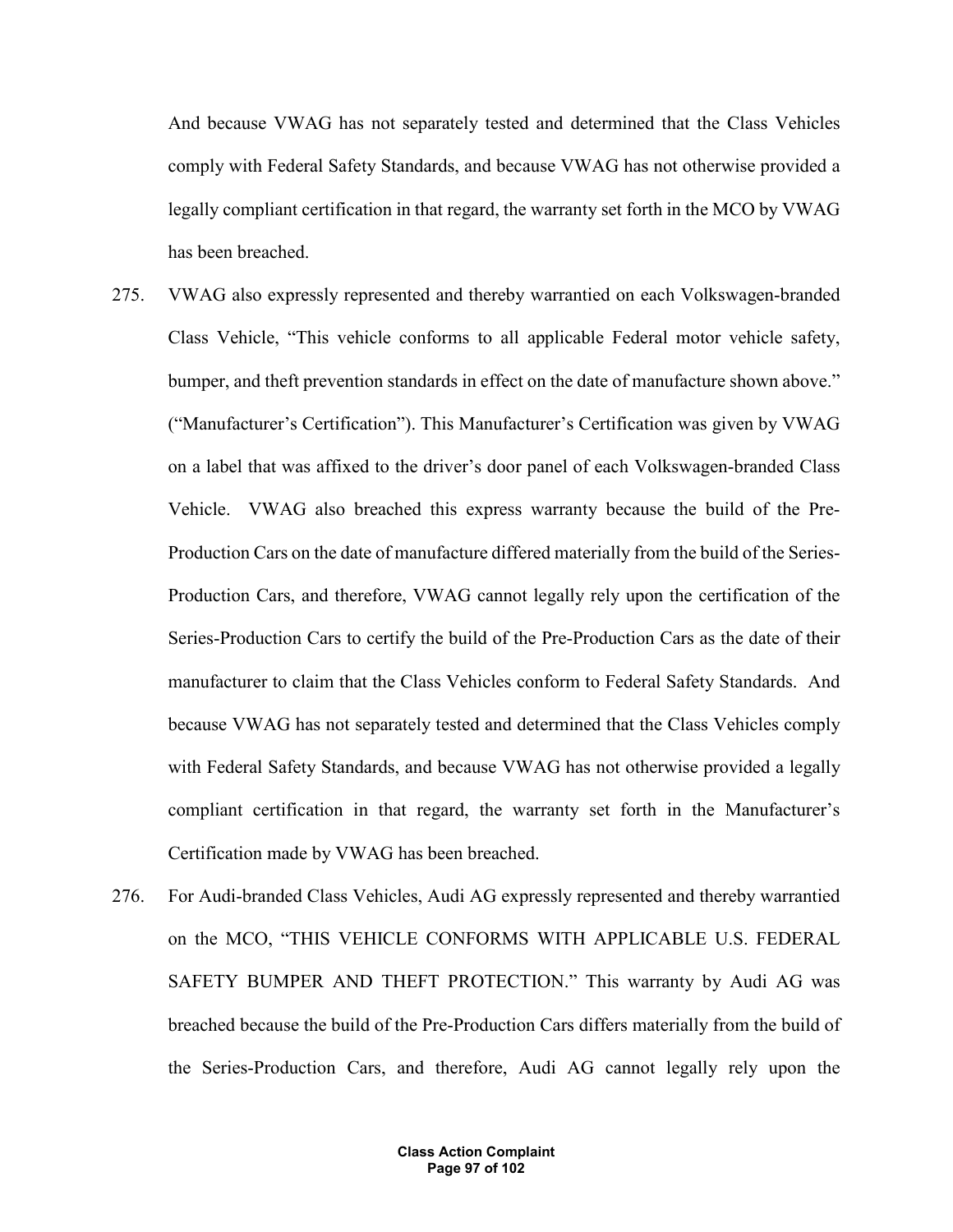certification of the Series-Production Cars to certify the build of the Pre-Production Cars as conforming to Federal Safety Standards. And because Audi AG has not separately tested and determined that the Class Vehicles comply with Federal Safety Standards, and because Audi AG has not otherwise provided a legally compliant certification in that regard, the warranty set forth in the MCO by Audi AG has been breached.

- 277. Audi AG also expressly represented and thereby warrantied on each Audi-branded Class Vehicle, "This vehicle conforms to all applicable Federal motor vehicle safety, bumper, and theft prevention standards in effect on the date of manufacture shown above." ("Manufacturer's Certification"). This Manufacturer's Certification was given by Audi AG on a label that was affixed to the driver's door panel of each Audi-branded Class Vehicle. Audi also breached this express warranty because the build of the Pre-Production Cars on the date of manufacture differed materially from the build of the Series-Production Cars, and therefore, Audi AG cannot legally rely upon the certification of the Series-Production Cars to certify the build of the Pre-Production Cars as the date of their manufacturer to claim that the Class Vehicles conform to Federal Safety Standards. And because Audi AG has not separately tested and determined that the Class Vehicles comply with Federal Safety Standards, and because Audi AG has not otherwise provided a legally compliant certification in that regard, the warranty set forth in the Manufacturer's Certification made by Audi AG has been breached.
- 278. VWGOA made these same express warranties when it offered the Class Vehicles for sale as CPO Cars. A vehicle cannot be a CPO Car if it does not comply with Federal Safety Standards and if certification of that compliance is not made in accordance with applicable law. VWGOA breached its express warranty that the Class Vehicles complied with Federal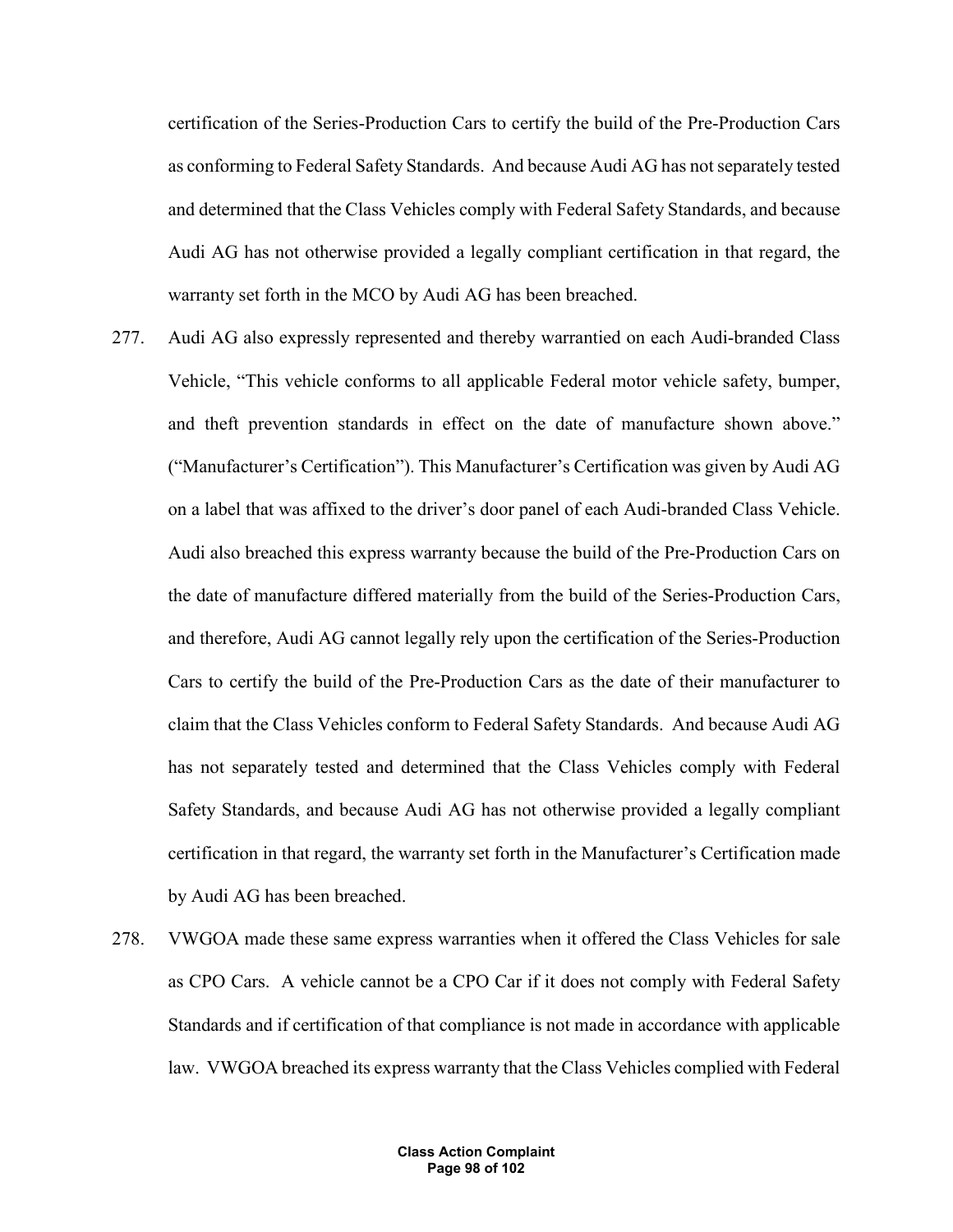Safety Standards and that the Class Vehicles were properly certified as conforming to Federal Safety Standards for the same reasons that the express warranties provided by VWAG and Audi AG were breached. In addition, VWGOA further breached this express warranty insofar as VWGOA made modifications to the Class Vehicles after the date of manufacture yet failed to document those modifications as required by law and failed to provide the Alterer's Certification. As a result, the Class Vehicles were legally prohibited from being sold, and certainly should not have been sold with CPO status. Consequently, VWGOA's express warranty that the Class Vehicles were qualified for CPO status was breached.

- 279. VWGOA also warrantied, by and through the Carfax Report, that each of the Class Vehicles was a "1-Owner" car at the time that Plaintiff Garcia and the Washington Class purchased a Class Vehicle. VWGOA breached this express warranty because most of the Class Vehicles were both used and possessed by multiple individuals both within Volkswagen and outside of Volkswagen, and therefore, would not qualify as a "CARFAX 1-Owner" car as represented.
- 280. The Defendants' express warranties described herein formed a basis of the bargain that was reached when Plaintiff Garcia and the other Washington Class members purchased their Class Vehicles.
- 281. Affording Volkswagen a reasonable opportunity to cure their breach of written warranties would be unnecessary and futile here because: Volkswagen has already admitted that the Recalled Vehicles cannot be fixed and it cannot be determined whether those Recalled Vehicles comply with Federal Safety Standards; Volkswagen refuses to disclose the Pre-Production status of the other Class Vehicles that were not a part of the 252 Recalled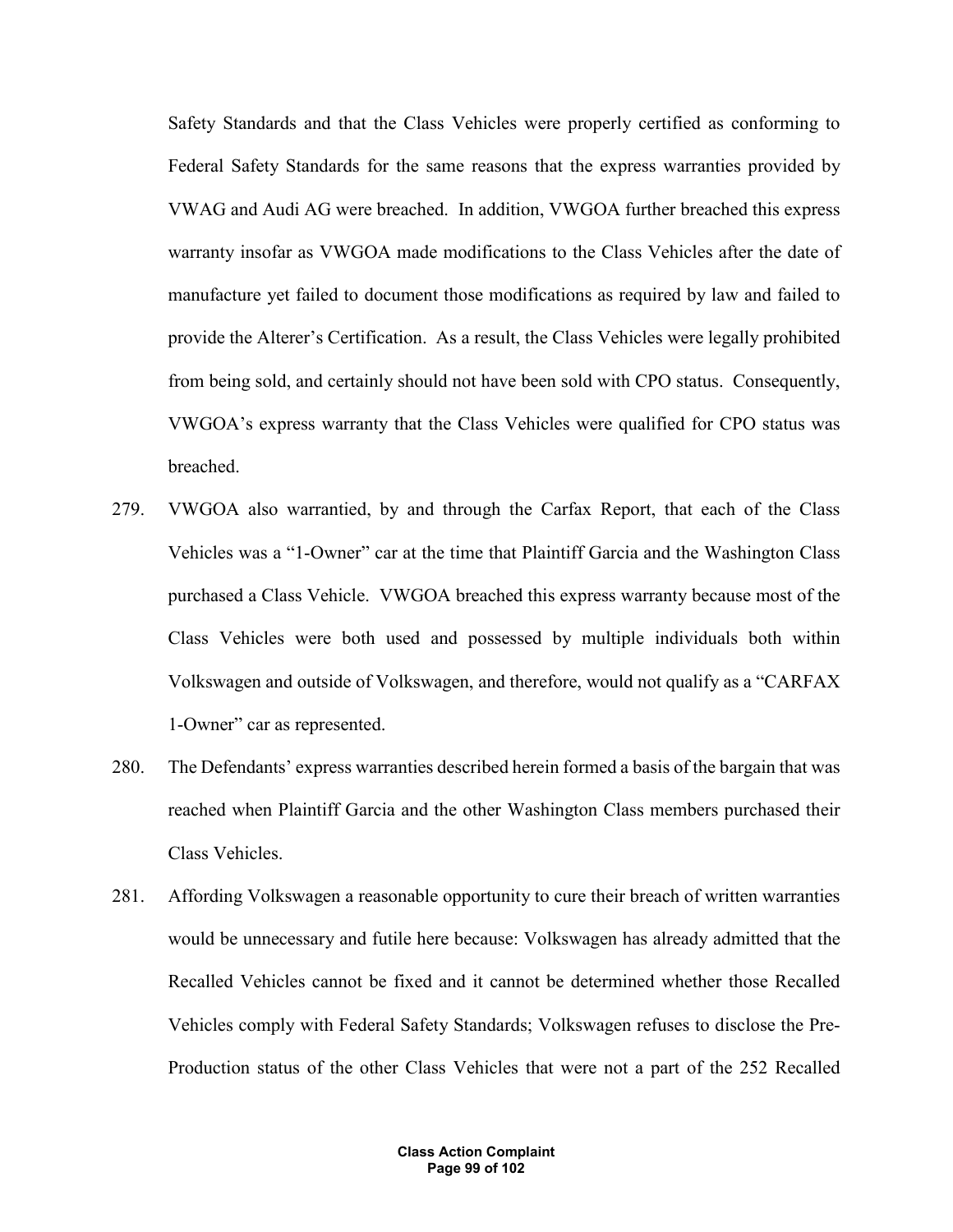Vehicles; and Volkswagen's breach of its warranties set forth in the Carfax Report result from Volkswagen's fraud, which Volkswagen has failed to acknowledge to date.

- 282. Many of the injuries flowing from the Class Vehicles cannot be resolved through the limited remedy of replacements or adjustments as many incidental and consequential damages have already been suffered because of Volkswagen's fraudulent conduct as alleged herein, and because of its failure and/or continued failure to provide an adequate remedy within a reasonable time, and any limitation on Plaintiff Garcia's and the other Washington Class members' remedies would be insufficient to make Plaintiff Garcia and the other Washington Class members whole.
- 283. Finally, because of Volkswagen's breach of warranties as set forth herein, Plaintiff Garcia and the other Washington Class members assert, as additional and/or alternative remedies, the revocation of acceptance of the goods and the return to Plaintiff Garcia and the other Washington Class members of the full purchase price of all Class Vehicles currently owned and for such other incidental and consequential damages as allowed.
- 284. Volkswagen has been provided notice of these issues by numerous Class members, and VWAG's top executives have been on notice of these problems since August 2016 when VW Germany conducted an internal audit and identified the Pre-Production Cars that have been improperly sold.
- 285. As a direct and proximate result of Volkswagen's breach of express warranties, Plaintiff Garcia and the other Washington Class members have been damaged in an amount to be determined at trial.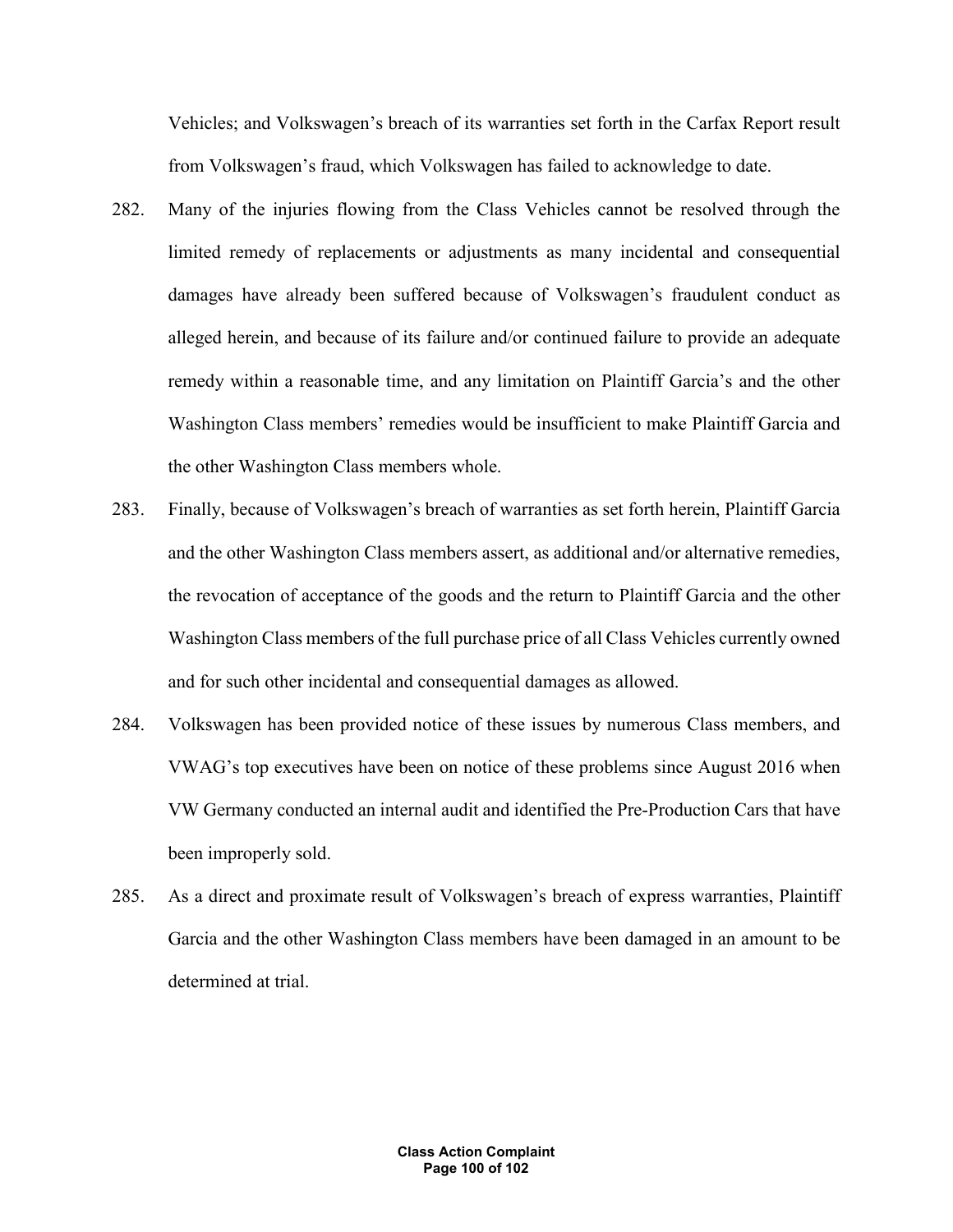#### **PRAYER FOR RELIEF**

WHEREFORE, Plaintiffs, individually and on behalf of members of the Nationwide Class and State Classes, respectfully request that the Court grant certification of the proposed Nationwide Class and State Classes, including the designation of Plaintiffs as the named representatives of the Nationwide Class and respective State Classes, the appointment of the undersigned as Class Counsel, and the designation of any appropriate subclasses, under the applicable provisions of Fed. R. Civ. P. 23, and that the Court enter judgment in their favor and against Defendants, as follows:

A. An order temporarily and permanently enjoining Defendants from continuing the unlawful, deceptive, fraudulent, harmful, and unfair business conduct and practices alleged in this Complaint;

B. Injunctive and equitable relief in the form of a comprehensive program to repair, retrofit, and/or buyback all Class Vehicles, and to fully reimburse and make whole all Class members for all costs and economic losses;

C. A declaration that Defendants are financially responsible for all Class notice and the administration of Class relief;

E. Costs, restitution, compensatory damages for economic loss and out-of-pocket costs, treble or multiple damages under applicable states' laws, punitive and exemplary damages under applicable law; and disgorgement, in an amount to be determined at trial;

F. Rescission of all Class Vehicle purchases, including reimbursement and/or compensation of the full purchase price of all Class Vehicles, including taxes, licenses, extended warranties, GAP insurance and other fees.

G. Any and applicable statutory and civil penalties;